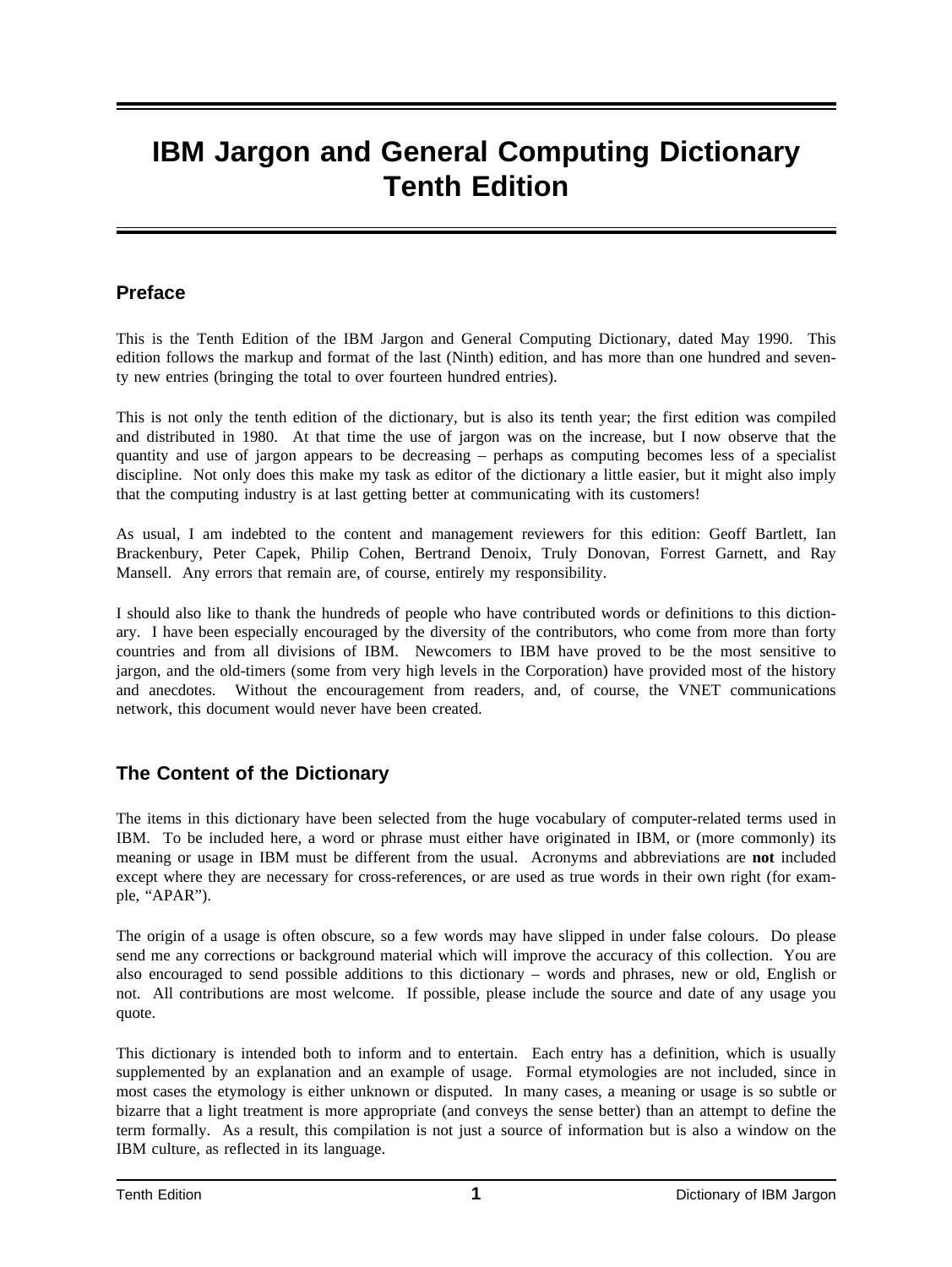This dictionary is perhaps most useful to people new to the vocabulary of IBM. For this reason, the document in printed form is unclassified. It contains no material proprietary to IBM. The material is, however, substantially novel and is therefore protected by copyright. Producing printed copies of this document within IBM, or copying in printed form for private use is allowed, provided that reproduction is done without alteration. Permission for any other form of publication must be obtained from the editor, together with appropriate management and legal approvals.

## **The Format of the Items**

The structure of the dictionary is formalised by the use of a generic markup language, which conforms (except for commentary) to the reference syntax of the Standard Generalized Markup Language (SGML, ISO standard 8879).

Each item in the dictionary starts with a *headword*, which can be a single word or a phrase. Headwords are shown in lower case, except when they are always used in a particular upper or mixed case. The headword is followed by a *pronunciation* where not obvious (or where different from normal English).

Every headword is followed by one or more *senses*. A sense starts with a *part of speech*, where appropriate, which is followed by a definition – normally a single sentence. The definition is usually followed by an explanation, which may include quotations illustrating the use of the headword. These quotations are of actual usage (with occasional minor editorial elucidations) unless introduced by the word "usage", in which case the quotation is illustrative.

Within a definition or explanation, cross-references to words or phrases defined elsewhere in the dictionary are shown in an oblique sans serif font, thus (or are identified by some other typographic convention, depending on the SCRIPT processor and printer used). Subsidiary headwords, defined within an item, are shown in the same font as the headwords at the start of items.

A number of abbreviations are used. Parts of speech may be shown as one of *n.*, *v.*, *adj.*, and *adv.*, which refer to noun, verb, adjective, and adverb respectively (these are often not the usual part of speech for the word or phrase!). Elsewhere, *cf.* stands for *confer*, compare with; *e.g.* for *exempli gratia*, for example; *etc.* for *et cetera*, and so on; *i.e.* for *id est*, that is; and *q.v.* for *quod vide*, which see.

The items that are new in the current (Tenth) edition are marked with a bar in the left margin, and the items that were new in the last (Ninth) edition are marked by dots in the left margin. Editorial asides are bracketed, [thus]. In general, British spelling and punctuation are used, though for headwords, quotations, and the expansion of abbreviations the original form (often from the USA) will be found.

Mike Cowlishaw (MFC at VENTA) IBM UK Laboratories, Hursley Park, Winchester, UK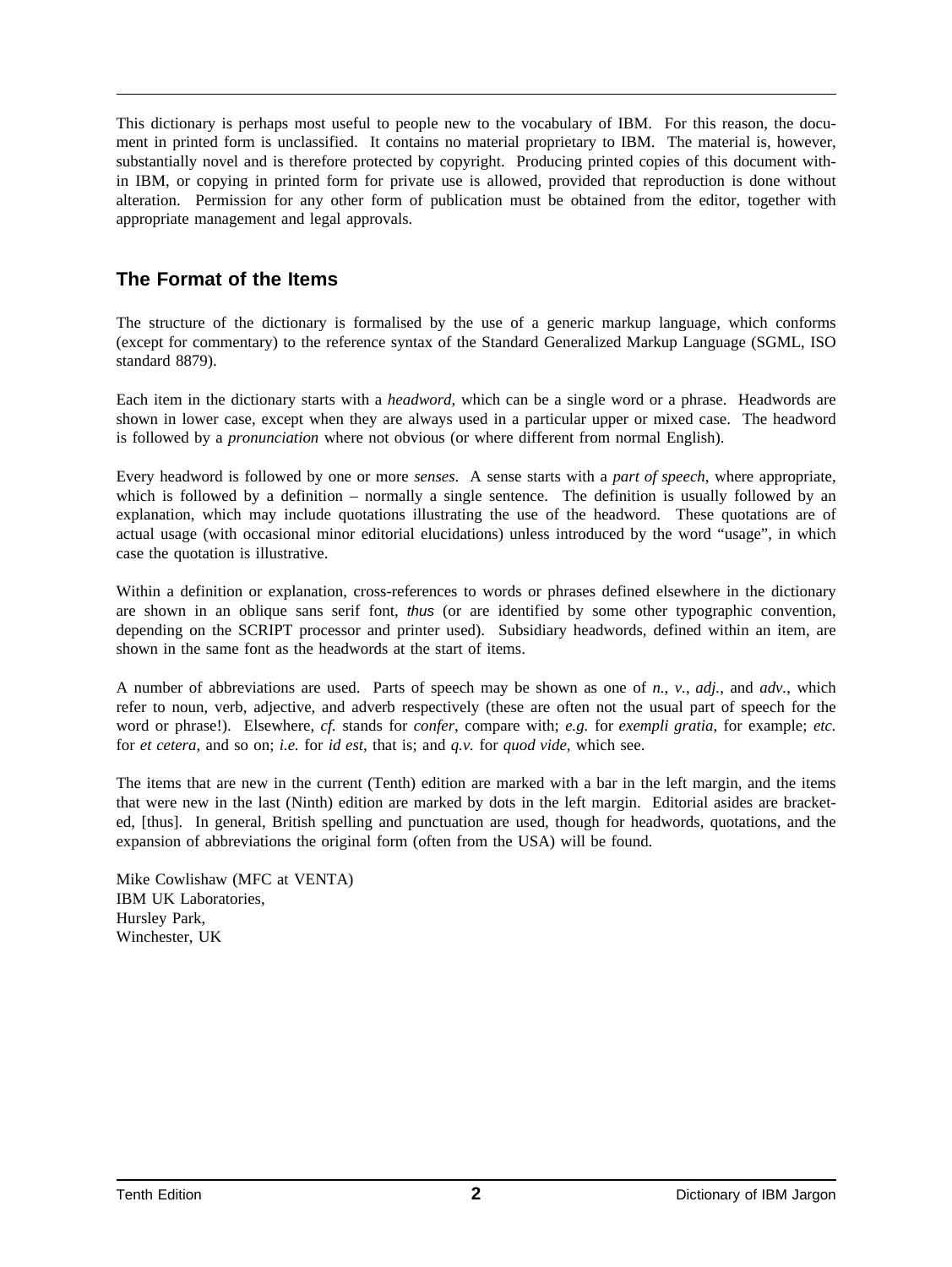- **ABEND** (*ab-end*) **1.** *n.* The undesirable termination of a program (or system). From "ABnormal ENDing". Invariably due to human error at some point that the system was unable to overcome or ignore. Typically results in catch-all error messages (*e.g.*, "syntax error") that rarely help determine the cause. **2.** *v.* To end abnormally. See also crash.
- . **A-Box** *n.* A primary storage unit: the one closest to the
- . controller. Most 370 storage peripherals come in two . flavours. The A-Box (also called head of string, or
- . Model A) either houses the controller (*e.g.*, 3422), is the
- . controller (*e.g.*, 3480), or connects to the controller.
- . The B-Box (Model B) is used for extending the string.
- . Some strings can be connected to the controller at both
- . ends, in which case the unit at the end of the string is . usually a Model D.
- . **accept** *n.* A purchased and (usually) installed product,
- . most often used in the plural. As in: "The demand . number is the marketing estimate of customer . accepts...".
- **account situation** *n.* Circumstances at a customer installation which could lead to IBM losing revenue or reputation. A "red alert" state for a branch office. See also critical situation.

. **acronym** *n.* A word formed from the (or some) initial . letters of other words and often printed in uppercase. . Strictly speaking, if it can only be pronounced letter-by- . letter then it is merely an abbreviation. An example of . an acronym: "Acronyms: A Convenient Reduction Of . Nomenclature Yielding Mnemonic Syllables". acronym . is, in itself, not an IBM word, but acronyms are a way . of life in the computer business; there are so many acro- . nyms and abbreviations in use in IBM, and so many are . coined each day, that this dictionary cannot attempt to . list them. It must suffice to record the discovery of one . of a number of three-level acronyms: **GOCB**. In this . acronym, the **O** stands for **OSD**, in which the **O** stands . for **OSI**. The **G** stands for **GTMOSI** (a mere two . levels), and so the full expansion of **GOCB** is: "General . Teleprocessing Monitor for Open Systems Intercon- . nection Open Systems Interconnection Session Driver

- . Control Block". See also TLA.
- **action 1.** *v.* To do something, or (more commonly) to delegate to someone something that needs to be done. "We must action finishing off the documentation." **2.** *n.* An action, agreed at a meeting, that a particular person is expected to take. "I have an action to organize this year's family dinner."
- **action item** *n*. An action  $(q.v.)$  recorded in the minutes | of a meeting, or brought forward to the agenda of the next meeting.
- **action plan** *n.* A plan. Project management is never satisfied by just a plan. The only acceptable plans are action plans. Also used to mean an *ad hoc* short-term scheme for resolving a specific and well defined problem.
- . **added value 1.** *n.* The features or bells and whistles
- . that distinguish one product from another. As in: "This . mission is strategic to our division. If we are to keep it, | our proposals must have visible added value." **2.** *n.* The additional peripherals, software, support, installation, etc., provided by a dealer, such as an IBM VAR (Value Added Reseller) or VAD (Value Added Dealer).<br> **adder** *n*. An increment. "These costs won't
- "These costs won't look so attractive with the burden and inflation adders." Nominated for most obnoxious neologism of 1980. The word uplift is now a common and equally obnoxious alternative.
- **address** *v.* To talk about. Used when a speaker cannot answer a question, as in: "I shall address that subject another time" (this implies that, of course, the speaker has considered the subject in great depth, but sadly has not enough time now to give it the treatment it deserves). See offline.
- **adjective** *v*. To use a word as an adjective modifying some other word which in fact modifies the adjectived word. This avoids the normal use of prepositions and dependent clauses, as in "user effects" (instead of "effects on users" or "effects caused by users"). Another example is "That is a documentation hit" (rather than "That is a hit on the documentation"). See also verb.
- **administrivia** *n.* Any kind of bureaucratic red tape or paperwork, IBM or not, that hinders accomplishment of one's objectives or goals. Often, anything with a routing slip attached.
- **adtech** *n.* Advanced Technology. Time put aside for a risky project, not necessarily directly related to a product. May mean: **a)** Play time (when someone else is doing it), or **b)** Exciting, innovative system design with no product deadlines (when speaker is doing it).
- **aeroplane rule, airplane rule 1.** *n.* "When you are lost, climb and confess". **2.** *n.* Complexity increases the possibility of failure; a twin-engine aeroplane is more expensive and has twice as many engine problems as a single engine aeroplane. When applied to large computing systems, the analogy is that two power supplies (even though running at overrated current output) driving two boards of logic are much more reliable than four power supplies of correct value with each pair driving each of two logic boards. When reliability is the stronger consideration a different design will result than when availability (with concurrent maintenance) is the major criterion. See fence out.
- **aggressive 1.** *adj.* Optimistic, vigorous, very active. In IBM, implies an element of risk: "We are moving into the new technology on a very aggressive schedule." | **2.** *adj.* Over-ambitious. As used on a foil: "1988 plan was very aggressive", which actually meant "we did not make target" and "the forecasters got it wrong again".
- **air movement device** *n.* A mechanical rotating compo nent with angled blades, used in the IBM PC family and in the 4341 processor for cooling purposes. When used in the (now defunct) IBM Copiers, it was known as an **air cooling device**. [Even earlier, it was known as a "fan"; the term has been abbreviated for convenience.]
- | **alarm** *v.* To fit with an alarm device. Observed on | doors in San Jose and elsewhere: "This door is alarmed". [Soothe, soothe...]
- . **all-blue** *adj.* Of a customer: having purchased all major . computing equipment from IBM. "An all-blue account." . See also true blue.
- all cycles to list *expression*. Nothing new. Old-timer's response to "How are you"? This was the standard "just list" invocation, wired on an accounting machine panel. See also CI to C.
- . **all-elbows** *adj.* Of a resident PC program: unsociable. . Used to describe a program that bluntly steals the . resources that it needs without regard to others.
- **all hands meeting** *n.* A meeting, called by upper management, which everyone working on a given project is required to attend. Probably from the nautical "All hands on deck!" Since most of these meetings are called to announce changes in the management tree, there is some evidence that the intended reference is to shuffling the deck.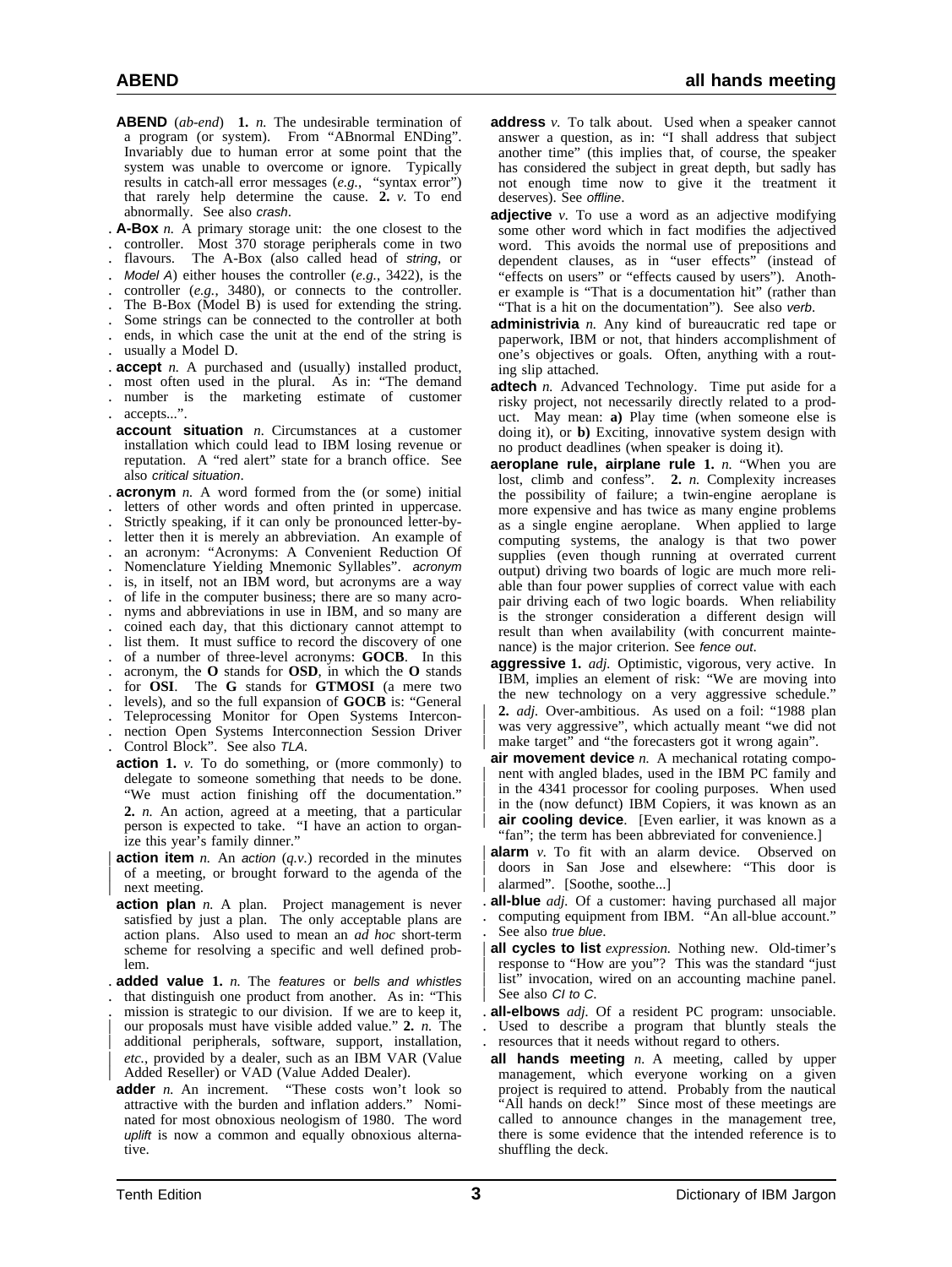- **alphameric** *n.* Alpha-Numeric. Used to describe those characters that are either alphabetic or numeric. The alphamerics are often restricted to a single case of alphabetic, and rarely include any non-English alphabetics.
- **Amber** *n*. The master disk of a public conferencing facility. This refers to Roger Zelazny's *Nine Princes In Amber* fantasy series. Amber is (sort of) the real universe; other apparent realities are (in some sense) incomplete copies of Amber (they are called "shadows" of Amber). See master.
- **American tourist** *n.* A VIP (Visiting (*sic*) Important Person) from the USA. A breed of corporate manager or staff assistant that suffers from an urge to visit European locations (usually within driving distance of the Mediterranean) during the months of July or August, thus preventing employees from taking their vacations when they would like to. 1986 (the year of the Libyan affair and the Paris bombings) was a nice quiet year for Europeans.
- **angel dust** *n.* Another name for green lightning (*q.v.*). Refers to the slang name for a drug [phencyclidine] that is said to result in hallucinations and psychotropic effects similar to the flashing streaks known as Green Lightning.
- **announce** *n.* The time at which a new product is described to customers. Before this time a product is known by a code name, and specifications are strictly confidential. At announce, the product is assigned a number instead of a name, with the result that not even the developers know what it is any more. See also ESP, FCS, GA.
- **APAR** (*ay-parr*) **1.** *n.* Authorized Program Analysis Report. This is an official report to IBM of an error in a program. The acronym is used so often that most people don't know what it stands for. This is one of the many acronyms whose expansion and meaning has changed with time. The group in Poughkeepsie that wrote the early System/360 systems programs (compilers, sorts, *etc.*) were called "Applied Programming" or "Application Programming", hence a request for a fix was called an "Applied Programming Assistance . Request". In the period between the demise of the . Applied Programming organisation and the determi-
- . nation that "AP" could mean "Authorized Program" the

. acronym was interpreted as "Always Process As Rush".

. [This actually got printed on some forms.] **2.** *v.* To make such a report. Note that only programs (and not . microcode) can be APARed. **3.** *n.* A specific fix for a . reported problem [an incorrect usage]. "I've applied all | the APARs, but it still crashes." Also **APAR avalanche**, the result of innocently requesting a single | APAR to fix a simple problem, only to find that it requires a number of other fixes to be installed first, and that these in turn require others, and these...

**APARable situation** *n.* A reportable bug. See also critical situation, known restriction.

- **APL bigot** *n.* One who considers APL to be the finest programming language available. APL (A Programming Language) is a popular, mathematically oriented, unreadable, interactive language. Usage: "An APL bigot does not know there are any other programming languages", or: "It's an APL bigot – cannot speak English". Alon Caplin (known for his love of APL and for his sense of humour) was heard to say: "You can always tell an APL bigot, but not much". See also bigot.
- **append** *n*. A piece of text (ranging from one line to several hundred) that is appended to a file on a conference disk. The text may be discussions, bug reports, suggestions, questions, or any other topic of conversation. The value of an append is very often inversely

proportional to its length. See also conferencing facility, forum.

- . **application tower** *n.* A series of programs that have . been grouped together to form a package which can be
- used conveniently for a particular application. The
- . package is built on a common base that is shared by . several application towers. See tower.
- **architect 1.** *v.* To design how something should work. Usage: "We will have that architected by year end". . **2.** *v.* To document, *ex post facto*, the way a particular . piece of hardware [and sometimes software] works.
- **architectural awareness** *n.* An improvement to a building. Site Facilities' version of Feature. A popular variety is a column placed directly in front of a door, claimed to be deliberate. Warning: At the Glendale Laboratory (Endicott), and at the Greenford Distribution Centre (London), you will be offered attractive bets that this has never happened. **Do not accept!**
- **architecture 1.** *n.* The way something works. Usage: "They are developing a new disk architecture". **2.** *adj.* Documentation. Usually in the form "architecture group" that denotes a group of people who go around finding out how the most highly esteemed IBM products or planned products work and then document them. These documents then become the IBM "standard architecture" or "strategic architecture" which the rest of the (IBM) world then has to follow. Note: You cannot spell "Architecture" without "hit".
- . **archive** *v.* To save data (usually electronic) in long-term . storage (such as magnetic tape or optical disk). This differs from *backup*  $(q.v.)$  in that it is intended that the . data be kept for a long time, perhaps indefinitely. Data . are archived when no longer in constant use, and the . space taken up by the data is needed for other purposes.
- **arm waving** *n.* A technique used to convey excited dedication to an idea, even though not supported by arguments or facts. "The pitch had much arm waving but little content". The technique may be attempting to emulate the effect of waving one's arms (as if trying to fly) near a flock of seagulls [or wild ducks?] who will then all take off together.
- **artificial intelligence 1.** *n.* The opposite of natural silliness. **2.** *n*. A research topic in Computer Science. Some in the computer industry seem to think that nothing useful can come out of artificial intelligence (but they don't trust the natural kind, either).
- **ASCII bit** (*ass-key*) *n.* A bit set to select ASCII (American National Standard Code for Information Interchange) coded information. In the System/360 computer architecture (now obsolete), bit 12 of the Program Status Word was designated the ASCII bit. When the bit was off (0), the system ran using the EBCDIC (Extended Binary Coded Decimal Interchange Code) coded character set. When on (1), the system ran using the ASCII coded character set. However, this ASCII operation was never used by any of the IBM operating systems and so the architects redefined the bit for Basic Control Mode (0) and Extended Control Mode (1). In hindsight, it seems that the ASCII setting might have been convenient for communication between modern mainframes and personal computers.

Programmers at one time could turn on the ASCII bit in the Program Check New PSW of a 3195 Processor; this (if loaded) would drive the processor into a continuous loop of Program Interruption (bad PSW) which would fetch that same PSW (still bad).

**assembler 1.** *n.* A program that takes the symbolic language used for writing machine level (binary) instructions and converts that language into the machine level instructions. **2.** *n.* A symbolic language for writing machine level (binary) instructions. Also **assembly**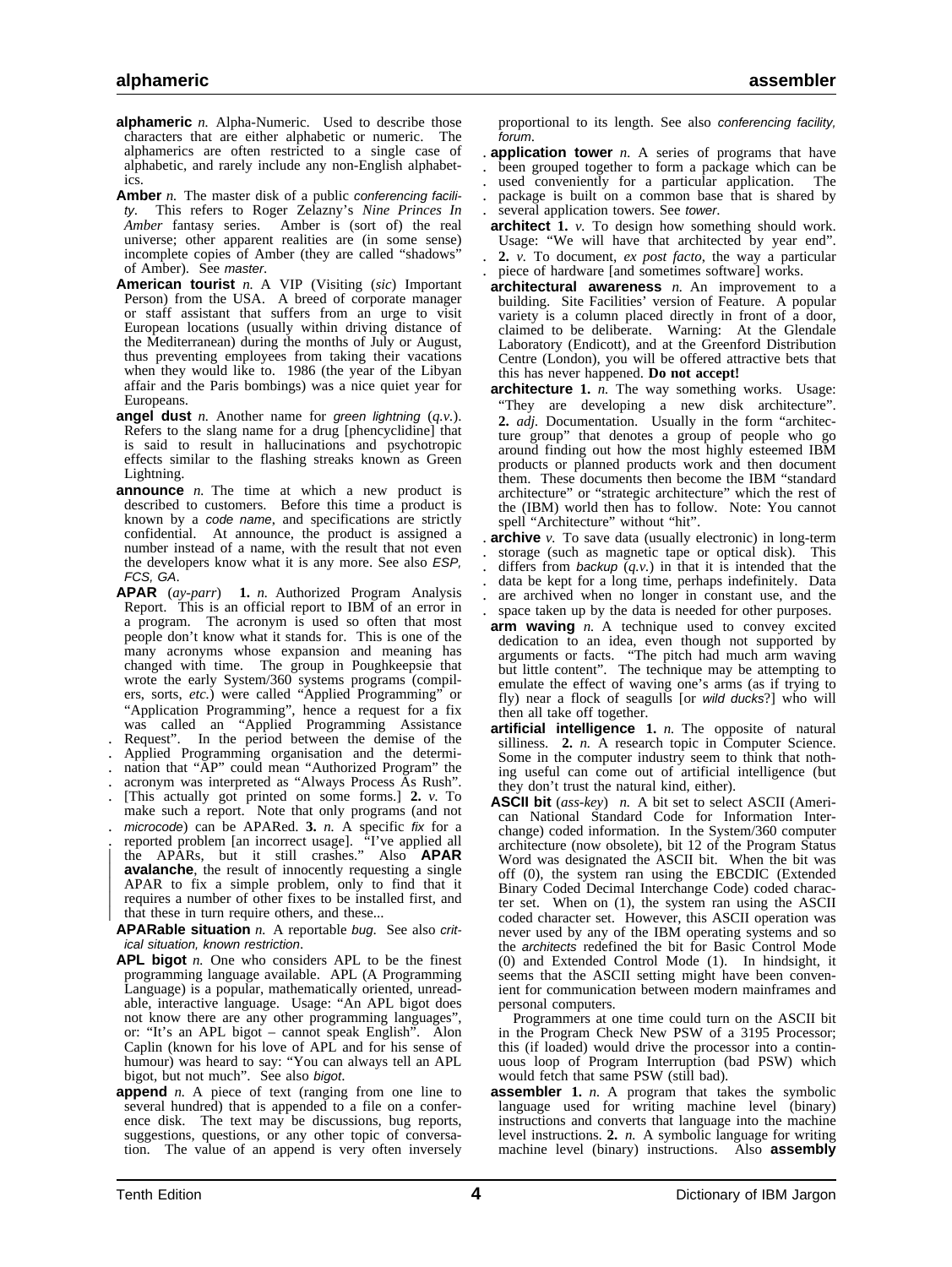**language**. Usage: "You mean the whole interpreter is written in assembler?" The original assembler language for the System/360 series was known as **BAL** (Basic Assembler Language), as in the title for GC26-3602-7 (October 1972) *IBM System/360 Model 20, Card Programming Support, Basic Assembler Language*. See also code, microcode.

. **assemblerize** *v.* To rewrite in assembler for better

- . performance. Curiously, verbs such as "Cobolize" have . not appeared, perhaps because they would seldom be . used.
- **assist** *n*. A modification to the microcode of a processor (or to a system control program) to improve the performance of an operating system running under that microcode or control program. Usage: "YMS runs nearly twice as fast with the EM assist enabled". There is a side-effect in using an assist: the number of MIPS (*q.v.*) measured as instruction decodes often drops substantially, even though the effective work accomplished goes up.
- . **at this moment in time** *adv.* Now. Also **at this** . **point in time**, and the more pointed: **at your**

. **convenience** (now, when pronounced by a manager).

- . **attrit** (*a-trit*) *v.* To remove personnel from a depart-
- ment, usually by finding new positions for the people,
- . and usually because the department's mission has ended. . As in: "I had to attrit my entire department when they
- . canceled the project." See also attrition.
- **attrition** *n*. The loss of personnel through resignation from the company. Usage: "Attrition this year is 1.7%". This word is normally used to mean loss through friction or wearing down; one wonders what (or which) agency is causing the friction. The term is also used in this way by Experimental Psychologists. See also attrit.
- . **autoline** *n.* An automatic manufacturing line for build- . ing components of a computer system, often well- . endowed with robots.
- **automagically** *adv*. Automatically, and so cleverly [or | obscurely] that it seems like some magic must have been involved. As in: "I have an Exec that does that automagically"
- **auto-pixelization** *n.* A method of automatically deriving a dot (raster) image from the vector outline of a shape (often a character from a font).
- award *n*. A monetary bonus given in recognition of a special achievement. In Research, a cash prize often given to signify the end of a project. Elsewhere, a cash prize placed sometimes for political effect, but often associated with (though not proportional to) merit. See also dinner for two.
- **backbone** *n*. The central nodes of an electronic communication network. The backbone of IBM's VNET network is managed directly by a corporate organisation, and in the mid 1980s ran a much-enhanced version of the RSCS product, known as IPORSCS. The nodes of the backbone, for example HURBB, are identified by three characters of the location name, followed by BB | (for BackBone). At a time of a major software upgrade numerous problems occurred, which led to the suggestion that in fact the BB stands for bit-bucket  $(q.v.)$ .
- **back-burner** *v*. To move something to a lower priority in the hope that it will go away or be solved by someone else. "Let's back-burner this item." [Not originally an IBM term.]
- **back-level** *adj.* Not current. Describes a program or system that has not been modified with the latest changes and enhancements. "Your system is back-level, so there is no way you can run this new super-program!" See also down-level.
- **back-page** *v*. To communicate a comment on a manual using the Reader's Comment Form (which is on the back or last page of the book). A way to get a change to a manual when direct approach to the author or developer fails. "I think we'll have to back-page that item".
- **backslash** *n.* A backwards sloping slash (*i.e.*, a solidus that slopes from top left down to bottom right). This character has suddenly become overloaded, as it has appeared relatively recently on most IBM keyboards but used to be unavailable; every new application therefore uses it as an "escape" character.
- **back-to-back remote** *n*. A method for connecting two computers which have been set up so they can communicate with each other only over a long-distance line, using 3705s, modems, adapters, *etc.* If in fact the two machines are sitting in the same room, then the line terminals of the two machines can simply be connected by short wires. Often useful in initial testing.
- **backup 1.**  $\nu$ . To make a copy of data in a separate. place in case of inadvertent loss of the primary (work-<br>ing) copy. Often a tedious and time-consuming process,<br>and so commonly done less frequently and thoroughly<br>th . tain.
- . **BAD** *adj.* Of a program: Broken As Designed. Used to . describe a program whose design, rather than implemen- . tation, is flawed. This term originated (and is mostly used) outside IBM, often in reaction to an IBM "Work-. ing as Designed" APAR response.
- **badge** 1. *n*. A small rectangular piece of plastic (showing the holder's name and photograph) that purports to prove the identity of the bearer. Identification badges are almost always required to gain access to IBM buildings. In addition, at most large locations they must be worn at all times. This wearing of badges is of doubtful value, however, as at least one study has shown that normal suspicion of a stranger is inhibited if a person sees an official-looking badge prominently displayed. **2.** *v.* To use a badge to unlock a door. A task made harder than it need be, since most badgeholders are designed for display rather than for use. Usage: "Each employee must badge in and badge out". . **3.** *v.* To mark with a badge. The main IBM computer . center in Palo Alto has (or had) a large sign at the main
- . entrance reading "Badged Employees Only". **badge run** *n*. A walk among all of the areas (such as machine test laboratories) where one's badge has been authorised to allow entry, inserting the badge, opening | the door (and maybe peeking in), and then leaving to go | to the next area. The purpose of this is to leave a usage | trail to stop automatic systems removing your badge from the authorised entry list simply because you haven't used your access privileges enough.
- **bad information 1.** *n.* Lies. **2.** *n.* The truth, expressed euphemistically. There is a story (abbreviated here) that well illustrates this: Programmer to manager, "This is manure". Manager to second-level, "This is fertiliser". Second-level to third-level, "This makes things grow". Third-level to Director, "Must be good stuff". After an external audit, the misinformed protect themselves by saying: "My people gave me bad information". See also CYA.
- **bad response** *n*. A delay in the response time to a trivial request of a computer that is longer than two tenths of one second. In the 1970s, IBM 3277 display terminals attached to quite small System/360 machines could service up to 19 interruptions every second from a user [I measured it myself]. Today, this kind of response time is considered "impossible" or "unachievable", even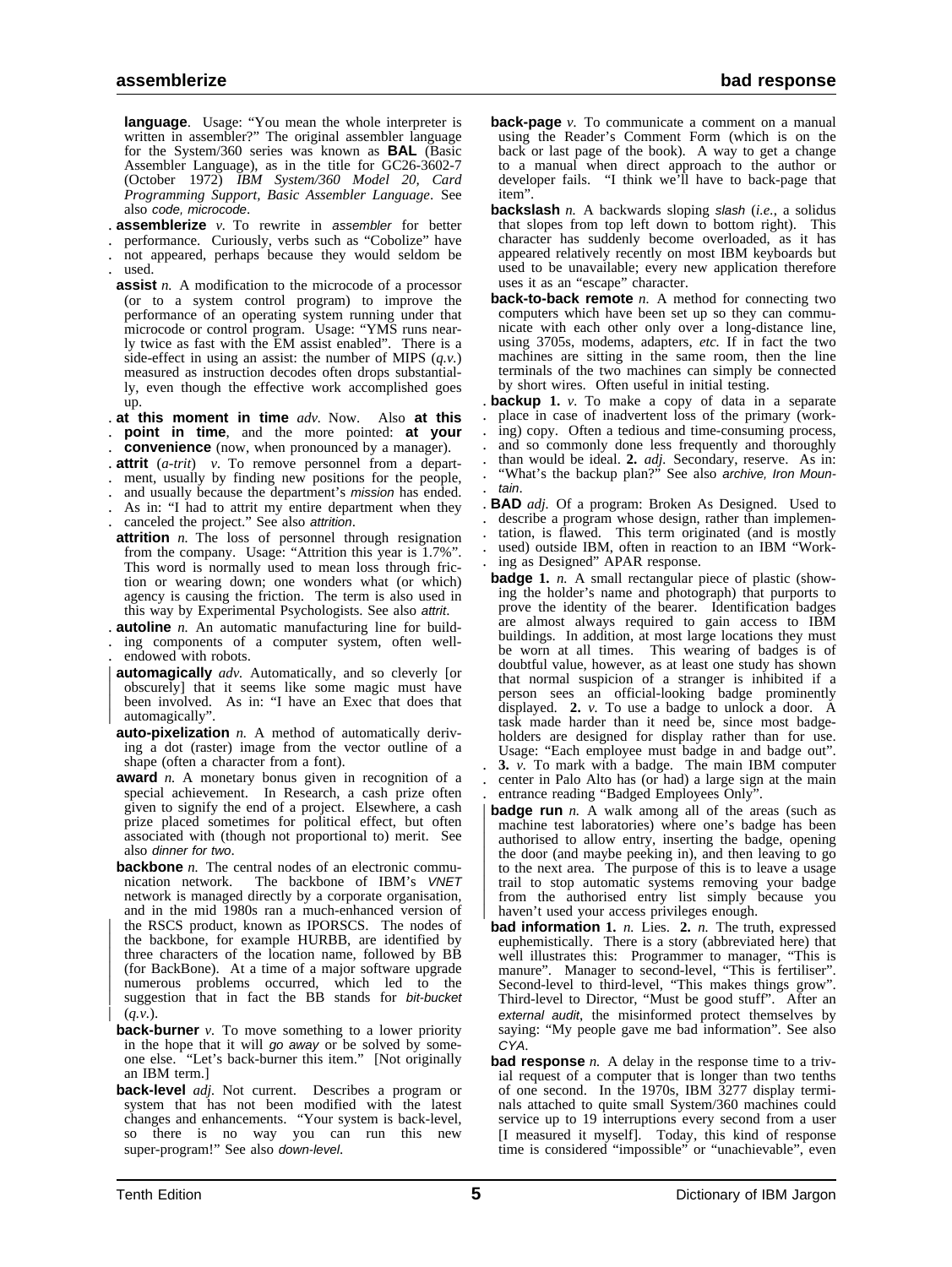though work by Doherty, Thadhani, and others has shown that human productivity and satisfaction are almost linearly inversely proportional to computer response time. It is hoped (but not expected) that the definition of "Bad Response" will drop below one tenth of a second by 1990.

. **ballpark** *v.* To make a rough estimate. Derived from a . baseball term. Usage: "If you don't have the number, . can you ballpark it for me?"

- **banana 1.** *n.* A parenthesis. A term used especially when dictating computer language, as in: "list fred splat splat left-banana label" for "LIST FRED \* \* (LABEL". **2.** *n.* One unit of skill in repairing equipment. IBM's avowed goal is to design machines whose maintenance is so simple that the repair engineers can be replaced by trained monkeys. Hence, the lowest three levels of field repairs are sometimes jokingly called One-, Two-, or Three-Banana tasks. This concept was used by the RAS group for the 3850 Mass Storage System at Boulder in the mid 1970s. At this time there were only one-and two-banana tasks. The idea was developed in the 308X RAS and SPR shops, and was extended to three-banana tasks. [Such is the march of inflation.]
- **banana curve, planning banana 1.** *n*. The basis of a forecasting technique popular in the 1970s. The meth-| od: using as much historical data as can be found, esti mated, or invented, calculate for each month the | best-ever year-to-date attainment as a percentage of the | year-end total for that year. Similarly, compute the | worst-ever result (which probably happened in a differ ent year). Plotting the results by month produces two | curves which both start at 0% and end at 100% but usually diverge in between. Because attainment tends to accelerate towards yearend, the region between the | curves resembles a banana. In use, then, the current | year's attainment was plotted, and if the plot began to fall outside the banana, [an early example of "pushing the outside of the envelope"] it would be assumed that some person, product, or event was not performing as he, she, or it should. 2. *n*. A plan-by-time graph that shows exponential growth, because of the end-of-year panic by sales people with unfulfilled quotas. "Well folks, we just made it last year, but this time we must straighten the banana curve." [This usage probably derives from misunderstanding the earlier usage.]
- **banana label** *n*. The curved label stuck to magnetic tape reels and intended to identify the contents. It usually contains only a large number and some arbitrary audit information.
- **banana problem** *n*. Not knowing when to stop. This derives from the story about the child who said "I know how to spell 'banana', but I don't know when to stop". Used, for example, when trying to decide how far to refine a design.
- **banner** *n*. Several lines of *boiler plate* at the beginning of a file (such as a forum) indicating its security classification. Usually sufficiently large that it obscures the useful information normally placed at the start of a file – especially irritating when trying to browse such a file when connected via a slow communication line. On PC software, the banner takes the form of the display of a giant logo and copyright notice, which usually cannot be bypassed.
- . **bathtub curve** *n.* A curve, very much the shape of a . Victorian bathtub, that characterises the failure rates of
- . components with time: initially high, dropping to a very
- . low level, then rising again at the end of the
- . component's life. See also burn-in.

. **baud** *n.* The speed of a communications line, expressed . in "raw" state changes per second (not necessarily bina ry). [Not an IBM term, but included here as it is often . thought, by IBMers and others, to describe the actual . data rate achievable – which can be wildly optimistic (as . it includes any protocol bits, error checking bits, *etc.*) or . pessimistic (as some schemes can encode more than one bit in a state change).]

- **Beamer, Beemer 1.** *n.* An obvious IBM employee. A person who works for IBM and wears his badge in public, outside of any IBM building – or even further afield. May also wear white socks. This is the "outside" definition for a stereotyped IBM person; a local radio show in the Hudson Valley features a spot called "The Beemertons", a kind of IBM soap opera. **2.** *n.* In the USA: a brand of motor car, from the Bayerische Motoren Werke.
- **bean counter 1.** *n.* A person whose job is to find flaws in reports dealing with financial matters. According to popular lore, if no mistakes are detected then this person has the job of changing accounting procedures in order to generate some mistakes. **2.** *n.* An individual who refuses to accept any proposal to improve a product (or the work environment) unless it can be quantitatively equated to a monetary reduction in corporate expenditures, or a short-term increase in corporate revenues. **3.** *n.* A person who insists that an employee be at his desk by 08:30 precisely. (Even though this means that he must rise an hour earlier in order to catch an earlier train than the one that would get him to his desk at 08:33.)
- **bed** See get in bed with.
- **bells and whistles** *n.* Frills added to a program or product to make it more exciting without making it much better.
- **belly up** *adj.* Broken, not functioning (as for dead fish). Used to refer to a piece of hardware that was functioning, but has ceased to do so. (This adjective is most commonly heard at the most critical point of the final test cycle.) Often used in the form "To go belly up". See also casters up mode, down.
- . **best-of-breed** *adj.* Comparable to recently announced . competitive products. This term is used by planners and . enthusiasts, when a product is first proposed, to describe . the relationship of a product to its competition. Not used in later phases because (by then) the competition has improved and at the same time many of the nicer . features of the new product have been removed due to . schedule pressures.
- . **beta test** *v.* To test a pre-release [potentially unreliable] . version of a piece of software by making it available to selected customers and users. This term derives from the early (1960s) IBM product cycle checkpoints, now . replaced by inspections and explicit test phases. "Alpha . Test" corresponds to today's Unit or Component Tests; "Beta Test" was the Ship Test (system test). These "greek letter" assignments were in turn derived from the earlier A, B, and C tests for hardware. The A-test was a check that the idea for the product was feasible and that the technology was available and could be manufactured. Once passed, the product could proceed to design and development. The B-test was the most significant | checkpoint: it showed that the engineering model (often just an advanced prototype) could run and perform as | specified. The C-test was a repeat of the B-test on the | first few production machines. The term "Beta Test" is . now widely used throughout the computer software . industry.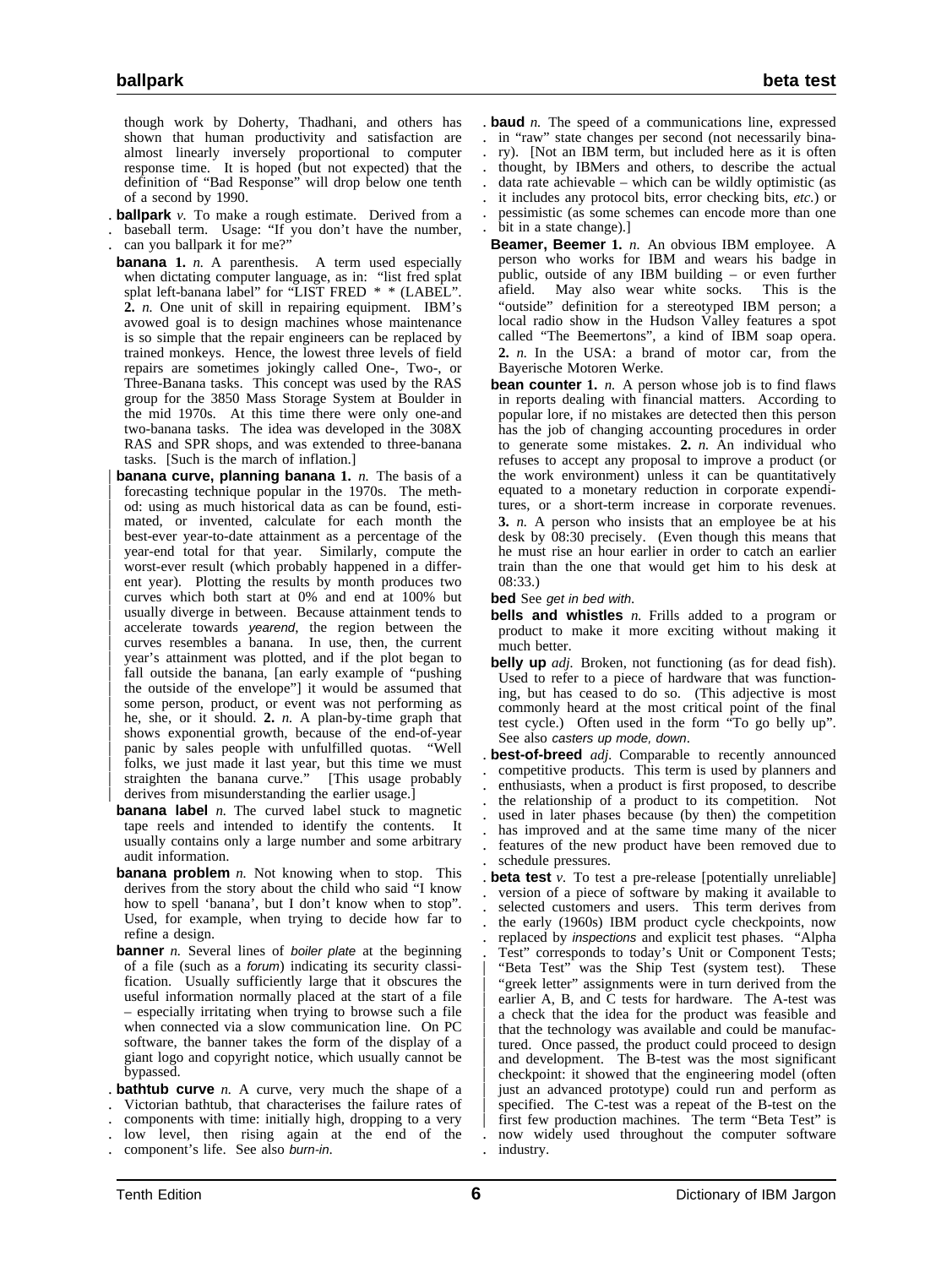- . **bet your job** *v.* To take a risk. On the rare occasions
- . that major risks are taken, the responsible manager or
- . consultant will make capital of such derring-do: "I'm . betting my job on this".
- **bible** *n.* A master reference document (for example, the *System/370 Principles of Operation*). "I don't believe that Divide sets the condition code – I'll check it in the Bible."
- **BiCapitalization** *n.* The PracTice of PutTing CapiTal LetTers in the MidDle of WorDs. This was originally used to refer to microcomputer software trademarks such as VisiCalc, EasyWriter, and FileCommand but has since spread even to products totally unrelated to computing, and to many more than two capitals. The mainframe world, however, is still mostly devoid of BiCapitalization – in that environment the use of abbreviations is still the PMRR (Preferred Method of Reducing Readability).
- | **BICARSA GLAPPR** (*bi-carsa glapper*) *n.* The corner stone applications of commercial computing. An abbreviation for Billing, Inventory Control, Accounts Receivable, Sales Analysis, General Ledger, Accounts Payable, PayRoll; the applications for which IBM's mainframes were built and on which its fame and fortune were founded. Usage: "Yeah, it's fast, but how does it do on BICARSA GLAPPR?"
- **Big Blue 1.** *n.* IBM (when used by customers and competitors). **2.** *n.* The Data Processing Division (when used by people concerned with processors that do not use the System/370 architecture). [The DPD no longer exists, but the phrase **big blue boxes** is still used to refer to large System/370 installations.]
- **Big Blue Zoo** *n.* The manufacturing plant and laboratory complex located at the junction of Highway 52 and 37th Street, Rochester, Minnesota, USA. It really is blue. See also zoo.
- | **Big Four** *n.* The original four largest TOOLS (*q.v.*) disks. These are the IBMPC and IBMVM conference disks, and their corresponding tool (program) collections, PCTOOLS and VMTOOLS.
- . **big iron** *n.* Large computers. Also **big iron bigot**. . See iron.
- **Big OS** (*big ozz*) *n.* Operating System/360. This term was popular in the late '60s when "OS" was **the** operating system, and it was believed to do and know everything.
- **bigot** *n*. A person with a passionate or religious (superstitious) fervour for a language or system. As in: APL bigot (*q.v.*), "REXX bigot", "CMS bigot". Implies an unwillingness to learn any alternative, except when the term is used by one bigot to another (of the same type), in which case the implication is almost affectionate.

**Big Red Switch, BRS 1.** *n.* A device for removing the power from (and sometimes restoring it to) a computer. Originally (1973) used to refer to the Emergency Power Off switch on System/360 machines; now mainly used to refer to the PC or PS/2 Power On/Off switch. | [Which, in the usual way of things, is no longer red on the most recent machines.] On this machine, it is commonly used to reset the machine when everything else fails to bring the PC software back into a usable state. Using the BRS is also called "power cycling". . See also Poughkeepsie reset, blue button. **2.** *v.* To reset . or restart electrical machinery by raising the On/Off . switch (the Big Red Switch) to the Off position and then . returning it to the On position again [or vice versa, . down to the Off position, depending on the country of . origin of the machinery]. As in: "If Alt-Ctrl-Del doesn't

. work, you'll need to BRS it".

- **binary aboriginal** *n.* Someone who programmed computers before 1975. A term of endearment, usually identifying a programmer who: **a)** Codes only in assembler or even without one; **b)** Knows the original reason why DISK DUMPed files have sequence numbers; c) Dated or was dated by keypunch operators; **d)** Knows what a core dump is; **e)** Graduated from college with Mathematics or Electronics (Computer Science did not exist then).
- **binary data** *n*. Non-textual data (data that include characters other than those normally recognisable when printed). All data in a computer are stored in binary form, but some are more binary than others.
- **bit** *n*. A single binary digit, which can have one of two values, conventionally described as "0" or "1". A contraction of "Binary Digit". Most computers use, at the fundamental electronic level, a binary representation of data.
- **bit-bucket 1.** *n.* A notional bottomless hole into which vital messages and files fall when some network machine accidentally destroys them. A useful excuse for anything one has forgotten to send ("Oh, it must have fallen into the bit-bucket. I'll send it again.") or did not feel like answering at the time ("Send it to me again..."). See also backbone. **2.** *n.* A similar place, in a processing unit, for unwanted information. Here, in hardware, the bit bucket collects all the leftover intermediate products of a calculation for disposal. In large high-performance machines, a "byte-bucket" or a "wordbucket" must be used because the bit-bucket cannot be | emptied quickly enough. **3.** *v.* To reject, cancel, or throw away. As in: "We've decided to bit-bucket this release".
- **bit decay** *n*. The tendency of programs to start failing as they get older, due to changes in the underlying environment or operating system.
- . **black hole 1.** *n.* A person or customer of enormous . capacity who can drain the entire resources of an . organisation (such as a branch office). **2.** *n.* A node on
- . a store-and-forward network that seems to be better at
- . storing files than at forwarding them. Usage: "IBMVM . updates are caught in the KGNGATE black hole".
- 
- **black layer** *n.* Hardware. See layer.
- **blank 1.** *n.* A character, printed as a space, and often mistaken for the absence of a character. This typically results in its being ignored or discarded. (If you can't see it, it isn't there, right? It's virtual). VM was the first major IBM operating system to use the blank as the primary delimiter in its command language. See also null. **2.** *adj.* Of a page in a manual: containing only the top title, page number, footing, and the words "This Page Intentionally Left Blank". The most valuable blank pages also contain the rubric "IBM Confidential" (or something similar).
- **blem** *n*. Problem. Derived from Pro-blem (and possibly Blemish). Any bug or problem. For example: "We've encountered a number of blems in the scheduler. We might have to do a total redesign".
- **blivet** *n*. An intractable problem, or a design that can no longer be enhanced or brought up-to-date. Something becomes a blivet when it is out of control. This usually refers to a program that has been touched by so many incompetent programmers that it cannot be maintained properly. From the World War II military term meaning "ten pounds of manure in a five-pound bag".
- **blow away** *v*. To destroy. "The editor crashed and blew away all my files."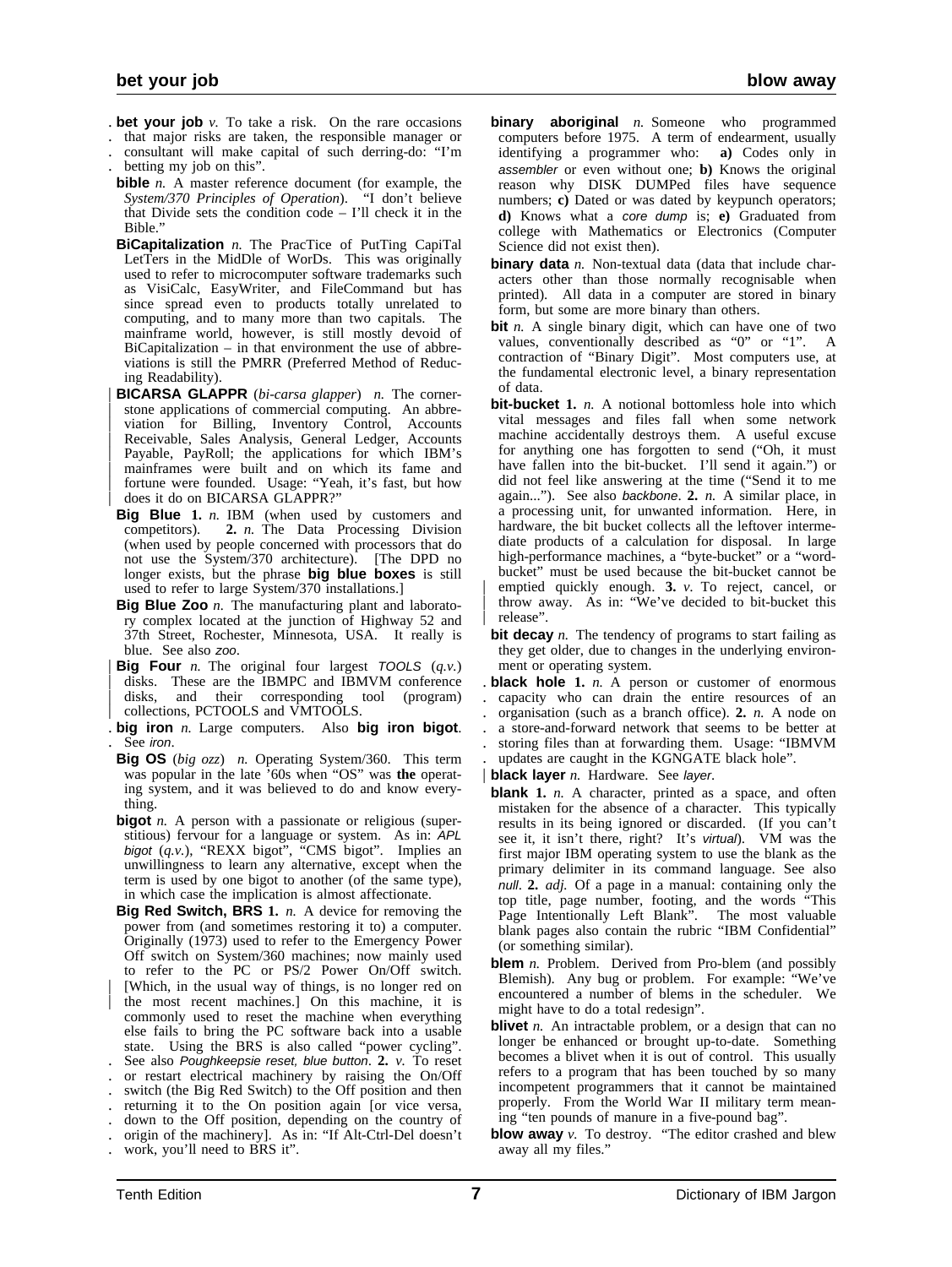- **blue** *n*. The official IBM company colour, Oxford blue. There was once a blue letter on Blue on the HONE system, which said that "...the feature number 9063 (Blue for all System/370 CPUs and peripherals, called 'classic blue') will have a slightly changed hue which can lead to colour mismatch in customer machine rooms. Requests to repaint to the old hue are not
- accepted". See also all-blue, Big Blue. **bluebird** *n*. A sale that comes in through the window, that has not been "worked for". For example, a hitherto unknown customer walks in and orders a complete System/370. In India, they may be known as "Fairy Bluebirds".
- **blue button 1.** *n.* The System/360 or System/370 combination Reset and IPL button. **2.** *v.* To press the Blue Button. Used when a system or program fails to respond to any console command and is somewhere out in never-never land. See also Big Red Switch.
- . **blue cable** *n.* The new (thinner) cable required for IBM
- . mainframe computer connections that run at 4.5 Mega-
- . bytes per second. The official name is *Reduced Diam-*
- . *eter Channel Cable*. See also boa.
- **blue dot** *n*. A small blue paper disk attached to the door-frame of an office to indicate a member of the cognoscenti. This curious emblem evolved at Yorktown as a means to avoid the disordering of one's office (by security personnel) if one forgot to lock the door on leaving (for any reason). A verse from BLUEDOT SONG explains all: "So here's the algorithm that our expert has computed: / A blue dot means your office will be locked instead of looted. / By this device we hope to end the practice we've protested, / So you can leave your desk alone and not have it molested."
- **blue glue** *n*. SNA (Systems Network Architecture). That which binds blue boxes together (official definition).
- **blue layer** *n*. Systems control (operating system) software. See layer.
- **blue letter** *n*. The document once distributed by the Data Processing Division to announce a new product or education course. So named because it was printed on blue paper, it contained the generalised product description and the specifications that were used to make the marketing representatives experts. When DPD became NAD (National Accounts Division), NMD (National Marketing Division), and ISG (Information Systems Group), the blue letters changed colour (as did the Peach Letters of the Small Systems announcements). They are now all printed on ivory coloured paper (called buff or bleach [Blue and Peach] by some). It is now fashionable to call the letters "Ivory Letters" to illustrate one's ability to change with the times, but real data processing old-timers will invariably refer to them as Blue Letters. See also announce.
- **blue money** *n*. Internal budget dollars, used to purchase an item from another IBM organisation. This is used mainly by product planners. Its corollary is **real money** (or, in the monochrome USA, green money), which is needed to buy things from the outside world. Real dollars are worth much more than blue dollars, and nothing can stop a proposal faster than pointing out how many real dollars it will cost. Alternatively, a proposal is much more likely to be approved if "the total cost is all blue dollars". See also funny money.
- **blue sky** *adj.* Not inhibited by practicality, possibility, politics, or popular trends. For example: "A computer system that is **actually** Easy To Use? That's real blue sky!" See WIBNI.
- **blue solution** *n*. A system to solve a customer's particular requirement or application that uses only IBM hardware and software.
- **bluespeak** *n*. The language and jargon used by IBMers, especially when the jargon is different from that used by those employed by other companies. For example, DASD or file (others use disk). See also IBMJARG.
- **blue suiter 1.** *n.* Someone from a more formally- [over-?] dressed part of the IBM culture. That is: **a)** IBM marketing representative (when used by those at HQ); **b)** IBMers at HQ (when used by those in a development laboratory); or **c)** IBMers not at Research (when used by those at Research). 2. *n*. An Officer in the . United States Air Force. (When used by an IBMer at the original Westlake location, in California, which used . to be visited by many USAF personnel. As that . Westlake is now defunct, these now trek to Boulder . instead.)
- **blue wire** *n.* A fix (correction) to a hardware card. Required to repair damage accidentally caused by deleting a pin while installing an Engineering Change. Also used if the EC team runs out of yellow wire. See also purple wire.
- **boa** *n*. One of the big fat cables that connect the parts of a computer and lurk under the raised floor of all large computer installations. Possibly so called because they display a ferocious life of their own when you try to lay them straight and flat after they have been coiled for some time. It is rumoured that System/370 channel cables are limited to 200 feet because beyond that length the boas get dangerous. (Also note that one maker of computer cables in the USA is the Anaconda Copper Company.)
- **board games 1.** *n.* Exercises played by the designers of any new keyboard (not just IBM's!) in order to retain an advantage over the end users. The schemes employed can be so perverse that they defy belief at times. **2.** *n.* Invisible decisions taken by members of some board or committee, usually with all-too-visible results.
- | **board wirer** (*bored wire-er*) *n.* An early breed of | programmer who programmed accounting machines of various kinds by patching connection wires into a plug board. See grey elephant.
- **boat anchor** *n*. A hardware project or tool that, despite . the investment of resources far beyond the original
- . budget and schedule estimates, fails to meet even mini- . mal objectives. Applied especially to "heavy" equip- . ment.
- **Boca** *n.* Short for Boca Raton, the Fatherland of the PC (and a favourite venue for business meetings during first quarter). It should be noted that most of the buildings in that area are in fact in Delray Beach. Also note that Boca Raton (the mouse's mouth) got its name from the pirates who harboured there, because of the safety afforded by the dangerous reefs in the channel. [Note: *raton* seems to be the Spanish for "mouse", not "rat" (which is *rata*).]
- **Boca West** *n.* One of the IBM locations at Austin, Menlo Park, or Tucson. The actual designation varies from day to day depending upon the mood at the headquarters of the Entry Systems Division.
- . **bogey** *n.* A target, especially a difficult or unpleasant one. This is used during planning cycles when head-. count or budget allocations are being cut. The new . target is referred to as a "bogey" and is the value that . has to be matched in order to be within the authorised . resource limits. "We are still three headcount over . bogey in '87!" Probably from the golfing term (usually . one stroke over par on a hole), with overtones of the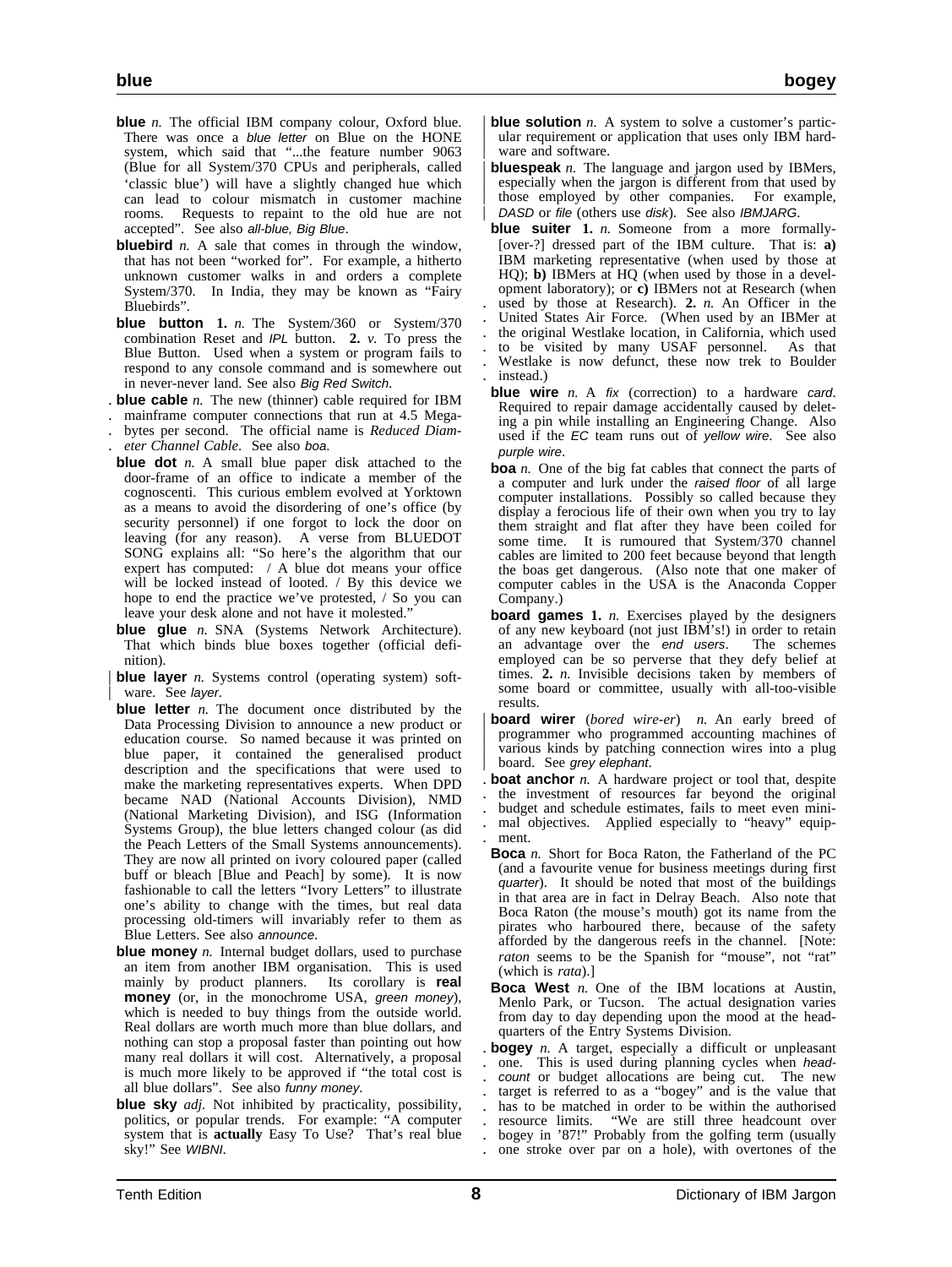. 1940s slang term for enemy aircraft. Also **dollar bogey**, a budget limit.

- . **bogue, boge** (rhymes with *rogue*) *adj.* Of an idea or . project: having little merit. From "bogus".
- **boiler plate** *n*. Content-free portions of a presentation included to capture the attention and otherwise distract the listener from any real issues. Also applied to standard parts of a document or program that contain little information (copyright notices, for example).
- **boil the ocean** *v*. To attempt something too ambitious. This phrase is used to throw (cold) water on something the speaker perceives as an overly ambitious proposal, even though no technical case can be built for disapproval. For example: "Your problem is that you're trying to boil the ocean".
- . This phrase dates from World War II, when Axis . submarines were severely damaging Allied shipping. . The story goes that a high level naval meeting was held . to discuss the problem, during which an admiral . suggested the solution of boiling the ocean to force the submarines to the surface. Everyone thought this was a
- . wonderful idea, except for one relatively junior officer,
- . who asked how this was to be done. The admiral
- . replied: "I gave you the idea, it's your job to work out
- . the details!"
- **bomb**  $v$ . A synonym for crash. (In the USA only to other English speakers the word conveys the opposite meaning when used descriptively, as in: "That sports car goes like a bomb!")
- **BOOF** (rhymes with *aloof*) *n.* Byte-Oriented Operand Feature. An extension to the System/360 architecture that permits references to data objects on arbitrary byte boundaries. This is a hardware "feature" introduced with System/370 that, although a boon to the lazy programmer, effectively removed an important debugging facility (a specification interruption for alignment errors) of the System/360 architecture. For a considerable performance penalty, program errors are now . hidden from the programmer. Originally designed to
- meet a new requirement for FORTRAN standards (in the . standard, FORTRAN COMMON declarations were
- 
- defined as being allocated with no intervening space for alignment). Also implemented ('tis said) for the Also implemented ('tis said) for the convenience of programmers of Access Method modules who were faced with the problems of external data not falling on proper memory-aligned boundaries when read into main memory. [BOOF was sometimes called **BOO**, as on the Model 195 it was not a feature, and was therefore always available.] See feature.
- . **Bookie** *n.* The familiar name for BookMaster, a
- . document-formatting product based on the ISIL tool
- . (which was used for producing most IBM publications
- . before it became Bookie). [You bet it looks nice!] This
- . nickname came about not only because it's shorter than
- . the real name, but also because one of the names . originally proposed for the product was "BookMaker".
- **boondoggle 1.** *n.* A conference (or other meeting that involves travelling) with an admixture of both pleasure and business. To be a true boondoggle, the trip must be paid for by IBM. To be a super-boondoggle, it should be to Southern France, Florida, or anywhere in the Caribbean. **2.** *n.* A group of people, often a task force, getting paid but doing nothing productive for a related group – or for corporate revenue. They may look and act and sound very busy.
- | **boot, bootstrap 1.** *n.* A program used to start up a | computer. From the expression "to raise oneself by | one's own bootstraps". Early IBM computers were started by pressing the blue LOAD button. This simply made the machine read one *card* into memory and then

| branch to the memory location where that card image had been placed. The first card, therefore, had to | contain all the instructions necessary to get the machine to read the next card or cards (as required) which contained the rest of the program which in turn, when complete, could then read in the production program or (later) the operating system. This initial, bootstrap, | program typically took two or three cards (160–240 | bytes) and hence was called a **boot deck**. An early | computer sport was the writing of one-card self-loading | production programs; an 80-80 listing (*q.v.*) was possible | for the IBM 1401. **2.** *v.* To start up a computer, using a bootstrap program. Also, in general, to start or restart a | computer operating system. In the sixties, and even on today's mainframes, this was done by pressing the blue button. See also Big Red Switch, IPL.

- **bottom line** *n*. A term used (mostly by managers) to reveal a strong desire to bypass understanding of a proposed solution in favour of a simplistic quantification of it. Probably a reference to the totals line at the bottom of financial reports. As in: "I don't want all these pros and cons, just give me the bottom line". Higher level managers may interchange use of this term with net it out (*q.v.*).
- **box 1.** *n.* A piece or collection of hardware large enough to form a free-standing unit. "The Mass Storage | Subsystem was an interesting box." This term is often used when the term "unit" may be ambiguous. For example, in a 3380E disk unit there are four disks and | eight access arms. Saying that the 3380E can hold | about 8GBytes per "unit" can be misleading if the listener confuses "units" with access arms (which correspond to one I/O address each) or to disks (which have | two I/O addresses each). **2.** *v.* To isolate a piece of equipment from the rest of the system for diagnostic | tests. See fence out. **3.** *v.* To put in a packing box | (because the equipment has broken or has become obso  $let$  – in the latter case pine boxes are preferred).
- | **boxology** *n.* The art of drawing pretty diagrams using | the "box" characters (actually box part characters) in | monospace fonts. Also known as **character** | **graphics**.
- **bracket** *n*. A collection of messages. This term is an invention in IBM communications, and part of the Systems Network Architecture. A bracket is a group of messages exchanged between two communicating parties that is deemed to constitute a logically separate unit such as a "transaction". Marker flags are sent with certain messages to indicate the start or end of a bracket. Brackets offer plenty of scope for getting out of step and producing nasty problems called "bracket" and producing nasty problems called violations".
- **brain check** *n*. An error that occurs while presenting information to a computer (or to another person) and that is not caused by a simple keyboard entry error (*cf.* finger check). Often used in the following way: "Sorry about that, but it was only a finger check, not a brain check".
- **brain dump** *n*. An alternative term for core dump.
- **branch to Fishkill** *n.* Similar to *branch* to Owego, but starting in Poughkeepsie.
- **branch to Owego** *n.* Any unexpected jump in a program which produces catastrophic or just plain weird results. This phrase originated in Endicott, which is just down the road from the rival Owego (Federal Systems Division) site. For example: "Ah ha! My base register got clobbered: that made the program take a branch to Owego!"
- For the record, the name Owego comes from ah-wega, an Indian name meaning "where the river widens".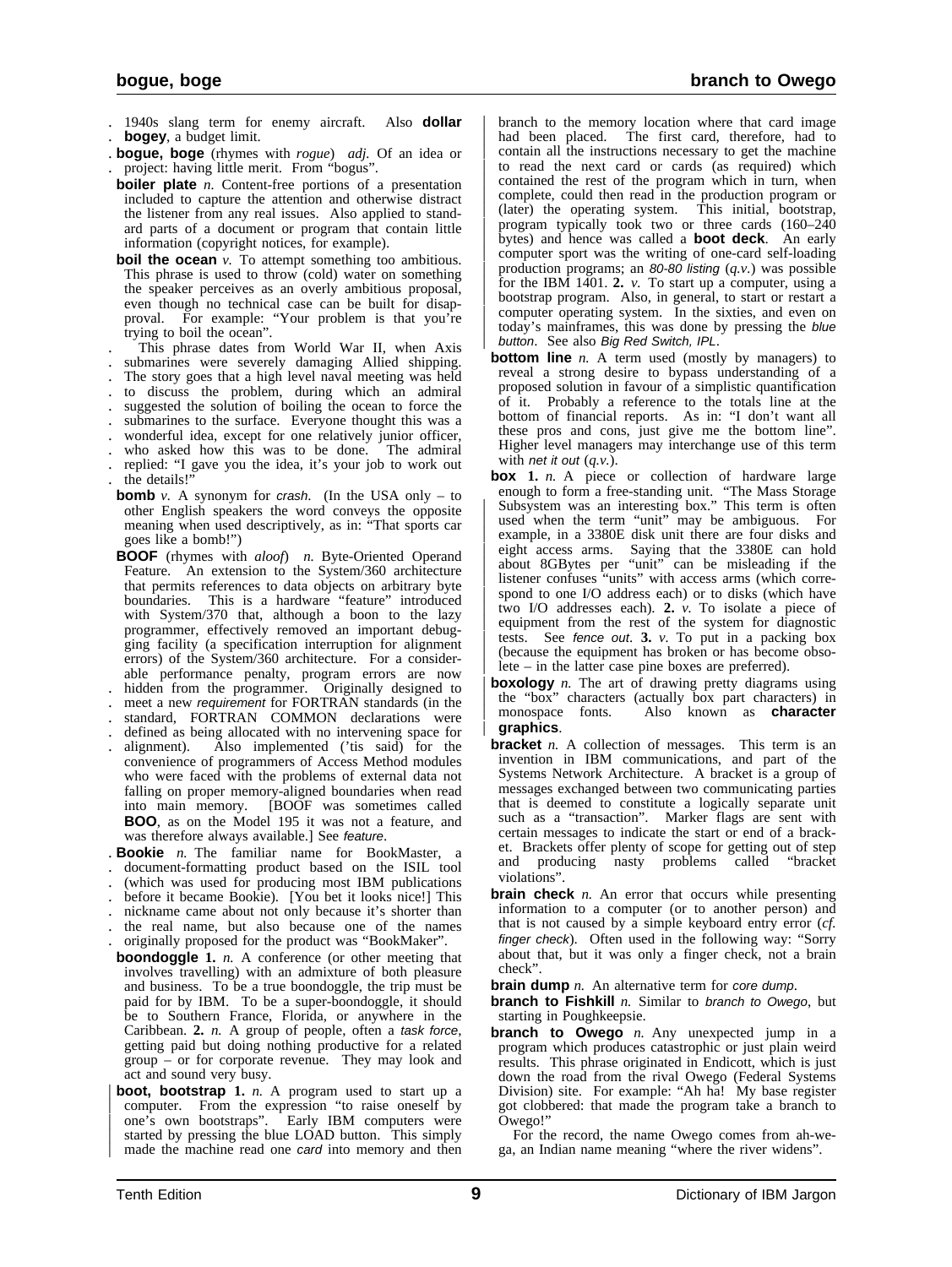- **brass tag** *n*. A small plate (originally made of brass, but now usually made of self-adhesive plastic) that shows the IBM serial number (stock number) of a piece of (non-IBM) capital equipment. It was considered a serious offence to remove the brass tag from a piece of equipment, though readers report that they sometimes kept as a souvenir the brass tag from a much-loved machine when it was scrapped.
- **breakage** *n*. The extra people that must be added to an organisation because the action plan has changed. Every planned change causes breakage – usually more than unplanned changes.
- **breakthrough** *n*. A solution to a *challenge*  $(q, v)$  which had no obvious resolution. Usage: "This is your goal; we need a breakthrough".
- **brick** *n.* A Digital Communication System (DCS) Portable Terminal (PT) used by most US IBM NSD | Customer Engineers (CEs) to record and communicate their activities and to send messages back and forth. The technology has led to the current ARDIS offering. | The PT is about the size, and weight (0.8kg, 28oz), of a brick and is equipped with an audio annunciator for attracting attention. Eack brick is capable of operating in RF (Radio Frequency) mode or TELCO (Telephone | Company) mode. In RF mode it is linked, via a network of remote antennae, to one of the 12 Area | Communication Centers (ACCs) throughout the US which receive customer service calls. In TELCO mode the CE dials into the ACC directly. Bricks distinguish . IBM Customer Engineers from service representatives
- . from other firms (who carry mere pagers).
- **bridge** *n*. Unsubstantiated facts used to explain one set of data in terms of another. A bridging exercise is a procedure whereby one takes two different and sometimes independently generated sets of information, usually numbers, and relates them in some way to explain the differences. Upon being presented with a set of data, the manager making a decision involving that data usually asks for a bridge from the current set to the last acceptable set of data. Generally the bridging exercise is unnecessary for anyone involved in the decision, but the need for a bridge provides the manager with a convenient excuse to delay the decision. "I cannot make a decision on that without a bridge to the last estimate." The most useful bridge is so comprehensive that it is too complex to be understood by anyone but the person who created it – and hence is ideal for use in reports to higher levels of management.
- . **brimburn** *n.* A confusion whose symptoms are reminis- . cent of a mild schizophrenia. A result of changing hats
- . too fast in a new position. External symptoms include
- . the taking of the opposite side to that held in the previ-
- . ous position. Especially prevalent in those newly
- . appointed to positions of responsibility. Secondary
- . symptoms include an inclination towards . pronouncements such as "that is true, but you must
- . understand both sides".
- . **bring the system to its knees** *v.* To overload a
- . computer so that its response time is dramatically worse . (longer) than usual. "Everything was fine until he
- started to run MVS as a guest system that's what
- brought the system to its knees." See also thrash.
- **bring up** *n*. To restart a system (usually by IPL) after a failure or a normal period of disuse. To bring a system to an operative  $(up)$  state. [A curious choice of phrase, given some of its more common meanings.]

. **bring up file** *n.* A repository for information needed at . a later date. Usage: "Let's put that request in the bring

- . **BRS** *v.* See Big Red Switch.
- **btw** (*by-th'way*) *abbreviation.* By The Way. An abbreviation used in electronic mail to speed typing, and hence properly entered in lowercase. Also **obtw**, "Oh By The Way". See also wrt.
- **Bubblegum** *n*. The Boeblingen Laboratory, in Germany. Americans have four alternatives in trying to pronounce "Boeblingen": **a)** BO-BLING-GEN makes you sound as if you have never heard the word spoken and are clearly "out of it"; **b)** BER-BLING-GEN (the most popular variant) sounds as if you KNOW what it sounds like but cannot pronounce it yourself (probably true); **c)** BOB-LING-GEN seems to be a favourite in New York State; **d)** the correct pronunciation leaves you open to accusations of intellectual snobbery by the other groups. Calling it "Bubblegum" defuses the whole issue by attempting to make it a joke.
- **bucket** *n*. A collection; usually a collection of programs, tests, or fixes. "Please send me the bucket for release 3." See also bit-bucket, regression bucket, test bucket.
- **buck slip** *n.* A routing slip listing the names of the members of a department. Used to make the loss of correspondence (or delay in delivery) more organised.
- **bug** *n*. A very broad term denoting a defect in either hardware or software. Some bugs can be detected and may interfere with customer (or IBM) use of the product. Other bugs may lie dormant and hatch for a Watson's Law event. Much effort is and will continue to be spent forcing bugs to the surface and removing them or otherwise eliminating any ill effects they cause. The ultimate management question is "Have you really removed the last bug from our product?" The required workers' reply is "Oh, surely we have found the last bug?!", delivered in unison. [This is not an IBM term, having been in use since 1889 or earlier, but is included here for completeness and cross-references.]
- **build** *v*. To assemble software or hardware systems. This is used fairly conventionally for hardware (as in "build a new CPU"), but is used far more carelessly when describing software systems. When all the components of a large program are assembled together to make a whole, the process is called building. If the resulting system is large and complex, the verb is often elevated to the status of a noun, as in: "Let's start testing the new build".

**build plan** *n*. A proposed or committed schedule for the completion and assembly of a software system. See also build.

. **build-to-order** *adj.* Of a hardware product: manufac- . tured, or to be manufactured, following customer orders. . Often, some special feature (like frame doors of the proper colour) is unavailable – which leads to long . delivery delays. Sometimes, however, special orders . can be processed more rapidly than those for mass produced (build-to-plan) items, which can have a large backlog. It is reported that when 3380 disk units were scarce (in 1984/5), an internal customer mistakenly . ordered brown 3380s (which are BTO models) rather than the standard blue/White variety. Much to their surprise, the units were delivered two months later; . other departments had been waiting for their blue ones for more than a year.

. **build-to-plan** *adj.* Of a hardware product: manufac- . tured, or to be manufactured, independently of customer . orders. Since forecasts (on which the plan was based) . have the knack of being inaccurate, this technique can . lead to delivery delays or overfilled warehouses. See . build-to-order.

<sup>.</sup> up file".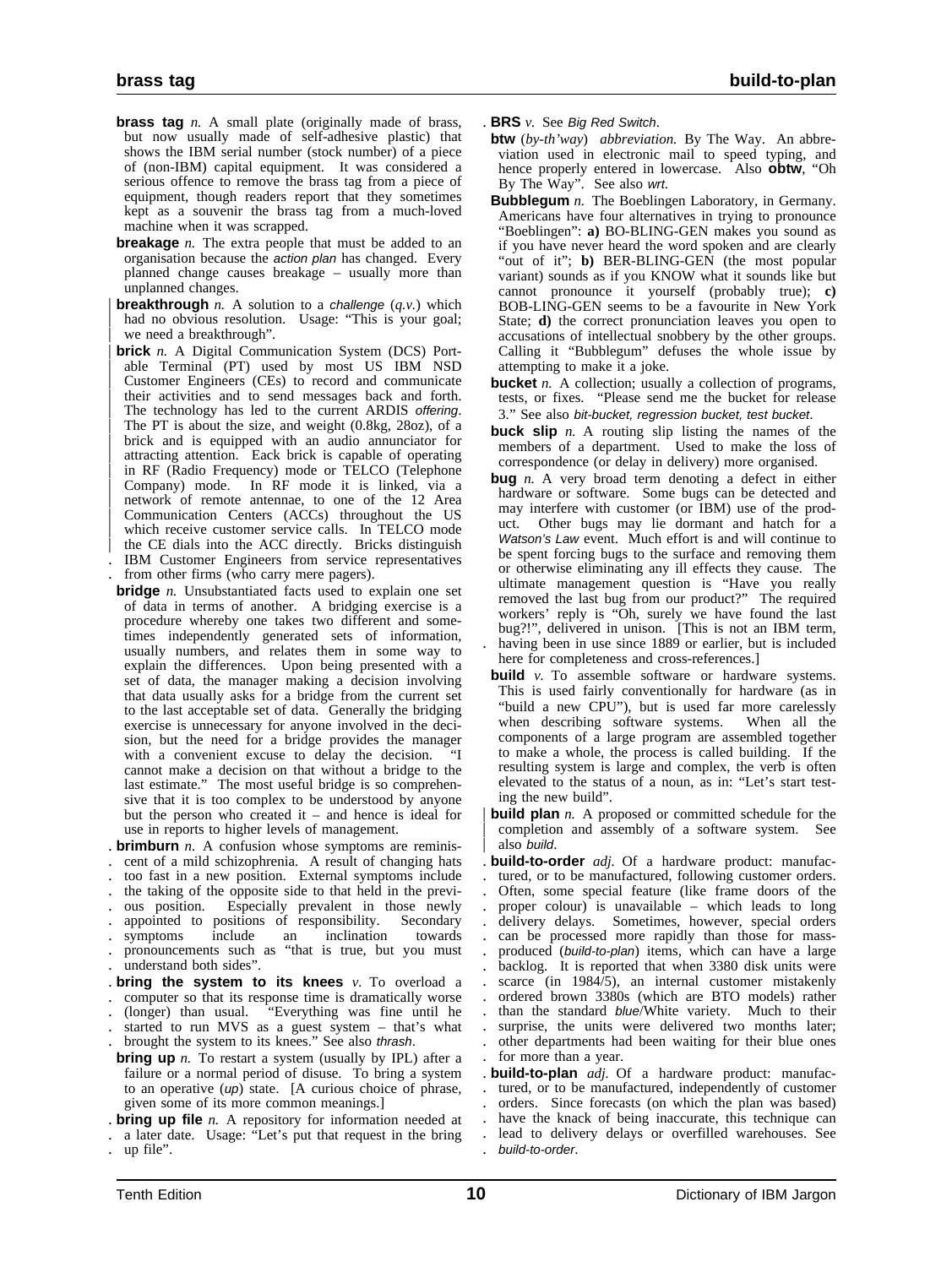- **bullet** *n*. One of a list of items to be emphasised, usually marked by a blob (bullet) alongside it on a foil. "And the next bullet is absolutely vital...". See also key.
- **bulletize** *v*. To convert a proposal, argument, or result into a list of items for a foil (which may or may not be preceded by bullets). Implies extracting the essence of an argument, but in reality means emphasising the most politically acceptable items from a proposal.
- **Bunch** *n*. When RCA and General Electric dropped out of the computer business, the Seven Dwarves became the rather less romantic "Bunch". (Burroughs, Univac,
- . NCR, Control Data, and Honeywell). In 1986, this
- . grouping changed again due to the merger of Burroughs
- . and Sperry-Univac to form Unisys no follow-on to the . term seems to have arisen. [Not to be confused with
- Baybunch the San Francisco Bay IBM user group.]
- . **buns on seats** *n.* A measurement of sales performance
- . peculiar to regional sales staff departments ("Customer
- . Centers"). Rather than sales dollars, which are difficult
- to attribute to a regional sheep dip session, the staff
- . count the number of people who attend mass-marketed
- seminars. Staff members sometimes suspect each other of inviting relatives and the unemployed, with promises of Costa Rican coffee and mock-Danish pastries.
- 
- **burden** *n*. The additional costs, or overhead, above an employee's salary that when added to the salary make up the true cost of an employee to the company. Typically (but rather dependent on the country of employment) the burden is approximately equal to salary.
- **Burlington South** *n*. The East Fishkill location, in New | York State.
- **burn** *v*. To make a copy. "If you can wait a minute, I'll burn one for you." The term is used both by engineers . (when copying a programmable read-only memory . (PROM), which requires the melting of fusible links in . the circuitry) and by others when copying papers. This . latter usage can be dated to the late 1950s, when the . dominant method of making copies was "Thermofax". . This process used infra-red radiation to transfer copies . to heat-sensitive paper. See also ibmox.
- . **burn-in** *v.* To "condition" a piece of hardware (especial-
- . ly an integrated circuit) by running it for some time . (often at an unusually high temperature). Many of the
- failures in computer equipment occur when it is first
- used: burning-in is an effective technique for ensuring
- . that these occur before the equipment is used for a crit-
- ical task. See also bathtub curve.
- **burn sand** *v*. To *personalize* EPROMs or gate arrays, programming them by electrically blowing (burning-out) fusible links on the silicon chips. Usage: "We need to ensure that low level design is complete before we commit to burn sand".
- **business case 1.** *n.* Economic (commercial) justification. Asking for the business case is an effective wet blanket to throw on most hot projects. **2.** *v.* To make such a justification. As in: "Sorry, Joe, we are still business-casing that project".
- **buzz word quotient, BWQ** *n.* The proportion of words in a conversation or document that are buzz words (jargon words). For example, if every fourth word in a conversation is a buzz word, it has a BWQ of 0.25 or 25%.
- **byte** (*bite*) *n.* One character of information, almost always consisting of eight binary digits (bits). In nearly all True Blue computers, a Byte is realised as more than eight bits – the extra bits (or parts of bits) being used for error checking. The term "Byte" originated in 1956 during the early design phase for the IBM Stretch computer. Originally it was described as consisting of from one to six bits (typical Input/Output equipment of the period used 6-bit chunks of information). The move

to an 8-bit byte for Stretch happened in late 1956, and this was the size later adopted and immortalised by the System/360. The term was coined by mutating the word "bite" so it would not be accidentally misspelt as "bit". See also nybble.

- . **BYTE8406** (*bite-eighty-four-oh-six*) *v.* To start a . discussion about old IBM machines. See also forum.
- **BYTE8406 syndrome 1.** *n.* The tendency for any social discussion among computer people to drift towards exaggeration. "Well, when **I** started using computers they didn't even use **electricity** yet, much less transistors." See forum. **2.** *n.* The tendency for oppression to waste resources. Derives from the observation that "erasing a banned public file does not destroy the information, but merely creates an uncountable number of private copies". It was first diagnosed in September 1984, when the BYTE8406 forum was removed from the IBMPC Conference.
- **cable together** *v.* To assemble a system on an *ad hoc* basis. "They just cabled together whatever boxes they could find." [A pun on "cobble together".]
- **cabling system** *n.* A new wiring standard that is intended to allow the interconnection of all IBM terminals, PCs, and communication devices. It is also the physical support of the token ring (*q.v.*). Installing it should relieve systems administration personnel from the boredom generated by the over-familiar coax wiring.
- **cache** *n*. An area of memory, usually faster or more readily accessible than the rest of the memory, that is used to hold instructions or data that are (or are expected to be) referred to frequently. First used in the | IBM System/360 Model 85 (1968).
- la cage aux foils *n*. The European Headquarters building, the Tour Pascal in Paris. Perhaps a pun on *cage* aux folles, a madhouse. See also foil, Foil Factory.
- **calendarize** *v.* To put an appointment into one's calendar. This expression replaces the more traditional idiom, *pencil in*, in the sentence "let me pencil that in for Thursday".
- **call-taker** *n.* An instructor in a marketing education class who takes on the role of a customer taking a call from the (trainee) Marketing Representative. In this scenario, an inexperienced student pretends to be a seasoned rep while an inexperienced instructor pretends to be a customer. Full of imagination, they both sit in an interview room, making believe that it has long been a business office, and earnestly engage in an attempt to satisfy a hypothetical customer requirement by discussing pieces of equipment which neither has ever seen or used. The student is assessed on his or her ability to continue to breathe while fumbling through notes and brochures. The instructor (call-taker) is judged on his or her ability to stay awake after playing the same role twelve times a day.
- **candy-striped** *adj.* Registered IBM Confidential (*q.v.*). Refers to the Red and White diagonal markings on the covers of such documents. Also used as a verb: "Those figures have been candy-striped".
- **card 1.** *n.* A piece of cardboard about 90mm by 215mm that held information which was encoded by patterns of small rectangular holes punched through the cardboard. The standard IBM (Hollerith) card was made the same size as paper currency of the day, and held 80 columns of data encoded as one character per column (though many other kinds of coding scheme were used). Other sizes of card were also used, with either rectangular or circular holes. The standard 80-column card still influences IBM products, and indeed the whole computer industry; for example, displays commonly allow 80 characters in a row, and many reference documents (especially "Quick Reference Cards") have similar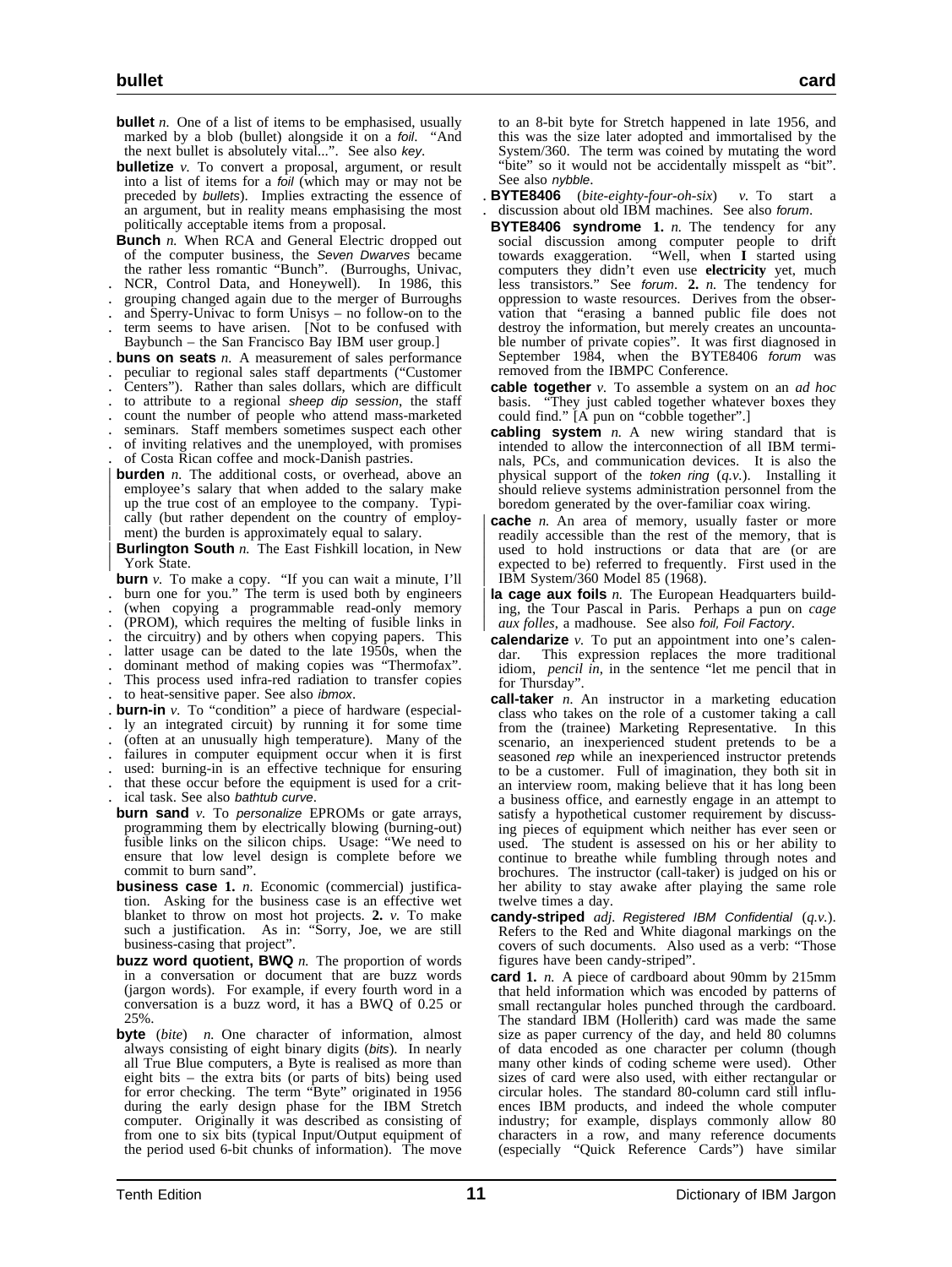dimensions to a punched card. See also chip, green card, spindle. **2.** *n.* An electronic printed circuit board. "The problem determination procedure lets all faults be isolated to a single card."

- . **card-holding manager** *n.* A manager who manages
- . employees (rather than one, such as a program manager,
- . who is a manager in title only). Until recently, the
- . personnel profile of an employee was recorded on a
- . computer card; this was held by the manager of that
- employee. See manager.
- **career develop** *v*. To promote or move to another job, especially if the employee is not entirely happy with the change. Usage: "We should career develop Jack; he's too bright for the rest of the team."
- **career limiting remark** *n*. An undiplomatic comment directed at one's manager, or at one's manager's manager.
- . **carriage control character** *n.* A character, usually in
- . the first column of each line of a file, that controls the
- . way in which the line is to be printed. Originally, this
- . character controlled the movement of the printer carriage
- . almost directly. Nowadays it is usually processed by
- . software to produce some indirect effect. See also skip . to channel one.
- **carrier product** *n*. The first product that includes an implementation of some new feature of an architecture, especially of SAA (*q.v.*).
- **carve up the business** *v.* To divide up and parcel out management responsibilities. Most often used at the headquarters level: "After we carve up the business we will know where we stand".
- **cascade** *v*. To distribute information rapidly, using a hierarchy of presentations by senior managers. As in: | "Please cascade this to your people this week".
- **casters up mode** *n.* Complete breakdown, as in: "The 1130 is in casters up mode". Engineers' equivalent of the term "all four feet in the air", referring to a piece of hardware which is totally non-functional and of use to neither person nor beast. See also down, belly up.
- **cast in concrete** *adj.* Immutable. Used when specifications are frozen and are therefore unchangeable. This takes place a few days before the first prototype is available for general usability testing, so minimising the work of the development group. Effectively acts as a wet blanket should further urgently needed changes be proposed.
- **cast in jello** *adj.* Not cast in concrete, still not firm or decided. On some projects, describes any decision made without management approval; on some others, any decision. ["Jell-o" is a brand name, in the USA, for gelatin-based desserts (usually fruit-flavoured).]
- **catalog 1.** *n.* A directory of files in an operating system. **2.** *n.* A list of packages available on an automatic software distribution service.
- . **catcher** *n.* A program that executes at locations remote
- . from a central site and which receives and installs
- . programs and data from the central site. A kind of
- shadow (q.v.). The term comes from a North American game called "baseball". See pitcher.
- **caveat** *n.* A warning, given during an oral presentation. This is a communication technique, favoured in NCD, that affords a presenter the opportunity to give an illusion of speaking frankly and candidly to an audience. Done well, the caveat will relax the defences of an otherwise critical audience, lulling it into accepting the token statement at face value. "The customer must first effect an operational SNA environment. This is not always an easy task, but has been done in one day at several accounts.'
- **Cave of the Winds** *n*. The Divisional HQ at 1133 Westchester Avenue, White Plains, New York. The term refers to the famous cave of the same name, and . arose because of the poorly designed air-conditioning system installed when the building was constructed. The building is divided into three parts  $-$  a long centre section and two ends. Each part had its own air circu-. lation system (for heating and air-conditioning), and as a . result there were pressure differentials relative to the . outside – and between the various parts of the building. . There were large doors in the one aisle that connects the . different pieces, and pressures were equalised through these doors. Offices near to the doors were most unde-. sirable due to the whistling of the winds, and small . people sometimes had trouble opening the doors against . the suction. The name for the building has stuck, now because of all the hot air alleged to circulate spontaneously therein.
- | **CCITE** (*see-sight*) *n.* Cooperative Computing Internal | Technical Exchange, an internal conference that focuses on the cooperation of different operating systems in performing computing tasks. The first CCITE was held in 1989 at the Almaden Research Center. It replaced, and follows in the traditions of, the VMITE conference  $(a,y.$ ).
- **center of competency, COC** (*see-oh-see*) *n.* A group of people who claim to be experts in some particular topic. This title follows the name of many support groups and development departments, and is almost always self-bestowed. The term suggests a level of expertise, importance, and involvement generally not associated with the group (hence the perceived need for the title). Adding the COC tag to the function name of any department automatically increases the headcount and the travel budget of that department, but usually without a proportional increase in competence.
- **central electronics complex, CEC** (*keck*) *n.* The central processing unit (CPU) of a large computer . ("CEC" sounds more impressive than "CPU"). This term was prohibited by CYA enthusiasts in 1978, who . feared that the term would be trade-marked. In 1987 it . crept back into general use, both in connection with the . 3090 (where it refers to the business end of the 3090 . Processor Complex, *i.e.*, everything except the support . bits such as the 3092, 3097 and 3089) and with the . System/88 (whose engineers refer to the number of CEC . slots in various chassis).
- **Chad Age** *n.* The prehistory of computing [prior to 1975]. This is the dawn of the computer era, so called from the myriads of fossilised small pieces of paper or cardboard (**chad**) found in geological strata dating back to the fifties and sixties. Those remains were left by one of our ancestors, the Homo Ibeehemerus Nuyorckus, whose major dwellings can still be located along the Hudson River Valley.

A reader recounts that in 1976 he worked in a U.S. Navy message center that was still using paper tape for all its traffic (thousands of messages a day). They used several colours of paper tape, representing the various classifications of the messages. A common trick to play on newcomers was to have them separate classified chad from unclassified chad – since all classified materials had to be burned.

- **challenge** *n.* Something difficult. A challenge is climbing a mountain (or bottoming a cave) and is not related to "work" at all. In IBM this term is often mistakenly used to mean "Big Problem".
- **change control** *n.* A method for documenting and controlling the changes to a system or environment, sometimes relying on pieces of paper. One of the System Management disciplines, from which DP centre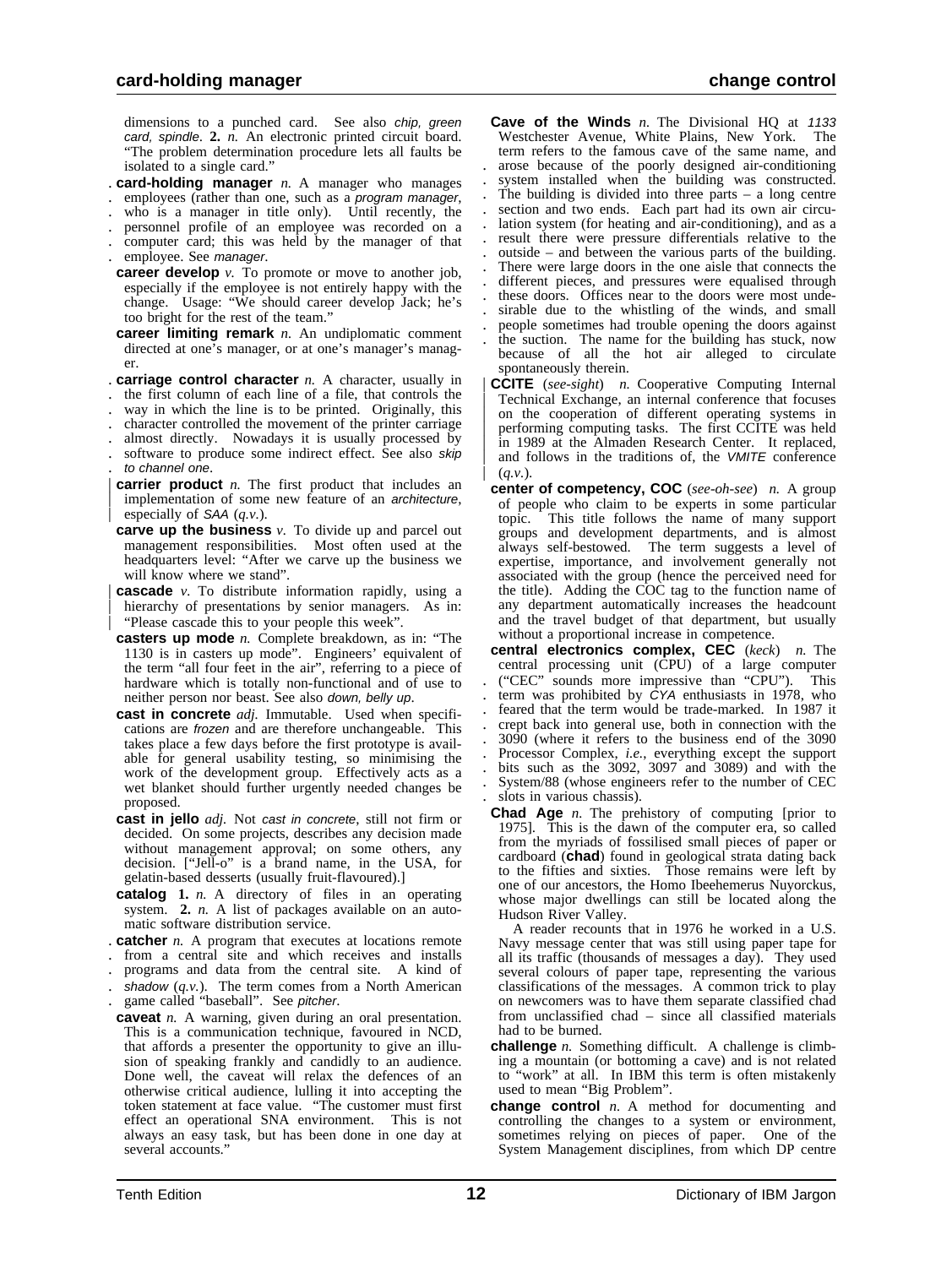staff derive the warm feeling that they are in control of their computer installation. Often known sardonically (by the users who must actually live with the insidious overheads generated by the various implementations of the discipline) as "blame control".

- **Charlie letter** *n*. An announcement letter for retail dealers of IBM Personal Computer equipment. This refers to Charlie Chaplin, a comic actor whose portrayal of a tramp was copied in IBM PC advertisements, much to the delight of satirists.
- **charm school** *n.* New Manager School. Ambitious careerpersons must learn to direct their friends instead of swill ale, wine, or fruit juice with them. It is observed that some charm schools teach "ugly" instead of "suave".
- **chauffeur driven** *adj.* Of a software system: developed using a standard product that has had a new (usually better) end user interface provided by an expert to hide the original interface. Also used to hide the extraordinary number of options provided with much computer software.
- **check** *n.* A serious error. From *machine check*. check is an error deemed sufficiently serious that a light (called a "check" light as it could be easily checked at a glance) was lit on the front panel of the computer. Usage: "The CPU took three checks before lunch". Also used for software (program checks). See hit.
- **checkbook programming systems** *n.* A systems group that hires an outside vendor to produce software instead of having it written by IBM programmers. A group whose achievements are proportional to budget rather than to skill or to talent.
- | **chicken book** *n.* A gentle, user-friendly, introductory guide to a piece of hardware or software. Especially used of the PC-DOS User's Guide, so named because of its pictures of "cute" chicken-like birds and perhaps because its audience was expected to be timid and fearful.
- **chiclet keyboard** *n.* A keyboard whose keys are fabricated from small rectangular pieces of rubber-like plastic that look like pieces of chewing-gum [Chiclet is a brand-name and a Spanish generic term for chewinggum]. Used to describe the original PCjr keyboard.
- | **chinese binary** *n.* column binary (*q.v.*).
- **chip 1.** *n*. The small rectangle of cardboard created by punching a hole in a card. See also Chad Age. punching a hole in a card. **2.** *n.* An integrated circuit. One chip from a wafer of silicon crystal. See also glass.
- **chiselled in granite** *adj.* cast in concrete (*q.v.*). Used in the Eastern USA near the Granite Mountains of Vermont.
- **chocolate** *adj.* Enhanced flavour. That is, of a program: modified and improved. Rare. See flavour, vanilla, mocha. See also spinning chocolate.
- | **CI to C** *n.* The standard "just list" wiring on programma ble accounting machines. See all cycles to list.
- **clean up 1.** *v.* To improve a sloppy program, system, or procedure by redesign or by rewriting sections of the code. "We have to clean up the SPIE exit". A cleanup should convert decadence to elegance, and sometimes does. **2.** *v.* To recover space on a disk by erasing old or redundant data.
- **CLIP** (*klip*) *v.* To change the (magnetic) pack label on a DASD volume (disk pack). The term CLIP stood for Change Label Information Program. Usually IPL'd from cards, this program not only changed the serial number but also other items in the volume label area. These other capabilities were seldom used, so CLIPping became synonymous with changing the volume serial number.
- . **clone** *n.* A copy of a computer (almost always an IBM
- . PC). Imitation is said to be the sincerest form of flat-
- . tery; in recent years there have been few clones of other . manufacturers' personal computers.
- 
- **closed loop** *n.* See loop.
- **close of business** *n*. End of the working day, typically | 5pm local time.
- **clutch point** *n*. A periodic opportunity to do something. As in "missing the clutch point". From the days of mechanical *card* readers, which could only be activated at one point in their mechanical cycle. If the signal to activate was too late, the controlling program had to wait a full cycle before trying again.
- **coathanger** *n.* A computer terminal given to a reluctant old-timer IBM manager who does not believe in dataprocessing. This is used as a convenient object over which to throw the animal fur coat in order to warm it for wearing home.
- **COBOL programmer** *n.* A person whose experience is limited to commercial applications programming. This term, now rare, had negative connotations. COBOL is not highly regarded in IBM; few people in IBM choose to program in the language.
- **code** *n*. The statements, instructions, or binary representation of an algorithm or procedure. Any program in source or other form. microcode is the lowest level of software controlling a computer. machine code is the next level – the documented instruction set of a computer. assembler Code is next, where symbolic names may be used for the instructions. Object Code (see OCO) is the result of compiling assembler (or higher) level languages. All other programming languages are other more or less obscure ways of coding a clear algorithm into something that a computer might understand, and all programs are referred to as Code. This may also be used as a verb, of course, and a coder may be seen coding code. See also line of code.
- **code freeze** *n.* The point of the development cycle after which no further changes may be made to the code. This freezing is needed so that the product is no longer a "moving target" for those people trying to add the final polish to documentation or sales brochures. It may or may not be a true freeze – sometimes corrections and bug fixes are still allowed. Sometimes preceded by a **code slush**.
- **code name** *n.* The name used to designate a project (or future product) to obscure the purpose of the project from casual observers and other IBMers. The code name of an especially famous project can move into the vernacular (for example, see Winchester). When a suitably large number of IBMers know what is concealed behind the code name, the product is announced in order to change its name to a four-digit product number. A clever product manager always chooses a code name which lends itself to a descriptive series, and hence makes follow-ons a natural possibility. For instance, a project COLLIE might spawn a CHIHUAHUA (wristwatch version) and a NEWFOUNDLAND (mainframe version). See also announce, FCS.
- . **code triple point** *n.* A code freeze that exists on paper, . or in someone's imagination, but is not matched by real-
- ity. From the Physics term: the pressure and temper-
- . ature at which the solid, liquid, and gaseous phases of a
- substance can co-exist. Code at triple point similarly
- . exists in three phases: solid, fluid and vaporware.
- **coffee break** *n*. An unscheduled failure in a computer system. Used to describe a stoppage or *crash* that Used to describe a stoppage or crash that mysteriously occurs around the time that users or operators are in need of refreshment. Also used to describe any unexplained failure in a computer system.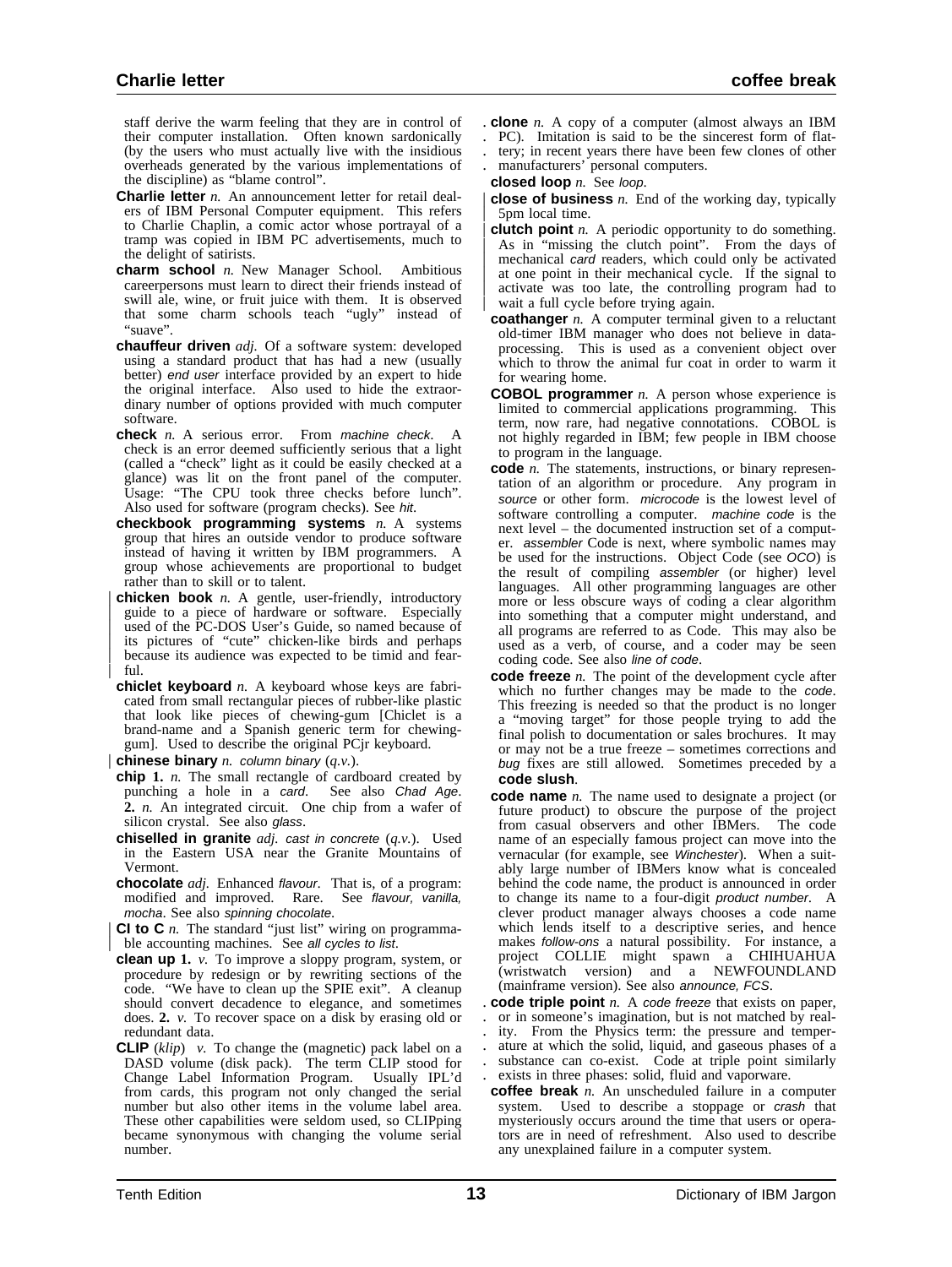- **coffee game** *n.* A procedure followed to determine who among a group of people is to pay for a round of cups of (instant) coffee. A religious ceremony practiced at various IBM locations (notably the Glendale Laboratory at Endicott, NY) in which groups of people play a simple but skilful game of chance to stretch a fiveminute trip to the coffee machine into a half-hour break. Coffee games often attract large followings, with the most addicted devotees refusing to drink coffee unless it has been properly played for. Games are usually played among a set group of people, with a game taking place every time anyone in the group develops a thirst. Coffee gaming has developed its own special jargon. This is outside the scope of this dictionary, being a major research project in its own right, but some idea of its flavour may be gleaned from the following: A "dip" indicates that a person has lost a game, a "double dip" is two losses in one day. A "triple dip" is known as a "Pat Mitchell Special", in honour of a well-known Endicott ice cream parlour. [Also used as a verb.]
- **cold pricklies** *n.* A nagging suspicion that somewhere one has overlooked something critical, and will be punished for it. See warm fuzzies.
- **cold start** *n.* A restart without restoring the previous state of the operating system. On VM, this causes the loss of all spool files, and is therefore often used as an excuse for a missing VNET file: "You didn't get the memo I sent you? There must have been a cold start somewhere". Also used to designate problems in resuming normal work: "After his week in Yosemite, he had a two-day-long cold start".
- **column binary** *n.* A scheme devised by the SHARE user group, and implemented in the "SHARE Loader", for encoding binary data on punched cards in columns, rather than in rows. The IBM 701, 704, 709, and 7090 | computers read cards as rows of words, 9-edge first, two | 36-bit words a row (in columns 1 through 72). With the improved scheme, three columns (of 12 rows) were used for each word. As an early example of improving the human interface to machines it was remarkably successful, because it let users punch their patches relatively easily on an IBM 010 or IBM 011 card punch.
- **comeback meeting** *n*. A meeting called by an Executive to follow-up on actions requested at an earlier meeting. "The comeback meeting to the Director is scheduled for Tuesday 9th May.
- **come out of the bottle** *v*. To become enraged, or to make unreasonable demands. As in: "When  $\overline{I}$  told him we wouldn't have it ready until next week he came out of the bottle". The proper term for appeasing someone who has come out (or is out) of the bottle is "back in | the bottle", as in "Have you got him back in the bottle yet?" The origin of this phrase is unconfirmed, but it may be derived from the tale of the Fisherman and the | Genie in the *Arabian Nights*. See also uncork.
- **command language** *n.* A set of magical incantations that may be used to instruct a computer to perform wondrous things. Can bring great blessings on the user; but like all good magic, misuse or use by the ignorant (see naive user) can bring great woe.
- **comment out 1.** *v.* To make a section of source code ineffective by putting it between comment separators. This allows the effect of that code to be determined empirically, by omitting it without actually destroying it; a powerful and effective debugging technique. **2.** *v.* To make someone's remark ineffective by making a nasty comment about the remark (or his or her expertise). **commit plan** *n.* See Fall Plan.
- **coffee game** conferencing facility
	- **commit time** *n.* (Used by some Field personnel.) The latest time when one can leave the IBM building on a customer call without appearing to be leaving early for home. As in: "If I don't leave for a customer location before commit time, I have to stay until 5pm".
	- **commonality** *n*. The common ground between two plans or designs. "OK, what's the commonality "OK, what's the commonality between your proposal and hers?"
	- **communication** *n.* The art of obscuring information with jargon. The following example comes from a book describing (appropriately enough) a communications protocol: "All PIUs that have a DAF containing the address of this LU and whose OAF matches the partnernetwork-address field in an NLX associated with the NLB for this LU are queued to the NLX that represents this unique OAF and DAF pair.'
	- **The Company**  $n$ . IBM  $(q.v.)$ .
	- | **compatibility box** *n.* A subset, or mode, of OS/2 under which PC-DOS programs can be run; effectively an | operating system within an operating system (though not in the sense that VM allows). The compatibility box | goes to great lengths to permit almost any PC-DOS | program to run in it. It emulates a DOS 3.3 (or later) | system, in which old DOS 1.0 calls are still provided. | Since DOS 1.0 itself emulates parts of CP/M, some | CP/M programs theoretically can still be run under OS/2. See also penalty box.
	- **compatible 1.** *adj.* Sufficiently similar to some other piece of hardware or software (often an earlier release of the same product) that moving from one to the other is relatively painless. Note that the movement, like stroking a dogfish, is unpleasant in either direction, but is especially so in the direction not intended by the design- . er. See also follow-on. **2.** *adj.* Not compatible. As in: . "A compatible subset, with extensions".
	- **computer security audit** *n.* The day on which an independent security audit team descends on a location and attempts to find the security problems in the computer system there. This is either **a)** the day before which all passwords are changed and confidential files encrypted [best case], or **b)** the day after which all passwords are changed and confidential files encrypted [worst case].
	- **concern** *n.* A formal indication from one group to another that the first is (very) worried about some action by the other. To start a communication with the words "I have a concern with your..." is a sure way to cool a friendship. See issue, non-concur.
	- **concur** *v*. To give an irrevocable (often written) agreement. "Product Assurance concur (that the product be shipped)".
	- **conference cronies** *n.* The 10% of contributors who produce 90% of the contributions to a conferencing facility.
	- . **conference disk** *n.* A disk containing documents (files) that are mostly forums, which are managed by a confer-. encing facility.
	- **conferencing facility** *n.* A service machine that allows data files to be shared among many people and places. These files are typically forums on particular subjects, which can be added to by those people authorised to take part in the conference. This allows anyone to ask questions of the user community and receive public answers from it. The growth rate of a given conferencing facility is a good indication of IBMers' interest in its topic. The three largest conferences are the IBMPC, IBMVM, and IBMTEXT conferences, which hold thousands of forums on matters relating to the PC, VM, and text processing, respectively. These are all open to any VNET user. See also append, forum, service machine.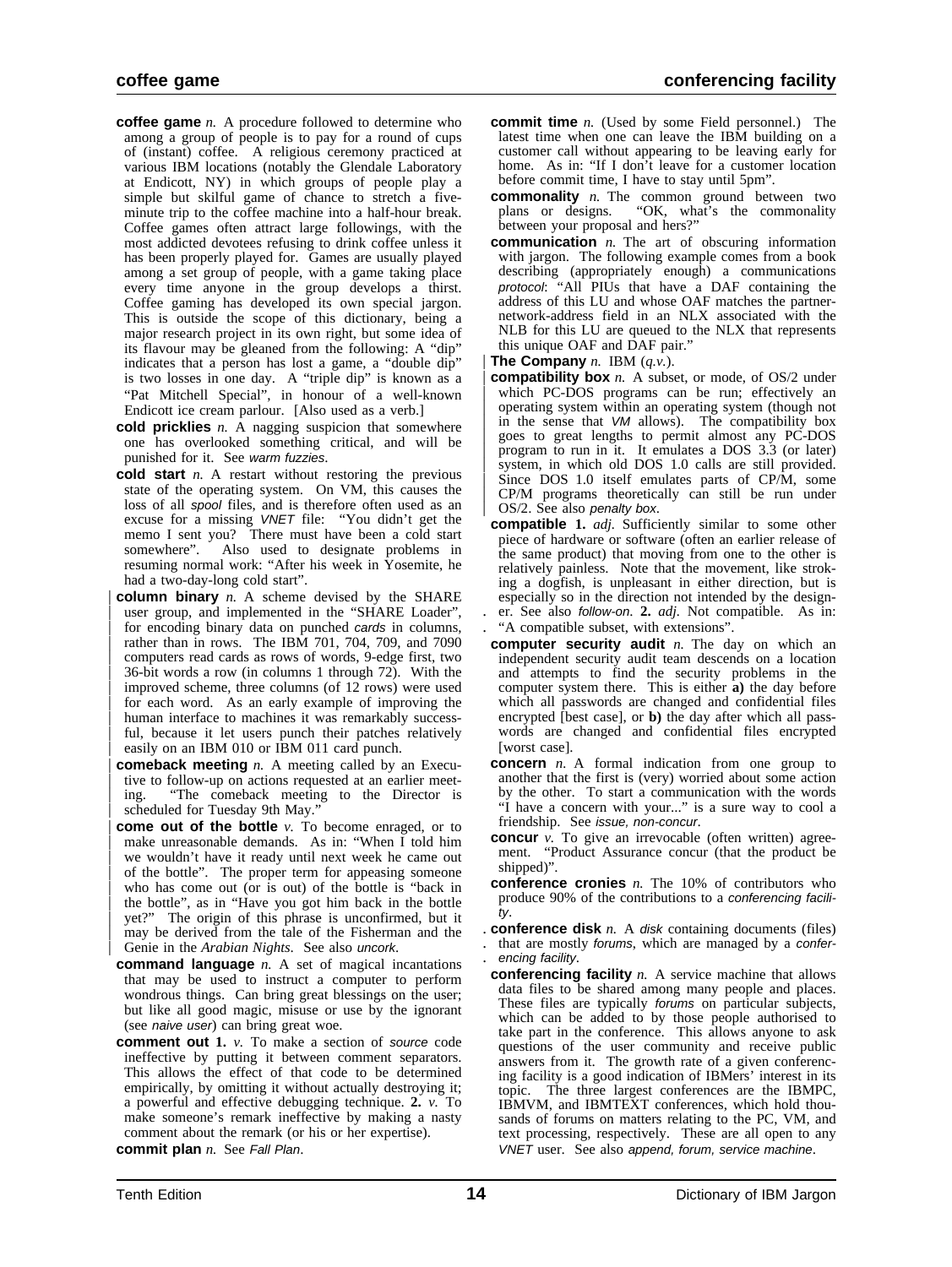- **conscience** *n*. Person responsible for a task. As in: "You are my conscience regarding the integrity of that plan". A favourite among younger senior managers with regard to experienced members of their staff. The | term implies a deference to the skills of the other, and also a certain delegation of responsibility.
- . **content** *n.* The central ideas of a document, as distin-
- . guished from its "style" or "layout". When a document
- . is sent out for review it is understood that one is to
- . review its content, rather than its presentation. (And if . one can figure out what the author meant to say then the
- . content is better than average.)
- **control unit** *n.* A piece of hardware that controls a number of one type of peripheral unit, such as displays, tape drives, or disks. A control unit is supposed to relieve the main processing unit from the more menial tasks involved in managing the peripherals. For display terminals, especially, it may also have an uncanny ability to increase system overhead time (and hence response time) by several hundred percent.
- **converge** *v*. To take two dissimilar projects and gradually change or evolve both of them until they can be replaced by a single project or product. A concept drawn from non-Euclidean geometry, wherein parallel (or even diverging) lines are seen to intersect. As in: "Let's keep both projects going and converge them in Release 3".
- **cookbook, cook-book 1.** *n.* Some official document which exemplifies the bureaucracy involved in getting a product out of the door. For example, a CTP (Comprehensive Test Plan). Also used as an affectionate term (like bible, *q.v.*) for some master reference document. **2.** *adj.* Describing (in great detail) a procedure for a person to follow, down to what commands to type, and when. As in: "This guide has a cookbook description of IPLing a system".
- **cook chips** *v.* To produce multilayer chips for use in complex modern computers. This refers to the processing of the silicon wafers, which involves repeated baking in special ovens.
- | **co-op** *n.* Co-operative education student. Usually a | college student, in the USA, who works for IBM for a term (semester), and sometimes longer. Co-ops very | often get good and interesting projects to work on, but | the short straw can be mundane work such as making an inventory of ceiling tiles.
- **cooperative processing** *n*. Processing carried out in two or more places, usually a personal computer (or workstation) and a larger "host" computer. There is an implication of close execution interlocks between the | parts of a single application. Coined *circa* 1985.
- **core** *n*. The main memory of a computer. Usage: "Is the transient in core at the time  $?$ " A reference to the ferrite cores employed as the main storage medium for early computers, rather than a synonym for "central". In faddish circles people sometimes avoid this term in favour of the more general (though less clear) terms "storage", "main store", and "backing store". See also doughnut.
- **core dump** *n.* A complete briefing consisting of all that a person knows about a subject. Also brain dump. Usage: "Give me a five-minute core dump on SNA before the staff meeting". See core, dump.
- **core time** *n*. That part of the day in a *flextime* scheme during which all employees are expected to be present. This is also the hours during which meetings may be held; for example, 09:15 through 16:25 in the UK Laboratories.
- **Corporate** *n*. Any hierarchical level sufficiently high . that it impresses opponents and quashes their arguments. As in: "These rules come from Corporate". [Now | (1990) gradually being replaced by "top of the business".] See also edict.
- **cost** *n*. The cost to IBM to build a product (usually hardware). (As opposed to its *price*, which is its nominal selling price.)
- **counsel** *v*. To reprimand. An employee is counselled
- . after making a mistake that is too serious to overlook or to be handled informally. "Was he fired? - No, but he
- was severely counselled."
- **counter-strategic 1.** *adj.* Not the official policy. Applied to suggestions that one would like to ignore. "Not the basket in which IBM has placed its eggs." **2.** *adj.* Not the published official policy. That is, causing embarrassment to those who are responsible for what is strategic (*q.v.*).
- **crash 1.** *v.* To halt in an unrecoverable manner, when not expected. Almost never preceded by a warning message except when the crash is deliberate. Usually indicates human error in hardware or software (or even firmware). "The system has crashed AGAIN". **2.** *n.* The event of crashing. "That was a bad crash".
- **creationism** *n*. The principle that large systems are created from thin air in a single step. A superstitious belief devoutly held by many product planners [especially in warm climates?]. See evolution.
- . **creeping featurism** *n.* The consequence of adding new . features to old, backward, user-hostile products until so . many new options, functions, and "enhancements" are . added that all coherent concept of the intended function . and use of the original product is lost. A cancerous form of evolution, usually indicative of human failings . or organisational ineptitude. [Not originally an IBM
- . term, but widely met and used.] See also creationism.
- **crisp up 1.** *v.* To add meaningful content, or to make more impressive or flashy (usually the latter). As in: "We'll have to crisp up this presentation before the Director sees it". **2.** *v.* To remove meaningful content, to reduce to the essential. As in: "We'll have to crisp up this presentation before the Director sees it".
- **critical service** *n.* A hot bug fix. See service.
- **critical situation** *n.* A customer who has a (real or perceived) serious problem with IBM hardware or software, for which there is no (immediately) available fix. Unless a fix is provided, the customer is threatening to call the Chairman of the Board and/or remove all his IBM equipment and cancel all orders. This usually results in the Branch Manager demanding that the programmers and engineers who own any IBM products even remotely involved with the customer's problem jump on airplanes and converge on the account. Normally all but one (and possibly all) will be wasting a trip, but the customer will be impressed by the show of force, and the problem will get fixed. See also account situation.
- | **critical unresolved dependency** *n.* (*cud*) A reliance of one organisation on another to perform some action or provide some resource that is crucial to another's plans, where the provider has not yet agreed (indeed, may not be aware of) the dependency. Usage: "We can ship our new box in eight months, but we do have a | CUD on the Programming Center to write the operating system by then". [Something for those guys to chew | on.]
- **crit sit** *n.* "Field-ese" for critical situation (*q.v.*).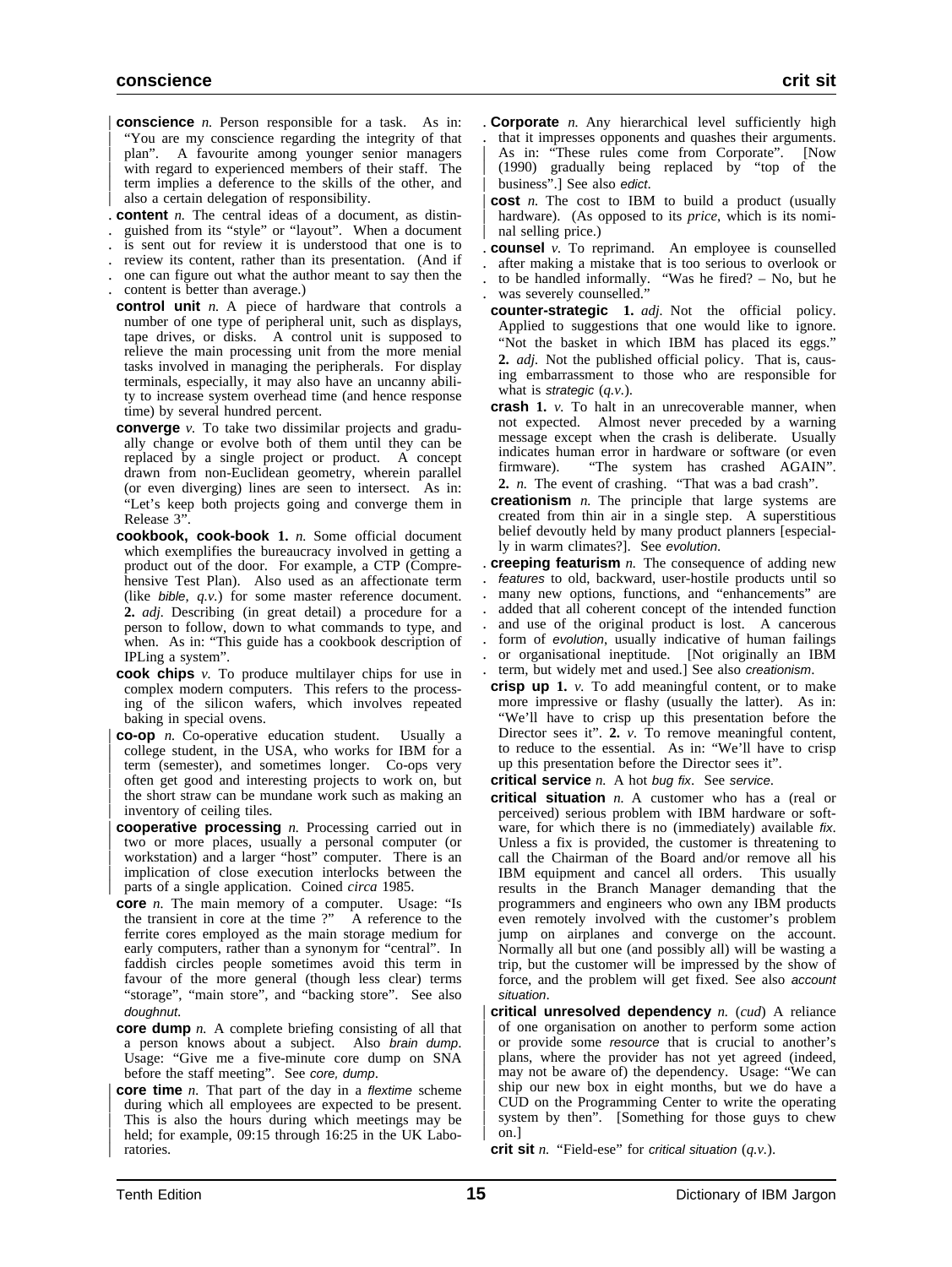- **CRU** (*crew*) *n.* Customer Replaceable Unit. Part of a device (such as a keyboard) that is considered to be replaceable by a customer or end user. (Fix it yourself.) See FRU.
- **CSR** *n.* Customer Selected Restaurant. A good [or, at any rate, expensive] restaurant. This term is used heavily in expense claim forms to explain why a person found it necessary to eat at the most expensive restaurant in town – the rationale being that if the customer one is dining with suggested it, one could hardly refuse, could one?
- cubicle *n.* A standard Domestic office, which has a shape that is approximately an eight-foot cube. Note | that most dictionaries define *cubicle* as a "sleeping compartment", though it is rumoured that some have . outside awareness (*q.v.*).
- . **cubie** *n.* The person with whom one shares a cubicle.
- **currency symbols** *n.* The two characters (**'5B'x** and **'4A'x**) in the EBCDIC coded character set that represent the primary and secondary currency symbols. In the USA these are represented externally by the dollar and cent signs. In the UK they are shown as the pound sterling sign and the dollar sign respectively. Expensive confusion results when a UK user receives a document from a USA location (or vice-versa), since dollar figures now appear in pounds, and cents magically become dollars. The Germans avoid the problem by using both characters for totally different (non-currency) symbols.
- **cursor** *n.* An indicator, often a flashing underscore or rectangle, on a display screen which shows where the next operation will take place (for example, where typed characters will appear). Invented by IBM researcher | John Lentz, *circa* 1954. [A recent advance in "graphical user interfaces" is to allow two (or more) cursors on the screen, thus to confuse the user more rapidly and effectively.]
- **customer** *n*. Any individual not currently employed by IBM.
- **customer ship** *n*. A delivery of a product to a paying customer. As in: "This product has remained faultless | through 5,000 customer ships!" See also FCS.
- **cut** *v.* To write (record) data onto a tape or disk drive. Almost certainly derives from the similar use of the word in the audio recording industry, which in turn derives from the days when grooves were cut into wax phonograph cylinders. Tends to imply a relatively permanent recording, as in: "Let's cut the distribution diskette". Also used to mean "write" more generally, as in: "Please ask accounting to cut a cheque for this invoice". Also **cut sand**, to burn sand (*q.v.*).
- **C-word** *n.* Confidential. This alternative is used to | avoid triggering automatic disk snooping programs that warn of possible security exposures when they detect the string *IBM Confidential* on an unprotected disk. "This is not an IBM C-word document.'
- **CYA** (*see-wye-ay*) *v.* To protect one's rear. This protection is typically effected by generating documents of understanding, obscure memos, PROFS mail, and the like, which will prove (if necessary) that the author knew all along that the project was doomed to failure. Variously estimated to consume between 71% and 78% of all managerial resources at most development labs. See MFR.
- **cycles 1.** *n.* Instruction execution capacity. An instruction cycle is (or may be – the term is loosely applied) the time required to execute a single instruction or part of an instruction in a computer. Thus, if a program requires the execution of a large number of instructions, then it is said to consume many cycles. "Cycles", there-

fore, is a term for one of the resources that have to be worried about when designing a computer system. "If we run the formatter and the laser at the same time, we'll run out of cycles." This "technical" term is used to imply that one knows a little about computer hardware. See also *MIPS*, *resource*. 2. *n*. Of a person: time. From the previous sense, as in "do it when you have some spare cycles".

- **DASD** (*dazz-dee*) *v.* To place on a computer disk (Direct Access Storage Device), as in: "Please DASD that report when you've written it". DASD storage implies storage on a disk connected to a large mainframe computer, rather than on the hard or soft disks in a Personal Computer. It also implies magnetic storage; an optical disk would not be described as DASD.
- . **dash** *n.* Documentation level. IBM documents bear a . number comprising three groups of characters, separated . by dashes. The final group is one or more digits that . indicate the revision level (when ordering a document, . you do not normally specify the final group – IBM will send the latest available). A **dash-0** is an original (first . version) document. "To be at the latest dash" means to . have an up-to-date document. Sometimes also used for software: "We run the latest dash of VM/SP".
- **data jail 1.** *n.* A database that is carefully being fed with information, but whose owner is not sure that the information in it can be extracted when it is needed. From Fishkill: "We're operating a data jail here." **2.** *n.* A mainframe. (When used by a PC programmer.)
- **DEBE** (*debbie*) **1.** *n.* "Does Everything But Eat" a general 360/370 utility for moving data from device to device. Originally a stand-alone program (*i.e.*, it did not require an operating system) named after the niece of its author. It is an example of the human interfaces provided by programs in the 1960s (it's sad to see how little the industry has progressed in twenty years). **2.** *v.* To try as a last resort. "Nothing else works; let's DEBE it".
- **debug** *v.* To hunt down and remove some of the bugs (*q.v.*) in a piece of software or hardware.
- **debugger** *n.* A program or suite of programs whose function is to aid the process of *debugging*  $(q.v.)$ .
- **decision support system 1.** *n.* A computer program claimed to help those with power to make decisions. **2.** *n.* Any computer system used to justify something to higher management that could not be justified in any other way. The favoured technique for this usually involves getting the program to answer a question different from the one that ought to have been answered. Invariably a MIP-eater.
- **deck** *n.* A data file, usually in Fixed-80 format (every line of the file is 80 characters long). As in "text deck" or "request deck". This term dates back to the days when all files were punched on 80-column cards for which the collective noun was, of course, "decks". This is still the correct term to use when the file is a spool file present in the reader or punch of a virtual machine (VM).
- **decommit** *v.* To slip one's schedule for an indefinite period of time. A grave dishonour for project management.
- **de-concur** *v.* To formally remove one's approval or agreement to a project, having previously approved it. This ploy is most effective when used without warning and less than a week before Announce, and will then usually be devastating. A favourite weapon of Legal departments. See concur, concern, issue, non-concur.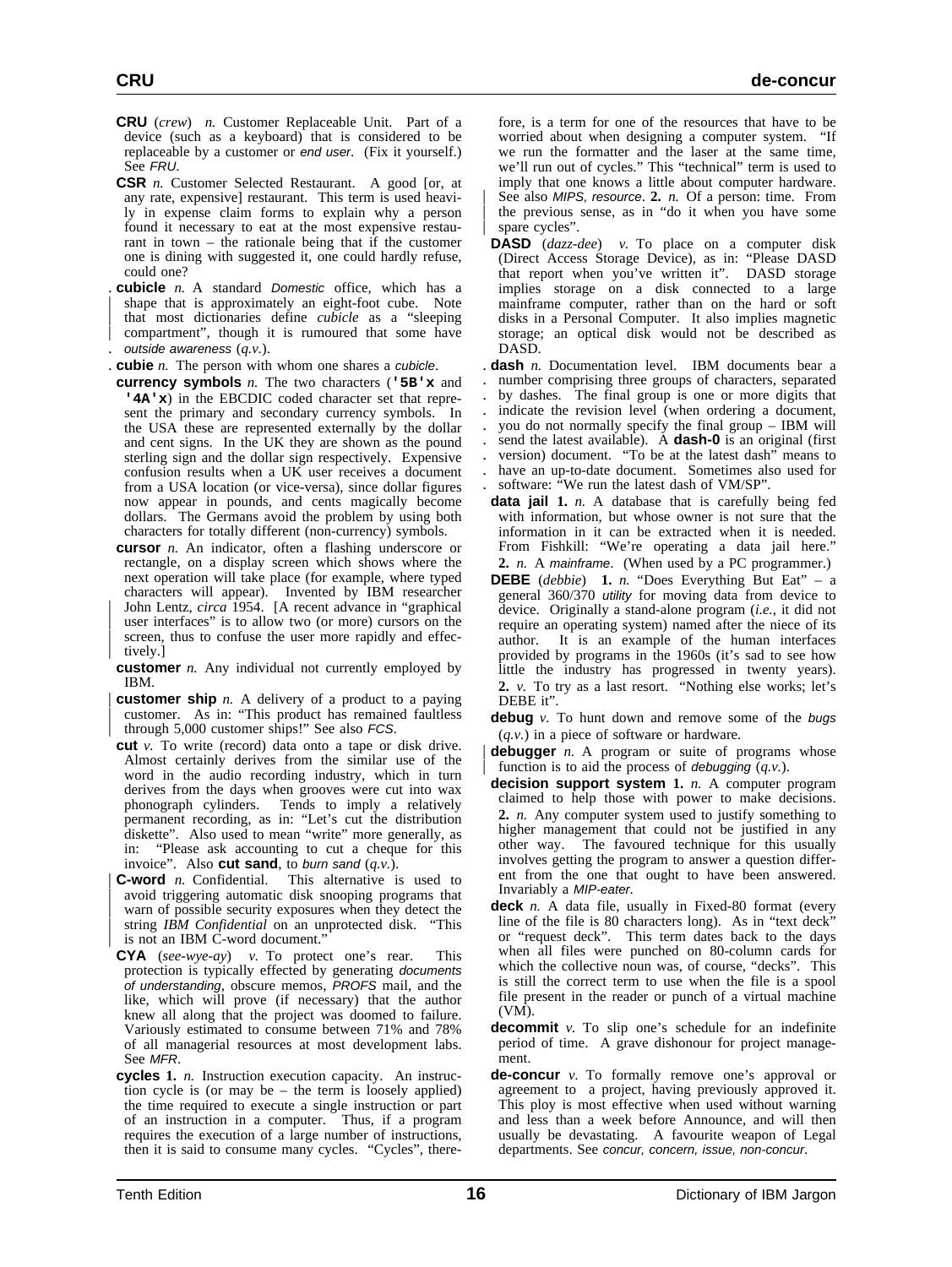- . **deep staff** *n.* Senior staff who has been out of active . field or development work for at least five years. An
- . expert in IBM politics and the art of non-concurrence.
- **default** 1. *n*. A value that will be assumed for an object | (such as a parameter or argument to a program) if not explicitly specified. As in: "What's the default for the | paper size?" **2.** *adj.* Assumed if not explicitly specified. As in: "What's the default paper size?"

**delta 1.** *n.* A list of changes (*e.g.*, the differences between two programs). "Make me a delta on that . proposal". See also diff. **2.** *n.* A wedge-shaped gap.

- . Especially one between two lines on a graph or chart, as
- when one line represents the target and the other
- . achievement-to-date. See also jaws chart. **3.** *v.* To arrive at a result from some known base, particularly by applying a percentage increase to all data. As in: "We'll just delta off last year's plan."
- **demo 1.** *n.* A demonstration. A demonstration is the exhibition of non-functioning or unfinished hardware or software to senior management or visiting VIPs. Provides the ideal conditions for awakening dormant and unsuspected bugs. 2. *v*. To demonstrate. As in: "We | demoed the system structure", or "When are you demoing today?"

**demonstration application program** *n.* A game.

- **depeditate** *v*. To cut off at the feet. Used especially in the context of electronic formatting and typesetting when the descenders of lowercase letters are cut off by a rule (line) or on reaching the end of a column or page.
- | **dependency** *n.* A minor exposure (*q.v.*).
- **design** *n*. The preliminary sequence of events leading to the manufacture and delivery of a finished product. This may be **a)** An educated guess; or **b)** [more commonly] An uneducated guess.
- | **deskcheck** *v.* To run a computer program through a "One Instruction Per Second" [at best] human processor, in order to check or test it by thought experiment. See also inspection, MIPS.
- **desk dump** *v*. To clear all the paper on a desk into a drawer at night to meet local "clean desk" policies. The drawer then becomes a LIFO stack, as most of the paper is never retrieved until archived in a waste bin. See also core dump, dump.
- . **desk MIPS** *n.* Processing power that is provided by . physically small (desk-top or desk-side) computers. See also water MIPS, MIPS.
- | **de-smut** *v.* To correct errors in a SCRIPT file. The name comes from the name of the file in which Script stores error messages, DSMUTMSG. "Looks like you still have to de-smut some of those errors." See also script.
- **diagnostic** *n*. A program written to test other programs or (more usually) the hardware of a system. It is intended to be used, when a failure occurs, to identify the failing unit or sub-assembly. It often seems that diagnostics are the only pieces of code that will run cleanly when the hardware starts to fail, as the diagnostics were of course written to test the **expected** modes of failure.
- **dialogue 1.** *n.* A pompous alternative to "conversation" or "chat". "Let's have a dialogue." **2.** *v.* To talk to. As in: "Why don't you call Steve and dialogue with him about that project?"
- **diff**  $v$ . To make a list of changes. Refers to the widely used program DIFF that attempts to show the differences between two program or data files. "Please diff those two proposals for me." See also delta, bridge.
- **dinner for two** *n*. A small award to recognise an employee's contribution to a project or department. The amount of the award is small enough that a first-line manager can bestow the award with only one, or no, higher level approval, but yet is sufficient to pay for a | good dinner for the employee and a guest.
- **dinosaur 1.** *n.* A person or location that clings to old software packages long after everyone else has moved to later and better designs. Usually only a cataclysm (in the form of a major new release of operating system software) will encourage a change in the lifestyle of a dinosaur. 2. *n.* A major problem or bug. Usage: "OK, ... we'll build a system and bring it up second-level to get the dinosaurs out. Then we can start the detailed debugging".
- **disclaimer** *n.* A list of conditions or warnings that modify the material just about to be presented at a meeting. A boiler plate blanket statement that disassociates and relieves a presenter of any responsibility from conclusions that his audience may have reached as a result of his statements, regardless of whether the conclusions were intended or not. Commonly used in hardware or software proposals and performance presentations. See also caveat.
- **disconnected, disc'ed 1.** *adj.* Of a VM Virtual Machine: not logically connected to a terminal, and therefore running without human intervention. The VM operating system supports two "inactive" states: loggedoff (not using the system at all) and disconnected (suspended). When disconnected, a userid maintains all its state and activities, but has no "real" user terminal connected to the virtual machine. machines (*q.v.*) run disconnected. **2.** *adj.* Of a user: not using a network or computer. Also **discoed**, as in: "I tried to see if she wanted to vend [buy coffee from a machine] with us, but she's discoed". **3.** *adj.* Of a person: paying little attention to the outside physical world, due to distraction, great ideas, or lack of sleep. Such a person is usually reconnected by a loud yell from a suitably high (hierarchical) level, or by a stiff dose of caffeine. **4.** *adj.* Having little interest in a particular topic. "Since I started to use VM, I've been pretty much disconnected from TSO."
- . **disk** *n.* A magnetic or optical storage mechanism in the . form of a rotating disk. Information is recorded on the . disk in the form of numerous concentric "tracks" or as a . single spiral track. The term is also used for logical simulations of disks that are in fact held on larger disks, . or in main storage, or on magnetic tapes or cartridges. See also file, floppy disk, minidisk, round and brown,
- . Winchester. | **diskette** *n.* A floppy disk (*q.v.*).
- **disk farm** *n.* A large room (or rooms) filled with magnetic storage machines. Infrequently frequented by humans.
- **Disneyland East** *n*. The headquarters building on Westchester Avenue, White Plains (see 1133 below). This term gained such widespread use that several years ago a middle manager (who later became a very senior marketing manager and wrote a book about his experiences) actually sent out a memo forbidding its use.
- **distributed data processing 1.** *n.* (Official version) A methodology for selling small CPUs for use at remote sites. 2. *n.* (Unofficial version, pre-1986) A methodology for spreading competitors' minis and micros around remote sites, as there was no 4311. [But now there is the 9370.]
- **in a ditch** *adj.* Broken, non-functional. As in: "That program is on its back in a ditch". See down, crashed.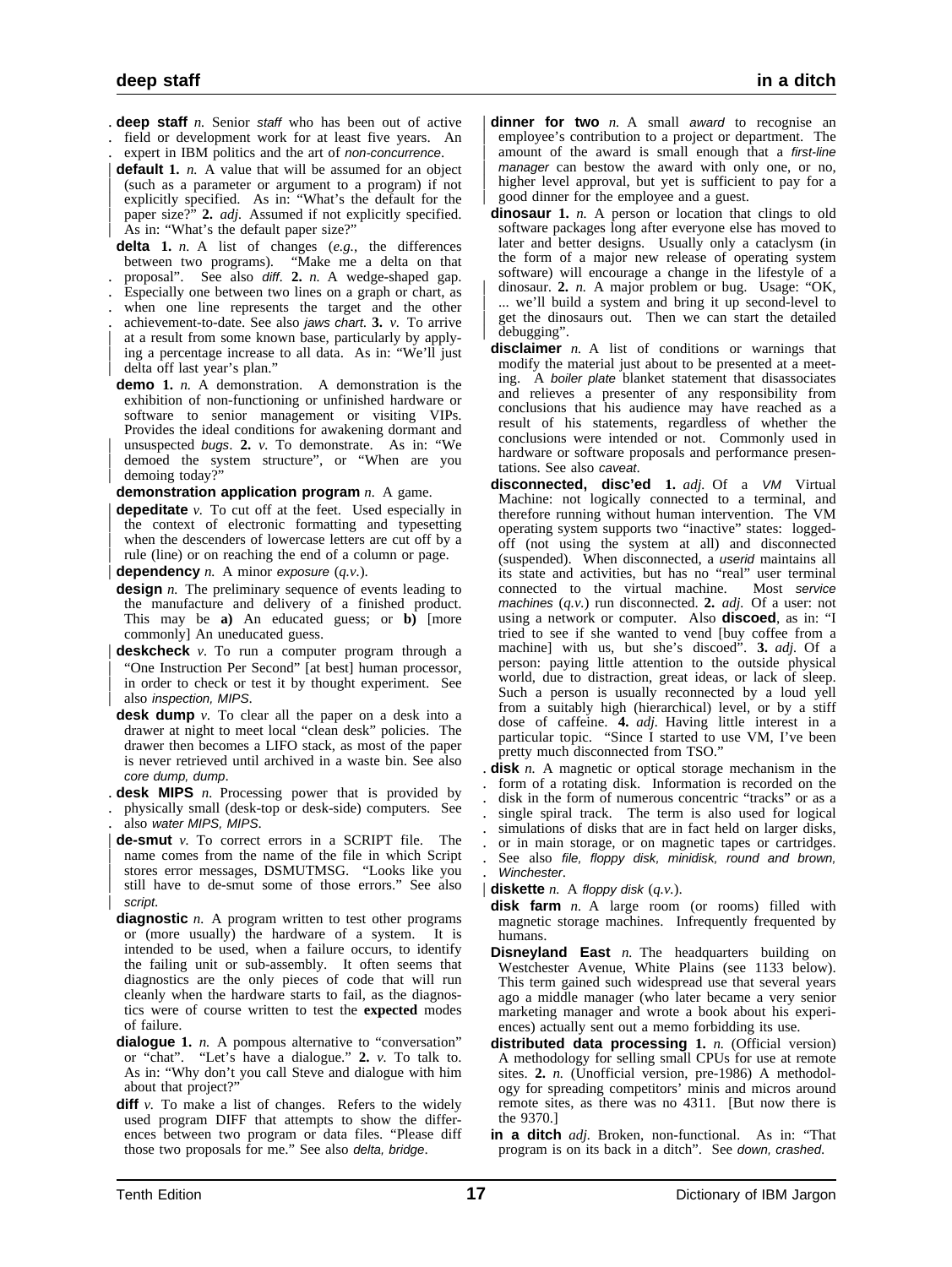- **Divisions 1.** *n.* Any IBM locations outside New York State, or north of Interstate 84, or west of the Hudson River. **2.** *n.* A derogatory term used at Yorktown Research to describe the rest of IBM. "That idea came from the Divisions." See also NIH.
- **document administrator** *n.* Quote from a GML manual: "One who is responsible for defining markup conventions and procedures for an installation. This involves defining the actual vocabulary of tags to be used and also the nature of the processing required for each". [Need one say more?]
- **documentation 1.** *n.* The several kilograms of mashed, pounded, bleached, and pressed trees that accompany any modern, sophisticated product. Happily, documentation is sometimes now provided on-line (that is, available at a computer terminal), and is, of course, **always** written before implementation. **2.** *n.* Instructions translated from Swedish to Japanese by Danes for the profit of English-speaking persons.
- **document of understanding 1.** *n.* (When signed by one party to an agreement.) A memo that is used to present one party's view of an agreement in the best possible light. Usually shows little or no understanding of the problems of the other party to the agreement. See CYA. **2.** *n.* (When signed by both parties to an agreement.) A document (which is not a contract) drawn up between two different departments or companies within IBM, often associated with the transfer of a product or program from one group to another. The only mechanism whereby the owner of a piece of software can maintain any formal control over it once another IBM group has a copy of it. [Also known as a **letter of understanding** or **memo of understanding**.]
- **dog and pony show** *n.* A presentation designed to [over-] impress. Implies a certain amount of cynicism and deception, and contempt for the audience.
- **do it right first time** *n.* A popular Quality slogan. Potentially synonymous with the slogan, "Let the user do the debugging". Correctly deciding what to do next is perhaps even more important. See creationism.
- **dollarize** *v.* To express intangible assets (such as programmer creativity) in terms of U.S. dollars. This allows even the most subtle of concepts to be grasped by the materialistic.
- **Domestic** *adj.* Those parts of IBM that are located in the USA. Used by U.S. IBMers to imply all that really matters in IBM. Used almost universally by everyone else to describe an insular (provincial) approach to a problem. "He's Domestic – thinks everyone speaks American." See also nonus.
- . **done deal** *n.* Something that has been done and is no . longer open for discussion; a *fait accompli*.
- **dotted to 1.** *adj.* Having a managerial relationship or political link that cannot be described by a hierarchical tree. Refers to the (dashed) lines shown on organisation charts. This is often used for professionals (such as lawyers and accountants) whose managers do not understand what they do, so they are "dotted to" someone in Armonk. An "abnormal but legitimate" relationship. **2.** *adj.* Directly connected by hardware. In electronics, a Dot is often a wire-ORed or wire-ANDed gate: the logical operation takes place by two gate outputs being connected directly, and the final output depends on which gate wins.
- **doubleword** *n.* Eight bytes (an IBM System/370 Word is 4 bytes, or 32 bits). A **doubleword boundary** is an address that is an exact multiple of eight. Many System/360 or System/370 instructions either require their operands to be aligned on a DW boundary, or work much faster if the operands are so aligned. See also fullword, halfword.
- **doughnut** *n.* A ferrite core (actually a torus or ring about one or two millimetres in diameter, hence this term) used in the Core memory of early IBM computers. Also **donut**. Ferrite cores are still used in some IBM computers, such as those used on space shuttles; in the commercial world probably the last product using core memories that was announced was the control unit for the 2305 drum (shipped in 1973). See also core.
- **Doughnut City** *n.* Basingstoke, Hampshire (a town with a rapidly growing IBM presence). So dubbed for the large number of roundabouts (traffic circles) encircling the town. [This term predates the IBM usage.] It was conjectured, and came to pass, that as more and more IBM personnel were moved there a verb was created, as in "I have now been doughnutted" – re-located to Basingstoke. [Both friends and relations of mine [Both friends and relations of mine believed not that Basingstoke had an existence other than in *Ruddigore*.]
- **down** *adj.* Not working; the opposite of up. Crashed. The state of the system or printer when you need one more listing and you are already late for your plane. See also bring up.
- **down-level 1.** *adj.* Out-of-date. Applied to a person who is not up to date with some technical nuance, or to a piece of software that is not the latest (current) version. Derived from FE terminology applied to soft- | ware. See also back-level. **2.** *v.* To demote, to reduce in | level (*q.v.*). Also **re-level**.
- . **downtime** *n.* The length of time that a system is . unavailable to users (down). "How much downtime did . we have last week?"
- **dramatic** *adj.* Uninteresting. An adjective used to make an unexciting fact sound worthy of attention, as in: "A dramatic three percent increase in I/O throughput". See also exciting.
- **drink from a fire hose** *v*. To be at the receiving end of a flood of information, as when attending a major university for the first time. Originally used in IBM to describe how it was for European visitors to the Boulder lab as they tried to "get up to speed" on the Mass Storage System during its development. A group at Boulder was charged with teaching the visitors how the system was designed and how it worked [markedly different, I'm told]. This group spent "a memorable 18 months or so in 1972-74 designing microcode debugging classes one day ahead of the students".
- **drive 1.** *v.* To push a project along in spite of many objections and obstacles. "Sam, you will drive the water fountain replacement project to a successful conclusion by next Tuesday, won't you?" **2.** *n.* A mechanical system for rotating some piece of a computer, as in "Disk Drive". Also used to refer to a complete disk assembly, as in "Place the diskette in the B Drive". See also *spindle*. 3. *v*. To use or control, especially of a | terminal or program. Usage: "I'm not sure how to drive this debugger".
- **drive-in branch** *n.* ISG HQ in Bethesda, Maryland. Named for an incident in 1982 when a former IBM employee drove his car through the doors of the building (which never was a branch office, in fact) and went on a shooting spree that killed or injured a number of people. Many of the fortifications around the entrances of IBM buildings date from this incident. [This usage is unfortunately quite common, being used by those unaware of the details of the incident. It is considered to be in bad taste by those who lost friends and colleagues.] See also Rusty Bucket.
- **driver 1.** *n.* A program that "drives" a bucket of test cases. **2.** *n.* The main processing loop of an interactive program. **3.** *n.* A complete new level of a system. As in: "The developers cut us a new VM driver yesterday".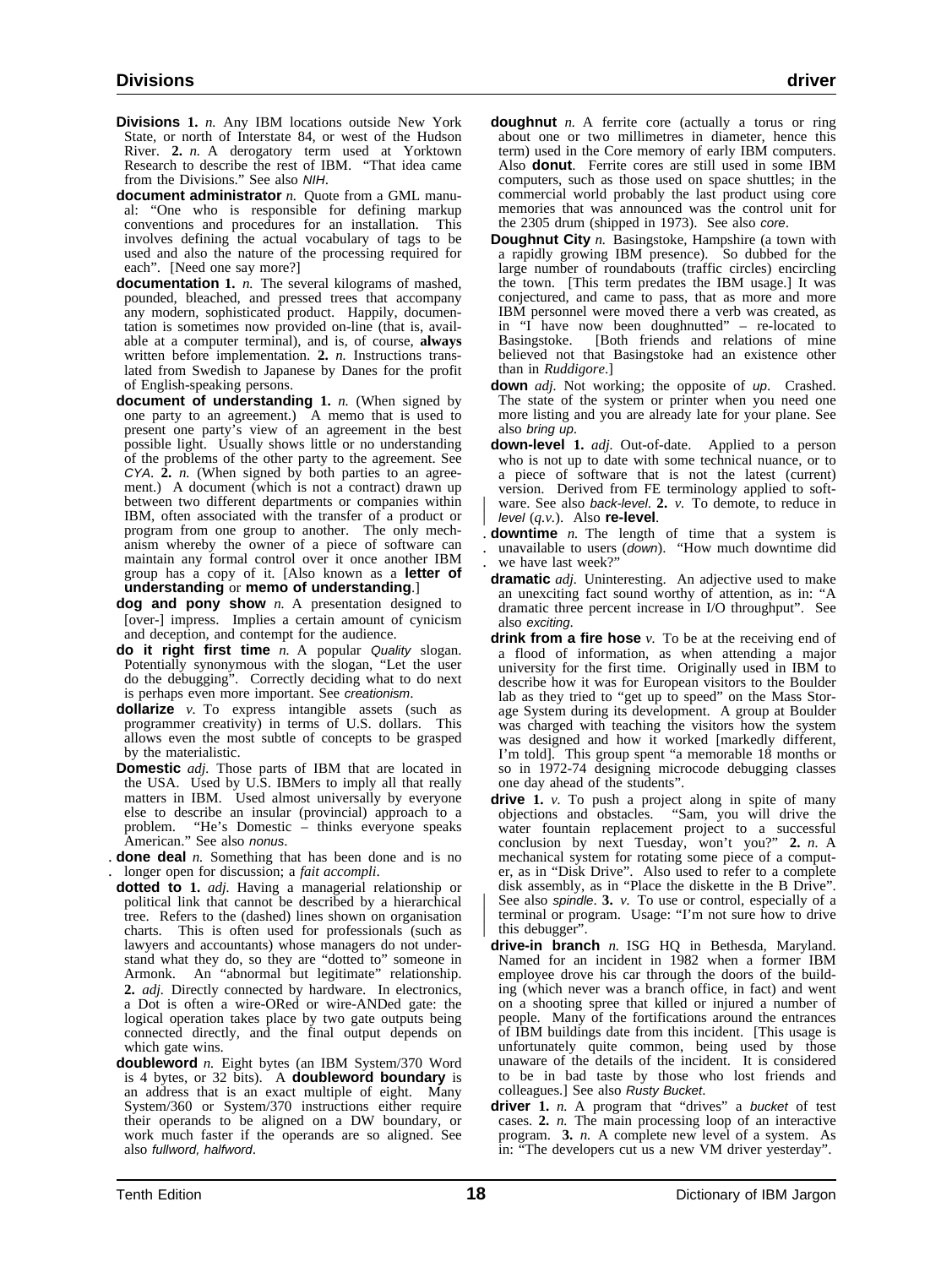- **driving a brown desk** *adj.* Having achieved the technical rank of Advisory Engineer (or Programmer). This derives from the practice in some locations of giving tacky metal desks to the more junior employees, and reserving real (wooden, or wood veneered) desks for those who have been around for some time.
- . **drop-dead date** *n.* A deadline by which certain events
- . **must** have occurred if irretrievable loss of honour or
- . revenue to IBM (or a customer) is to be avoided.
- . Should the events not occur, irretrievable loss of honour
- . and revenue to the responsible marketing representative is likely; and the phrase may take on literal overtones.
- **drum card** *n.* A card, wrapped around a cylinder or drum within the mechanism of an IBM 026 or 029 card punch, that controlled some of the features of the punch, such as tabbing, automatic duplication, numeric shift, etc. A little drum card wizardry could often save hours | or days of data or program entry time.
- **dual ladder** *n.* The principle that one can rise in the company at equal levels in either a managerial or a technical job. Once impossible outside the USA (most countries did not even maintain the practice of having different titles for technical and managerial personnel) but more fashionable since the late 1980s.
- . **dual-path 1.** *v.* To provide alternative paths through
- . program code in order to accommodate different envi-
- . ronments. "Since the CP response is different in
- . VM/SP and VM/XA, we'll have to dual-path that Exec". . See also special-case. **2.** *v.* To make a peripheral device
- . available through more than one channel. This can
- . improve performance, and, on multi-processor systems,
- . allows the device to be available even if one processor
- . is off-line.
- **dump** *n*. A collection of all available information about a problem, usually deposited on the slowest printing device available. Originally a complete printed representation of all the storage in a computer, this was a manageable quantity of information when a 100 Kilobyte machine was a big one. Now that machines are so much larger, dumps contain a vast amount of irrelevant information – yet some people **still** use dumps for debugging problems. (Equivalent to cracking an eggshell with a steamroller.) The "Garbage Out" part of "Garbage In, Garbage Out". See also core dump.
- **DWIM instruction** (like *swim*) *n.* "Do What I Mean." This is a mythical instruction invoked by a frustrated programmer to give acceptable results when in fact he could not define what he meant (but would recognise it if he saw it). Also invoked when the last instruction issued to the machine was disastrous: "Do what I mean, not what I say, you dumb machine!" In LISP environments, the DWIM instruction is often simply a mechanism that randomly rearranges parentheses.
- **earth** *n*. The safety cable in a domestic or commercial power supply. This is the term used by non-USA English speakers instead of "ground", possibly reflecting the more rounded world view of such people.
- **earthquake** *n*. A real-life shock test for computer equipment. Contrary to popular belief, recent earthquakes near California plants were not initiated by IBM as part of the Quality testing program.
- **ease-of-use 1.** *n.* The attribute of being easy to use. An ill-defined but positive quality achieved only by products of the speaker's company or laboratory. **2.** *n.* A quality claimed for all programming languages, to demonstrate superiority over machine languages or lower level languages. OS JCL is a fine counterexample to this claim.

**easter egging** *n.* Replacing an unrelated part in the hope that a malfunction will go away. The term derives from the USA and European Easter-time practice of hiding coloured eggs, chocolates, and other goodies around the house, the garden, or the town square. Children are invited in and usually then engage in a hurried scamper through the territory to collect goodies and win various prizes that may be awarded. The implication in the jargon usage is that the engineer did a similar search through his machine looking for the part that would fix the problem.

This is the only IBM-approved game of chance, except that Easter Egging is forbidden in the 308X Processor Complex.

- **eat one's lunch** *v*. To use up personal time. Used after attempting to fix a system, usually a broken one, for such an intensive and extended period of time that one | emerges from the effort to find that one's personal time has mysteriously disappeared. "That 3380 string was down all day with a power bug that ate my lunch.
- **EBCDIC** (*ebb-sidick, ebb-see-dick*) *n.* The Extended Binary Coded Decimal Interchange Code. This code for characters was designed in the early 1960s, as an extension of the  $BCDIC$  to take advantage of the 8-bit byte being introduced for the System/360. The most notorious of its idiosyncrasies (that the primary English alpha bet is not a series of contiguous codes) is ultimately derived from the Hollerith code for punched cards. See also ASCII bit.
- **EC 1.** *n.* Engineering Change a hardware update. A formally announced fix or enhancement to a piece of hardware, usually required to support later (unforeseen) products. "Before you can run the new level of system with this box, you must apply EC-58320 to all your control units." **2.** *n.* Extended Control – a privileged or enhanced state of control over a piece of hardware. If, for example, a person is running an MVS system under VM/SP, then that person's virtual machine has to be in EC mode, and is said to be "running EC".
- **-ed** *(suffix to a surname).* Subjected to unnecessary troubles due to a person's inconsideration or paranoia. As . in: "I've been Smithed". The suffix can also be added . to the name of a program or utility, and in this case . implies that the user has suffered abuse at the hands of . said program: "I've been MSGed to death by our . network machine".
- **edict** *v*. To decree, to issue an edict. "The use of Structured Programming was edicted by Corporate."
- **elastic** *adj.* Able to stretch. This is used to refer to a schedule that is subject to frequent stretching. Unlike true elastic, such schedules rarely contract (shorten).
- | **EMEA** *n.* Abbreviation for "Europe, Middle East, Africa". The division of IBM that includes all the country organisations in the designated geographical area. That is, most of the high growth areas.
- **emotional issue** *n*. A real problem (as seen by one person) when not seen as a problem by another person. Used when the second person is insensitive or (more commonly) has no taste.
- **Endicott suitcase** *n.* A corrugated cardboard box with a suitcase-like handle. These were issued to students leaving Marketing Training classes (which originally were held at Endicott) for transporting class materials back to their home location.
- **end user** *n.* A person at the end of the chain of hardware, systems, and interfaces. A (possibly hypothetical) person who is expected to represent the biggest group of users of computer equipment in the future. When usage of the term is such that it implies that the speaker is superior to such an end-user, the speaker has identified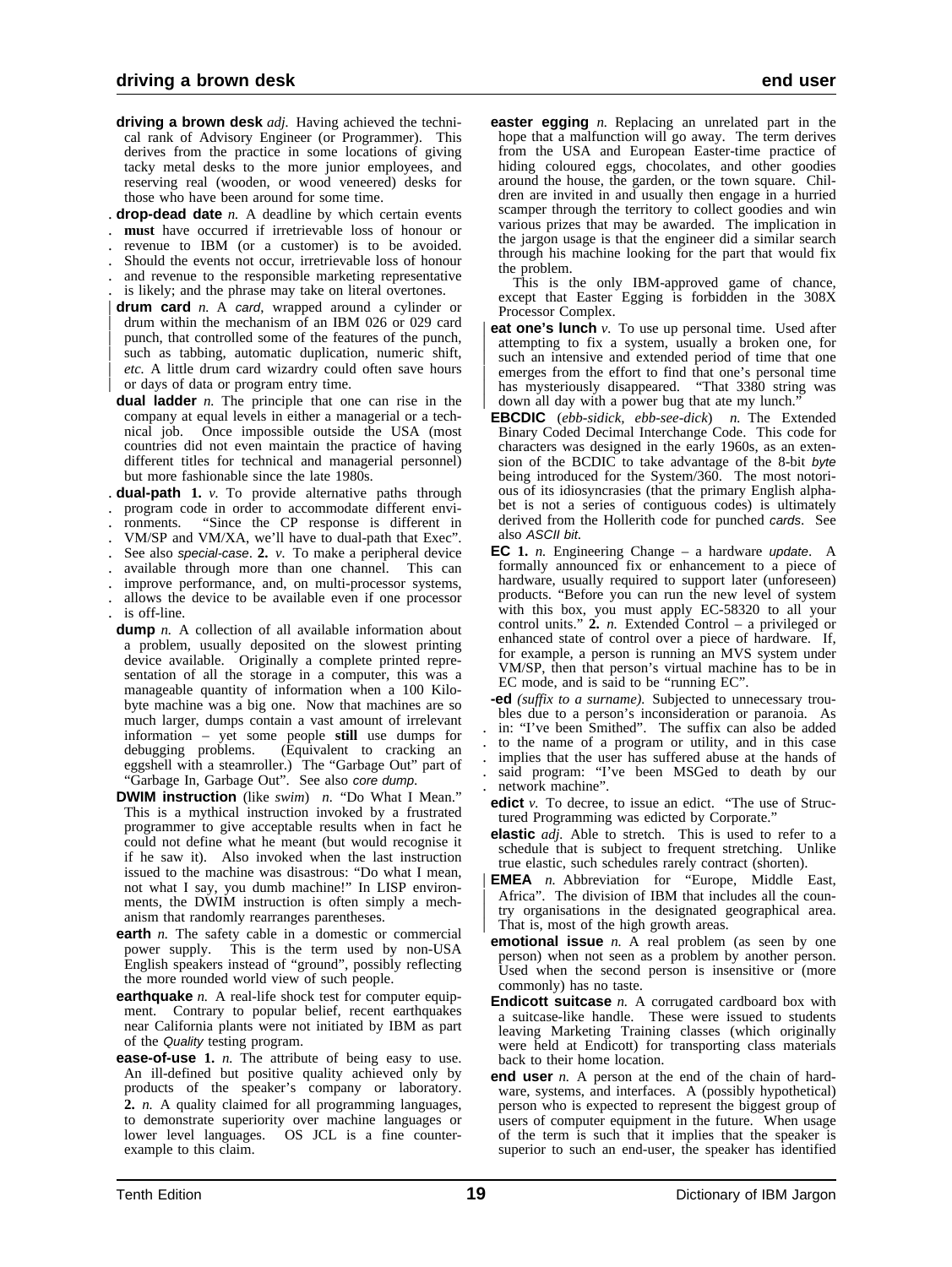himself or herself as at best insensitive and at worst, arrogant. See also naive.

- **engine** *n*. A small processor such as the 8100, or a microprocessor (when used as the central processor in some device). "Our new terminal cluster controller uses the latest engine".
- **engineering change** *n.* See EC.
- **enhancement** *n.* A fix for a problem that has been reported too often to be ignored. See feature.
- **entry-level** *adj.* Simple enough for a naive user to start with. Sadly, many entry-level computer systems are just toys – they do not have the capabilities necessary to do real work.
- **entry system** *n.* A system that is easy to start using, either because it is inexpensive (cheap) or because it is simple to use (entry-level). Something to do with frontdoor bells?
- **EPL** (*ee-pee-ell*) *n.* The European Program Library | (since 1987 called the Software and Publications Centre, | or SPC, but still commonly known as EPL). The European equivalent of PID (*q.v.*), and even more inscrutable. Availability from EPL is always at least one month later than from PID, except when a program product is developed in Europe and sent to EPL first.
- **EREP** (*errep, ee-rep*) *v.* To take a snapshot of an error log or trace. From Environmental Recording Editing and Printing, a program for printing a formatted log of hardware and software error conditions on System/360 and System/370 machines. Also used (as a noun) to designate the output of such a program. EREPs, like dumps, are "run" or "taken" (other listings are usually "printed").
- **escalate** *v*. To take a matter to higher (managerial) authority. Very effective as a threat.
- **ESP** (*esp, ee-ess-pee*) **1.** *n.* Early Support Program. A procedure by which certain members of the lunatic fringe – both internal and external – are given versions of a product after announce but before FCS. The object of the exercise is to get the bugs out of the product and confirm its ease-of-use without creating too many account situations. Also called **LA** (Limited Availability), though there are some slight differences. See also GA. **2.** *n.* Extra Sensory Perception. The technique by which ESP (**1.**) users learn the details of the product in the absence of any knowledge on the part of the support staff or of any documentation. 3. *v*. To ship the ESP (1.) version of a product to the brave volunteers that will try it. **4.** *v*. To install a new version of a product before anyone else. "Our Compute Centre folks are very progressive, they ESPed SP4."
- 
- **ETN** *adj.* Equivalent To New. Of computer parts: used somewhere (and therefore burned-in) and hence, after testing, more reliable than new parts. [So it is hoped.]
- **Europe** *n*. That part of the (IBM) world that consists of Israel, South Africa, and the European countries – excluding parts of the Eastern Bloc, Albania, and Libya.
- **evolution** *n.* The process of implementing a large system by incremental and coherent improvements to a simple system. No other process has ever been known to work. See creationism, creeping featurism.
- . **excellent** *adj.* best-of-breed (*q.v.*).
- **exciting** *adj.* Having the lowest interest ranking for speeches and papers delivered at internal meetings. The complete sequence is: exciting, interesting, dramatic, mind-boggling, and Registered IBM Confidential. See also dramatic.
- . **exec** *n.* A macro whose output is a sequence of
- . commands for the Conversational Monitor System
- . (CMS). The term is derived from the name of the
- . original interpreter, and the filetype that distinguished
- . these macros. The meaning is often extended to include
- . any macro written in the EXEC, EXEC 2, or REXX . languages, regardless of the destination of the generated
- commands (GDDM, SQL, etc.). The term is reported to
- have spread to the PC-DOS environment, where it
- . designates the PC-DOS equivalent of CMS Execs . otherwise known as BAT (batch) files.
- **execute** *v*. A commonly used word more or less meaning "to run" (a program) or "to process". The term is now avoided in IBM customer publications since it makes readers in many countries nervous.
- . **exempt** *adj.* Of a Domestic employee's job level:
- . exempt from certain labour laws; no longer eligible for
- . payment for work carried out after standard hours.
- . Implies (but does not necessarily mean) that the employ- . ee has reached "professional" status.
- **exercise** 1. *v*. To test by running a collection of tasks, often by running a test bucket. This gives a new or overhauled machine a chance to become more physically fit before undergoing a rigorous acceptance test. "We are going to exercise the machine." See also stress. . **2.** *n.* A play, or sham, project.
- **exerciser** *n*. A program written to intensively exercise a portion of a machine. The hope is that an operation that occasionally fails can be forced to fail more often, and frequently enough to allow the CE to find and correct the fault. See also stress.
- **expectation management** *n.* A management technique whereby the target employees are persuaded to feel truly grateful for what they are about to receive. An essential prelude to the assignment of "career developing" tasks, or to the removal of services. See also job rotation.
- . **expert** *n.* One who has some knowledge of a topic that
- . therefore qualifies him or her for an urgent but undesira-
- . ble task. "I hear you're our JCL expert" "Well, I did
- look at some JCL one afternoon a few years ago..." . "So you **are** the expert then!". See also guru.
- . **expire** *v.* To pass, irrepealably. "That issue has expired . its deadline for solutioning."
- **exposed** *adj.* Almost certain to be omitted. This is used to describe part (or all) or a project that must for political reasons be described as in-plan, yet is unlikely to actually be produced. "The third line item is in-plan, exposed".
- **exposure 1.** *n.* Some aspect of a project that looks as though it may become a problem. "That's a big exposure." See also dependency. **2.** *n.* Danger, risk. A necessary euphemism, since the words are not otherwise found in the IBM vocabulary. **3.** *n.* Visibility to upper management or external agencies. "You'll get good exposure in this assignment." As all mountain climbers know, there is always the risk of over-exposure unless one takes proper precautions.
- **exterior wet conditions** *n*. Rain. The term used by IBM Canada's security department to excuse evacuation of a headquarters building during a fire drill.
- **external audit** *n.* Examination of the current state and risks of a project by an outside group, followed by a report of its findings. The report usually tells upper management exactly what they were afraid that they would discover if they were to pull their heads out of the sand. See bad information.
- **externalize** *v*. To document or publish. Usually found in the negative, as in: "We have decided not to externalize the format of the CICS System Definition File".
- face down, nine to the throat *adj*. Computers that used cards for input data (and pre-computer tabulating equipment) required that any deck of cards be stacked in a particular way to process correctly. Almost every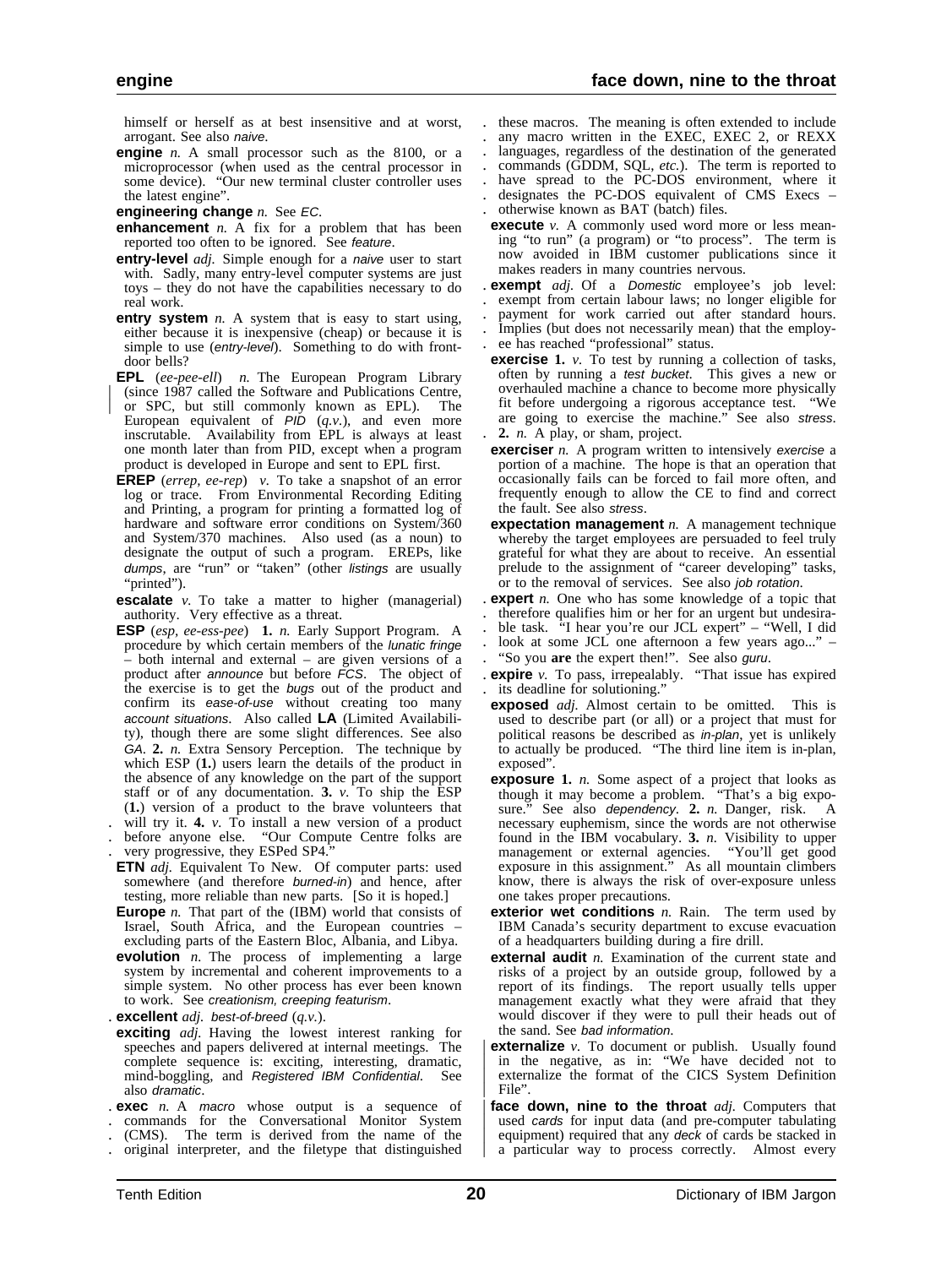IBM machine that used cards carried a label in the card feed area indicating how to place the deck in the feed hopper of that machine; the most common was face | (printed side) down, with the 9-edge (*q.v.*) forward, towards the throat where cards are swallowed by the machine; this phrase dates from the 1952-1964 era. The later **face down, 9-edge forward**, and the alternative face up, 12-edge first were very common, and may still exist on working card machinery. Engineers who were unusually proficient in, or (more commonly) | obsessed with, computers and their technology were said to eat, sleep, and breathe computers until ultimately they would be "buried face down, nine to the throat" – an expression of mild esteem. See also column binary.

- . **face time** *n.* Time to confront another person face-to face. "I think it's face time on this one.
- **facility 1.** *n.* Being facile. Like most people, IBMers do not recognise this meaning, but often demonstrate it. **2.** *n.* The ability to make something easier (or even possible); incorrectly derived from the verb "to facilitate". Used in the titles of many IBM service functions and products which would otherwise not be polysyllabic enough to make their designers feel important. See also polysyllabic, system. **3.** *n.* A program or software package whose function is (by the definition of its authors) useful. "Facility" is usually a misnomer, however, as the programs that are accredited this grand description are often exceedingly complicated and difficult to use.
- . **failsoft** *adj.* Of a system or network: designed so that
- . the failure of one part of the system will not be . catastrophic; some or all of the requirements of some or
- . all of the users will continue to be met.
- **fallback plan** *n.* A plan to fall back upon should the first plan be rejected by higher management. This is often the plan preferred by the development manager – he can count on his management turning down the first plan (so demonstrating their power) but can be reasonably confident that the second one he proposes will be accepted. This strategy, of course, becomes a selffulfilling prophesy; since the first plan is not the preferred plan, it is often not properly thought out or presented – and is hence guaranteed to be rejected.
- **fall on one's sword** *v*. To voluntarily decommit a plan, knowing that this action will invoke extreme displeasure. Falling on one's sword was the honourable means for a Roman to commit suicide. "I knew we couldn't make the dates so I went to the boss and fell on my sword".
- fall over *v*. Synonymous with ABEND, crash. As in: "One of the 2305s fell over last night and took CP with it".
- **Fall Plan** *n.* A plan, adopted in the autumn of each year, that describes the future commitments and business of a location or division. [Now known as the Commit Plan.] This is preceded by a period of three months during which most productive work stops for a general free-forall over which projects are to be considered strategic. The plan, once adopted, is ignored. See Spring Plan.
- **family dinner** *n.* An evening meal paid for by IBM, usually before Christmas, for a department or group of departments. The term derives from the ancient concept of IBM being one big happy family of employees. This is supposedly an event to recognise the effort put in during the year, and can therefore be relied upon to introduce colleagues from work whom one has never met and did not know existed.
- | **FAP** *n.* Financial Assistance Program. A programme | originally offered to ESD (Entry Systems Division) employees, whose job disappeared as a result of PS/2 manufacturing moving from Boca Raton to Raleigh, and later extended. Employees who took advantage of the original FAP resigned from IBM, and received a golden | handshake of two years salary plus a bonus. This led to | such expressions as: "Taking the FAP", "Faphappy", and "Are you going to fap or flap?".
- **fast back end** *n.* That part of a product development cycle that is supposed to take far less time than usual in order to make up for the schedule slips of the earlier parts. "We'll have to put in a fast back end in order to make FCS on time." [That is, drop some of the testing.]
- **fastpath 1.** *v*. To enhance the performance of a program in certain cases by reducing the amount of code executed when a given condition arises, especially when the condition is common, or where the existing performance of the program doesn't meet users' expectations. | "We will have to fastpath the case where the file isn't | open yet". See also special-case. **2.** *v.* To access some data directly, rather than, for instance, following an | otherwise tree-structured (hierarchical) path. For exam- | ple, instead of selecting choices "1", "3", "4", "B" in consecutive menus, you might be able to go to the same panel by typing "134B". This can be much faster, espe-| cially over slow connections, because only the final menu will be displayed. Of course, strings such as "134B" were formerly spelled differently (for instance, | "COPY") and were known as *commands*. **3.** *n.* The nickname used to directly access some panel in a treestructured menu. As in: "what's the best fastpath to get to PCPRICES?"
- . **fast track** *n.* A career path for selected men and women . who appear to conform to the management ideal. The . career path is designed to enhance their abilities and loyalty, traditionally by rapid promotion and by protect-. ing them from the more disastrous errors that they might . commit.
- **fatal** *adj.* Very serious. When used to describe a problem, this indicates that recovery from the problem has not been possible, as in "FATAL I/O ERROR". Always presented in all upper case, as only t'owd man was confident enough to use such a word in a Data Processing environment. ["T'owd man" – An Ancient (from the Derbyshire mining term).]
- **fat, dumb and happy** *adj.* Complacent. Typically used of a project's management who think that their project is competitive when it is not. [Not exclusively an IBM term.]
- fatherhood *n*. Something that is good, but not necessarily true. See motherhood.
- **FBC** *n*. Funny Black Connector. The hermaphroditic connector used in the cabling system (*q.v.*).
- **FCS** *n.* First customer ship (*q.v.*). The time at which products are first delivered to customers, usually cause for celebration. ("Pub Time".) This is also the time at which FE starts fixing the bugs that were discovered too late in the development cycle to be corrected. See also announce, ESP, GA.
- **feature 1.** *n.* A piece of a product (software or hardware). **2.** *n.* A *bug* for which no fix is going to be made available. **3.** *n.* A correction to a publication. **4.** *n.* A mandatory "option" on a piece of hardware. As in: "Of course, if you want to run any software on this machine, you must order the optional Decimal Feature". See also creeping featurism, enhancement.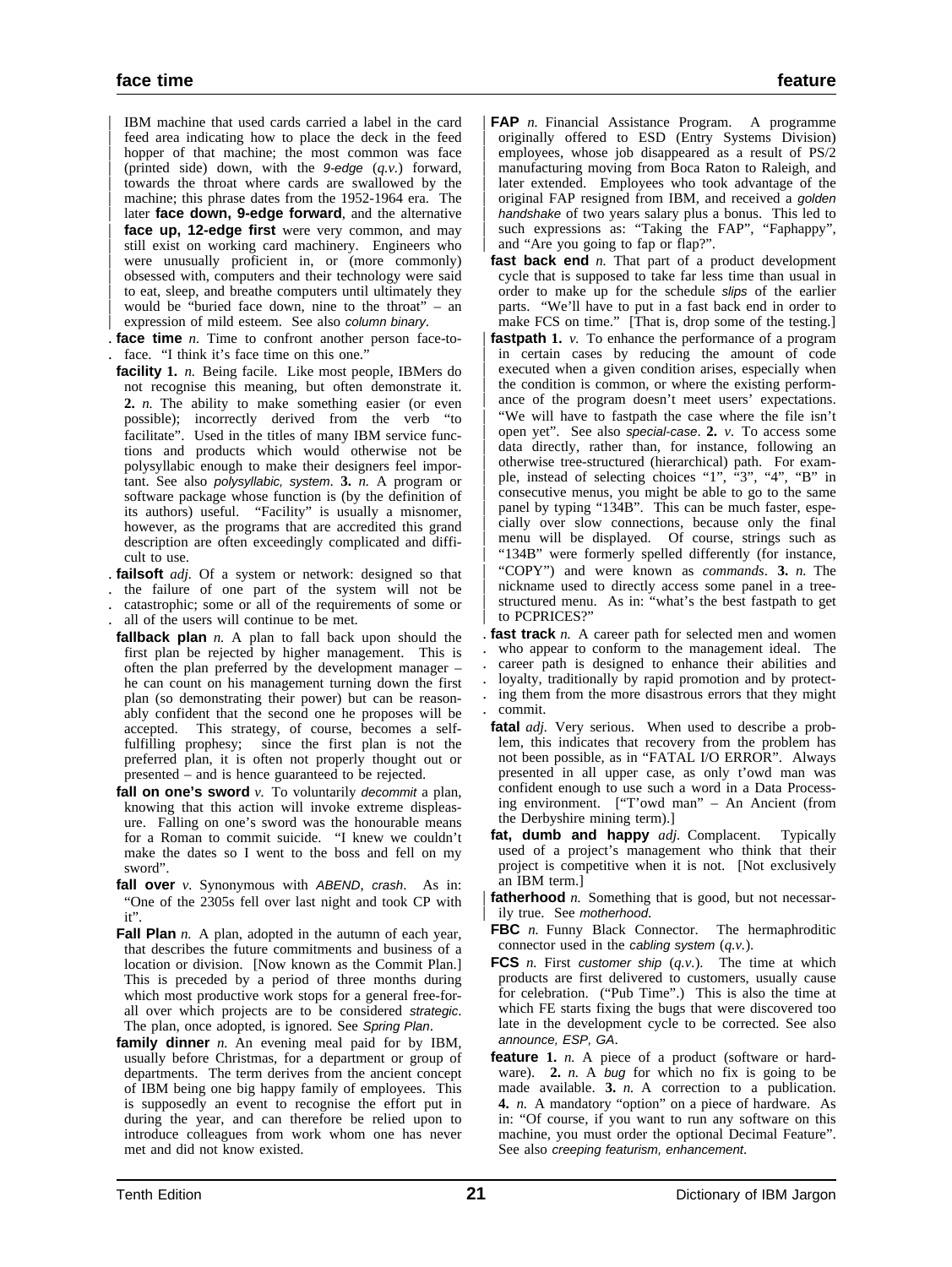- **feature shock** *n.* A user's confusion when confronted with a package that has too many features and poor introductory material. Originally a pun on Alvin Toffler's title *Future Shock*.
- **feeb** *v*. To perform some act in a feeble (or awkward) manner. For example: "He really feebed that piece of coding".
- **feecher, feechur** *n.* An unforeseen, arbitrary, or capricious attribute, which, once documented, is spelled "feature" (*q.v.*).
- **fence 1.** *n.* Some special sequence of characters (such as hexadecimal "FF") used to delimit other data. Usage: "You should put a fence at the end of the parameter list". **2.** *v.* To protect storage so that it cannot be stolen by another user while you are not actually using it. An excellent mechanism for justifying a storage upgrade.
- . See also fence out. **3.** *v.* To protect people from being . "poached" by other departments. "My Adtech head-
- . count is fenced this year."
- **fence out** *v*. To electronically disconnect an element from the operating configuration. In the 308X series, Fencing Out is done by fence registers that are set and unset by the Processor Controller. This concept was devised by the original 308X RAS Engineering Department, and in doing so they discovered the aeroplane rule (see above). See also box, granularity.
- **ference error** (*fear-ence error*) *n.* An indexing error occurring when the IBM System 38 encounters a null or invalid index or subscript. This derives from an error in a message handling routine, that truncated the first two characters of the message – it should have read: "Reference Error". However, "Ference Error" conveys just as much information.
- **field 1.** *n.* The IBM marketplace where the profits come from. Anywhere outside the Development group.<br>2. *n*. (When used at a headquarters location.) The **2.** *n.* (When used at a headquarters location.) development laboratories.
- **file 1.** *n.* A collection of records held in a **filing system** on a disk or other storage device. **2.** *n.* A magnetic disk storage device, usually a Winchester. "We're designing hard files for PCs."
- . **file farm** *n.* A disk farm (*q.v.*).
- . **finding** *n.* A security exposure, discovered during a
- Security audit. In theory, a finding could be either good
- . or bad, but there have been no reports of a good finding. **finger check** *n.* A typing error on a computer terminal. Usage: "I took a finger check while entering that command". Derived from the usage of check. See also brain check.
- . **finis** (*fin-iss*) *n.* To close a file, under the CMS operat-
- . ing system. This [Latin] command name was chosen by
- . a Frenchman who worked on the CMS file system in the
- . 1960s. Often the *incantation* "FINIS  $* * *$ " (close all
- . files) is suggested as a panacea for CMS applications . developers.
- **Finnoga-** *prefix.* A generic prefix used to avoid using a Registered Trade Mark prefix and thus being admonished by Legal because you forgot to add the mandatory Trade Mark footnote. For example: FinnogaCalc, FinnogaWriter, FinnogaBase. See also Panda-.
- **firefighter** *n*. A person or group of people called in to put out a forest fire. A good firefighter is the highest form of programmer life, but all too often firefighters are totally unfamiliar with the fire being fought. Firefighters are famous for their interim patches or fixes. These patches, once implemented, become permanent and the tinder to spark off later Forest Fires. It is often said that firefighters are "called too late to even water the hot ashes".
- first-line manager *n*. The lowest level of line manage $m$ ent  $(q.v.)$ . A first-line manager has only "employees" | (as opposed to managers) reporting to him or her. A second-line manager will hold the cards of (employ) at least one first-line manager. The term can also be used in a relative sense; when employees report directly to upper levels of management then one person's third-line | manager can be another's fifth-line.
- **FISH** (*fish*) *n.* A queuing algorithm that seems to be . common in overloaded networks: "First In, Still Here".
- . By analogy with FIFO (First In, First Out) and LIFO
- . (Last In, First Out).
	- **fix** *n*. A correction for a software problem. "You need the following three fixes to correct the file system bug". Software equivalent of engineering change.
	- **fixed disk**  $n$ . A disk, usually a hard disk  $(q, v)$ , packaged with its electronics and which cannot easily be removed from the machine in which it is installed.
	- **fixed head** *n.* A Read/Write head  $(q.v.)$  which is fixed in position relative to the surface of a *disk*, rather than being moveable across some or all of the disk. Data that are on the disk surface under a fixed head can be accessed more rapidly than those under the more common moveable heads; the fixed head area of a disk is therefore often used for paging, database storage, etc.
	- **fix it in pubs** *v.* To change the product publications. Unfortunately nothing to do with the ancient art of Ale sampling, but is instead a favourite way to correct any problem found in the six months before FCS. See feature, pubs.
	- flash *v*. To copy by xerography. See also *ibmox*, open kimono[?].
	- **Flashcube on the Mountain** *n.* The Sterling Forest . Laboratory, New York. This name was a take-off on . the "Motel on the Mountain" which, in the 1950s, was a fashionable motel on Route 17 in NY (not far from Sterling Forest). In an era when motels were cheap In an era when motels were cheap . buildings alongside noisy highways, this was a nice . "low level" hotel. It was built into the side of a moun- . tain and had multiple small buildings of several different . levels, and many of its rooms had nice views.
	- **flatten** *v*. To bring under control, to eliminate, or to make less conspicuous. "Gee, we've got bad problems with that new software from Yorktown. Shall we bring a bunch of them up to flatten the problem?" (The implication being that any problem can be trampled into the dust by the application of hordes of programmers.) The origin of this term in fact comes from the mathematical sense of flattening a curve (or worse, a vertical line) showing problem discoveries, APARs, et al. Usage: "We'll flatten that problem when the Umbrella PTF gets out there".
	- **flavour, flavor** *n.* A variety or version of a program or piece of hardware. "This system comes in two flavours: SP and XA." An analogy with ice-cream varieties. See vanilla, chocolate, mocha.
	- **fletching** *n.* See snow, angel dust.
	- flextime, flexitime *n*. A scheme allowing flexible working hours. These schemes let people vary their start and end times from day to day, around a fixed core time. | With some schemes one can accumulate excess time worked and use it for extra leave.
	- **flipchart** *n.* A large piece of paper used for drawing charts as a presentation aid. Often faintly marked with squares which are of length  $1/7920$  part of a furlong on a side (once known as an "*inch*"). These 25.4mm a side (once known as an "*inch*"). squares help the presenter draw straight lines. Once | especially favoured for formal presentations at Corporate HQ, but nowadays almost totally superseded by foils,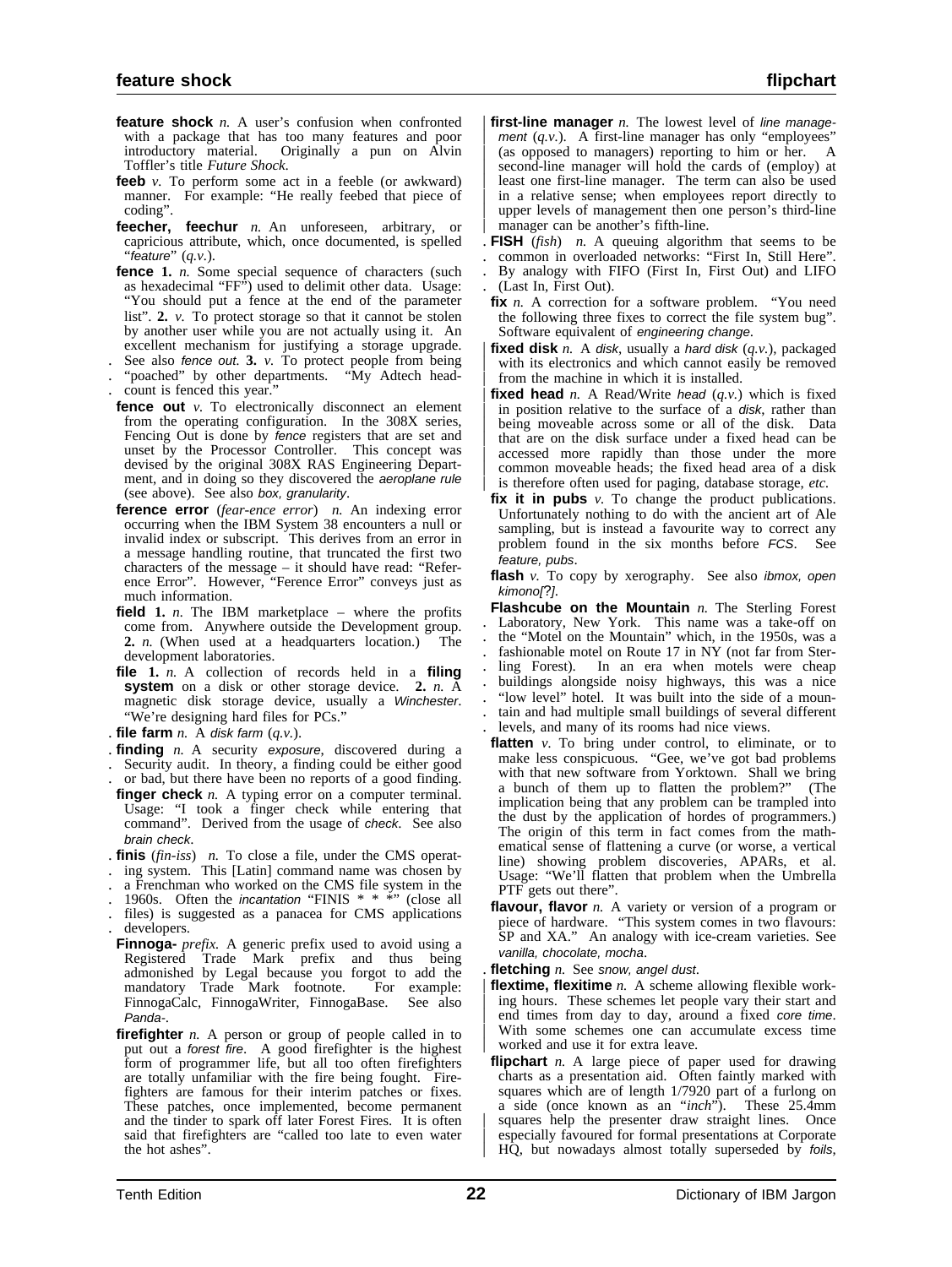slides, PCs running fancy programs, and projection displays.

- . **floor sort** *n.* A spilt box of computer cards. A standard
- . box held approximately 2000 cards, which could be
- . shuffled by the simple and effective technique of depos- . iting them in a heap upon the floor. If the cards did not
- have a sequence of numbers to identify their order they
- . had to be re-sorted by hand.
- **floor system** *n.* The operating system used by the majority of people on a machine (as opposed to a test or private system). See spin system.
- **FLOP** (*flop*) *n.* Floating Point OPeration, more usually seen in the construct Megaflops (Millions of Floating Point Operations per Second), a measure of performance usually applied to scientific vector processors. The abbreviation FLOP has the added advantage, in the commercial world, of sounding slightly derogatory. See also MIPS
- floppy disk *n*. A flexible magnetic storage disk, now more often called a *diskette*. Floppies were originally eight inches in diameter, and were first used, in the early 1970s, for loading the initial program into control units and mainframe computers. See IPL, Minnow.
- **focal point** *n*. A person who has been assigned responsibility for coordinating an effort or supporting a large project (such as the development of microcode for an entire system). Warning: if you are at a focal point, | you may get burned.
- **focus** *n.* Critical scrutiny with a view to swift corrective action. As in: "There will be focus on Quality at yearend".
- **foil** *n.* Viewgraph, transparency, viewfoil a thin sheet or leaf of transparent plastic material used for "overhead" projection of illustrations (visual aids). Only the term "Foil" is widely used in IBM. It is the most popular of the three presentation media (slides, foils, and flipcharts) except at Corporate HQ, where even in the 1980s flipcharts are favoured. In Poughkeepsie, social status is gained by owning one of the new, very compact, and very expensive foil projectors that make it easier to hold meetings almost anywhere and at any time.

The origins of this word have been obscured by the use of lower case. The original usage was "FOIL" which, of course, was an acronym. Further research has discovered that the acronym originally stood for "Foil Over Incandescent Light". This therefore seems to be IBM's first attempt at a recursive language.

- . **Foil Factory** *n.* IBM Australia's Headquarters at
- . Cumberland Forest, New South Wales. See also Koala . Park.
- **fold** *v*. To change minuscules (lowercase alphabetical letters) to majuscules (uppercase alphabetical letters). Also "translate to upper case". Only a very few pieces of software do this correctly for languages other than English, or even claim to.
- **follow-on** *n.* A new release or version of a product, sufficiently different to merit a new product number but including all the bugs and problems of the previous product architecture. (This is the usual result of being compatible with previous releases.)
- **food chain** *n*. The (hierarchical) line of management. An indirect reference to the military term "chain of command", and to the zoological term. As in: "He is too low in the food chain to really matter". See also line management, lion food, nonlinear.
- **footprint 1.** *n.* The floor or desk space taken up by some piece of computer equipment, such as a terminal or processor. As in: "Our box has a smaller footprint

than that of xyz". See also visual footprint, toeprint. **2.** *n.* The audit trail left by a program so that a recovery program or programmer can determine the areas of storage that the first program stepped upon.

- . **footware** *n.* Footwear. A list of tennis rules published . by the Yorktown IBM Club reminds us that "Proper . footware is required (tennis shoes/sneakers)".
- **forecast** *n.* A prophecy of the number of sales of a product as a function of price at which it will be offered. This is typically made by people who have never used or sold such products and based upon [wild] guesses by some people who have. The forecast has no relationship to either the quality of the product or the value as it might be perceived by the potential customer, since the forecasters are not the people allowed to discuss the product with the customer at this stage. Thus a forecast is either strikingly inaccurate for a low price and large number of sales, or a painfully selffulfilling prophecy if it is high priced and low volume.
- **forest fire** *n.* Something bad that happens, such as a manufacturing problem or a machine crash, that receives an undue amount of attention from high-level management. This causes productive work to cease as all available personnel become firefighters.
- **Fort Apache** *n.* Building 300, East Fishkill. The term derives from the shape of the building, whose second storey overhangs the first. The term is also applied to Building 707 in Poughkeepsie, where the windowsills are sloped at 45 degrees so that despairing managers will not hurt themselves or damage the building while going out of the windows.
- Fort Cottle *n*. Building 026, San Jose. A large, boxlike building with gun-slit windows located at the Cottle Road site at San Jose. This building is considered by many to be unfit for human occupancy, and has largely been given over to computers.
- **forum** *n*. A file containing discussions about a given topic on a conference disk. (Plural usually **fora**.) Usually a mix of wild applause, bug reports, suggestions, questions by those who did not read the documentation, questions by those who did (but did not find the information wanted), and completely out-oftopic appends. Most forums are of considerable value, and form perhaps the most significant method of technical communication within IBM. Others, being cultural rather than technical, are no less valuable but are less obviously productive – one of the most famous is (well, was, since it has been removed by the editor) the BYTE8406 FORUM on the IBMPC conference. This spawned from a hint about a yet unannounced PC in the June 1984 issue of Byte magazine, and degenerated into a long compilation of stories about old hardware. Browsing forums has become a corporation-wide occupation, and is one of the favourite sports of tube-jockeys. See also append, conferencing facility, BYTE8406 syndrome.
- **forumish** *adj.* Of a file: behaving like a forum. That is, new data are added at (appended to) the end of the file.
- **Frank** *n.* The chairman of the board in the late 1970s: Frank Cary. "If you don't like it, go talk to Frank". The term is still used to refer to the Exalted Ones At The Top. (The current correct term would be "John", but this has not found wide usage.)
- . **Fred** *n.* A generic name for files, userids, *etc.* in exam- . ples. See also Panda-.
- **freezer** *n.* Somewhere where ideas or idealists can safely be stored, almost indefinitely. Also a place where task force results are stored (*e.g.*, a filing cabinet to which no one has the key).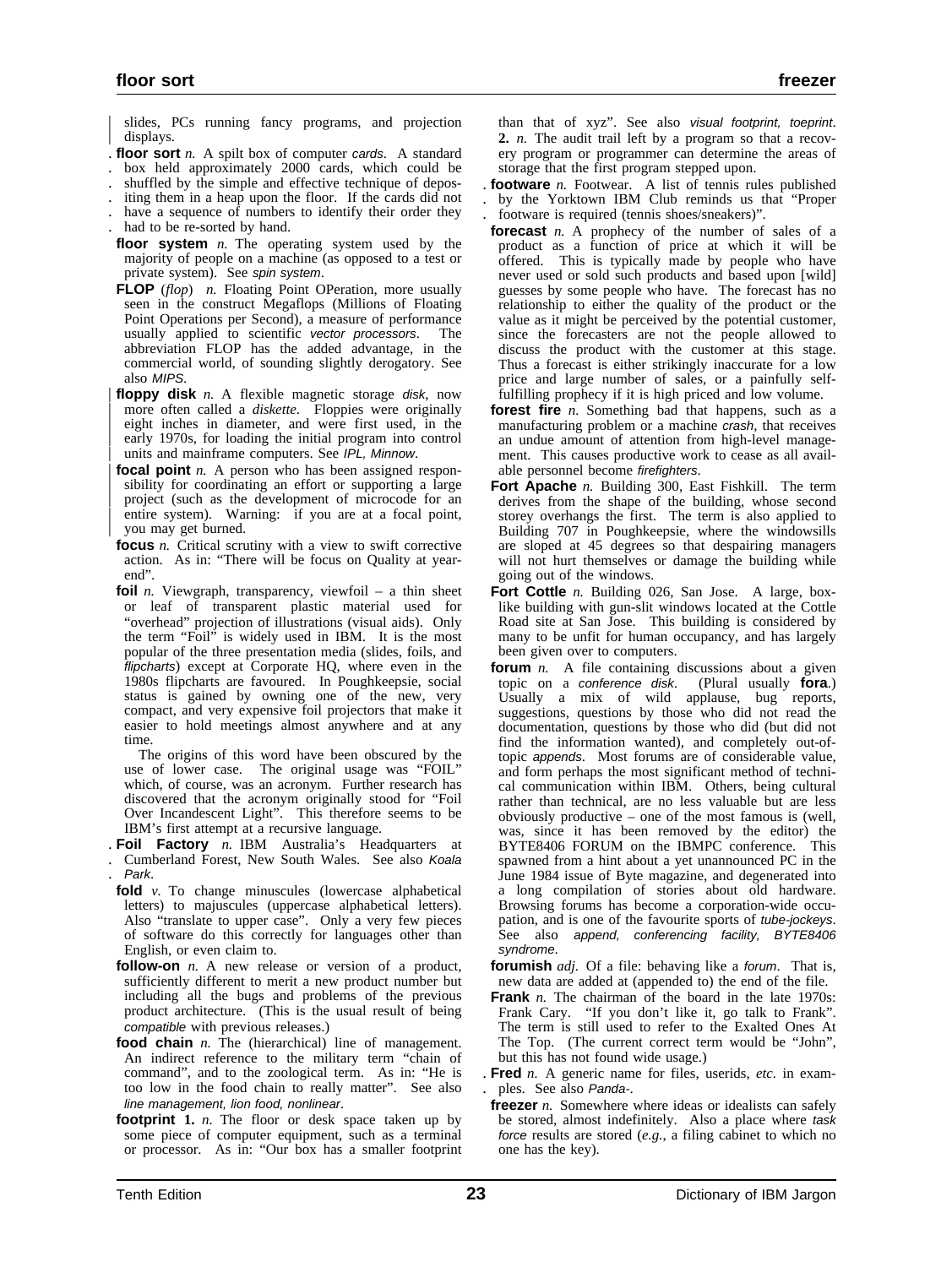- fridge *n.* A 3274 Terminal Controller. So called because it has the same shape, dimensions, weight, and noise profile as a small domestic refrigerator.
- **friendly** *adj.* Local. As in: "Before ordering that whizzbang new PC software, check it out with your friendly legal advisor". In no way connected with user-friendly.
- **frozen 1.** *adj.* No longer open to ideas or changes. Applied to a project that has cooled sufficiently to let someone in power successfully quench any red-hot or innovative idea which might be relevant to the project. Also applied to a program that will not have any further fixes or enhancements. See also cast-in-concrete, functionally stabilized, terminate. **2.** *adj.* Affected by a highlevel edict to "freeze headcount" (stop hiring new employees) in a particular way. "Westchester is frozen".
- . **Frozen Zone 1.** *n.* The period between December 15th
- . and January 15th during which no upgrades should be
- made to the company's systems, to allow users to finish . their yearly reports. However, major bugs are usually
- 
- . found during this period, due to the higher-than-usual . activity, and, of course, many machines have to be . installed before December 31st to avoid being debited | on the next year's budget... **2.** *n.* The period, normally at the beginning of a year, in build-to-plan ordering of a | product when no further changes in quantities can be made by the manufacturing plant. For example, if a sales area requests an increase in the shipments of a BTP product, the plant may well respond that "it's in | Frozen Zone – no can do".
- **FRU** (*frew*) *n.* Field Replaceable Unit a unit that is the smallest replaceable in the field (*i.e.*, outside a factory or reconditioning plant). A complete logic card might be a FRU, but a chip permanently mounted on a card would not be. See also CRU.
- **FS** *n*. Future System. A synonym for dreams that didn't come true. "That project will be another FS". Note that FS is also the abbreviation for "functionally stabilized", and, in Hebrew, means "zero", or "nothing". Also known as "False Start", *etc.*
- . **FUD** (*fud*) *n.* Fear, Uncertainty and Doubt. Attributed
- . to Dr. Gene Amdahl after he left IBM to start his own
- . company, Amdahl, who alleged that "FUD is the fear,
- . uncertainty and doubt that IBM sales people instill in
- . the minds of potential customers who may be consider-
- . ing our [Amdahl] products."
- **full court press** *n.* Instruction to an entire marketing team to press sales at an account at all levels possible. From the basketball term.
- **fullword** *n*. Four bytes (an IBM System/370 Word is 4 bytes, or 32 bits). Many System/370 instructions run faster when their storage operands are "aligned" on a **fullword boundary**, that is, they start on an address which is an exact multiple of four. See also halfword, doubleword.
- **fun & games** *n.* Anything that does not directly result in short term revenue to the corporation.
- **function** *n*. An undefined measure of the value of a program or machine, in the sense of describing what it is able to achieve. Usage "How much added function will we get with that line item?" The word may be contorted further: "How much functionality does that have?"
- **functionality** *n.* Capability, function.
- **functionally stabilized** *adj.* Dead. Said of a product that will receive no further enhancements. See also frozen, sunset.
- **fundamental** *adj.* Most important and basic. The noun qualified is to be taken as gospel and is not be questioned. For example "The **fundamental** requirement is ease of use".
- funded *adj*. Of a project: formally assigned a budget, possibly of funny money. Better than a hobby  $(q.v.)$ ; about 4 on a scale of 1 to 10, where 10 is strategic.
- **funny money 1.** *n.* U.S. dollars used or quoted in an internal budget or plan. These have a hypothetical, play-money aura – felt especially by those employees to whom the dollar is not the native unit of currency, or when the sums involved are very large. See also blue money. **2.** *n.* Test paper pieces used by engineers to test automatic bank tellers and cash issuing terminals. To test the machines properly these often need to be remarkably similar to the real thing, and hence merit appropriate security precautions.
- . **GA** *n.* General Availability. The time at which product
- . is available (at least within one country) to anyone who wishes to buy it. This may be later than  $FCS (q.v.)$  if
- there has been an  $ESP (q.v.)$ . See also announce.
- **Galactic Headquarters** *n.* The old IBM building in New York City at 590 Madison Avenue. This was occupied by Corporate Headquarters before they moved to Armonk. It was distinguished by the old IBM logo on the front, which was a globe with the words "World Peace Through World Trade" on it. (This building has since been demolished, and has been replaced by a new building, also owned by IBM.) The term "Galactic HQ" now generally refers to the Armonk location.
- **gap** *n.* The difference between "What The Customers Want" and "What We Can Produce". This term is used by the planning community to indicate blind faith in the ability of the Development Divisions to come up with a product that will rectify planners' droop and keep the revenue growth going. Note that it is no part of the Planners' responsibilities to plan whatever product might be required, or be produced, to bridge the Gap.
- . **gap product** *n.* A product conjured out of murky air in the hour before the Fall Plan is due, to fill a gap in revenue projections [forecasts]. Often the gap product will be designed to use surplus parts from other products which are in a state of decline. See also planners' droop.
- . **general** *n.* A meeting between a manager and one of his . or her employees for an unfocused discussion, usually of
- . a personnel rather than technical nature. **General Availability** *n*. The time when a product is
- scheduled to be available in quantity. The sequence: announce  $-$  ESP  $-$  FCS  $-$  General Availability normally applies, but the exact mix varies according to the type of product and the skills of the product planners. In some cases, FCS and General Availability are synonymous. See also customer ship.
- | **gerbil tubes** *n.* The walkways connecting various buildings at the Raleigh (Research Triangle Park) site. Known for their windowpanes, which can pop out when | there is a large inside/outside temperature differential.
- **get in bed with** *v*. To work closely with. Usage: "You will just have to get in bed with those people in Raleigh".
- **get your ducks in a row** *v.* To get a number of people – usually at a lower level – to provide formal approval of a decision that has already been taken. "OK, let's do it. When can you get your ducks in a row?" Also, **get your ducks in order**, as in: "When you escalate, be sure you have your ducks in order, because that's the caboose that pushes the train".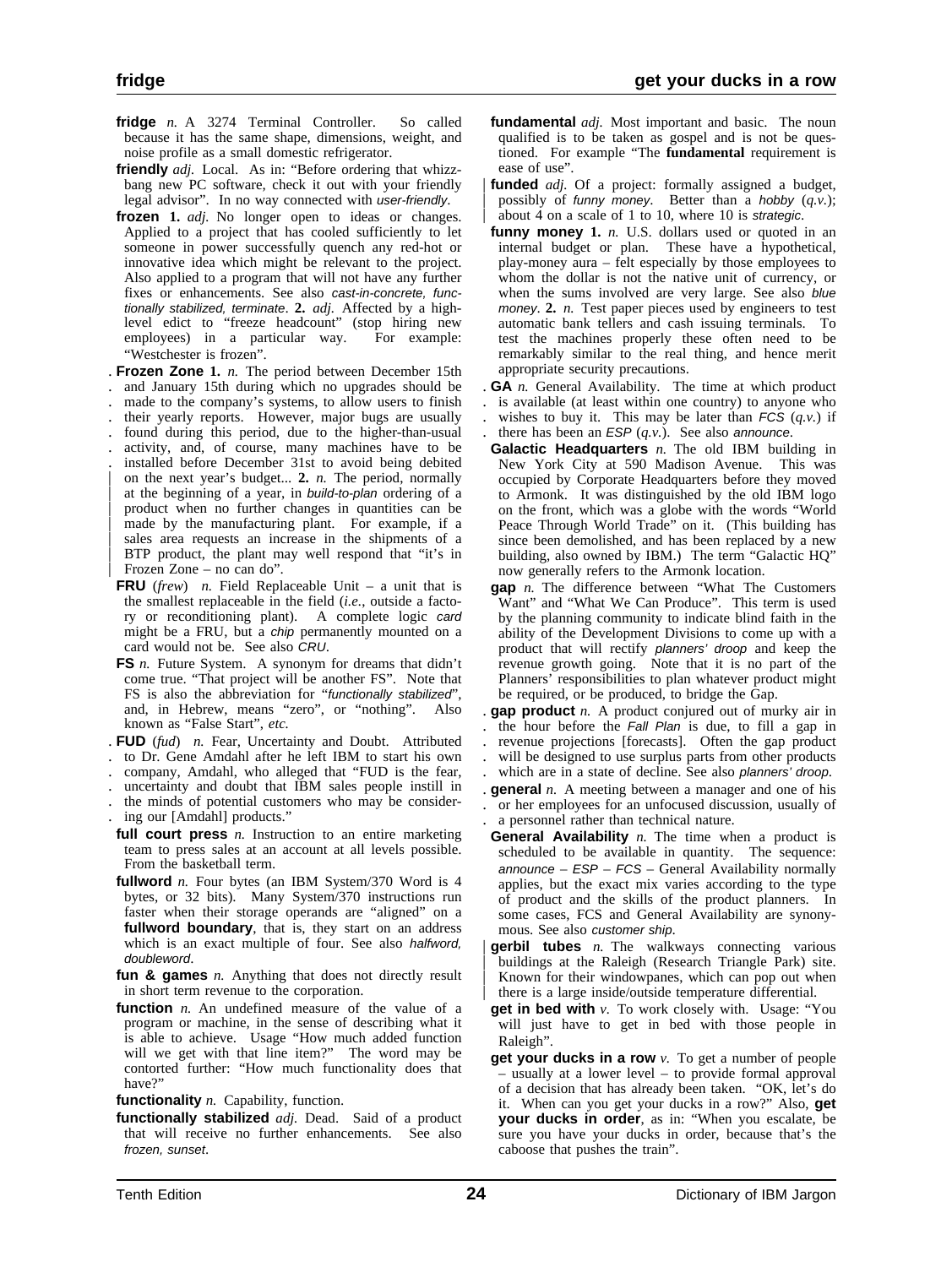- . **glasnost** *n.* Openness to customer problems. By analo-
- . gy with the Russian word used to designate a "liberal"
- . policy of discussion. When an IBMer practices
- . glasnost, the customer may get more than the Official . IBM Answer.
- **glass 1.** *n.* Silicon chips (integrated circuits). Usage: "We can't get the upleveled hardware until the new glass gets through Fishkill". The reference is from the observation that both integrated circuits and glass are made from silicon (sand). Originally the term Glass referred to the photographic masters for cards or chip transistors. The image on the glass was projected photographically onto photoresist on the base surface. The 3195 had several "glass expediters" during develop ment and production. See *iron*. 2. *n*. The cathode ray tube in a display terminal. "It's the way it looks on the glass that matters." Also used in the sense of real estate  $(q.v.)$  needed for display. "That's a neat button design, but how much glass will it use?"
- **glass house** *n.* A large data processing centre or corporate information service. As in: "We haven't been able to find one architecture that can run from the desktop to large glass houses".
- **glass navel** *n.* The artificial part allegedly added to some people when they attend certain types of internal or external education courses that are perceived by others as a form of brain-washing. The connotation is that the recipient of the glass navel needs it in order to see his or her new view of the world.
- **glass teletype** *n.* Before the 3101 ASCII terminal was announced: any non-IBM "dumb" CRT. After the 3101 was announced: the 3101.
- **glitch** *n*. An electrical pulse that is shorter than most and, more importantly, occurs where it shouldn't. By definition (see pulse) it cannot be observed, and it is therefore used as the perfect scapegoat to describe all hardware failures in electronic equipment. It is claimed [untruthfully] that all glitches are caused by lightning strikes (or cosmic rays), and therefore such problems are unavoidable. The meaning also encompasses software problems, to denote a weird program behaviour that happens once and cannot be replicated. In this case software people prefer to blame a hardware glitch.
- **glove compartment** *n.* The small space under the wrist rest of 3278/9 keyboards where a leaflet to aid troubleshooting (the Problem Determination Guide) is kept. The first place to check for a list of passwords.
- **GML 1.** *n.* Generalised Markup Language. A language used for marking up documents (such as this one) to show the structure and organization of the document, rather than its appearance. The concepts and syntax of the original IBM GML have been generalised to form the ISO Standard GML (**SGML**). **2.** *v.* To annotate a document with Generalised Markup Language. "I've GMLed the document so anyone can print it."
- . **GMT-friendly** *adj.* Of a computer system: having a CPU
- . clock which is correctly set to GMT, hence allowing
- . coordinated interchange of timing information with
- systems in other time-zones. If one exchanges informa-
- . tion with a user on a **GMT-hostile** system, one may
- . receive files that appear to have been created at some time in the future. The future, of course, is up to 25
- . time-zones away and travelling towards you.
- **go away** *v.* To vanish inexplicably. Normally used in a kind of prayer or litany: "With a bit of luck, that problem will go away when we install Release XXX".
- **go faster stripes** *n.* Frills added to a hardware product to make it appear to run better. IBM hardware does not need these, of course. See also bells and whistles.
- **gold card** *n.* A logic card or module claimed, by its engineers, to be perfect. It can be used to debug card test programs, or for swapping with the cards in defective machines when no-one has a clue what is wrong. See also red line card.
- **gold-coaster** *n.* Someone who is "coasting" until retirement. This term is especially applied to such a person who acquires or applies for a transfer to Boca Raton or Tampa, in Florida. The local tourist agencies' name for that part of Florida is the "Gold Coast" [hence the nice double meaning]. See also IPR, ROJ.
- **golden diskette** *n.* The release version of a PC software package. Also **golden code**. Usage: "Of course, we never get to see the specs until the golden diskette is ready to ship". The Personal Computer variety of The Personal Computer variety of to-PID version (*q.v.*).
- . **golden handshake** *n.* A signal (originally in the form . of a handshake, but now sometimes simply music . played over the public address system) from a manager . to his or her employees, made on the day before a major . public holiday (such as Thanksgiving, in the USA). It signifies "have a good holiday" and implies "you are . now free to leave early today, if you wish". This . phenomenon seems to be USA only, and (judging by . recent memos) has been over-used in some places. A . reader tells of a colleague who, before every holiday, used to trace his hand on paper, cut out the tracing, tape . it to a ruler, and then thrust it out of his office door . every time his manager went by. Others tell of times when their manager didn't know of this convention, and . the department remained in their offices for hours after . everyone else had left.

. "Golden Handshakes" in the form of a joining or . leaving present used not to be used in IBM, though they have now crept in under the guise of FAPs.

**golf ball** *n*. The removable typing element that was used in the Selectric typewriter and the 105x series of System/360 consoles. This typing element is roughly spherical and is covered with the characters that can be printed. Different fonts (such as Courier, Dance Symbols, Eskimo, *etc.*) are available on different golf balls. "When your program issues the WTO macro, the system will jiggle the golf ball and print the message." [A salesman of the old guard would, of course, refer to "rotating and tilting the typing element".]

Golf Ball typewriters are no longer sold by IBM.

- **goodness 1.** *n.* A measure of a project's worth, used to justify its continued existence when no rational reasons can be found. "This system contributes goodness to the user environment". See also bad information. **2.** *n.* An item that is well esteemed, and unlikely to be unpopular with anyone. [Like Apple Pie?] "This project is Goodness."
- **Gor** *n*. A non-specific place name. From the titles of a
- . series of "science" fantasy novels by one John Norman
- . (John Frederick Lange). It was first used in IBM in the
- . names of "generic" PC adventure games, such as "Giant . Rabbits of Gor", but has since spread to other environ-
- . ments.
- **go to the mat** *v.* To fight it out by going to higher authority. From the wrestling term. See escalate.
- . **gotta minute?** *interjection.* "Please come to my office right now." [Some snooper found a demonstration application program on one of your disks.]
- **granular** *adj.* Patchy, narrow minded. In certain locations, to refer to another person's thinking as "granular" is a subtle suggestion that it is suspect. One is encouraged these days to take a "system view" of thoughts and ideas, where the whole is somehow greater than the sum of its (highly granular) parts.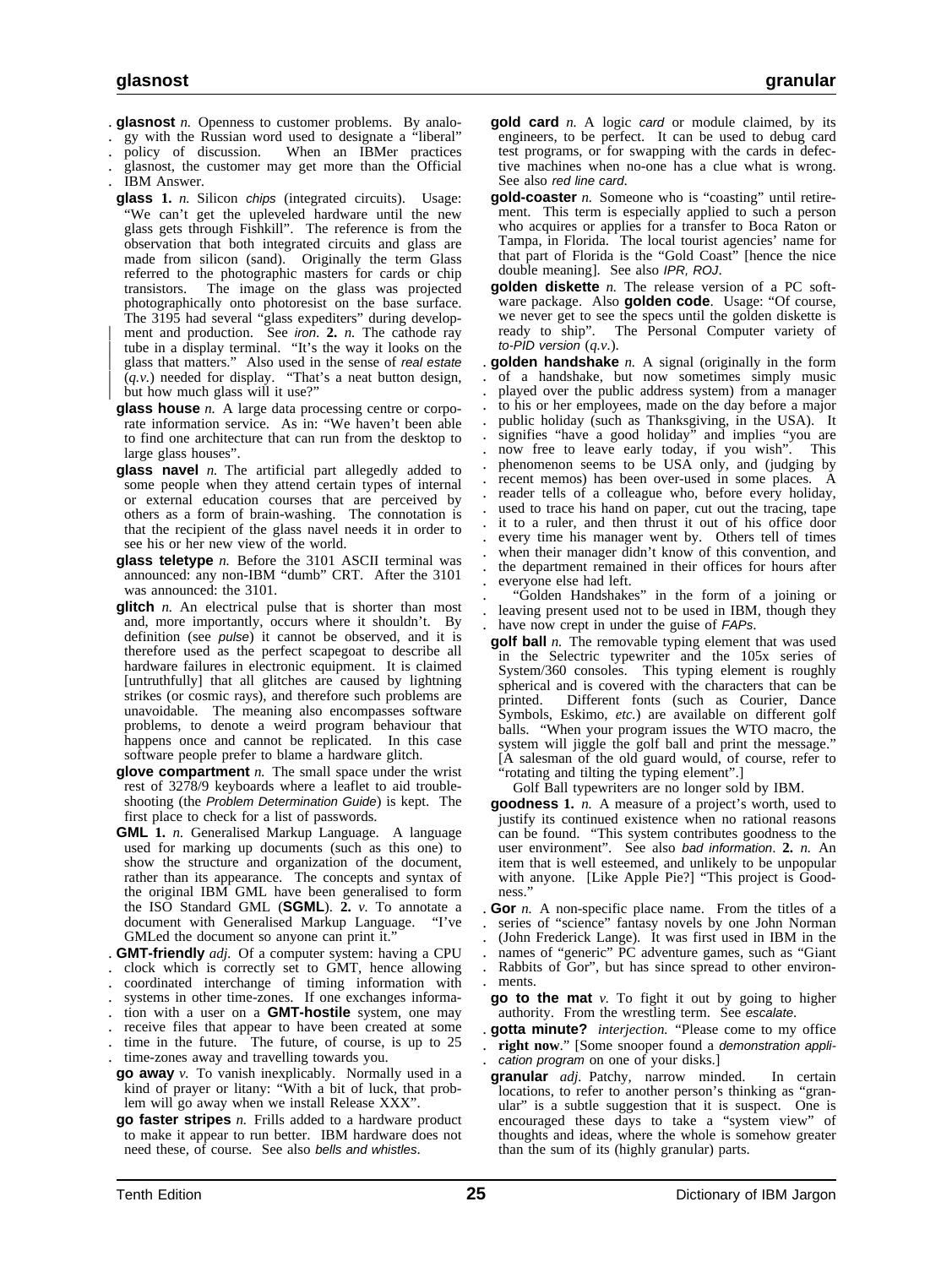- **granularity 1.** *n.* A term with an indeterminate meaning. Perhaps "bittiness", by analogy with the grains of silver halide in a photographic emulsion. Usage (Quote from *MVS/XA: An Overview*, GG22-9303, page 10): "Read-only protection is now on a page granularity". **2.** *n.* A substitute for the word "specificity", in the sense "a specific item or detail". Usually coupled with descriptors such as "sufficient" or "a lack of", and in this case used mainly to discredit someone else's work. Not to be confused with granulated. **3.** *n.* Being able to fence out (of a configuration) a failing element of a processor complex so the remaining elements can continue to do useful work. For example, in the 3081 one of the two central processors can be fenced out and the other, in conjunction with the rest of the elements, can continue to run as a single processor system. Also on the 3081 processor, a pair of BSMs (Basic Storage Modules) can be fenced out, powered down, repaired, powered up, tested, and returned to the operating configuration. Thus high granularity implies many elements that can be fenced out, and low granularity implies few elements that can be fenced out.
- **Great Oral Tradition** *n.* The explanation for why so many pieces of widely used, basic, or important information are not to be found recorded anywhere, despite the existence of several forests' worth of manuals and Gigabytes of on-line documentation. One theory holds that since widely used information should be intuitively obvious to newcomers to the corporation, writing it down is a waste of time. In addition, such material is in a constant state of flux, which only reinforces the argument of the futility of documentation. [Perhaps this poor dictionary will continue to help those in such need.]
- . **Great Runes** *n.* Expressions using only uppercase char-
- . acters. Nowadays used mostly by megalomaniac operat-
- . ing systems and compilers, and by users discovering . their very first desk-top publishing system.
- **green card** *n.* Quick reference summary information printed on a large folded sheet of heavy paper, usually yellow or white. This refers to the original (green) System/360 reference card which is an outstanding example of the genre. Some recent "cards" are in fact booklets – which of course tends to defeat the object of providing a quick reference.

The original green card became a yellow card when the System/370 was introduced, and soon was published as a (yellow) booklet. With the introduction of XA  $(q.v.)$ , it has become a 48-page pink book.

A fine anecdote refers to a scene that took place in a programmers' terminal room at Yorktown in 1978. A physicist, using a terminal there, overheard one of the programmers ask another "Do you have a green card?". The other grunted, and passed the first a thick yellow booklet. At this point the physicist turned a delicate shade of olive and rapidly left the room, never [it's said] to return. See also card.

. **green cloud** *n.* Dollars budgeted for but unspent at the . end of the year. There is a very strong incentive to . spend such funds, regardless of any expense cuts or . exhortations to economise that may have been received.

- . If you don't spend the money, your organisation will be
- . rewarded by the logic that since it didn't spend it, it
- . obviously didn't need it and cannot possibly need it
- . next year, either. **green ink** *n*. Any part of a software product (that is itself part of the Systems Application Architecture, SAA) that does not conform to the SAA definition. So called from the use of green ink in the manuals describing such products; deviations from the architecture are printed in green ink. Informally extended to the Informally extended to the

| concepts of "light green" and "dark green" – deviations from the architecture that will be easy or hard to correct in the future, respectively. See also green words.

- **green layer** *n*. Application enabling (support) software. See layer.
- **green lightning** *n.* Apparently random flashing streaks written on the face of the 3278 and 3279 terminals while a programmable symbol set is being loaded. This hardware bug was not fixed, as some bright spark suggested that this "would let the user know that something is happening". [It certainly does.] See also lightning bolt.
- . **green machine** *n.* A piece of hardware designed or . modified to meet U.S. Government military specifica- . tions (milspecs). The name is derived from the observa- . tion that the U.S. Army used to paint most of its . property a drab olive-green colour. Usually refers to . equipment produced or modified by the Federal Systems . Division.

#### **green money** *n.* See blue money.

- . **green sheet 1.** *n.* The Travel Expense Allowance . (TEA) multi-part form used in the USA to submit . expenses for reimbursement. The only IBM form in the . USA (and possibly in the world) that was printed on . green paper (now in green ink), possibly to remind the user that it deals with "real" money. Usage: "Just go out and buy it and we'll put it on the green sheet". . **2.** *v.* To submit an expense for repayment. "Go ahead and green-sheet that item." 3. *n*. A sheet of ceramic, with binder, that is used in the manufacture of integrated . circuit chip carriers. These are pale green, with a . texture rather like a thin vinyl sheet.
- **green words** *n.* A widely used but now obsolete FORTRAN term for "parochial control words used to delimit spanned records in the absence of adequate data management support". During a presentation in which these words were first identified, they were diagrammed on a blackboard in green chalk, thus the name. It is reported that the Green words are the Block and Record Descriptor Words (length fields) that are present even today in RECFM=V, VB, and VBS data sets in MVS. See for example the section Variable-Length Records in *OS/VS2 MVS Data Management Services Guide*, GC26-3875-1, pages 9-15. FORTRAN programmers needed to know about these in order to calculate the proper LRECL and BLKSIZE values, and many were accustomed to "adding 4 to get LRECL and 4 more to get BLKSIZE," thus producing unblocked disk-eating horrors. See also green ink.
- grey elephant *n*. The Model 407 accounting machine. | So named because of its size, colour [all IBM machines in those days were grey], and ponderous operation. This machine was programmed using a plug board and patch wires, by a person known as a board wirer (q.v.).
- . **grommet** *n.* A small, black, rectangular piece of rubber . (without a hole in it) that is used to prevent magnetic tape unravelling from its reel. See also sugar cube.
- **groove-swing** *n.* (Meaning obscure.) This term was used repeatedly in a 1984 talk by a high-level personnel person as part of the persuasion patter intended to convince engineers that they were Executive Resources. The speaker could not believe that the engineers did not see executives as the highest form of life in IBM, so phrases like "the groove-swing leads right to the power curve" flew fast and furious. The speaker didn't seem to know what the terms meant, and the audience certainly had no idea, so a proper definition will have to wait for later enlightenment. [Groove-swing is probably from the golfing term, as in the usage "He's doing it so easily, he must be in a grooved swing".]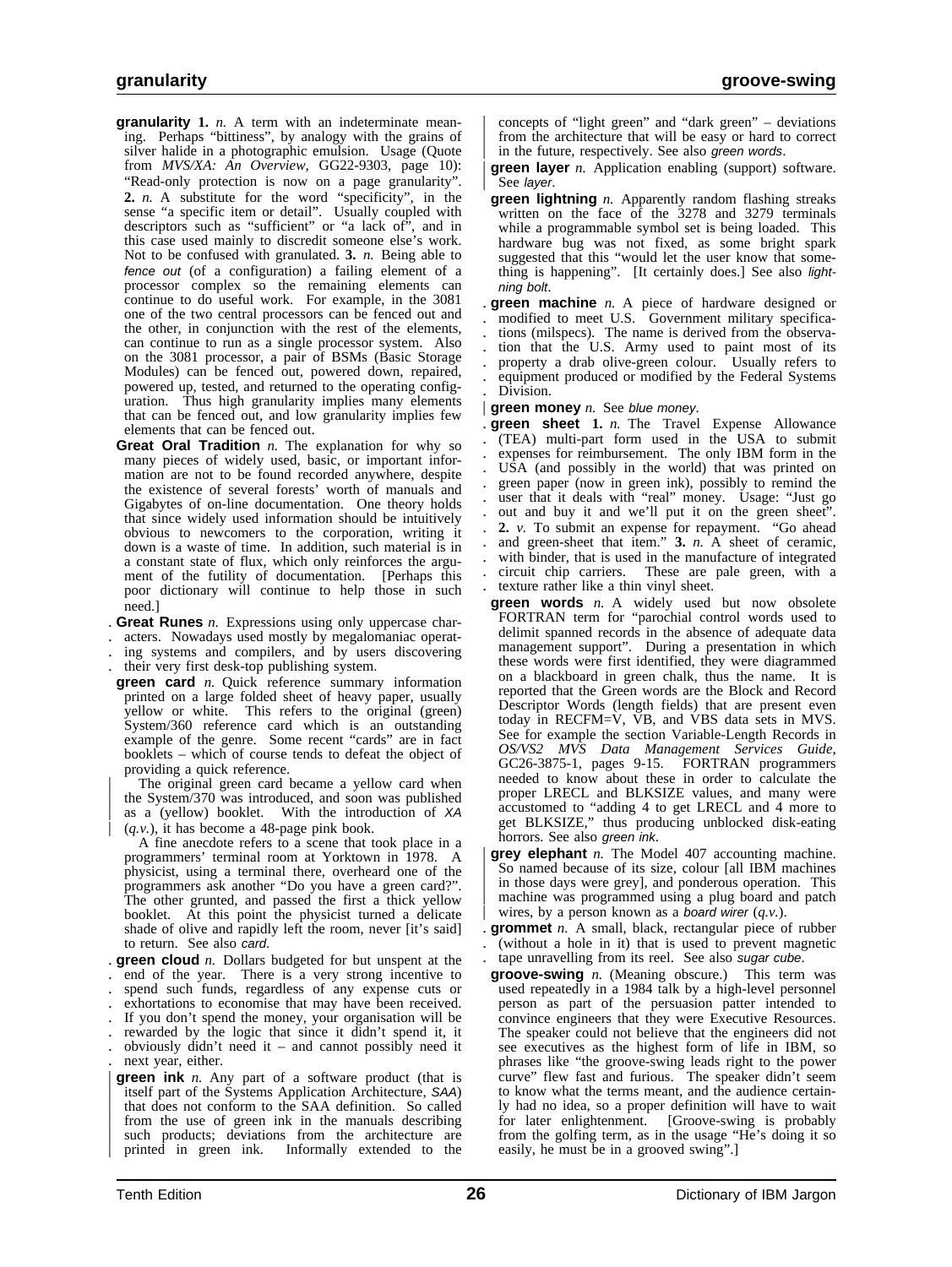- **growth** *v.* To be grown, or to be extended. As in: "The most interesting characteristic of these new processors is their ability to growth to up to 2 MB of main storage".
- **guru** *n.* A professional expert. There is significant difference between a "guru" (who can invent new incantations), and a "wizard" (who can only use incantations already invented). Guru is overtly a term of respect, but can sometimes convey an undertone of contempt for one who would invest large amounts of time in a subject which the speaker does not consider sufficiently important to learn well himself. See also expert.
- **halfword** *n*. Two bytes (an IBM System/370 Word is 4 bytes, or 32 bits). Especially confusing term when used to describe a 16-bit data item on a 16-bit machine whose "word-length" is 16 bits. See also *fullword*, doubleword.

**Hall of Winds** *n.* See Cave of the Winds.

- hall talk *n*. Gossip, especially concerning information that is widely known and/or believed but has not yet been announced formally by the management team. The term derives from the favoured locale for such talk (in | office hallways, near rest areas and vending machines). As in: "There is hall talk that we will have to slip the schedule".
- **hamster** *n*. An incorrectly attached (or, more usually, detached) wire in a computer system. This is a local reference to the hamster, belonging to one C. Moon, which all unknowingly chewed through electric wiring at home.
- **handshake** *v*. To communicate with the proper protocol. Normally used to indicate that two computers have been connected successfully, as in: "OK, the boxes are handshaking now".
- **hands-on 1.** *n.* Time spent in exploration of a new piece of equipment. "After the class we will go down to the DP Centre for some hands-on." **2.** *n.* Physical access to equipment. "I have the programs written, but I can't get any hands-on until Thursday."
- hard disk, hard file *n*. A magnetic storage disk which is hard (not floppy), and usually is not easily removable from the machine in which it is installed. See file, fixed disk, floppy disk.
- **hardwire** *v.* To code as a constant value something that one would normally like to be a changeable parameter. From hardware-wired. "The Userid of the receiving machine is hardwired as DATASTAG". "The spool space constant is hardwired at 53%". (An alternative term is **hardcode**).
- **he** *n.* A huge computer program (*e.g.*, MVS, HSM, JES) which does things on your behalf, usually without your knowledge, and sometimes without your control. Perhaps originally an indirect reference to the programmer, but now refers to the program – which seems to take on the personality of an unnamed and devilishly cunning person when its side effects (the ones that are causing you problems) are being explained to you by another. "He dynamically retrieves the datasets that you will need and puts them on a scratch pack". Sexist programmers slip in the term "She" from time to time, either for variety or when the action taken by the system seems especially fickle.
- . **head** *n.* The part of a hard disk drive mechanism that . contains the coil that actually reads or writes informa-
- . tion on the disk. This part "flies" on a film of air,
- extremely close to the disk; hence the risk of a head
- . crash. See also fixed head.
- **headcount** *n*. The number of personnel currently allocated to a manager or project (whether or not the allocation is filled by warm bodies). Headcount is the primary measure of the size of a person's empire or the importance of a project, and is therefore increased whenever possible. Unfortunately it is a common belief, among those who allocate resources, that nine women can produce a baby in one month.
- **head crash** *n.* An event in which a read/write head forgets how to fly over the surface of a magnetic disk, and gouges up priceless data.
- **headshape** *v.* To alter another person's opinion on a subject. Permission from the other person is not required (and probably not available). There is even a non-verbal form in which the shaper grasps the object's imagined head by the ears, using the fingers and palms, and then massages the object's head with the thumbs. Neither the term nor the gesture should be used in the presence of one whose head is to be shaped.
- **hear** *v.* To understand and sympathise with. Invariably followed by "but", as in: "I hear you, but there just isn't time to fix that problem". This usage probably derives from Erhard Seminars Training (*est*) 1971 jargon.
- **heat** *n.* Reprobation from on high. "If we can't ship this on schedule, we are going to take a lot of heat". Note that being cold-blooded helps one withstand heat. See also help.
- **help 1.** *n.* Something provided by headquarters staff, especially during times of difficulty. Often this term is used in conjunction with the observation that "If we don't improve this product plan, we will get more Help
- . than we can imagine". Alternatively, it may be heard in
- "I'm from the region / plant / headquarters and I'm here to help". See also *external audit, heat.* See also external audit, heat. **2.** *n.* On-line explanatory or reference material. Usage: "The program seems to work OK, but the helps are awful". Or: "The help didn't tell me there is an arbitrary restriction on the number of items a list tag can contain in a NAMES file".
- . **hero territory** *n.* A marketing environment or sector . where it is very easy to make a name for yourself but . where you run a real risk of visible failure. The chance . of an assignment to hero territory is often introduced by . management with the phrase "Have I got an opportunity for you...".
- **hex** *adj or n.* Hexadecimal, or base-16. An alternative to the term "sexadecimal". This latter term was popular in the early days of programming, when the abbreviation was a source of gentle amusement among those few specialists who wrote programs. With the more widespread use of computing at the time of System/360, IBM invented the safely laundered term "hex". Not intended as a curse or incantation, frequent evidence to the contrary notwithstanding.

In fact, neither "hexadecimal" nor "sexadecimal" was derived logically. The original term for the base 10 system was "denary system", from the Latin partitioning number, denarius. However, the term "decimal system" became popular for base 10, while "binary system" was accepted for base 2. When it came time to invent a name for base 16, engineers with little Latin and less Greek stuck a randomly chosen word for six from either Latin *sexa-* or Greek *hexa-* to the word decimal to create the mongrel word hexadecimal. A morphologically correct Latin word for "sixteen each", corresponding to "binary" or "denary", would perhaps be "senidenary". If the term were to end in "decimal", then the correct prefix would be *sexti-*, as in "sextidecimal".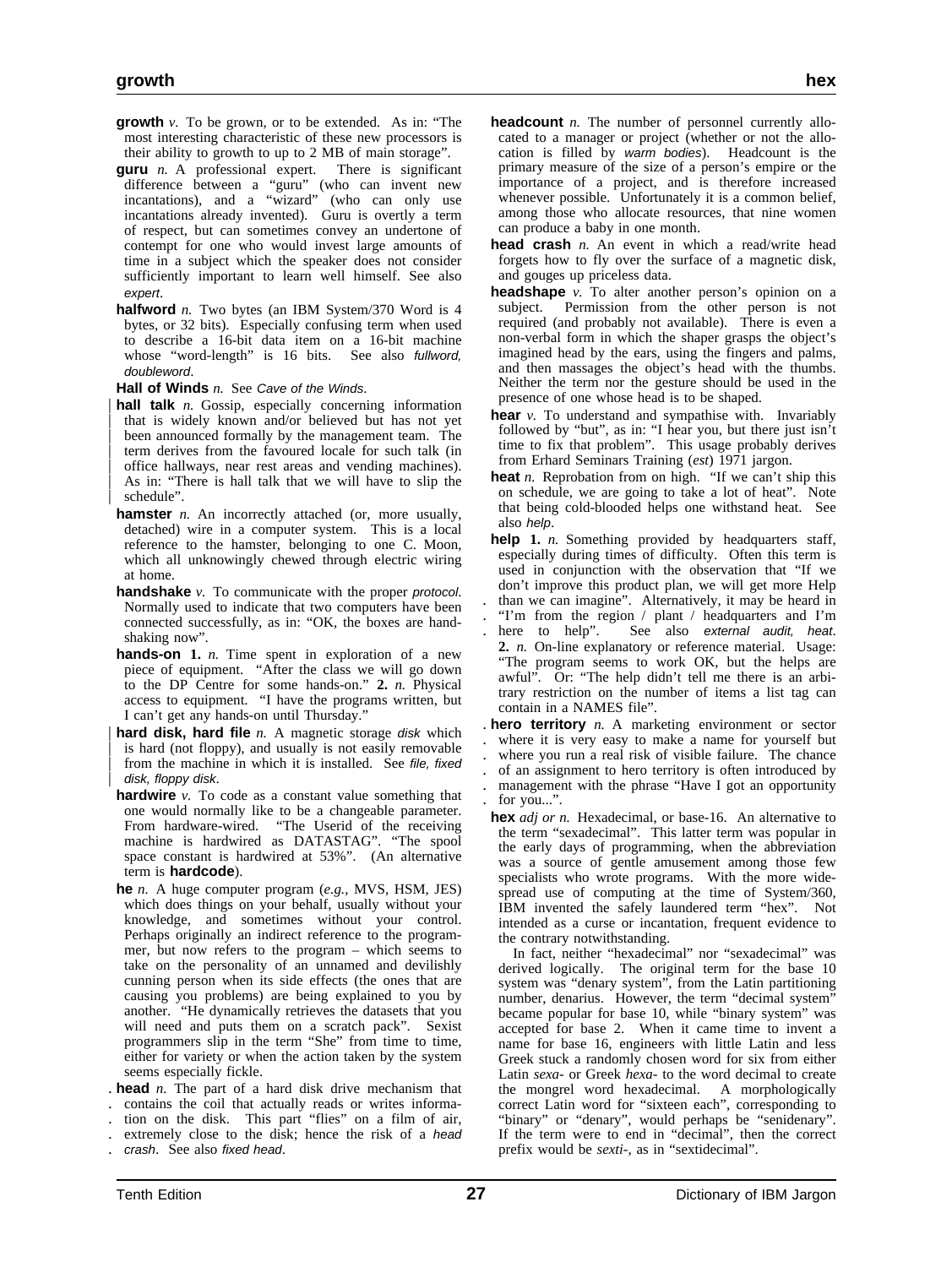- **hexit** *n.* Hexadecimal digit (0-9, A-F). Calling this set of base-16 numbers "digits" sounds bizarre, since they have more elements than you can count on your fingers (unless you are involved in keyboard design).
- . **hiccup** *n.* A file duplicated by a network following a
- . transmission error. This is usually due to a forwarding . program resending a file when acknowledgement of
- receipt of the original copy fails to arrive, even though . the original copy did arrive.
- . **hidden agenda** *n.* The true purpose of a meeting or
- . announcement. "To maintain integrity, all Software
- . Change Requests will be signed off by executive management." The hidden agenda in this proposal is:
- 
- . "We don't want to see any more changes".
- **high level 1.** *adj.* Global rather than local (describing a view of a business situation). **2.** *adj.* Having at least three levels of subordinate managers. **3.** *adj.* Of a modification or change to a product or plan: having no real value, but added to impress higher management. As in: "This is a high-level feature". See also bells and whistles. **4.** *adj.* Of no real substance, or purely rhetorical. As in "a high level discussion". This usage is possibly derived from the term "high-brow".
- **highlight** *v.* To emphasise, or make a point of. From the most common form of emphasis available on older display terminals, in which the words to be emphasised are brighter than the other information on the display. Highlighting on displays now encompasses such diverse forms of emphasis as underscores, reverse video, and (painful) blinking – but no longer intensification.
- **hit 1.** *n.* An error in hardware or software. "My system took three hits before it crashed". See check. **2.** *n.* A Slip caused by an unsatisfied external dependency. Usage: "I've got a [schedule] hit because of XYZ slippage". A highly desirable way to decommit, as it saves face. See also *bad information*. **3.** *n*. A success in searching for something. "Every time a cache hit "Every time a cache hit occurs, we save three cycles". **4.** *v.* To press (a key or button), as in: "Please hit ENTER". Now discouraged, as it is considered to be a word that might disturb the sensitive user. "Press" is the preferred verb, with "Touch" a near second.
- **hobby** *n*. A project outside a manager's normal line of responsibility which can be pursued without using enough resource to attract attention. Depending upon the level and charisma of the manager concerned, hobbies can easily involve dozens of people. If discovered prematurely, a hobby is quickly packaged as adtech and held to be an example of the innovation and entrepreneurship that makes a company successful.
- . **HOBit, hobbit** (*hobbit*) *n.* High Order Bit; the most . significant (leftmost) bit in bit-organised data.
- **hokey dial** *n.* A means of connecting terminals over a switched-line network (usually the public telephone system), when the terminals concerned are designed to work only on a permanently connected ("leased") line. To achieve this, the user manually dials the connection and then starts up the communications, and the hardware at each end hopefully cannot detect the difference. Used as emergency fall-back in some cases where the dedicated lines fail; also used as a cheap substitute for proper lines. National communication authorities do not always approve. (Also called **pseudo-leased**). [The word "Hokey" comes from the sham Latin "Hocus" (as in *hocus-pocus*, a magician's formula or trickery), which can also mean to cheat or stupify with drink.]
- **home-grown** *adj.* Of software: written for internal use and hence not formally supported. Of course, this software is often at least as well supported as product code,

but even so the description "home-grown" is often used as an excuse for not using new and innovative tools. See NIH, type one.

- **HONEhead 1.** *n.* One of a select few in the Branch Office who, through the use of the office HONE (Hands-On Network Environment) terminal, can always find the answer to even the most obscure question. The first symptom usually noted is frequent missing of lunch to scrounge for new Product announcements on the system. Hard cases have at least one userid on every HONE machine in the network. **2.** *n.* A member of the HONE system support staff who believes that the answer to every question should be on the HONE system, and that there should be a minimum of five menus associated with finding any answer.
- **hook 1.** *n.* A piece of hardware or software which is added to a product to allow future extensions or additions, but which is not necessary for the basic function. Unless designed very carefully, hooks can disclose planned but unannounced features. For example, many well labelled hooks in the System/370 Model 145 microcode revealed a thing called Virtual Memory. Now for Quality's sake, hooks must be fully tested by the manufacturing department involved. **2.** *n.* The character "?", a question mark. Generally used by PC bigots, since in the old BASIC language the hook could be used to pull the value of a variable out of the otherwise intractable interpreter. See also shriek, splat.
- **hop** *n*. An electronic network connection between two adjacent nodes. This is used as a measure of the logical distance between two nodes, as opposed to the geographical distance. This distance is a good indication of the likely file transmission delay (netlag), which is closely correlated with the number of times that the file will be stored and then forwarded. Some machine rooms feature systems which are three or four hops apart, even though you can't open the doors of one of the mainframes without first closing those of the other one.
- . **horizontal** *adj.* Broad or wide. See vertical.
- **hot and heavy** *adj.* Intensive, hard and steady. Used frequently [and, apparently, quite innocently] at a Minnesota location to describe intensive work to meet a deadline. As in: "We've been going hot and heavy on this for six months now".
- **hot button** *n*. A topic currently of great interest to someone who matters (*i.e.*, some big-shot). Implies impermanence, and some contempt. The hot button of today is likely to be of only minor interest tomorrow. Current examples: ease-of-use, Quality.
- **hot key 1.** *n.* A keystroke (or combination of keystrokes) that switches environments. On the PC, terminal emulators often have a hot key to swap between the PC-DOS environment and the host environment. In System/370 jargon those keys are sometimes referred to as "Program Access" keys.

These keys are probably called "hot" because they are always active. Certainly if pressing them has no effect, the underlying program or machine can be somewhat cold. **2.** *v.* To switch environments.

**how hard would it be** *adv.* A plaintive litany used when venturing suggestions for changes. Immediately precedes some preposterously difficult proposal which to the requestor (and any other reasonable person) seems simple. From experienced users, a wry acknowledgement that the proposition may well be costly, but is nevertheless desirable. "How hard would it be to remove the length restriction on userids?" See also WIBNI.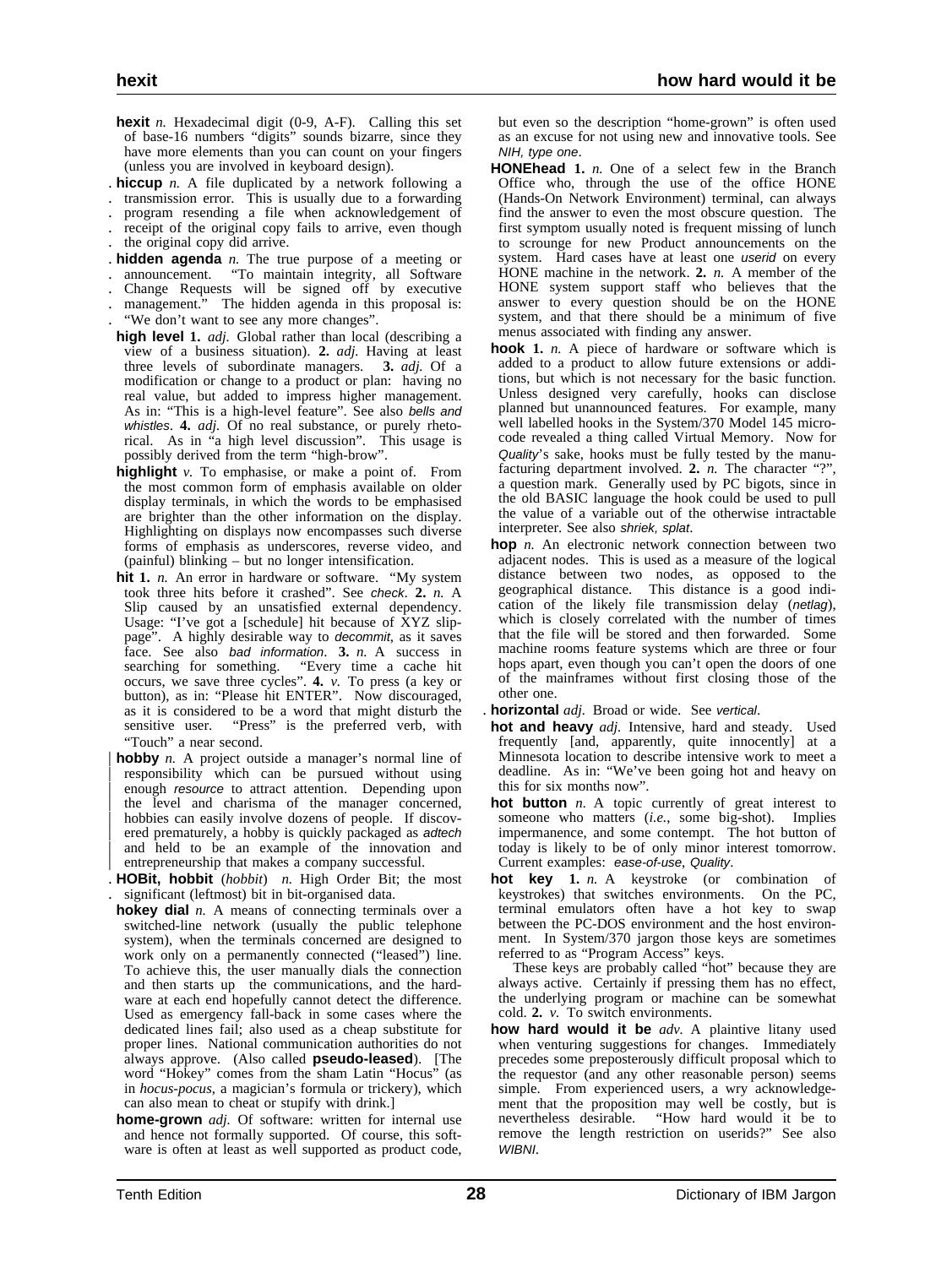- **Hudson River Valley Works** *n.* IBM. Much of the Hudson River Valley, in New York State, is influenced by IBM. There are major IBM locations throughout Westchester County, and at East Fishkill, Poughkeepsie, and Kingston.
- **huff** *v*. To compress data using a frequency dependent or Huffman code. "If the data won't fit in the record, we can always huff it." The abbreviation derives from the first of a pair of programs written in the 1970s to compress and restore data, delightfully named HUFF and PUFF.
- **hung 1.** *adj.* Not responding to requests. As in: "The system seems to be hung now". The term derives from telecommunications; a computer that drops the telephone line to a user's terminal is said to have hung up the line (as though it had hung up the receiver on a telephone handset). 2. *adj.* Waiting, queued. An excuse for "lost" electronic mail files. As in: "Your file must be hung at some intermediate node".
- **IBM 1.** *n.* International Business Machines. [In case you really didn't know; many don't.] **2.** *n.* A hypothetical 370 instruction, existence strongly suspected but not yet proven: "Insert Bug under Mask". **3.** *n.* Immense Blue Mountain (or Monolith). **4.** *n.* I've Been Moved, alluding to the favourite game of departmental and divisional reorganisations. **5.** *n.* It's Better Manually. **6.** *n.* Hudson River Valley Works. Much of that valley, in New York State, is owned by IBM.
- **IBM Confidential** *adj.* Only accessible to IBM employees who can claim a need to know. This may be proprietary information relating to personnel or technical matters, or information that could be embarrassing to IBM. See also candy-striped, Poughkeepsie Confidential, Registered IBM Confidential.
- . **IBM discount** *n.* A price increase. This term is said to
- . have been coined in Poughkeepsie, and refers to the
- . belief that residents in an area with a large IBM popu-
- . lation end up overpaying for goods and services.
- **IBMer** *n.* An employee of International Business Machines. See also Beamer, Beemer.
- **IBM Internal Use Only** *adj.* Proprietary to IBM, but may be shown to (but not left with) non-IBMers. Sometimes, information that is confidential but which the classifier does not wish to, or cannot, keep locked away.
- **IBMJARG** *n.* A document which lists numerous "jargon" terms used within IBM. (This document.) See also recursive.
- **IBMois** (*ee-bay-aym-wa*) *n.* A strange French dialect spoken mostly around Paris, Nice, Bordeaux, and Montpellier. Although it bears some relationship to Franglais, it goes a step further by using French words with an improper meaning (addresser, delayer, eligible...). Note also that some of those words are often misspelt from the French (addresser should be adresser, for instance).
- **ibmox** (*eye-bee-em-ox, ib-em-ox,* or *ib-mox*) *v.* To copy xerographically. "I Xeroxed a copy – sorry, I ibmoxed a copy of that report for you." Also **ibmrox**.
- **IC** (*eye-see*) *n.* Information Centre. No, not Integrated Circuit! Since Information Centres replaced the DP shop as the place to go for programming assistance, it has been decreed that "IC" no longer means "integrated circuit".
- **icon** 1. *n.* A sequence of characters used in computer conferencing to add emphasis or to convey the writer's tone-of-voice (also known as an **emotion icon** or **emoticon**). For example, the sequence

 **:-)**

(when viewed sideways) looks like a smiling face and hence warns the reader that a comment is meant lightly or sarcastically. A poor substitute for properly written language, but convenient and widely used. 2. *n.* A small symbol for a program or for data. [These are not originally IBM terms, but are included here due to their wide usage.]

- **iconize, iconicize** *v*. To render, change, or otherwise cause the appearance of an area of displayed data on a screen to be transformed into a (usually smaller) symbol, known as an *icon*, for the original data (or for | the program which presented that data).
- **I didn't change anything** *interjection*. "Something has changed but I have no idea what". Also **I didn't** changed but I have no idea what". **change a card**. Plaintive cry preceding feelings of the cold pricklies. The proper reply to this cry is: "Then it works just the same as it did before, right?" See also one-line fix.

. **IEHIBALL** (*eye-ee-aitch-eye-ball*) *n.* A data . compare/scanning utility to be used when all the normal . utilities prove to be inadequate. For example, "The only . way to check that is to run it through the IEHIBALL . utility". [This is a pun, based on the observation that . the names of many OS utilities start with the prefix . "IEH".]

**IHR** *n.* In-House Retiree. Hudson Valley variety of IPR (*q.v.*).

**impact** See hit.

**incantation** *n*. A small piece of source code that appears in most programs written in a given language. Most programmers will use the sequence out of habit, and often without thought or understanding in the hope that it will ward off evil spirits and bugs. One example is:

 **BALR \*,R12**

 **USING R12,\***

The term is also used for any piece of expert manipulation required of a user or reader to get access to a privileged system function or information.

- **incent** *v*. To motivate with the carrot. [A horrible term, but perhaps it is preferable to "Incentivize"!]
- **increase** *n*. An addition to one's salary. "Your . performance will have a direct effect on your increase."
- **incredible** *adj.* A famous memo issued by FE management suggested the word "Incredible" as a possible alternative to the term "Bull" and its derivatives, which apparently was being over-used in meetings. Thereafter, the exclamation "Incredible!" could be heard ringing through the halls, accompanied by merriment from those understanding the translation, and expressions of bewilderment from the others.

. **individual** *n.* Person. As in: "Several individuals are . upset by this". IBM always respects the individual.

**inflatable buildings** *n.* Temporary buildings. A term used in Poughkeepsie (where there are lots of them) because they go up so fast.

**Information Asset Security** *n.* The protection of ideas, programs, information, and inventions. Also used (usually as the abbreviation **IAS**) to refer to the people involved in enforcing this protection. See security.

**Information Support Staff** *n.* A group of people alleged to exist in various locations to help other IBMers actually get computer access. A rule of thumb: if the telephone number is published, then whoever answers will most likely be unable to help. (There is a general truth here: someone with real skills will have moved on to something better. And will **not** publicise his or her telephone number as then it would be impossible to get any work done.)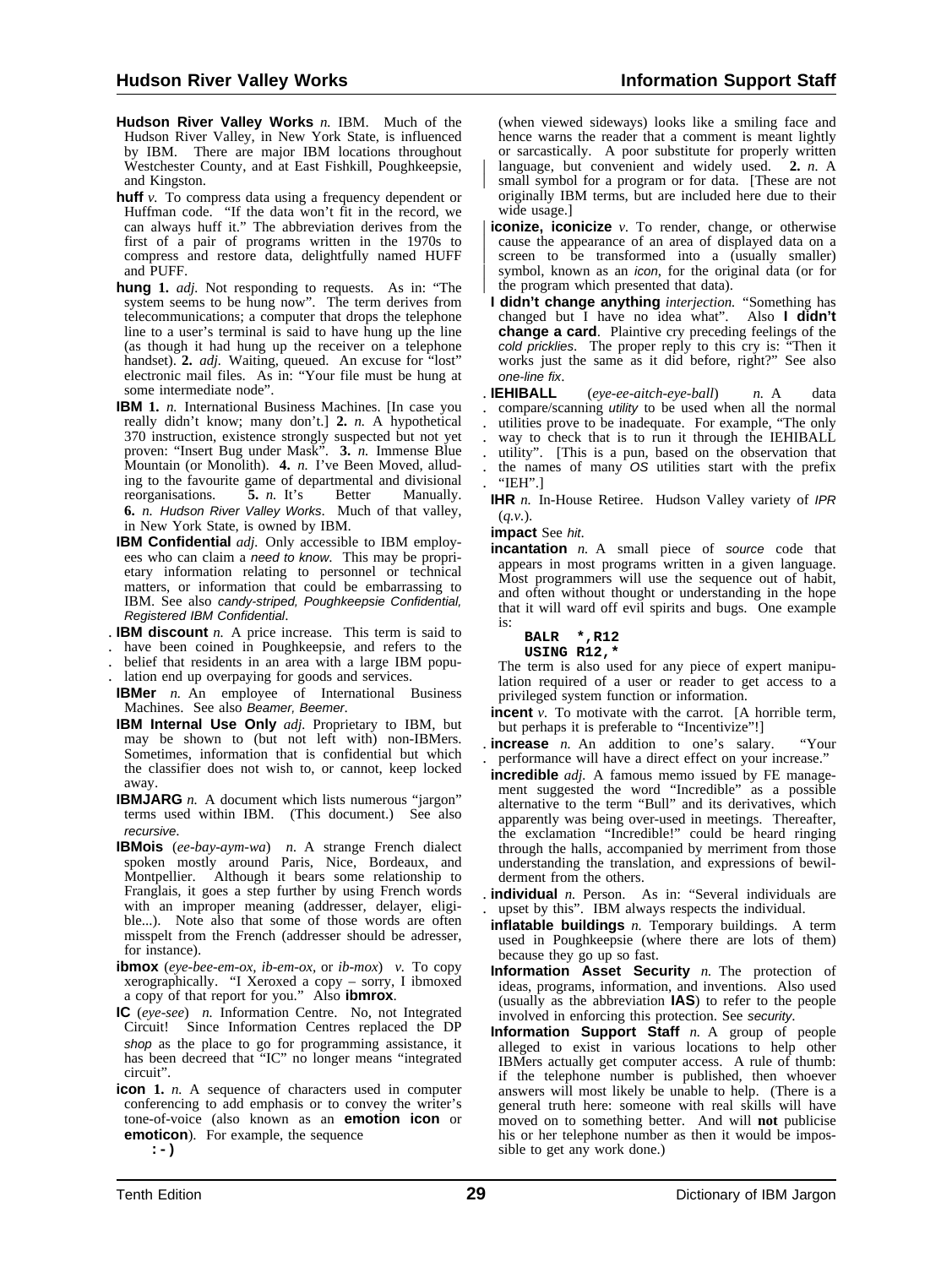- **informatize** *v.* To pass information to. "Can you informatize your people before we announce?" See also level set.
- . **inherently familiar** *n.* user-friendly (*q.v.*).
- **inking engine** *n*. That part of a computer printer (especially ink-jet printers) that is concerned with getting ink (or "toner") onto the paper.
- **innovate** 1. *v*. To change for the sake of change, preferably making previous programs or systems malfunction. **2.** *v.* To introduce a new product at least three years behind the competition.
- **in-plan** *adj.* Of a task: formally agreed to and planned to be accomplished by some date. What marketing wants. In general: What somebody else wants. See also outplan.
- **insipidize** *v*. To dull. Usage (mostly in marketing departments): "Our claims have all been insipidized by Legal."
- . **inspection** *n.* A meeting in which the design or imple- . mentation of a product or document is reviewed in . detail. Generally, there are three levels of inspection for . a product. The first, usually called "**I0**" (*eye-zero*), . takes place when the specifications of the product are
- . complete. The **I1** inspection reviews the design of the
- . product. The **I2** checks the actual implementation (in . the case of a code inspection, every line of code is
- scrutinised). An inspection is chaired by a Moderator
- . (usually from a Product Assurance department) and
- . comprises the author or authors of the object being
- . inspected together with at least an equal number of inde- . pendent reviewers.
- **install** *n*. The process of installing a machine, including making connections to it, loading any required software, and testing the completed installation. As in: "Who's doing the install?"
- **intelligent** *adj.* Programmed or programmable. The document: IBM Publications Guideline: Style | document: *IBM Publications Guideline: Style* | (ZZ27-1970-0) prohibits use of this adjective in external publications. It recommends the use of "programmed" instead. For instance, one should not write: "This | department is full of intelligent people" but rather: "This | department is full of programmed people".
- **interactive** *adj.* Modern. Usually associated with typing at CRT display terminals. Supposed to carry the at CRT display terminals. connotation of fast, pleasant, and making full use of "modern" techniques and technology. Usage: "Of course, we will follow up with an interactive version".
- **interface 1.** *v.* (Of humans) To talk. "I'm going to interface to Joe Bleh, the new DP Manager". **2.** *v.* (Of machines) To connect. "I'm going to interface the black box to the [big] blue box". **3.** *n.* A legally defined and documented place on an IBM machine or program where someone can attach another machine or program, of any manufacture. Programmers often call this a user exit.
- **Interim Plan** *n.* Two Interim Plans (Summer and Winter) are placed between the Spring Plan and the Fall Plan. These plans are timed in order **a)** to review and refine the hurried results of the previous Spring or Fall Plan, **b)** to add project items "forgotten" in the previous plan (now that no one is looking), and **c)** to ensure full employment of the bureaucrats responsible for devising the plans.
- internal *adj*. Internal or proprietary to IBM. Usage: "We use the internal version of that  $-$  don't you?"
- . **interrupt** *n.* An event that interrupts the normal flow of . control in a program or software system. "The timer
- . interrupt is used for sampling the execution profile of . the application."
- . **interrupt mode** *n.* The state of only being able to react . to events rather than anticipating or guiding them. As
- . in: "I'm in interrupt mode all the time these days; never . get a chance to do anything creative".
- **IPL** (*eye-pee-ell*) *v.* To Initial Program Load. To restart "from square one" after an operating system has crashed. Used to indicate starting anything from scratch, as in: "She IPLs on coffee each morning". Also **IMPL** (Initial Micro Program Load – now an obsolete term), or **IML** (Initial Microcode Load). IML was originally known as "Initial Minnow Load", Minnow being the code name for the floppy disk drive on the 370/145 computer.
- **IPR** (*eye-pee-are*) *n.* In-Plant Retiree. Someone who has stopped doing any visible work, but has not done anything wrong so cannot be fired. In the Japanese | vernacular this is a "person with a window seat" or a "newspaper reader". When it was difficult to to fire an employee who had retired in place, they were "assigned a window seat" to get them out of the way. In one sales office this usage caught on, and over time the adage to "lead, follow or get out of the way" evolved into "lead, follow or catch some rays". Not to be confused with **intellectual property rights**, another (1985) meaning for the abbreviation. See also ROJ, goldcoaster, IHR.
- **IPV** (*eye-pee-vee*) *n.* Intra-Plant Vacation. This is usually a long walk around the work location (plant) to let tempers cool and common sense prevail. Usage: "I think I'll go take an IPV". [This is also used as a verb, but such usage is likely to be misunderstood.]
- **iron** *n.* Computing machinery. Prevalent among hardware people to describe "boxes" (blue or otherwise). Hence **pour iron**, as in: "To some degree, we can 'pour iron' on the problem". See also big iron, micro iron, old iron, pig iron, push iron, rusty iron, tired iron.
- **ironmonger** *n*. A derogatory term used by some "pure" software people to designate hardware people. One who makes or sells iron. This usage generally indicates that the speaker is ignorant about hardware matters.
- **Iron Mountain** *n.* Permanent "vital records" document storage. "We'll send these files to Iron Mountain". Originally, a vendor specialising in securing backup documentation against nuclear attack; now any archival storage. Not a good place to put data you ever want to use again. See also Wansdyke, Salt Mine.
- **IS** (*eye-ess*) *n.* Information Systems. The department that manages the computer installations at many IBM sites. Optimists thought it stood for "Information Services" until they became users.
- **issue** *n*. A formal indication from one group to another that the first is dissatisfied with some action by the other, and is prepared to take the matter to the next level of management to resolve the problem. Issues are often solutioned. See also concern, exposure, non-concur.
- **Ivan Fredin Expressway** *n.* The series of corridors that connect buildings at the Endicott Plant at the third floor level. One can cover more than 600 meters in a straight path running through seven buildings; it can take 20 minutes to walk from one end to the other. Ivan Fredin was the Endicott Plant General Manager in the 1960s.

**ivory letter** *n.* See blue letter.

**jaws chart** *n*. A planning graph portraying time on the horizontal axis against resources or volumes, *etc.*, on the | vertical axis. Two lines, representing the planned or projected requirement and the actual resources available, inevitably leave a wedge-shaped gap reminiscent of an alligator's open jaws. This  $\det(a, v)$  is often labelled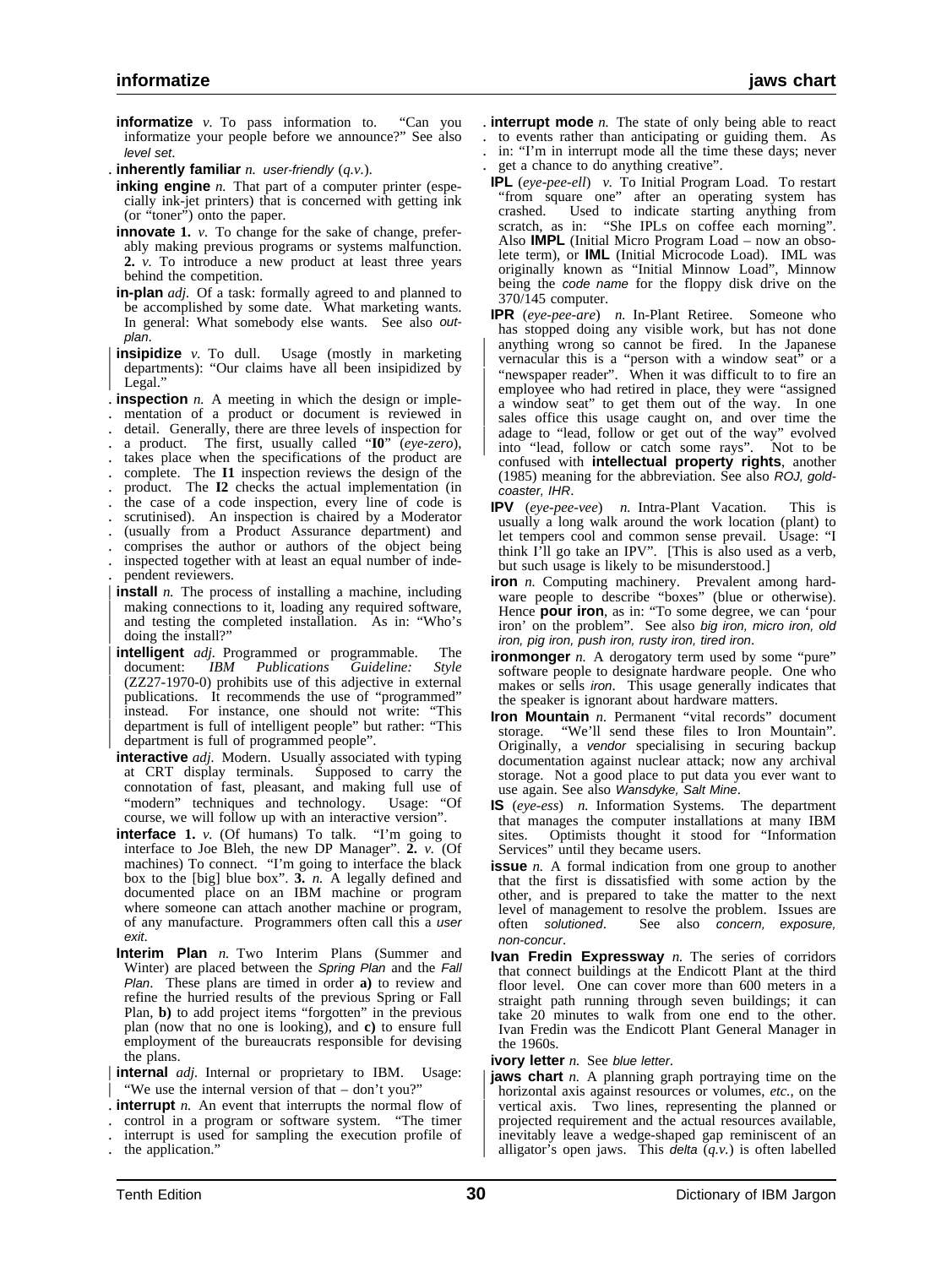by the lower echelons as "shortfall" and by senior management as "opportunity".

- **JCL** *n*. Job Control language. This was one of IBM's earliest attempts to make computing easy – JCL has only five command verbs. Unfortunately, one of these verbs has grown to have at least 192 different modifiers. [Probably 200, by the time you read this!] See command language.
- **JESplex** (*jezz-plecks*) *n.* Another word for CEC, the central electronics complex of olden days. JES stands for Job Entry Subsystem. This is heard frequently on Myers Corners Road, in Poughkeepsie, where some people still fondly believe that all mainframes run the MVS/JES operating system. (In fact, it's fewer than half.)
- **job rotation** *n*. Moving people from one job to another. A management strategy commonly used when a new and creative manager takes over a department that has many people who have been sitting at the same desk for too long. A policy of job rotation is initiated, so that the old hands can be moved to new jobs (usually good for them and for the company). Unfortunately, for consistency, the rotation rules also have to be applied to the new blood that replaces them, and the resulting insecurity is not always advantageous.
- **joggle** *v*. To shake or disturb slightly. Once used to describe the technique for squaring up a deck of punched cards, it now refers to agitating a person into doing a task or making a decision.
- **joint study** *n*. A study made in conjunction with a customer to try out a program or piece of hardware during the development cycle. This is one of the best ways to ensure the quality of a product, as it gets used by real users. The customer gets the benefit of having his problems solved earlier than he might otherwise expect, and IBM gets the benefit of hearing about the customer's experiences (so long as somebody listens).
- **jumper** 1. *n.* A removable small wire or plug connecting two pins that modifies an electrical circuit to affect some function. For example, to change the address by which a peripheral device is known. Now largely superseded by micro switches and "software jumpers". | **2.** *v.* To place or remove one or more jumpers. As in: "Is this card jumpered for high speed or low speed?"
- **k, K** *adj.* 1000 or 1024. The lower-case "k" is the internationally agreed abbreviation for the prefix "kilo" (as in kilometre, kilogram, meaning 1000 metres or 1000 grams). The upper-case "K" is never the correct abbreviation for "kilo", and has come to mean the number 1024 (two to the power of 10). Computer memory (storage) is addressed by binary encoding so this is a convenient unit, close to the familiar 1000. Hence 64K  $+ 64K = 128K (= 131k, approximately)$ . See also *m*, *M*.
- **kahuna** (*ka-hoo-na*) **1.** *n.* A Hawaiian witch doctor. **2.** *n.* An expert in some narrow field of endeavour, or one who runs things. A top expert is a **big kahuna**. (Kahunas have much understanding of the conflict of "K" *versus* "k".) See also guru.
- . **Katzenbox** *n.* A corrugated cardboard records box . (approximately 280mm by 305mm by 400mm). These
- . once had "IBM" printed on all four sides, but now only
- . have print on one end, stating **DIV NO.**, **DEPT NO.**, . and **BOX NO. .. OF ..** . The name originated in
- . January 1969 when the U.S. Government brought anti-
- . trust charges against the IBM Corporation claiming that
- . IBM had a monopoly in the data processing industry.
- . Thereafter, tons of papers purported to show the way
- . IBM conducted business in the USA had to be stored as
- . evidence by order of IBM's chief counsel Nicholas . deB. Katzenbach. The boxes are now used mainly for
- . moving possesions between offices, or for permanent . temporary storage. Also **Katzenbach box**.
- **Kenmore Card** *n*. The first edition of the System/370 Extended Architecture Reference Summary, which had its title laid out so it accidentally spelled out "SEARS". "Kenmore" is the brand name for a number of Sears' | products.
- **key** *adj.* Important. Derived from the old term "key part" in theatre, it is used when the speaker cannot explain why it is important. "It's absolutely key."
- **keyboard** *v*. To enter data by pressing buttons on a computer input device. This was originally used to describe the work of card punch operators, now applied to any relatively large scale data entry work. "We are keyboarding the Oxford English Dictionary in Florida."
- . **key off and key on** *v.* To reset a machine by the use of . its on/off key. This does not necessarily remove power . from the machine, but may well re-initialise its hardware . and software. Usage: "Why don't you key off and key . on that 6670 and see if that fixes it?" See also Big Red . Switch, POR, Poughkeepsie reset, power cycle.
- **keys to the kingdom** *n*. The access authority that allows control of special, usually privileged, functions in an operating system. Often has the form of a password needed for maintaining the system, correcting problems, | *etc.*
- **kick-off meetings** *n.* An epidemic of meetings early in the year, originally in the marketing divisions, when senior managers seek to persuade their staff to face the year's challenges. Usually the only time such managers are actually seen in the flesh (apart from award conventions). Can be relied upon to provide a reasonable lunch.
- In small countries kick-offs take place in the first week of January. In larger countries there may be a delay of a month or more while the managers ensure they still have jobs, and find out who the customers are, following the latest annual reorganisation.
- A modern trend is to have a minor show-business celebrity, carefully selected for total ignorance of IBM and its jargon, to compere [introduce and tie together the parts of] the meeting. This is to encourage more attention to end users.
- . **kill a tree** *v.* To generate a large quantity of printed . material. A sardonic way to refer to the running of a . program that prints indefinitely or produces a timing . chart for a hardware simulation run. See also sequoia, . three-tree report.
- . **killer machine** *n.* A service machine that checks for idle *userids* and forces them off the system. Killer . machines usually just stop other service machines (espe- . cially the newly installed ones which did not make it to . the exclusion list), since canny users quickly learn to . run a looping exec to avoid the chop.
- **King Kong** *adj.* Of a program: large, unwieldy, and bug-infested. See also Mickey Mouse.
- **kipper** *suffix.* A measure of the speed of desk-top 370s and minicomputers that do not manage to achieve a million instructions per second. A "KIP" is a thousand (kilo-) instructions per second (see note under MIPS), hence a "300-kipper" is a machine that runs at 0.3 MIPS.
- **KIPS** (*kips*) *n.* Thousands of instructions per second. Derivative of MIPS. See also kipper.
- **KISS Principle** *n.* "Keep It Simple, Stupid". Usually quoted when developing a product in restricted time, *e.g.*, due to marketing pressures. Not usually adhered to by software development teams, once the first release has been shipped. This usage is distorted (or vice versa)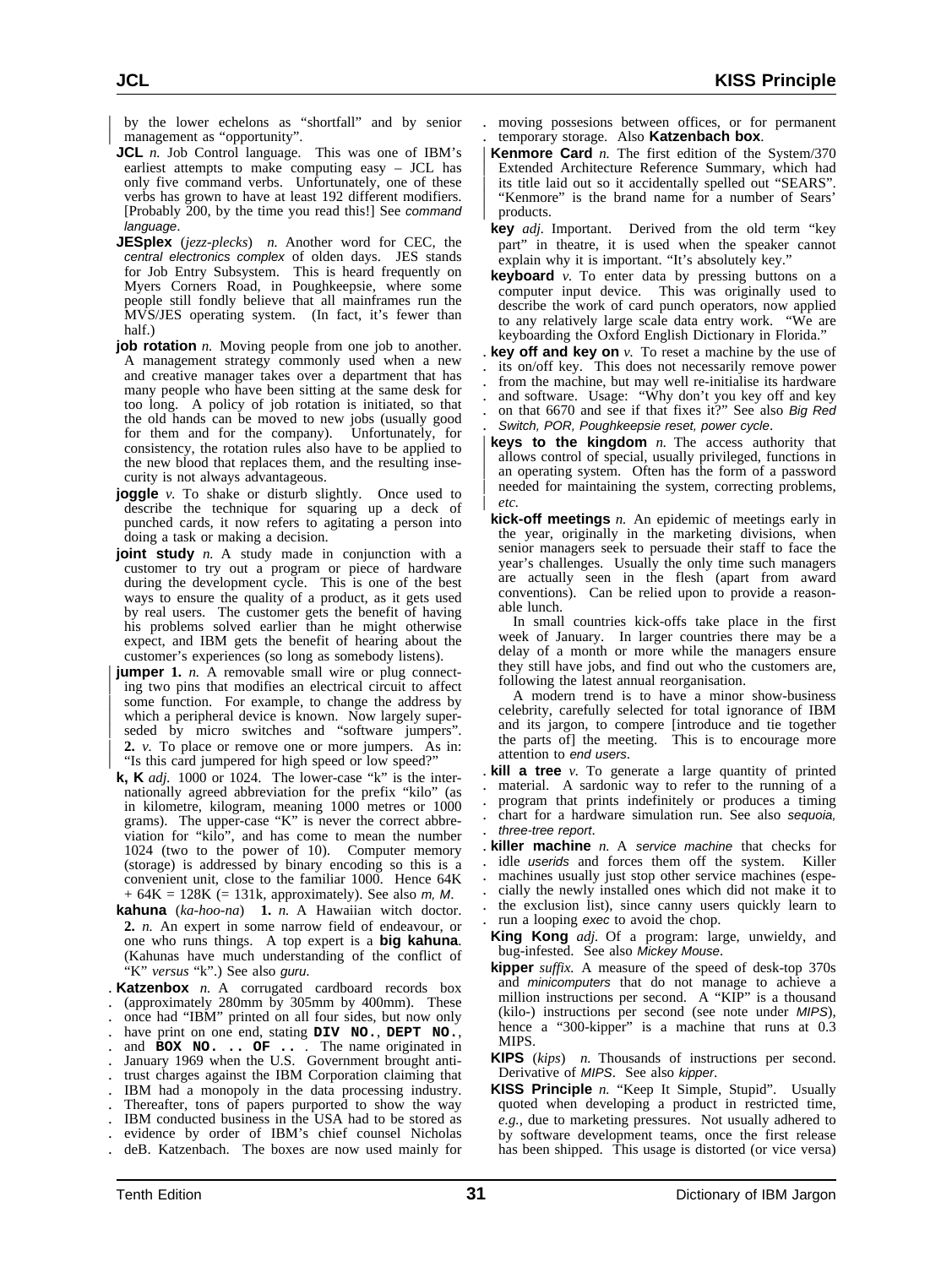from the marketing guideline "Keep It Short and Simple", intended to hone presentations.

- **kit 1.** *v.* To collect in one package all the parts needed to build some machine or subassembly. One person (rather than an assembly line) then does the whole job of assembling the item. This manufacturing process is called "kitting". **2.** *n.* (When used in the field) Any piece of IBM hardware or set of boxes. As in: "We must get the kit in by Friday to beat the installation time record".
- | **KLOCY** (*kay-loc-year*) *n.* Thousands of lines of code times the number of years that the code has been in use. A measurement used in estimating service workloads. See k, line of code.
- . **kludge** (to rhyme with *stooge*, not *fudge*) **1.** *n.* A
- . quick-and-dirty fix; a clever but inelegant solution. . Often applied to one's own work in self-deprecation.
- . This is derived indirectly from the German *klug*, mean-
- ing "clever". [This sense is not originally IBM jargon,
- . but is included here by popular demand. It is interesting
- . to note that the probability of the incorrect pronunciation
- . (to rhyme with *fudge*) increases with the square of the | distance from Cambridge, Massachusetts.] **2.** *n.* Some-
- thing large and complicated. **known** *adj.* Almost ready for Announce. As in: "Yes,
- that's a **known requirement**" (emphasis on "known"), *i.e.*, "We are working on that, but we can't announce it yet, so you'll have to read between the lines".
- **known restriction** *n.* A bug which was discovered after installation/shipment of a system, but which cannot be described as a feature, and which is so deep in the machinery that it will take a major re-write (and hence be very costly) to correct. "Yes, it wasn't meant to work that way. It's a known restriction."
- | **Koala Park** *n.* IBM Australia's Headquarters at | Cumberland Forest, New South Wales. A reference to a wildlife sanctuary about a kilometre away. most favoured occupations are eating and sleeping. See also Foil Factory.
- . **lay down** *v.* To install a new version of a program by . copying it from a distribution tape to a disk. Usage:
- . "I've got to lay down the new release of VM today".
- . There is little analogy with the laying down of vintage
- . port a given version of a program never improves with . age [though it may seem to throw a crust].
- layer *n*. A collection of hardware or software that can be | considered to form a layer within the structure of an operating system or *architecture*. Conceptually, layers are smoothly overlaid on each other with a clean interface between each, as in an onion. Upon detailed inspection, however, it will be seen that the globe artichoke is often a more accurate model. In the late 1980s, SAA was described in terms of a number of layers, labelled by colours. See black layer, blue layer, green layer, red layer, yellow layer.
- **layered architecture** *n.* An Architecture in which a set of sections is defined, each section ("layer") representing a distinct logical function. In theory each layer covers (and hides) the machinery of lower layers, so you only need to know the highest layers necessary to perform the function you require. In practice you usually still need to know about all the layers to get anything to work, since all the interfaces are exposed – which rather defeats the intention.
- **leading-edge** *adj.* At the forefront of innovation and technology. Used to describe technology that is four years out of date and is therefore mature enough to be used in a product.

**leave the business** *v.* To leave IBM. See also terminate.

- | Legal *n*. The local legal department (now usually given | a grander name). As in: "Better pass that by Legal before using it!"
- **letter of understanding** See document understanding.
- level *n*. A number assigned to each job or position that indicates the seniority and salary scale of the employee filling that position. Like salary figures, a person's level is considered a private matter unless that person wishes | to discuss it. However, many job titles correspond directly to specific levels.
- **level one** *n.* The first level of customer support, the person who first handles a problem. If a customer has a *real* problem, he has to somehow get the level one person to refer the problem to a real guru, the level two support. If IBM also considers the problem significant, the customer may then be **level two'd**.
- **level one miracle** *n.* An occasion when, on calling a level one (*q.v.*) support group, the Level One person solves the problem immediately. This is becoming far more common than it used to be as the databases and information systems available to the support groups continually improve. See RETAIN.
- **level set** *v.* To get everyone to the same level of knowledge or background to be used as a base for further progress. That is, to give a short talk to define terms, *etc.* "Before you start, let's level set everyone".
- **leverage 1.** *n.* Commercial advantage. As in: "We could use bipolar or CMOS. John, what's the bipolar leverage?" **2.** *v.* To lever (upwards). As in: "Let's leverage sales of our project by tying it to the others".
- **lightning bolt** *n.* A warning signal that looks like a flash of lightning. It is used on the IBM 3270 range of terminals to signify a communication error. For example "lightning bolt 505" probably means that the system to which you are (were) connected just crashed. Also called **shazam**, a magic word used by the comic-book figure Billy Batson; when he spoke it, lightning struck him and transformed him into Captain Marvel. See also green lightning.
- **light pipe** *n*. A cable made from a fibre optic bundle. | As in: "We're putting a light pipe between building 24 and building 9".
- **limited duty sticker** *n*. A device added to an . employee's badge to indicate a member of the Quarter . Century Club [open to those who have been employed by IBM for 25 years or more].
- . **line, the** *n.* The boundary between storage whose address is greater than or equal to  $16777216$  (16 Meg, . hexadecimal 1000000) and storage whose address is less . than 16777216 (below the line). Since the original . System/360 architecture used short (24-bit) addresses, . much software was written with the assumption that no . addresses could be higher than 16777215. With the . introduction of XA (extended architecture), some . machines allow 31-bit addresses, but very many . programs are unable to make use of the storage above . the line, due to earlier assumptions. "The interpreter is written for 31-bit addressing  $-$  why can't it run above . the line?" Also used to describe the 640 Kilobyte line . in the IBM PC address space.
- **line item** *n*. A major part of a new release of a (usually software) product. One of the highlights.
- **line management** *n.* Lower levels of management. Those levels between the speaker and the listener. "You should take this matter up with your line management." As with following the line in a strictly hierarchical menu or file system, following a management line (chain) can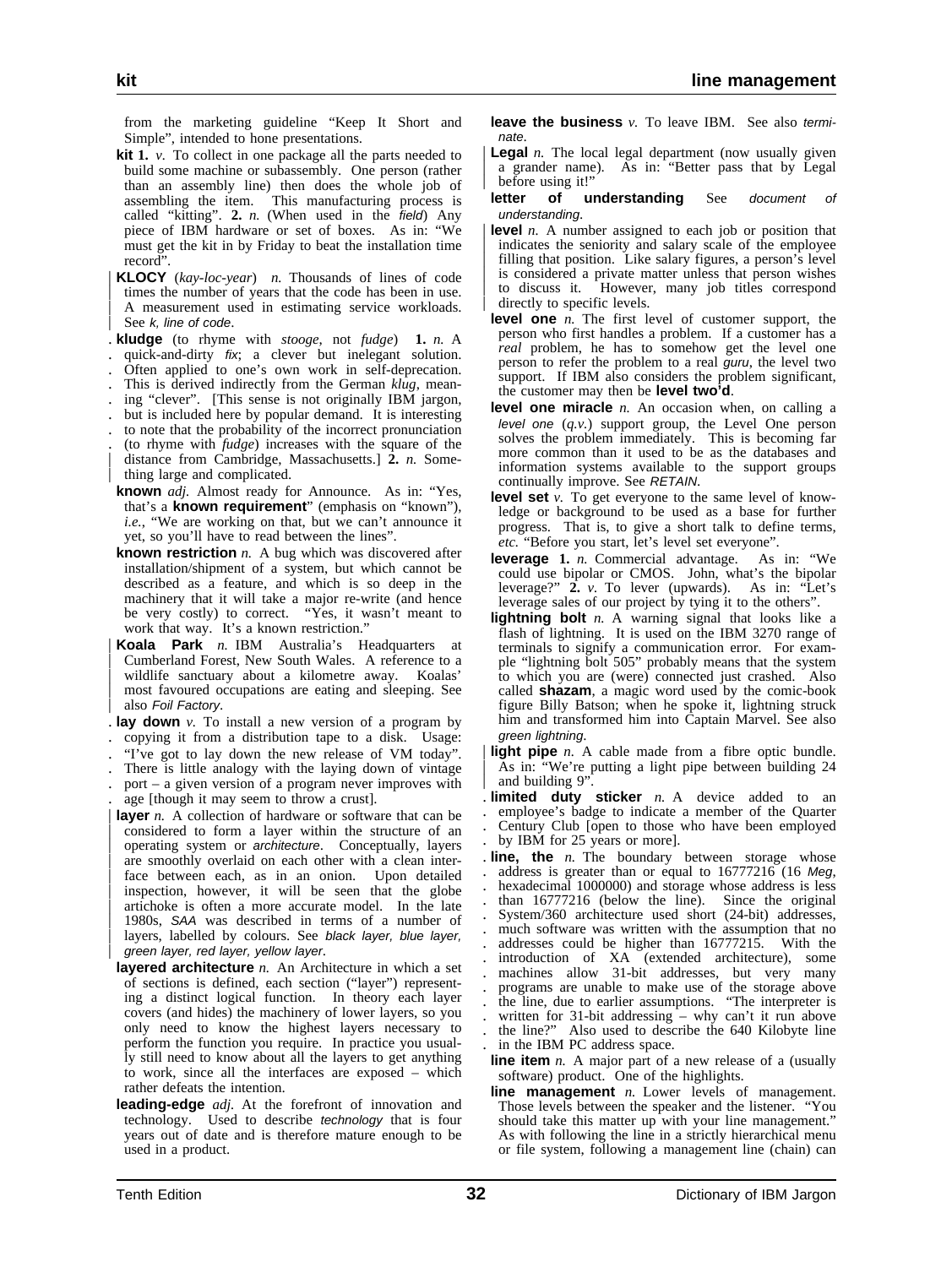often introduce delays and frustrations. See also first-line manager, nonlinear.

- **linend** *n*. The End-Of-Line character. In EBCDIC, each line (where not directly supported by the file/storage system) is ended by a single character, the linend. This is equivalent to the various combinations of Carriage Return and Line Feed used in ASCII. "Linend" may | refer to the EBCDIC code **'15'x**, or it may refer to a | displayable character that translates to the true line end (such as the number sign, also known as the hash sign, | pound sign, octothorpe, or tic-tac-toe sign).
- **line of code** *n*. A line of a program that contains information (*i.e.*, excluding blank lines, *etc.*). A measure of programmer productivity or program complexity. Many people still estimate the complexity of a program by the number of lines of code (*q.v.*) that it contains. There is certainly some approximate correlation between the number of lines of code, the number of bugs to be expected, and the time it takes to write the code. These measures are more or less independent of the language of the code, so that (for example) 1000 lines of Assembler Code will take as long to write as 1000 lines of PL/I, and be approximately as reliable (though the Function provided may be less). Fortunately, this relationship is becoming less true as languages improve and become better engineered for human use.

The terms **loc** (*lock, loke*) and **kloc** (*kay-lock, kayloke*) are also used to refer to one or a thousand lines of code respectively.

link *n*. A network connection between two machines. Usage: "Is that link down again?"

- **lion food** *n*. Middle management or headquarters staff. This usage derives from the old joke that goes something like this: Two lions escape from a zoo and split up to improve their chances, after agreeing to meet after two months. In due course they meet again. One is skinny, but the other is somewhat overweight. So the thin one asks: "How did you manage? I ate a person once, and they came searching the whole country for me. Since then, I have had to eat mice, insects, and even grass". "Well," answers the obese one, "I hid near an IBM office, and preyed a manager a day. And they never noticed." See also food chain.
- **listing 1.** *n.* A hardcopy (paper) print-out, usually of a program or algorithm. **2.** *n.* The assembler- or machinelanguage part of such a print-out.
- **load** *n*. A person who stands in the way of production, and who generally slows down the work rate of everyone else. The term is derived from electrical engineering, and corresponds to the popular "weak link" concept. Most commonly heard in East Fishkill, as in: "That person is a real load".
- **load-and-go 1.** *v.* To run a program in a single step that links its components together and then runs the complete module. "Can you load-and-go a module in this system?" **2.** *adj.* Easy to get started, so that you can just walk up and use the equipment. As in: "This is a load-and-go system: you just load it down and go to the phone to order more software".
- **lobotomy 1.** *n.* The process whereby employees "with management potential" are taught the meaning of life, management, and everything. Commonly used by both management and others, this term implies that the student will, on return from the course, no longer act like a real person and will have lost the capability of independent action. "I had my lobotomy last week, so don't ask me why – just do it." **2.** *n.* The logical disconnection of the two halves of a 3084 or a 3090-400 processor. "You mean that after it has been lobotomized, one could IPL VM in one half and MVS in the other?"

. **locked and loaded** *adj.* Of a disk drive: ready for use. . Refers to the steps involved in preparing to use a removable hard disk file. First the disk is placed on the . drive and locked into place, and then the "Load" button . is pressed. This closes the drive (if necessary), brings . the disk up to operating speed, and finally loads the . read/write head. [A reader recalls an Army usage of this term, for a rifle that was ready to fire. Unfortunate-. ly, since the term referred to locking a magazine of twenty bullets into place, it was applicable only to an . M-16 rifle, and not to a Winchester.]

- **logo software** *n.* PC software sold under the IBM logo [logotype], which may or may not have been written within IBM. Software marketed by IBM but under a different company logo is called non-logo. For instance, Digital Research Dr. Logo is a non-logo Logo.
- **long pole in the tent** *n*. An activity that is on, or nearly on, the critical path in a schedule. When an organization is involved with other contractors in a large project (as in Aerospace), it is Highly Undesirable for any of that organization's tasks to become the long pole in the tent. Presumably this derives from the principle that the long pole is under the most stress, and (more importantly) is the most visible. "We don't want IBM to be the long pole in the tent on this one".
- **Lookie** *n*. The familiar name for BookManager, an | online document consultation product that provides documentation in softcopy form. By analogy with | Bookie (*q.v.*).
- **loop** *n.* See closed loop.
- **loss review** *n*. A marketing division procedure, used to determine why a customer selected a supplier other than IBM. A meeting to avoid, if at all possible.
- . **lots of MIPS, no I/O** *adj.* Of a person: technically bril-

. liant but lacking in social and communications skills. . Literally: lots of processing power but no Input/Output. See MIPS.

. **low acoustics** *n.* Quietness. From the 9370 blue letter: "The rack-mountable IBM 9370 processor is uniquely . designed for an office environment, having low floor space and power requirements, low acoustics, and an . attractive, modular, systems package."

- **low cost application platform** *n.* Some kind of operating system. The exact meaning of this has not yet been discovered; it was used in a product announcement to refer to a System-Programmerless operating system to which you can add other [high-cost?] program products according to your requirements.
- **LSD** *n*. An abbreviation used (in Marketing Education classes) to refer to improper behaviour on business premises. Stands for Liquor, Sex, and Drugs. The LSD lecture usually comes in the second week of the first marketing class in Dallas. One happy anecdote refers to this item: "In 1964 my first manager was lecturing me about the proper conduct of an IBMer (not that I especially needed it). Referring to the 'S' of 'LSD', he said that this sort of activity was 'forbidden on company time or furniture'." [So where *do* little IBMers come from?]
- **lunatic fringe** *n.* In Marketing, customers who will always take Release 1 of any new IBM product. The opposite of dinosaurs. See also ESP.
- **m, M** *adj.* The lower-case "m" is the internationally agreed abbreviation for the prefix "milli" (as in millimetre, meaning 1/1000th of one metre). The uppercase "M" is the international abbreviation for "Mega", meaning 1000000. Confusingly, in the computer industry, the "M" is also used to mean 1048576 (1K times 1K.) See k, K. When used in the form **MByte** it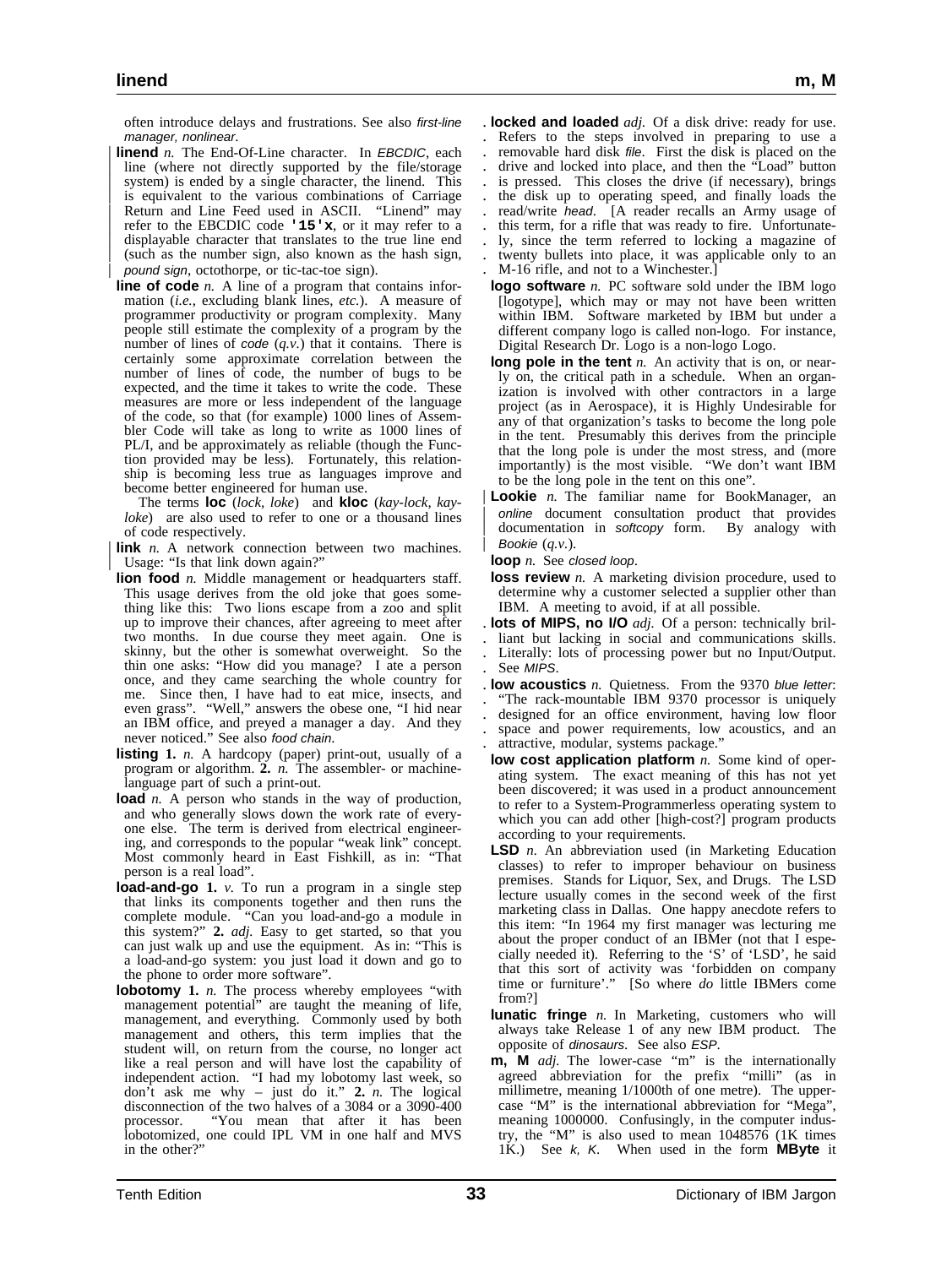almost always means the latter, but in other contexts its meaning is usually chosen to benefit the writer.

- **machine check** *n.* A failure in the basic hardware of a computer. Automatic recovery is usually, but not always, possible. Also known, more loosely, as a check.
- **machine code** *n*. The lowest level of instructions formally defined as being understood and acted upon by a computer. There may be lower-level instructions (microcode) understood by a particular computer implementation, but machine code is the level that will be common across a series of machines, such as the System/370 line. See also code.
- **macro** *n.* A template (with parts that can be included or skipped by programming) that produces text by plugging the macro's arguments into slots in fixed text. The resulting text is then either considered as programming language instructions (in assemblers or compilers), final output text (as in text formatters), or as commands (system, editor, or program macros). In IBM it was, until 1979, fashionable to write macros in outlandish and preferably unreadable languages, usually abounding with characters that are awkward to type on standard keyboards. This makes it appear very skilful to write macros, when in fact the main attributes required are those of good humour and considerable patience. See also &.
- . **magic, FM** *n.* A comment on a problem that solves
- . itself. As in: "Things were crashing all over the place
- earlier, but hey, FM, everything cleared up." [The "F"
- . modifier here cannot be found in certain "unabridged" . dictionaries; it can, however, be located in any good
- . English dictionary, between *Frustration* and *Fulfilment*.]
- **mainframe** *n*. A large computer, usually shared between many users. Originally referred to the central processing unit of a large computer, which occupied the largest or central frame (rack). Now used to describe any computer that is larger than a minicomputer.
- **Mainframe City** *n.* Poughkeepsie, New York. Where most of IBM's large computers (mainframes) are designed.
- **manager 1.** *n.* Within IBM, strictly defined to mean an individual who has other employees directly responsible to him or her. Thus: "Ms Smith is the Manager of Mr Jones". **2.** *n.* A title sometimes given to a person who needs to sound important (to himself, herself, or others) but who is not important enough to have anybody working for him or her. Thus: "Mr Fortescue-Smythe is the Manager of Corporate Tiddlywink Sponsorship Programmes".
- **manager without portfolio** *n*. An employed but unemployed manager. The term follows from the "Minister Without Portfolio" in the British Cabinet.
- **man-month** *n.* An arbitrary unit of work (see Brooks, *The Mythical Man-Month*). Equivalent to the amount of work that an "average" programmer could do in one calendar month. May or may not take into consideration time spent in meetings, technical exchanges, vacation, holidays, illness, travelling, paperwork and design flaws. It is of course assumed that if one person could complete a program in nine months, then by putting another eight people on the job it will be completed in one. Now often called **person-month**. For large projects, the units "Person-Year" and "Person-Century" can find favour.
- **march along the path**  $v$ . To take the official view of an issue (even though not entirely agreeing with it) in order to show unity or loyalty to a particular point or strategy.
- **mark of Kloomok** *n.* Official indication that a product has been released from PID. After one M. Kloomok, the signatory to Shipping letters for many years. (The letters are no longer signed.) In one customer memorandum, a person who was trying to emphasise the legitimacy of a product he was referring to stated that it bore "the mark of Kloomok".
- . **master** *n.* The (or a) primary copy of a conferencing facility (q.v.) disk that has one or more duplicates (shad-. ows) at remote locations. "You can get the full version
- from the master." See also catcher, pitcher.
- . **math-out** *n.* A piece of work so full of mathematics that . the reader cannot see anything meaningful anywhere. . (By analogy with "white-out".)
- **Maytag mode** *n.* The behaviour exhibited by an 8809 tape drive in streaming mode, when attached to an inadequate or distracted CPU. The continuously backtracking horizontal reels uncannily resemble washing machine agitators; the 8809's "top-loading" configura-<br>tion just strengthens the analogy. The term sees tion just strengthens the analogy. common but clandestine usage in some Customer Support Centers. ["Maytag" is the brand name of a washing machine (and other white goods) produced in the USA and known for their reliability.]
- **Meg** *n.* Megabyte. As in: "This program needs two Meg to run". "Meg" does not usually have a different plural form. See m, M.
- **message war** *n.* The long and monotonous conversation between two service machines (*q.v.*) resulting from an implicit assumption by both that the other is a human (and thus in need of guidance). The messages can usually be translated into English as "I did not understand what you said", repeated *ad nauseam* by both sides. If the message is short and the response time between the two machines is also short, the conversation can rapidly overload the network or the processors involved.
- **MFR** *n*. Memorandum For the Record. A generally secret broadside against some other party, which rationalises one's own position for posterity in local files. Where heavily used, the accumulated collection forms a remarkable work of fiction. MFRs are favoured CYA items since there is no possibility of refutation.
- . **mickey** *n.* One unit of displacement for a mouse. Used . in the industry for some time, but made "official" in . OS/2, where a system call is named . "MouGetNumMickeys". [Perhaps one day the "disney" will become a unit of measurement for animated graph-. ics?]
- **Mickey Mouse 1.** *adj.* Of a program: expected to be small, easy to write and usually of only temporary importance. For example, a program to fix an error in a data file caused by a bug in another program. Naturally, Mickey Mouse programs tend to last longer, get bigger, and in their turn do more damage than the official programs written in the first place, thus turning into King Kong programs. Use of this term is inadvisable in the Emerald Isle [Ireland]. See also toy. **2.** *adj.* Unnec-Used when complaining about bureaucratic harassment, as in: "not *another* Mickey Mouse form to fill in!"
- **microcode** *n.* Any software the customer cannot get his hands on. Originally used to refer to the instructions (embedded in the hardware) that are at a lower level than the machine architecture instructions. With the advent of RISC technology, and the increasing number of products shipped OCO (*q.v.*), the distinction between microcode and other code – already hazy – has almost completely gone.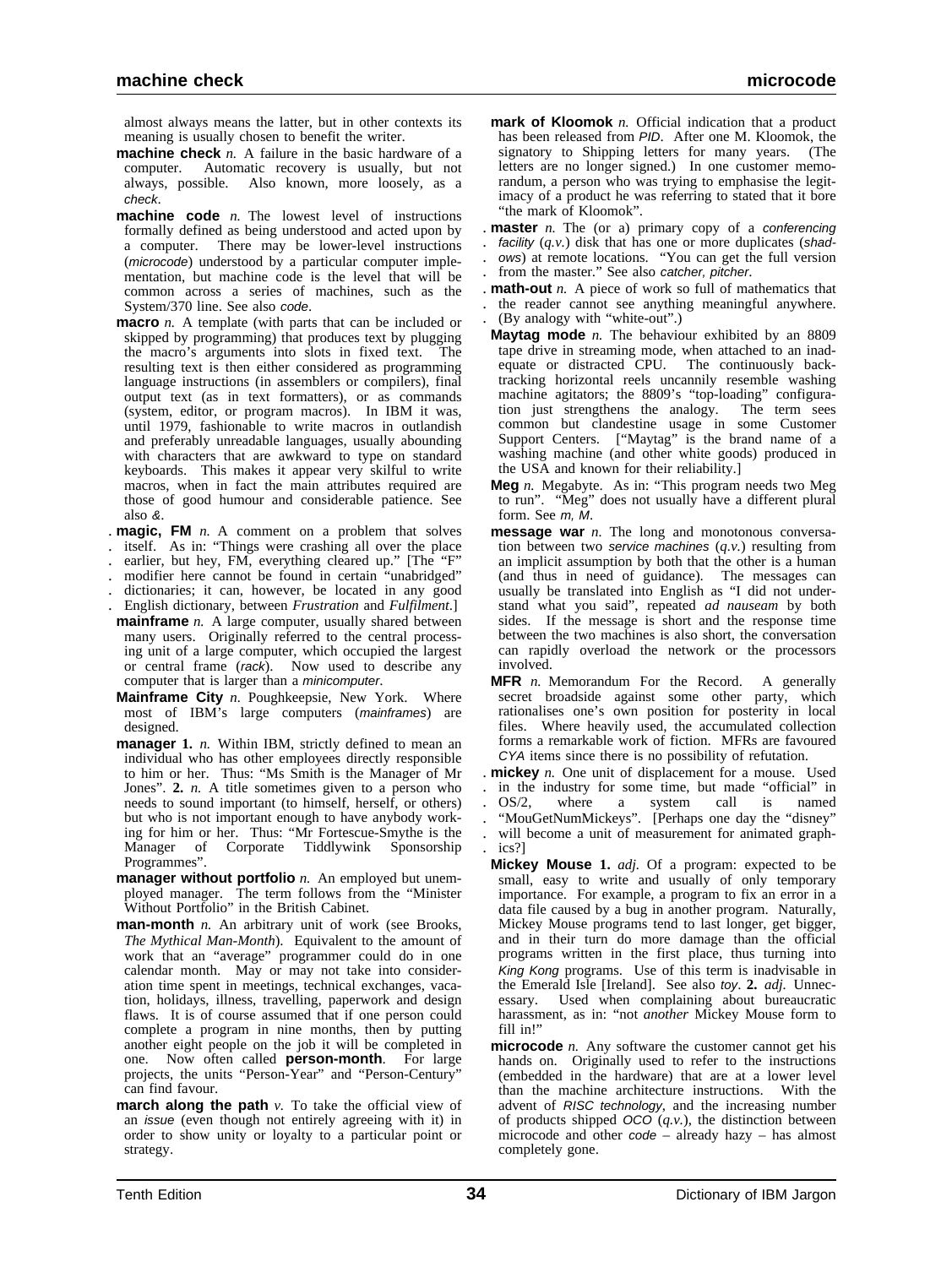- **micro iron** *n.* Any 370 architecture machine hiding under the covers of a personal computer. This term has arisen mainly due to the announcement (on 18th October 1983) of the XT/370 – a System/370 processor plugged into an IBM PC-XT – followed in 1984 by the announcement of the AT/370. See also pig iron.
- **mid-air** *adj.* Unsound. Used to describe a technologically or financially shaky project, as in: "That's a mid-air project". This is a reference to the phrase "feet firmly planted in mid-air" (rather than on the ground).
- **migration** *n.* A movement from one level of a product to a newer level, or to an alternative strategic product. Migration is often needed, even if the currently installed products are viewed as being completely satisfactory, so that continued support will be possible. Subtle "incentives" such as "If you do not migrate we will be unable to support your installation" can be applied to prod a customer or internal user into making the change. Hardware migration comes in three flavours: "horizontal", | where one changes to a model of the same size in the new range of machines (for instance, from 3090-200E to | 3090-200S), "vertical", where the change is for a bigger model in the same range  $(3090-200E)$  to  $3090-400E$ ), and "diagonal", where the change is for a bigger model in the new range (3090-200E to 3090-400S).
- 
- . **milk a mouse** *v.* To pursue an issue which is trivial, . inconsequential, or uninteresting. Most often used in a . meeting where a much larger and more important issue . is to be discussed.
- **minicomputer** *n.* Any machine with non-370-compatible architecture that runs under 3 MIPS. Also **mini**. [This definition is rapidly evolving, due to the announcement of the 9370 office System/370 machines in October 1986.] See also vector processor.
- . **minidisk** *n.* A portion of a (real, physical) disk that is
- . available to a virtual machine and which appears to be a

. real disk device. A virtual disk.

- **Minnow** *n.* A floppy disk used for the initial loading of some System/370 computers. See IPL.
- **MIP-burner** *n.* A long-running program. A derogatory term used to describe any piece of software that takes, or appears to take, more time to accomplish something than the end result would seem to justify. Also used to describe any piece of software that responds slowly to requests.
- **MIP-eater** *n.* Any program that uses more than 10% of a shared CPU on behalf of a single user. Corrupt usage – it should of course be "MIPS-eater" (see MIPS).
- **MIP envy** *n.* The term, coined by Jim Gray in 1980, that began the Tandem Memos (*q.v.*). MIP envy is the coveting of other's facilities – not just the CPU power available to them, but also the languages, editors, debuggers, mail systems and networks. MIP envy is a term every programmer will understand, being another expression of the proverb "The grass is always greener on the other side of the fence".
- **MIPS** (*mipps*) **1.** *n.* Millions of Instructions Per Second, a measure of processor speed. Though often used, the term "1 MIP" is incorrect. ("One Million Instructions Per..." What? Year?) **2.** *n.* Misleading Indication of Processor Speed. See also cycles, throughput.
- **mission** *n*. A strange word used by IBM powercrats to imply "job", "function", "strategy", or "responsibility". Thus: "It is this division's Mission to produce low-cost widgets". Fighting over the ownership of Missions is a favourite (and in some cases the only) activity of many Senior Executives. "Mission" has the advantage over more mundane descriptive words of implying a certain level of spiritual righteousness about the share-out of the spoils of the fight, and is therefore usually spelt with a capital "M".
- **mixed case** *adj.* Of commentary, system messages, *etc.*: not all in upper case, and therefore easy to read and understand. Usage (prior to REXX, 1979): rare.
- **mocha** *adj.* Enhanced flavour, *i.e.*, a modified and improved version of a program. Approximately equivalent to chocolate, though some rate it more highly. Sometimes used in the phrase **mocha almond fudge**, as in early ISIL documentation. See also vanilla, flavour.
- **model** *n*. A suffix to the four digit product number, used to distinguish different varieties of the same product. The suffix can be numeric, alphabetic, or a combination of both. There is usually no connection between the suffix ordering and the size and performance of the unit. For example, in order of performance, the 3083 computer has models E, B, and J (in this particular case, the letters are rumoured to be the initials of the project manager).
- **Model A** *n*. An A-Box  $(q, v)$ . This term is sometimes . used for the person most trusted by a project manager
- . [right-hand person?].
- **modulate** *v*. To change. "Let's modulate our approach to this problem." From the radio engineer's term for sending out a message by modulating a carrier wave.
- **module** *n*. A general purpose noun that can mean almost anything. Some current favourites: a section of code; a package of circuitry containing one or more chips; a unit of instruction; or a temporary building.
- **Moletown** *n.* The Yorktown Heights location (the T. J. Watson Research Center). A reference to the observation that none of the offices or laboratories there have windows. The disease spread to Poughkeepsie and was there incorporated in the 1982 Office Design Standard. See also outside awareness.
- . **Mongolian Hordes Technique** *n.* A software develop- . ment method whereby large numbers of inexperienced . programmers are thrown at a mammoth software project . (instead of deploying a small team of skilled program mers). First recorded in 1965, but popular as ever in the | 1990s.
- **motherhood 1.** *n.* Condescension. Used to describe a common attitude of software development groups toward their underlings (*i.e.*, the users of their software). It is attributable to the observation that designers often believe their creations to be the "ultimate solution", to which no possible improvement could be conceived. "Why don't they distribute source code?"
- | "Motherhood, pure motherhood". **2.** *n.* Something that is good and true (*cf.* fatherhood) and should not raise any objections. For example: "I'll start the pitch on testing our software with some motherhood about why testing is good".
- **move** *n*. A relocation (movement) of an IBMer from one office to another, either to a new building or (more often) to somewhere in the same building. As in: "Has the move been delayed again?" A move takes a minimum of two days of an employee's time: half a day to pack up all the accumulated material (junk) from desks and cabinets into fold-up cardboard or plastic boxes; a quarter-day to cut out little squares and rectangles and tape them into a model office so the movers know where to put the furniture when it is moved; half a day, once the furniture has been physically moved from one office to the other, to move it around to where it is actually wanted (rather than to where you said you wanted it or where the movers left it); three-quarters of a day to unpack the boxes back into the furniture – taking care to re-read all those gems that only get read after an office move.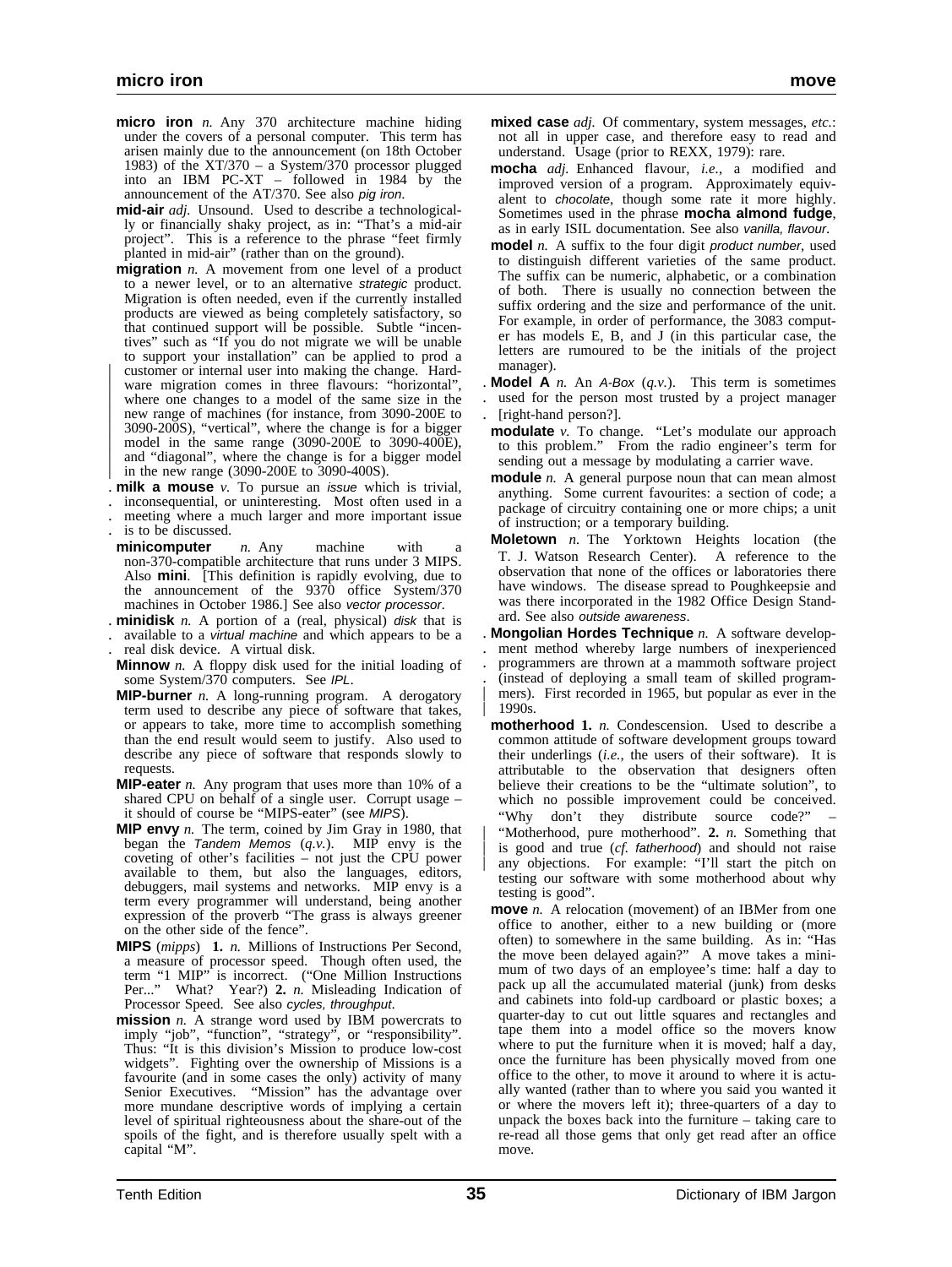- **movers and shakers** *n.* Those people who wear the power suits (*q.v.*). Usually (but not always) the people whose ambition is only surpassed by their egos.
- **MSG** (*message*) *v.* To communicate via a computertransmitted message, rather than by telephone. Usage: "MSG me when you are ready to go to lunch".
- **MSSB** *n.* Multiple Suppliers Systems Bulletin. A memo used as a scare tactic on customers rash enough to try using a non-IBM component in an IBM system or network. It is said that once one was issued to a UK customer who tried (and failed) to link an IBM mainframe host to an IBM office device using IBM modems. The story goes that the IBM response to the problem was that the 20 metres of wire linking the two modems was not IBM provided.
- . **Mud Flats** *n.* The Myers Corner Laboratory, near . Poughkeepsie. From the geography of the land on which it was built. See also Orchard.
- **multiplex** *v*. To switch one's focus between several tasks that are competing for attention. This lets one demonstrate the uncanny human ability to totally mismanage a multitude of tasks simultaneously.
- **multiwrite** *n.* Multiple write authorisation for a disk. An especially powerful way of accessing data on VM disks, usually outlawed. Since it allows more than one user to arbitrarily write on a disk, possibly without any cooperation or heed for the other users, it invariably results in mislaid, destroyed, or subtly corrupted data files.
- . **musical systems** *n.* A popular game played at some
- sites where people have userids on many test [and,
- sometimes, production] systems. The rules are simple:
- . one moves from system to system until one finds a . system which stays up long enough to complete the
- . logon procedure.
- | **MVM** *n.* Multiple Virtual Memory. The original name for *MVS*  $(q, v)$ , which fell foul of the fashion of chang-| ing "memory" to "storage".
- **MVS 1.** *n.* Multiple Virtual Storage, an alternate name for OS/VS2 (Release 2), and hence a direct descendent of OS. [OS/VS2 (Release 1) was in fact the last release of OS MVT, to which paging had been added; it was known by some as **SVS** (Single Virtual Storage).] MVS is one of the "big two" operating systems for System/370 computers (the other being VM (*q.v.*)). **2.** *n.* Man Versus System.
- **naive** *adj.* Having never used a particular system or program before. This does not have anything to do with the general experience or maturity of the person. "Ah, but can a naive user use it?" See also end user.
- **naive user 1.** *n.* Someone new to the computer game. Usually viewed with a mixture of sympathy and pity. **2.** *n.* A person who cannot chew gum and walk at the same time. (When applied to someone not-so-new to the game.)
- **Nasty and Cold Division** *n.* The North-Central Marketing Division. (Alternative expansion of the abbreviation.) See also Sunny and Warm Division.
- **nastygram** *n.* An (unwelcome) error message. This term is used for cryptic and "telegraphic style" error messages, especially when prefixed by an identification sequence that distracts the eye. There is no such thing as a "Friendlygram".
- Nathan Hale *n*. An asterisk ("\*"). Reportedly from Nathan Hale's remarks before being hanged: "I regret that I have but one asterisk for my country". Usage prevalent only among those with a Neu Yawk or Noo Joisey accent, for various and obvious reasons. [Nathan Hale was a (failed) spy involved in the American War of Independence.]
- **National Language Support** *n.* Support for any language other than American English. The phrase **National Language Enabled** is loosely used to describe any program for which more than a few seconds of thought have been spent in considering the problems of making it work successfully in environments other than the USA. See also Domestic, nonus.
- **needs of the business** *n.* An undefined reason for not letting you have something. "No, you can't have five more headcount, because of the needs of the business."
- **need to know** *n*. A reason supplied to justify access to restricted information. This phrase is most often wielded when someone wishes to avoid passing on a piece of information, usually because the information would be embarrassing. "Do you have a need to "Do you have a need to know?"
- **net** *v.* To send by computer network (rather than by tape or by post). "I'll net you the files tomorrow." See also VNET, snail mail.
- **netiquette** *n*. The "good manners" preferred when interacting with other people on a computer network. Netiquette deals with many things, such as the length of distribution lists in PROFS notes, the size of the files sent over the network, the habit of attaching a copy of every note to its reply, the ability to spell, etc.
- **net it out** *v*. To precis. A term used (mostly by managers) to denote a strong desire to bypass understanding of a proposed solution in favour of a simplistic quantification of it – as in: "I don't want to understand all the reasoning behind it, just net it out for me". Higher level managers may interchange use of this term with bottom line (*q.v.*). See also crisp up.
- **netlag 1.** *n.* The time it takes files to travel from one point to another on an electronic network. **2.** *n.* The result of one's internal (biological) clock being out of synchronisation with local time due to working on an electronic network. For example, there is a tendency among European IBMers to live on the USA clock in order to have a maximum working time overlap with their US colleagues. This means that they constantly look as though they just stepped off an overnight flight. **3.** *n.* The discrepancy in file timestamps between the sender's copy and the recipient's copy. See GMT-friendly. Due to bugs in transmission software or to systems having trouble adjusting to Summer (Daylight Savings) Time. (There are four changes a year between Europe and North America.)
- **net-net** *v*. To summarise a presentation into less than twenty words. An interjection used by impolite executives to stop a meandering presentation and find out what resources the speaker is really asking for.
- . **netrash** (*net-trash*) *n.* Any file with useless contents, sent over a network. The electronic equivalent of junk mail. Some service machines are very good at generat-. ing netrash, especially those which try to "intelligently" . process files aimed at non-existent userids. Service . machines have a considerable advantage here, but, alas, . humans have been reported to outperform them in a number of cases.
- **netrock** *n*. A strident complaint sent over an electronic network. As in: "You should see the netrocks I'm fielding!
- **new news** *n.* Something that was left out of the last plan and which is therefore suitable for presentation to management because they will not have heard of it yet. This is distinguished from **old news**, something that even management knows about.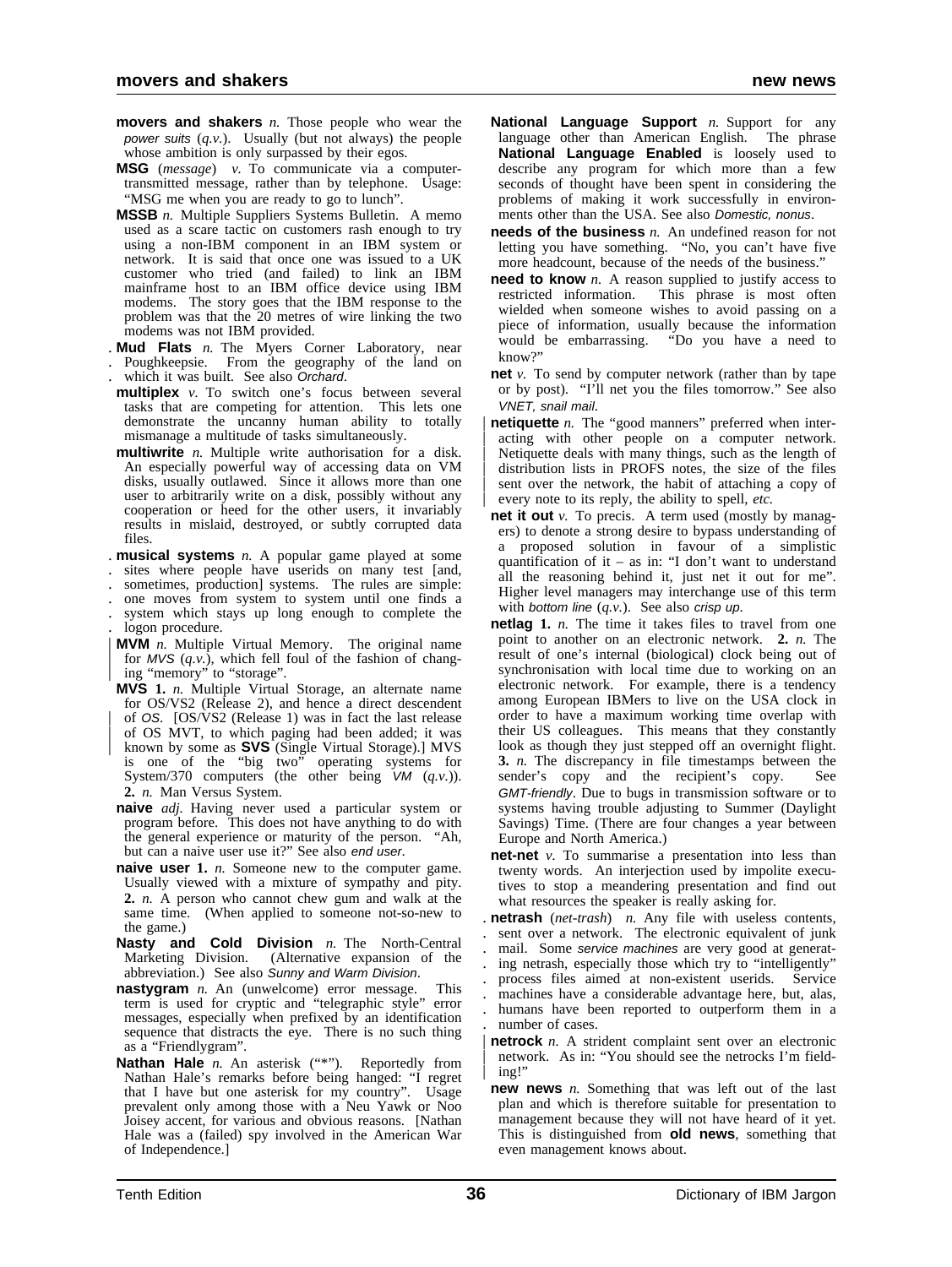- **Nice To Have** *n.* A good idea, but not absolutely necessary. Usage: "That enhancement seems to me to be a Nice To Have, but how does it bring extra revenue?" See also business case.
- **NIH** (*en-eye-aich*) *adj.* "Not Invented Here" or "Not A hatred of anything new, sometimes<br>sifiable as misoneism. Possibly more almost classifiable as misoneism. common inside IBM than outside, though of course IBM's house is larger than most. Also **NITT** (*nit*) Not Invented in This Tower. See also nonus.
- **nit** *n*. A task, such as improving the user interface to a program, that has not yet been done and should be trivial to do. As in: "That's just a nit  $-$  I'll fix it in that spare week before we ship".
- **no-brainer** *n*. An exercise or test which ought to be easy for the student but in practice tends to generate results which indicate that the student has no brain rath-| er than that the test requires no brain.
- **nocon** *v*. To avoid contact. From the abbreviation for "no contact" used by support groups (especially those dealing mostly with telephone enquiries). "He keeps noconning me" implies that the other party is deliberately avoiding your call.
- **noddy program** *n.* A simple program to perform some basic function missing from a larger program. "I have written a Noddy program to display the time the system was IPLed." Named from the simple-minded hero of a popular series of books for very young children (now banned in many educational establishments, having been accused of promoting racism and other undesirable practices). Unlike properly designed and tested programs, Noddy programs always work correctly. (Sometimes also known as "back of an envelope" programs, from the original source document. They used to be written on the back of punch cards until these were made obsolete by virtual cards.)
- **nodeid** (*node-eye-dee*) *n.* The nickname under which a computer is known to the rest of a network. As for a userid (*q.v.*), tradition and ancient lore dictates that a nodeid should be made as cryptic, non-mnemonic and difficult to type as possible, although some havens of sanity still survive (BOSTON, PALOALTO, PARIS). VENTA has the unique privilege of being mnemonic to Latin native speakers. [VENTA derives from *Venta Belgarum*, "Town of the Belgae", the Roman name for Winchester, England.] See also vnetid.
- **non-concur** *v.* To formally state that one will not support the action (such as a product announcement) of another group. The ultimate threat. Makes any project management quake – grown men have been seen to cry when threatened with this. This is an indication from one group to another that the first is convinced that the second is about to cause a major disaster, and that therefore the first group is prepared to escalate the matter as high as necessary to resolve the problem. See concern, issue,and the subtle variation De-Concur.
- . **Non-D** (*non-dee*) *n.* Non-Disclosure agreement. A
- document, often a "letter 112", which an IBMer or
- . customer signs to acknowledge the receipt of proprietary
- . information and to promise not to pass on the informa-
- . tion to anyone else unless they too have signed an . appropriate Non-D.
- **to go nonlinear 1.** *v.* To escalate a decision or concern to a higher level of management without going though every intermediate level of management. That is, not every intermediate level of management. That is, not following the normal line (chain) of management. Derived from the engineering graphical representation of equations or processes that suddenly "blow up". See
- . also line management, food chain. **2.** *v.* To have an . excessive, almost certainly emotional, response to a situ-
- . ation or stimulus; to show the symptoms of displace-
- . ment. "I tried to talk to him about that bug in his code but he went nonlinear.'
- **non-strategic** *adj.* Embarrassingly superior to that which is strategic. It is permissible to attribute defects to a non-strategic project even when nothing is known about it. In GBG (General Business Group) it used to be automatically non-strategic to have a Big Blue solution to Office Systems needs.
- **nonus** (*non-you-ess*) *adj.* Outside Domestic, especially when there is a difference from the way things are done in the USA. "That's a nonus issue – not my problem." This includes character sets, keyboard standards, national languages, policies, politics, *etc.* Although often pronounced "no-news", it is rarely equivalent to "good news". See also National Language Support.
- **noodle** *v*. To think or ponder. Often used to hint that there is no politically comfortable solution, and a creative approach or a joke is appropriate. "Noodle on this overnight?" Probably a back-formation from the colloquial noun meaning "head" (originally a blockhead or simpleton).
- **no-op, NOP** (*no-op*) **1.** *n.* No-operation. An instruction to do nothing (used to fill up space or time during execution of a program). Often used to allow space for later insertion of a break point or hook. **2.** *n.* Something or someone ineffective. Usage: "He's the biggest no-op I have ever seen". **3.** *v.* To make ineffective. As in: "I'll no-op that piece of code", or "I'll no-op that group's objection".
- **no problem found** *n.* A colloquialism used by Software/Hardware maintenance people to indicate that they were unable to reproduce the users' problem. Depending on the tone of voice used, a gentle or not-sogentle way of asking for more information. Also **no trouble found**.
- . **NOSS, nossage 1.** *n.* A message sent using the UK . NOSS network. NOSS is the IBM UK National Office . Support Service, which is based on VM systems running  $PROFS$   $(q.v.)$ . "I'll be out of the office tomorrow, can . you send me a NOSS on it?" **2.** *v.* To send such a message. "I'll NOSS you on that later."
- **not obvious** *adj.* A publication editor's benign but illinformed re-wording of transparent. The classic usage was: "The operation of the cache is not obvious [rather than transparent] to the programmer". This kind of rewording tends to cause major riots in the programming halls.
- **notwork** *n.* VNET  $(q, v)$ , when failing to deliver. Heavily used in 1988, when VNET was converted from the old but trusty RSCS software to the new strategic solution. [To be fair, this did result in a sleeker, faster | VNET in the end, but at a considerable cost in material and in human terms.] See also nyetwork, slugnet.
- **nucleus** *n*. The inner part of an operating system; that part (usually) which is immediately accessible. As the atomic age matures, the term **kernel** is becoming more | popular.
- **NUCON** (*new-con*) *adj.* Originally a CMS term for the NUcleus CONstant area, a static area in System/370 addressing page zero. Now also used to describe a programmer who will not (or cannot) write re-entrant code: "He has NUCON mentality". See nucleus.
- **null 1.** *n.* A pointer (storage address) that does not point to a real piece of storage. Often used to mark the end of a linked list of pieces of storage. The null pointer has different values (such as zero or -16777216) depending on the application or language. **2.** *n.* A character (of value zero) that looks like a blank but is not a "real" blank. A blank is real data, originally entered by a person, that has value and should be preserved; nulls are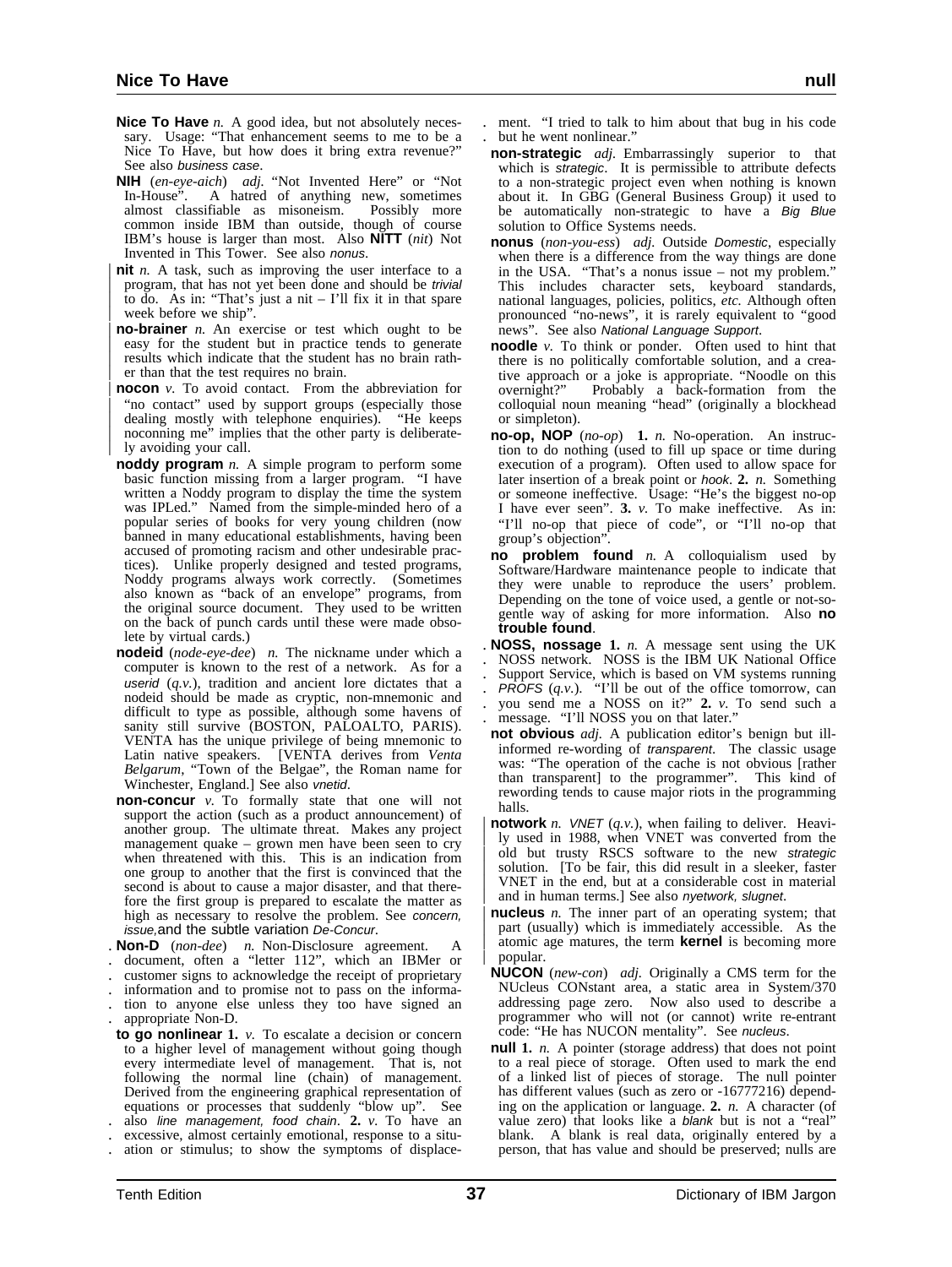used to fill up areas on a mono-spaced screen that contain no real data.

- **nums** *n.* Short for "Numbers". Salesmen, branch managers, region managers and sometimes even division presidents consider nums their end that justifies any means. Represents the quotas arbitrarily derived at the beginning of a year to motivate the aforementioned people. To "make the nums" is to make quota or (if spoken enthusiastically with gestures of the face – wriggles of the mouth and the eyebrows) to surpass it. It may display the speaker's envy.
- **nybble** *n*. A group of 4 binary digits (Bits) which make up a single hexadecimal digit. Four bits is half a byte (*q.v.*), so "nybble" seems an appropriate term for this unit. Also sometimes spelled **nibble**.
- | **nyetwork** *n.* A variation of notwork (*q.v.*).
- . **obsolete** *v.* To make obsolete. Commonly found in the . text of edition notices in books, as in: "This major
- . revision obsoletes GHXX-XXXX".
- **OCO** (*oh-see-oh, occo*) *adj.* Object Code Only. A product that is OCO is shipped with only the Object Code (the text files produced by compilers). The original source code (often in IBM's internal systems programming language, PL/AS) is not provided. This is partly because no PL/AS compiler is available as a product – as any IBMer who has to write code for customers is painfully aware.
- Customers with an MVS background (who have never had source code) see this as "business as usual". Customers who use VM see this as a totally unacceptable way to do business. "We want to fix it in the language it broke in".
- . **October Revolution** *n.* The 1986 reorganisation of . **IBM** France
- **OEM** (*oh-ee-em*) *n.* Original Equipment Manufacturer, a manufacturer who makes a fundamental sub-assembly that others use to build a more complex product. Inside IBM it means "Other Equipment Manufacturer". See vendor.
- **OEMI** (*oh-emmy, or oh-ee-em-eye*) *adj.* This is used to precisely identify the System/370 channel to control unit interface (also still known by the name **FIPS60** – a standard which is at least 10 years out of date). The word is derived from the channel to control unit interface OEMI Manual (GA22-6974), in which OEMI means "Original Equipment Manufacturer's Information". (The "I" in OEMI is often misconstrued to mean "interface"; however, "interface" is defined by the United States Supreme Court to mean a physical place where Other Equipment Manufacturers are legally entitled to attach their "Plug Compatible Units". Fortunately for 95% of the world's population, this particular ruling is limited by jurisdiction.)
- **offering** *n*. A product release. As in: "The next offering will have that feature".
- | **offline 1.** *adj.* Not online (*q.v.*). **2.** *adv.* Later, in private. From the state (not on-line) of a piece of computer equipment not connected directly to the processor for one reason or another. As in: "Let's take that offline". Used by speakers when a question has been asked and **a)** the speaker does not know the answer; or **b)** the speaker has a detailed answer which is probably not of interest to most of the audience; or **c)** the speaker does know the answer, and it is of interest, but does not want to give it in public.
- **offsite meeting** *n.* A meeting not held at an IBM site | (location). Meetings are held offsite either for pragmat ic reasons or for effect.
- **old iron** *n*. Obsolete IBM equipment, as seen by marketing. In customers' shops, it is barely obsolescent; within IBM internal functions (except marketing demonstration centres) it hasn't even been installed yet. This was applied particularly to the 3277 Visual Display Unit (single-colour, but still unsurpassed for speed of alphanumeric display – but not information transfer – to the user); in IBM UK it used to be traditional to have a mixture of these with English and American keyboards, usually connected to the wrong display control units. But today 3277s are truly old iron. See also iron.
- **one-line fix** *n*. A change to a program that is so small it requires no documentation before it crashes the system. Usually "cured" by another One-Line Fix. See also I didn't change anything.
- **online** *adj*. Of some peripheral device (printer, tape drive, *etc.*): connected to, attached to, or controlled by a computer (usually a mainframe). See also offline, vary.
- **Opel letter** *n.* A Speak Up! sent to the highest levels of the Corporation. Sometimes seen as **opal letter**. As in: "If he tries to pull that on me, I swear I'll write an Opel letter about it". [The term does convey a vague luminescence, no?] This term may or may not be replaced by the phrase "Akers letter".
- **open door** *v*. To skip one or more levels of management, usually to force the resolution of some grievance. From the "Open Door" programme that allows any employee to escalate a grievance, even up to the Chief Executive Officer if necessary. Usage: "I'll open door him if he blocks my move again". See also Speak Up!.
- **to go open kimono 1.** *v.* To reveal everything to someone. Once you have gone open kimono, you have nothing more to hide. (This is the more common sense.) **2.** *v.* To give someone a tantalising glimpse of a project (*i.e.*, enough to get him interested but not enough to give any secrets away). [This is an interesting example of the same jargon having two rather different meanings. This may, and does, cause amusing misunderstandings at times.]
- **open switch** *n*. An unresolved issue. Usage: "Whether we do that or not is still an open switch".
- **opportunity 1.** *n.* A menial task that your manager wants you to do, or a difficult or undesirable assignment. As in: "I have an opportunity for you". Often used in the phrase **opportunity to excel**. **2.** *n.* Problem. "This company doesn't have Problems, it has Opportunities." An opportunity can be a little more positive or optimistic than a simple problem, or if especially large and intractable may be described as an **insurmountable opportunity** See also challenge.
- **orange box** *v*. An IBM telephone switching system, . developed by the ROLM Division of the corporation . (sold to Siemens in 1989). From the ROLM CBX II, . 8000 or 9000. The switching system in production . before the October 1987 announcement of the IBM 9750 (which is cream white). See also ROLMan.
- **Orchard** *n*. The Armonk location. Corporate Headquarters was built on the site of an apple orchard (hence the address: Old Orchard Road, Armonk, NY 10504). Some fruit trees still remain, but it is understood that they have been chemically treated to produce flowers but no fruit. This condition is perhaps known as appellation controlee.
- **organic debugging** *n.* A euphemism for some fashionable techniques for "improving" the Quality of software. Reportedly, the output from a compilation or assembly of the suspect program is placed on the floor, with a large flat dish on top of it, and an indoor plant in a pot is placed in the centre of the dish. The dish is then filled with water. The principle is that any bugs in the program will be attracted towards the house plant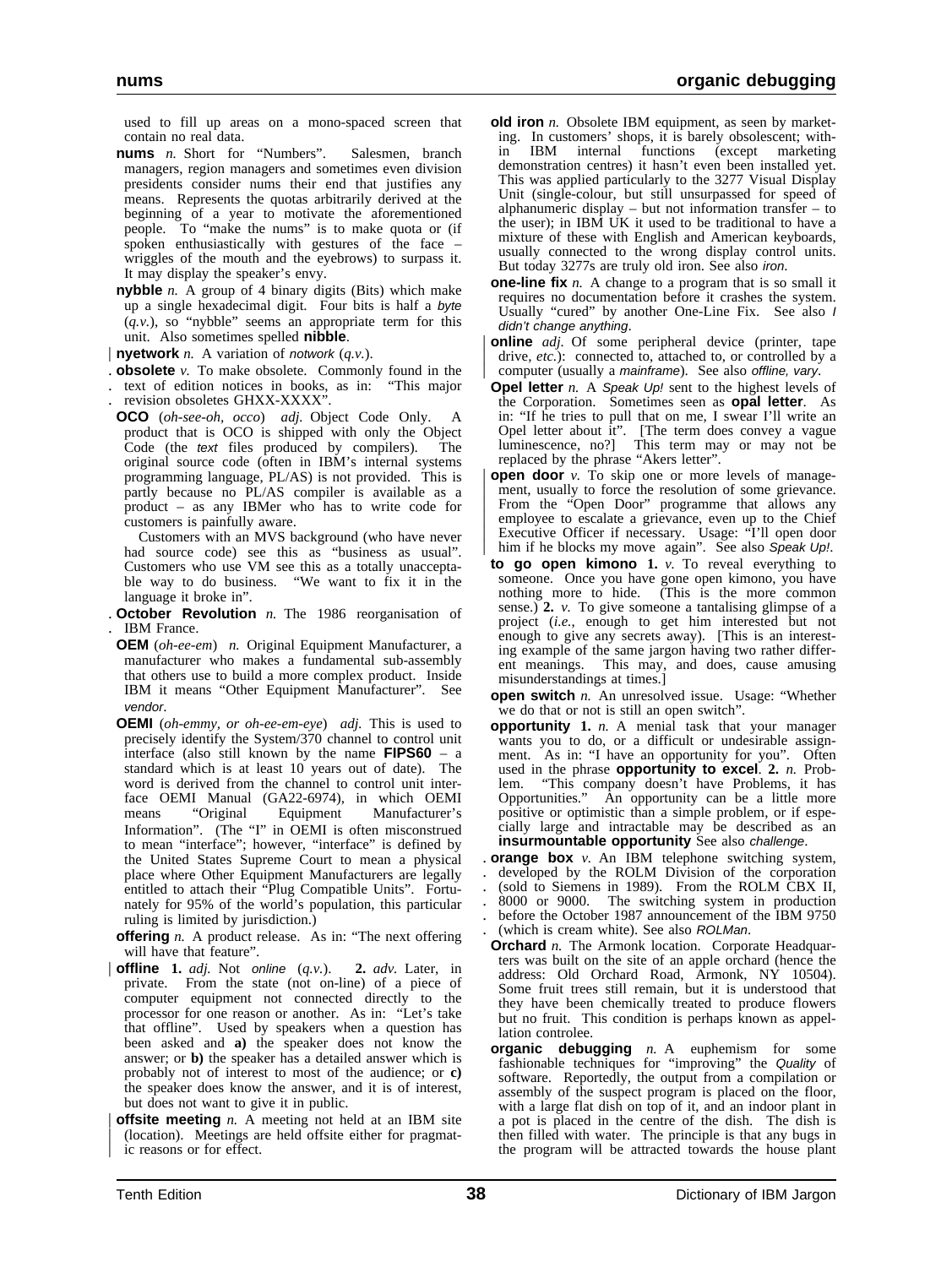and drown as they try to cross the intervening water. From statistical evidence this seems about as effective a technique as many others currently in use. It is hypothesised that the technique would be even more effective if the house plant were first marinated in Kirsch (*branntwein*), but of course it has been impossible to test this on IBM Domestic (USA) premises.

- **OS** (*oh-ess, oss*) *n.* Any of the operating systems MVS/XA, MVS, SVS, MFT, MVT, or VS1. These operating systems all grew from "OS/360", the first widespread 360 Operating System. The term OS excludes such operating systems as CP/67, VM/370, VM/SP, VM/XA, TSS, RASP, and ACP. See also Big OS.
- **out-plan** *adj.* Of a task: desirable but planned **not** to be done. In general: Whatever it is that you want to be in-plan.
- | **outredalle** (*ootreuh-dahl*) *n.* For EMEA HQ people, | the IBM France headquarters; for IBM France HQ | people, the EMEA headquarters. The wide plaza at the centre of the Defense district in Paris is known as "la dalle" (a *dalle* is a flat stone used in floors, or, in modern architecture, any flat and horizontal piece of | concrete of sufficient dimensions). The EMEA HQ in | Tour Pascal and the IBM France HQ in Tour Descartes are located on opposite sides of the plaza, and therefore anybody going from one tower to the other goes across | (outre-) the "dalle".
- **outside awareness** *n.* A window. Some IBM offices and (especially) laboratories are totally lacking in windows, but at last someone has noticed that people work better if they can see the rest of the world, so new offices are now sometimes specified to have outside awareness. This radical concept (that programmers require at least 3 hours of direct sunlight every day or their hexadecimals cease to function) is not universal. In Poughkeepsie and Yorktown, engineers are not allowed to see the light. As a reflection of this, a number of signs (with a variety of creative artwork) have appeared on the walls. They usually state some variation on the theme: "I must be a mushroom, because they keep me in the dark, and feed me lots of horse manure". [Of all the world, only IBM employees know less about IBM than journalists.] See Moletown.
- **overflow** *n*. A connection that could not be made automatically. A printed-circuit card has a limited capacity for connection, determined by the number of channels for wires between connection points and by the number of vias available. For a complex card, it is not possible to embed all the desired connections. Those connections that could not be included in the printed wiring are called overflows, and are connected manually using yellow wires.
- . **Overhead Row** *n.* The most plush office corridor in a
- location. This houses the head person (and entourage),
- whose true power (or ambition) may be gauged by
- . assessing the quality of the wood furniture, the depth of
- . the carpet, and the rarity of the potted plants.
- **Owego** (*oh-wee-go*) See branch to Owego.
- . **own 1.** *v.* To have responsibility for, and some degree . of control over, a product, project, or data. See owner.
- . **2.** *v.* To have responsibility for, but almost no control . over, the security of a data processing entity, such as
- one's personal *userid*.
- . **owner** *n.* The person (usually a manager, and by exten- . sion his or her department), who is responsible for the
- . development or maintenance of a product. Formally, the
- . owner is always a manager; in practice, ownership and
- some responsibility are delegated to whoever is actually
- . doing the work. Documentation is unusual in that it
- . often has two owners, the book owner and the technical
- . owner (who owns the product being documented).
- . **pack rat** *n.* A person who keeps immense numbers of . ancient programs around [presumably on a disk, rather . than in a den] just in case they may prove useful.
- **padded cell**  $n$ . A program that limits its user to a finite, | and usually small, subset of the capabilities of the | computer on which it runs. This is intended to save the user from injury (to person or to pride), or to save the computer or data from damage by the user. | **padded cell environment**.
- **paged out** *adj.* Not paying attention, distracted. "What did you say? I'm sorry  $-$  I was paged out." Refers to the state of a task in a multi-tasking system whose storage chunks (pages) have been moved out of the computer onto some other kind of storage, such as disks. The program is just not all there.
- . **page printer** *n.* A printer that prints a whole page at a . time, with the ability to represent printers' . proportionally-spaced fonts and (usually) illustrations. . The IBM version of "APA (all-points-addressable) print- . er". Note that printers that use datastreams not invented
- . by IBM are not Page Printers. . **Pagoda** *n.* The IBM Centre in Sydney, Australia.
- . Named after the shape of the awnings adorning the . building.
- . **pain in the net** *n.* A person whose primary activity seems to be bothering others by sending them netrash, . either directly or via a service machine.
- . **Panda-** *n.* A generic name for an object, usually in the . form of a prefix. Usage: "That could conflict with . PandaCalc". First used generically in the construction . "Pandamuffins". See also Finnoga-, Fred.
- | **panoota 1.** *v.* To guess or estimate. From IBM Australia; the abbreviation of Pull A Number Out Of | The Air. As in: "Let me panoota a figure for you." | **2.** *adj.* Estimated or guessed. "It's a panoota number."
- **paper chase** *n*. An officially sanctioned version of the infamous chain letter. (Also **paper game**.) For example, person A sends a letter to person B, copying persons C and D. Persons B, C as well as D may reply, copying each other and incidentally persons E, F, G, H and I. Person A, in self-defence, responds to all, this time via a distribution list including persons B through I and anyone else he can think of who might be remotely interested. The next step is usually a meeting, to which the persons on the distribution list each invite one or more members of their respective departments.
- The process usually runs down when the list of players gets so large that the secretary or program attempting to book the meetings that follow cannot find a time-slot acceptable to all.
- **parallel** *adj.* On a similar path, drawn using a jagged edge, and only slightly divergent from some other path. Usage: "The new documentation will be consistent with and parallel to the existing documentation". See also transparent.
- **paren 1.** *n.* Short form of "parenthesis". Many people have forgotten that "parenthesis" is the real word. CMS users seldom bother to balance them; and many userwritten CMS programs report the presence of a closing right parenthesis as an error. 2. *n*. The character "(" used in conversation to pair with **thesis**. For example, the string "A(B)" might be described as "A paren B thesis". Especially favoured by LISP programmers, burdened by many such. See also banana.
- **parity bit** *n*. An extra bit kept in parallel with each byte of memory in the storage of most IBM computers (even [nearly all] PCs). This parity bit states the parity of the remaining eight bits, and so gives a high probability of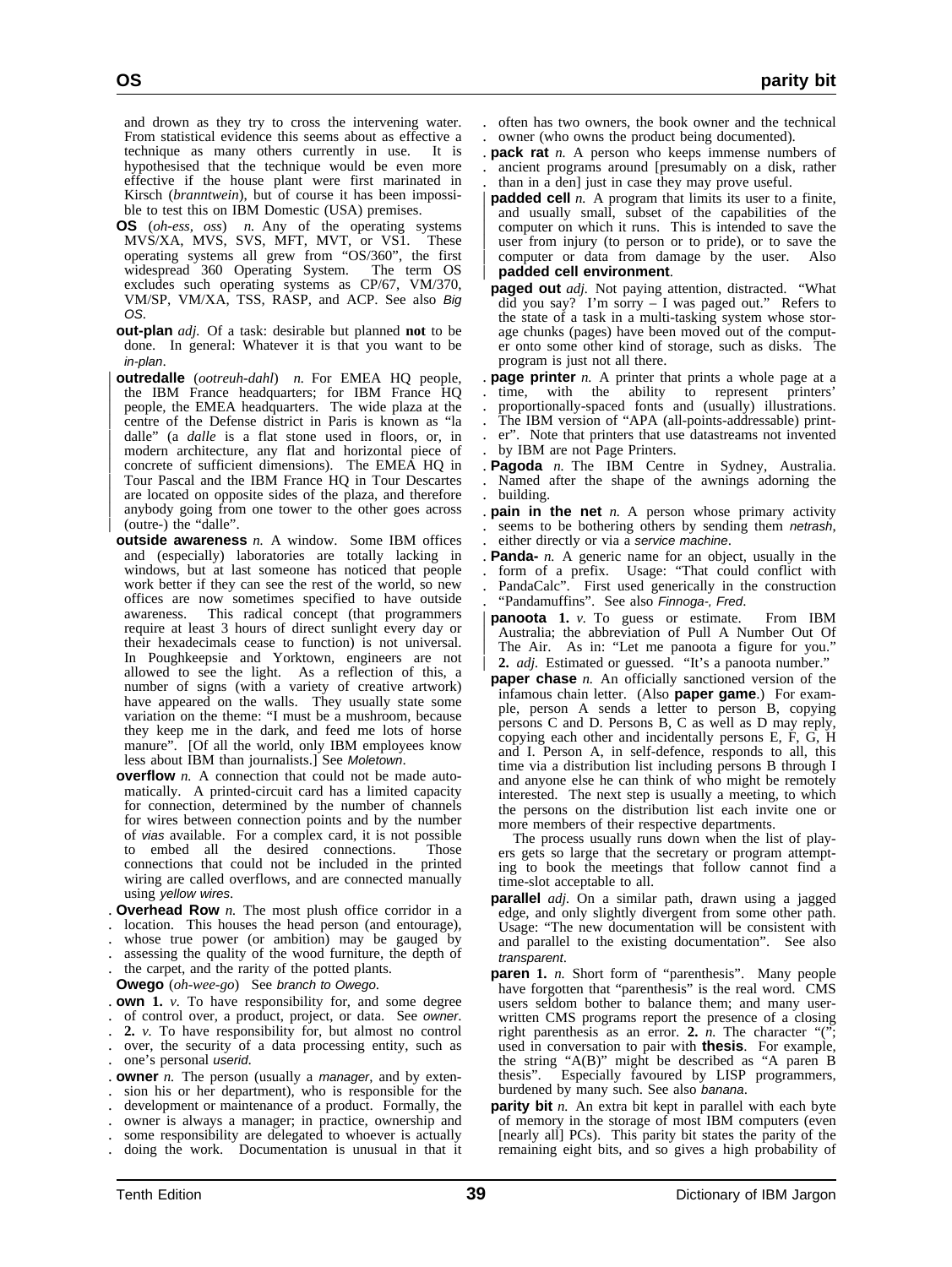detecting an error in any given storage location. Of course, it also adds 12.5% more memory that may fail, and somehow it often does seem that only parity bit memory chips fail.

- **parm** (*parm*) *n.* Misspelt abbreviation of the word "Parameter", a variable argument to a program. This is used so universally that "param" sounds silly.
- **partitioned** *adj*. Separated, broken. As in: "When the transatlantic links are down, VNET becomes
- . transatlantic links are down, VNET becomes
- . partitioned". Here, the distinction between "broken" and
- . "partitioned" varies depending on the time of day and whether you are east or west of the partition. [Fog in
- . Channel: Continent cut off.]
- **part number 1.** *n.* The IBM catalogue number of a spare or replacement part. **2.** *n.* Where English is not the native language, an item which has a part number in an IBM catalogue. You can be asked for or given a "numero de part number" (part-number number). This sense applies only to non-native English speakers. First heard from one of the Essonnes plant managers, but since also from FEs and other people from various European countries. See also product number, model number.
- **passthrough** *n.* Any of a variety of methods by which one computer which is receiving messages from a terminal passes them on to a second computer as though the terminal were directly connected to it (and similarly relays messages coming in the opposite direction). Also spelt **passthru**, from the name of one such program. Passthrough requires a program in the first computer to pretend to be a terminal. Having to write such a program is very helpful in making computer buffs experience something of the effect of their work on real people, but sadly the architects and planners who design the data streams never have to dirty their hands and write one.
- | By implication, passthrough is used from small computers to larger ones, or between peers. Hence **reverse passthrough** is used when a large mainframe computer is used to provide access to a much smaller machine.
- **patch** 1. *n.* A fix applied to a program by adding new  $|$  machine code in an otherwise empty area (often | provided specifically for this purpose). Applying a patch was often much quicker than rebuilding the | program from source. **2.** *v.* To fix a program. Often implies a "quick and dirty" fix. See also zap.
- **path 1.** *n.* The sequence of hops (*q.v.*) followed by a file sent from one node to another. The path may appear very strange, at times, since it is chosen according to prevalent link speeds and traffic, rather than on purely geographical constraints. For instance, files have been seen transferred from Kingston to Endicott (both in New York State) via Santa Teresa (in California), and there is one report of files going from Hursley to Portsmouth (both in Hampshire) via Poughkeepsie (New York). **2.** *n*. The channel(s) used by a mainframe to access its peripherals. **3.** *n.* The order of search used by an operating system to locate a program or piece of data. See also dual path.
- **pay for the coffee** *v*. To suffer mild pressure. Said to originate from an occasion when a manager, not known for his intra-personal skills or generosity, bought one of his employees a coffee. The employee, surprised, The employee, surprised, politely thanked the man and headed back to his desk, | only to find he had been followed and was now being confronted with a work-related problem. "Sure," he | quipped, "now you're going to make me **pay** for this coffee...". See also tanstaafl.
- **PC** (*pee-cee*) *n.* The IBM Personal Computer. In order to discourage the persistent innovators who suggested that IBM build yet another desktop computer, they were told to bring it from conception to production in less than a year. The result was one of the most visible (but not the most profitable) successes since System/360. The very unfortunate choice of processor hinders the competition just as much as IBM, but even so the effect of standardisation has been of considerable benefit to those using the machine (or one of its many copies).
- **PDB** *n.* Pastel Denim Binder. One of the few pieces of truly IBM jargon associated with the IBM Personal Computer. Refers to the boxes and binders in which the documentation for the PC is shipped. May be almost any colour.
- . **peach letter** See blue letter.
- **peer review** *n*. An approval process whereby a design or product is reviewed by the technical peers of the designer or design group. When treated responsibly this is a powerful and effective technique, but all too often it becomes a political skirmish. In this latter case it becomes a game with many players on one side and usually few on the other. The object is for the side with many players to inundate the opposing group (the "peers") with so many facts and figures about the goodness of the design being reviewed, that the second group must just nod in agreement or run the risk of appearing stupid. When played successfully, the members of the second group dare not ask for additional information for fear of being told they had already seen it in presentation form.
- **pel** *n.* Picture Element. One addressable point on a display screen or printed sheet of paper. This is used as a convenient abbreviation (far more logical and easier to say than "pixel"), and also as a measure of screen or printer resolution, as in "16 pels per mm (16ppmm)".
- | **penalty box 1.** *n.* A position of low esteem. This term probably derives from Ice Hockey, in which rulebreakers may be required to sit out of the game (in an area called the penalty box) for some specified period of time. Thus, when an executive is transferred from a position of power to one of less power, perhaps after having been associated with a failed project, this may be described as "going to the penalty box". Favoured penalty boxes are Research (see sandbox), Group Staff, Quality Coordinator, or Branch Manager of a remote or moribund location. Another technique is to keep the offender at the same location, but put him or her in charge of a less exotic project (*e.g.*, "Productivity" or "Standards"). Variation: "He got five years for | fighting". See also walk in the woods. **2.** *n.* The OS/2 compatibility box  $(q.v.)$ .
- **penguin** *n.* An affectionate term for a member of a Field Support team, when used by Laboratory personnel. Field Support people in some areas wear white shirts, dark suits, and a formal attitude. It's also said that they often walk with a side to side gait (waddle) caused by carrying a tool kit in one hand and an oscilloscope in the other in their Customer Engineer days.
- . **peon** *n.* A person with no special privileges on a . computer system. "I can't force a new password for you, I'm only a peon on this system."
- **people** *n.* Non-managers, as in: "Only first-line managers deal with people, in IBM". Higher-level managers, it follows, do not deal with people. (Who or what **do** they deal with?)
- **perfect programmer syndrome** *n.* Arrogance. "Since my program is right, there is no need to test it". Or: "Yes, I can see there may be a problem here, but I'll never type SHUTDOWN on the RSCS console when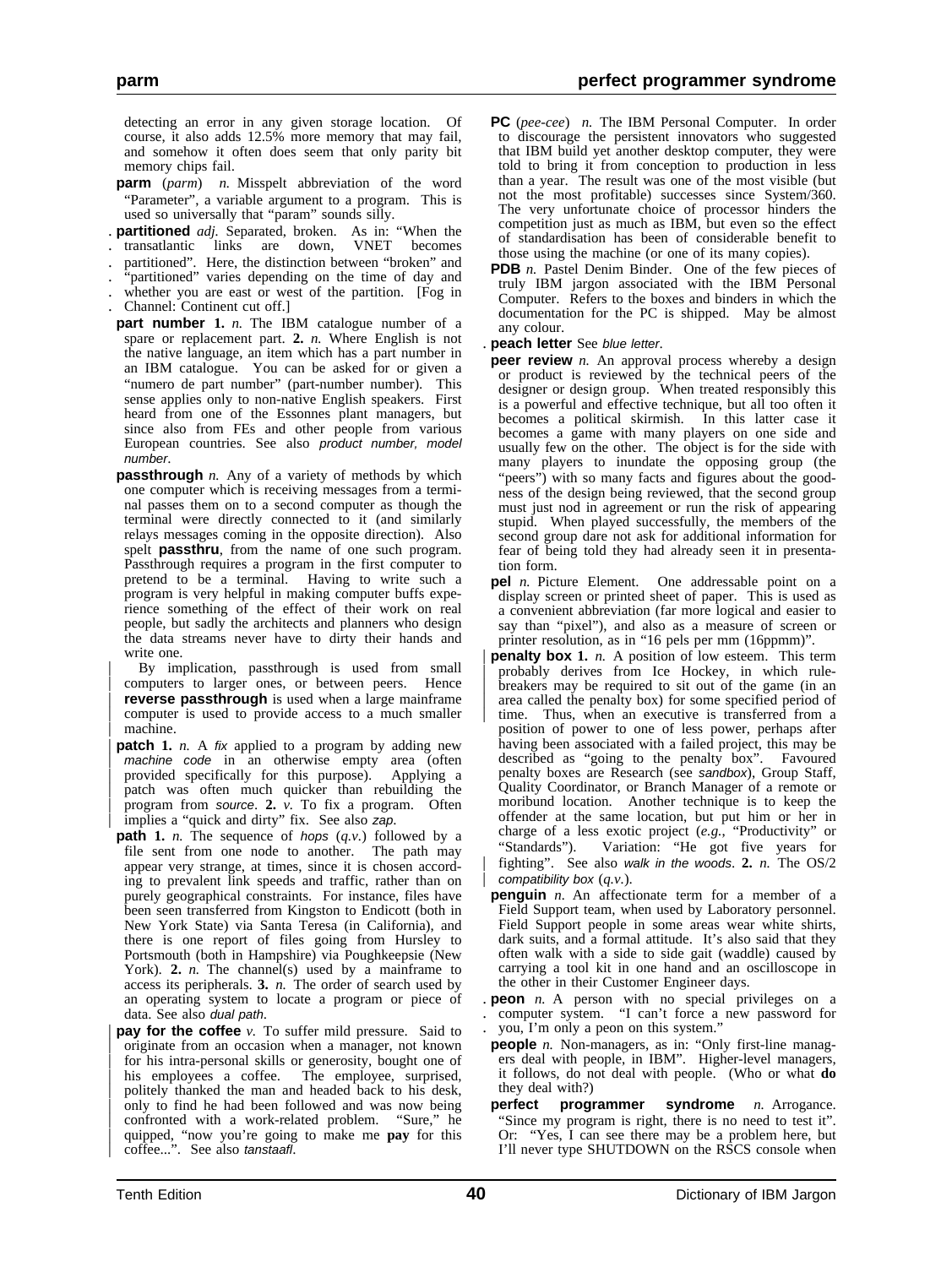there is a CP read up". [This latter action had the unfortunate side-effect of closing down the entire system, instead of just the communication subsystem (RSCS) if the CP privilege class assigned was too high.]

- **performance release** *n.* A release of a product or internal program put together (usually in a hurry) when it becomes apparent that the previous release was too slow or used too much *resource*. A performance release should show improvements in performance without loss of function.
- **permanent home** *n*. Any IBM building or office in which you will reside for less than one year.
- **permanent move** *n.* temporary assignment (*q.v.*).
- **permanent recording** *n*. The only data that remains on a disk after a head crash. Readable only by one or two gurus in San Jose.
- **personal computer 1.** *n.* Before 12 August 1981: a computer used by one person, who is local to it and does not time-share it. A catch-all for home computers, hobby computers, the 5100 APL-based machine, professional workstations, some 3031s, and probably a few Cray-1s. **2.** *n.* After 12 August 1981: the IBM 5150, 5160, 6150, *etc.* This has had the predicted major impact on the industry, and an even bigger impact on IBM itself. **3.** *n.* A way to continue business work at home. **4.** *n.* A way to continue game playing when at work. See PC.
- **personalize** *v.* To program. As in: "Let's personalize the gate arrays tomorrow". See burn sand.
- **person-month** *n.* A fashionable term for man-month.
- **perturbate** *v*. To perturb. To cause an undesirable change, usually in a budget or a schedule. Used chiefly by Aerospace Engineer types who have joined IBM some time into their careers. "Joe, how much is this going to perturbate your launch schedule?" [This is the same strange modification to usual English as in the constructions "orientate", "preventative", and "preventative", "indentate". I suppose that they do help sell storage devices.] See also hit.
- . **PF4** *v.* To erase, or destroy. This is derived from the
- . usual effect of pressing the hardwired "Program Function . key number  $4^{\prime\prime}$  when running PROFS  $(q.v.)$ . As in:
- "Yeah, I got that request and I PF4'd it!" Note that
- . PF4ing in PROFS only erases the working copy of a
- . document; it does **not** erase backup or other copies of . the document.
- Phase 0 *adj*. Preliminary. From "Phase 1 review", which is the first official review of a project. A "Phase 0 review" is a preliminary review, often conducted as a trial run for the real Phase 1. Hence, "do a Phase 0 estimate" means "do a preliminary estimate".
- **pick-and-pray** *n.* A multi-choice question in an exercise | or test.
- **PID** (*pid*) *adj.* The version of a program as shipped to customers. From Program Information Department. This department is no more, having been replaced by ISD (IBM Software Distribution) and then SMD (Software Manufacturing and Delivery) but the term PID is still very widely used. "These days, we have to run the PID version". See vanilla.
- . **PID buffer** *n.* A period of approximately three weeks
- . during which a software release matures while at PID
- . (*q.v.*). This provides a convenient breathing space
- . during which the developers can discover problems
- . before the software is shipped.
- **pig iron** *n.* Any very large, very fast, mainframe computer (equivalent in cost to a 5 MIPS mainframe in 1982). Used as: "Sure that software is slow, but it will sell a lot of pig iron that way." See also rusty iron, micro iron, push iron.
- . **pistol** *n.* A program whose protection features (if it has
- . any) make it very easy for you to shoot yourself in the . foot. Usage: "The DOS COPY command is such a nice
- pistol!"
- **pitch 1.** *n.* A presentation. "Are you going to the Akers" pitch in the auditorium?" **2.** *v.* To present, or attempt to persuade. "Are you going to pitch that to staff someday?"
- . **pitcher** *n.* A program that executes at a central site and
- . distributes [sends] programs and data to remote . locations. The term comes from a North American
- . game called "baseball". See catcher.
- **PITS** (*pitz*) *v.* To register a problem on the Problem Information Tracking System. PITS is an *ad hoc* database system, developed at the Glendale Laboratory at Endicott, that is used for tracking problems during software development. "That looks like a real bug; you had better PITS it.'
- **PizzBoo** *n*. The Publishing Systems Business Unit, one . of the first to *BiCapitalize* mainframe products. From . the usual pronunciation of its abbreviation, PSBU.
- **placard a balais** *n.* Broom cupboard. The empty space in mainframes, often used by CEs to store all kinds of tools and spare parts. It is reported that in civilised countries this space can advantageously be used for the storage of beverages. Sugary drinks, beer, Champagne, and white wine go near the channel cable input to take advantage of the cold air intake by the cable hole in the floor. Red wines can be warmed to an appropriate temperature in the power supply area.<br>A Domestic reader recalls the control unit for the
- . 2305 drum, whose early models had a built-in . compressor to cool them because the forced room- . temperature air was not sufficient. This had a space . next to the cooling coils that was just big enough to hold a six-pack [a retail unit of six cans of beer]. At some military installations, where the rules on beer were . less strict than at civilian installations, the operations . staff were wont to share an IBM-cooled can or two with . visitors.
- **planar** *n*. A large printed circuit card onto or into which other cards are plugged. Known as a "Motherboard" by users of cruder imagery.
- | **planification** *n.* Planning [one must suppose]. As in: "This software qualification tool allows the conception, maintenance, planification and execution of sequence tests.'
- **planned personal illness** *n.* A minor illness, serious | enough to require absence from work, which the victim seems to know about several days in advance. Mostly taken by people who are rarely ill and who feel that they are "entitled" to their fair share of time off.
- **planner** *n*. One whose job is to think about doing real work.
- **planners' droop** *n.* A chronic symptom demonstrated by most forecast graphs. It describes the tendency of revenue projection graphs for a given product to show a steep rise for the next 3 years followed by a steep decline. Since falling graphs are anathema to any selfrespecting planner, the situation is usually remedied by postulating a gap product which will appear in 3 years and keep the revenue graph going upwards. This has the added advantage that the product manager has a superb excuse to explain his need for a further cast of thousands to develop this (hypothetical) product.
- **plan of record** *n.* Plan. A plan of record has by implication extra solidity – though in fact it is the least reliable plan of all, since product plans **always** change. . Caution dictates that any figures or targets in a plan of record, once committed to paper, will not be sufficiently . "aggressive". Each level of management therefore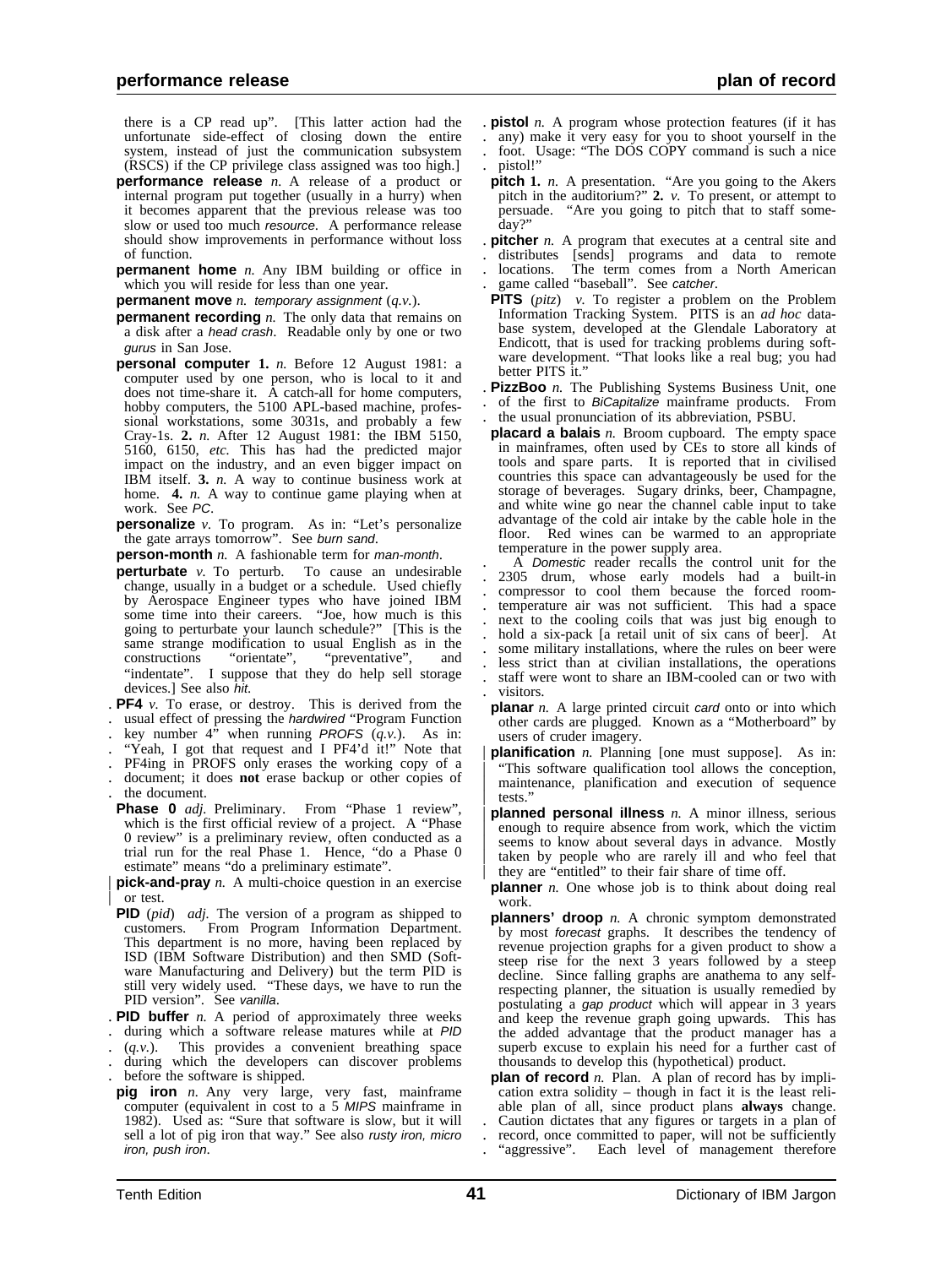- . inflates such figures before passing the plan up the
- chain, until it reaches the final authority who sets the
- . numbers or target according to some preconceived
- . notion. See also action plan, whim of record.
- . **plant life** *n.* One who works in a manufacturing plant . (rather than in a sales or development area).
- **platform** *n*. A collection of machines, often of the same | hardware *architecture*, or a family of operating systems | or software interfaces. Usage: "We'll build the new | cellar management application on a PS/2 platform", or | "The communications help facility will be based on an AIX platform".
- **play** *v*. To spend one's own time on a project. As in: "I'm staying this evening to play with the new Fred program". It seems that most really usable software, a surprising amount of revenue, and even more profit, derives from such "play".

**play pen** *n.* A room where programmers work.

- **plist** (*pee-list*) *n.* Parameter list. A programming mechanism for passing arguments (parameters) from one environment or program to another.
- **point** *n*. A measurement of the IBM list price of a product, originally equivalent to a monthly rental of one U.S. dollar. See also funny money.
- . **pointing device** *n.* A mouse or light pen.
- **Pokieland** *n*. The Poughkeepsie area. The term is mainly used by people outside Pokieland. [There is also a cave, in northwest Massachusetts, named "Pokie Hole" in honour of Poughkeepsie.]
- **polysyllabic** *n.* Any word of two or more syllables, although in IBM a minimum of four is preferred. "IBM conventional methodology involves the utilisation of polysyllabic utterances to the maximal degree", especially in documents for announcements.

Polysyllabics are also popular in product proposals because they make life harder for the reviewers: the documents take longer to read, the authors' meaning is less clear and therefore harder to refute, and they discourage any comments from foreign IBM laboratories. In skilled hands, the technique can even be used successfully between British and American English speakers.

Example: "CICS/VS offers a functionally superior alternative to CICS-Standard" is longer, more dazzling, and less clear than "CICS/VS works better than CICS-Standard". After all, it might not actually work at all.

- **pony** *n*. Something good that may (hopefully) come out of a bad situation. This refers to an apocryphal story about a hopelessly optimistic boy who was given a barn full of horse manure by his father on his birthday. He immediately grabbed a shovel and started to dig, while chanting "There must be a pony in here somewhere!" Anything is possible if you have Faith.
- . **POO** (*pooh*, as in Winnie-the-) *n.* Principles Of Oper-
- . ations. See POP. This acronym was used extensively in
- . FSD (Federal Systems Division) and elsewhere in the
- . late 1960s and early 1970s but is less often heard since
- . then probably because so few now write programs in
- . assembler. Also **mini-poo** for the green card.
- **POP, POOP, POPs, p.ops** (*pops*) *n.* The manual that defines the principles of operation of the System/360 (and, later, the System/370). Probably the best (most rigorous) data processing architecture document ever written, and the source of the Ultimate Truth for many. See also bible, POO, Princ Ops.
- **POR** (*pore*) *n.* Power-On Reset. See also plan of record. The general reset of a piece or system of hardware that takes place when the equipment is first

switched (powered) on. Since all hardware requires this, a power-off followed by power-on can often be used to reset a machine to a known state. See Big Red Switch, key on/key off, Poughkeepsie reset.

**port** 1. *v*. To move a program from one computer to another – and get it to work in the new environment. If it is said that a program is "portable", it is intended to convey the fanciful notion that the program can easily be made to run on a foreign hardware or software architecture. Ease of porting a program is highly dependent on the porter's point of view, increasing in proportion to one's distance from actually working on the problem. **2.** *n.* A hardware interface between a computer (usually a small one) and some peripheral hardware such as a network or keyboard. "The mouse is attached to port 7." [Poor mouse.]

**position 1.** *v.* To explain or provide context to. As in: "Let me position you on that subject". **2.** *v.* To describe by providing context. As in: "Would you first position XXX for us?

- . **Poughkeepsie Confidential** *adj.* Of a document: . unavailable. This classification, though unofficial, is . nevertheless the most secure in IBM. A Poughkeepsie . Confidential document cannot be distributed, even by its . author, without management approval (even if the . manager who approves the distribution is junior to both . the sender and the receiver). See also IBM Confidential.
- **Poughkeepsie reset** *n*. An unpublished feature on all IBM data processing equipment, this feature is actually a switch connected directly to the main power source. A flip of this switch (usually named the "ON/OFF switch") will reset 99% of all annoying device problems. However, the trade-off for such a life-saving capability is the probable loss of some existing data or state information. See also POR.
- **pound sign 1.** *n*. A name for the symbol "#" (two horizontal lines crossed by two vertical lines). This nomenclature is used in some (but not all) areas of the USA; elsewhere the symbol is known as "the number sign", "the octothorpe", or simply as "hash" or occasionally "hatch"). The musically inclined call it a "sharp", but a convenient way of describing it is "the tic-tac-toe board", or "the noughts and crosses board" (depending on one's heritage). **2.** *n.* The name most often used for the British (Sterling) currency symbol. This is an antique capital L (standing for *libra*, the Latin for "pound"), a cursive "L" crossed horizontally by one or two small dashes. Unfortunately it cannot be illustrated here because of the unpredictability of printing devices. See currency symbols.

. **power cycle** *v.* To reset, by removing and then restor- . ing the power to a machine. See Poughkeepsie reset.

- **power eraser dispenser** *n*. The ultimate unnecessary feature. See bells and whistles.
- **power suit** *n*. The wardrobe worn by the movers and shakers  $(q, v)$  within an organisation. This (for a man – women dress more subtly) consists of a dark blue threepiece pin-striped suit, a long-sleeved white shirt, the latest in tie design (in 1985 that was a striped tie with the stripes pointing to the left shoulder), a black belt with an inconspicuous buckle, thigh-high socks with colour matching belt and shoes, and black wing-tip shoes. In Texas genuine lizard [or other unconservational leather] cowboy boots may be substituted for the wing-tip shoes. In 1983 blow-dried hair styles and moustaches were also necessary.
- **power up** *v*. To switch on. Usually applied when the switch-on process is complex or involves a number of machines. "Could you power up the system if you're the first in on Sunday?" See also  $\mu$ p.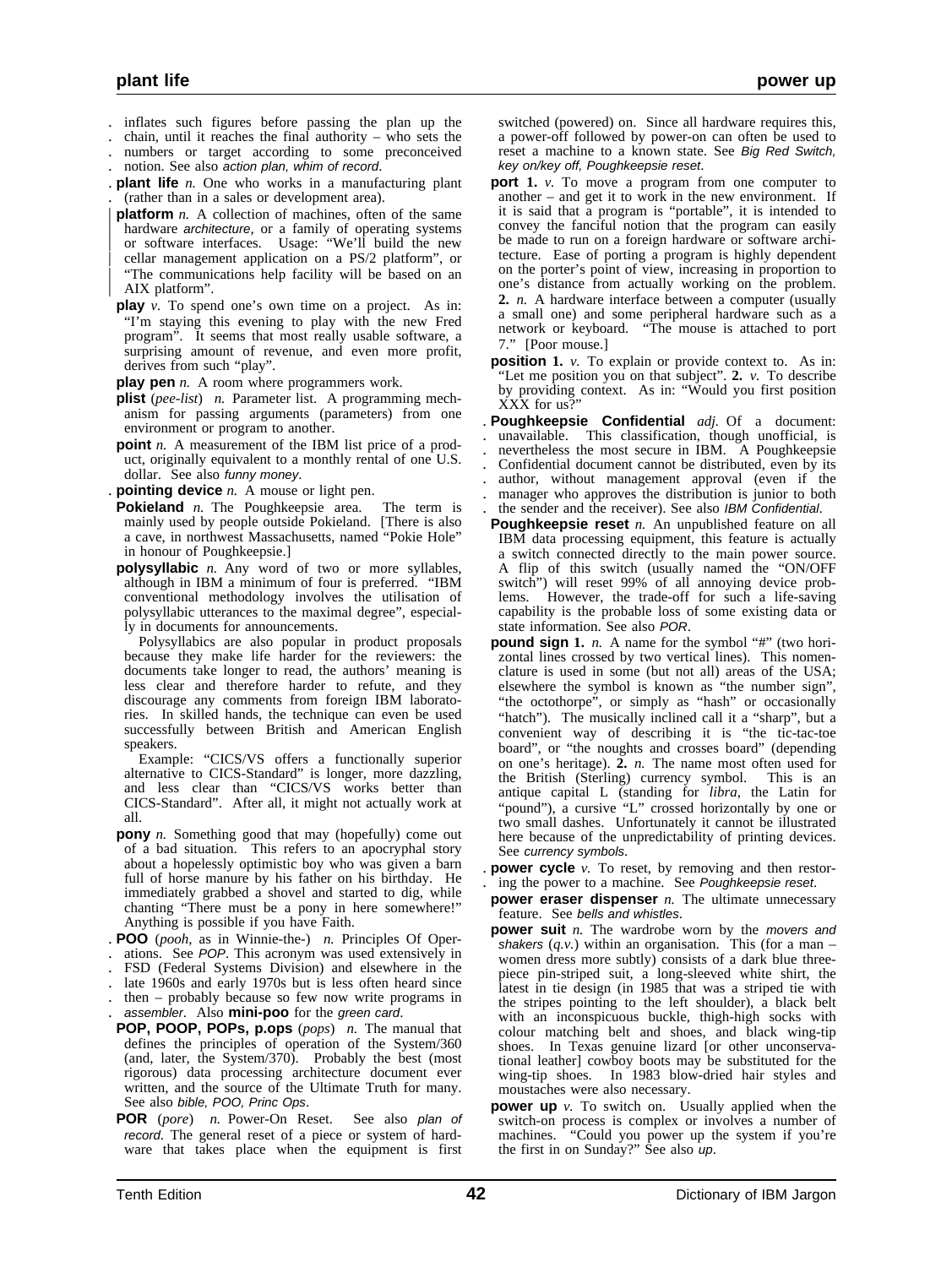- **prayer meeting** *n*. A meeting, usually of a task force that is hoping for a miracle to solve some intractable problem. As in: "The Performance prayer meeting starts at Two".
- **preannounce** *v*. To announce something (usually a product) before it has been formally approved for announcement.
- **precurse 1.** *v.* To precede in the manner of a precursor; to act as a forerunner or harbinger of an advancing technical evolution. As in: "It is for us to precurse that technology for the rest of the corporation". See also leading edge. **2.** *v.* To offer a brief incantation prior to divulging an innovative solution to a problem. *e.g.*, "May the fleas of a thousand diseased camels inhabit your armpits". See NIH.
- **price/performance** *n*. An undefined measure of value-<br>for-money. As in: "The XYZ offer improved As in: "The XYZ offer improved price/performance".
- **Princ Ops** (*prince-ops*) *n.* A verbal abbreviation for the System/360 (and later extensions) Principles of Operations Manual. Used by the System Architecture group in Poughkeepsie, and others. See also POO, POP.
- **priority list** *n.* A dynamic list of things to do, sometimes in a Virtual state, to which is attached a priority pertaining to each item, ranging from "right away" to "probably never". Usage: "I'll put that on my priority list".
- It is recommended that if you are on the receiving end of this statement, you should obtain at least an approximate date of completion. This date, of course, you will remember as a definite commitment. See also time-frame, virtual, wishlist.
- . **proactive** *adj.* Active, not reactive. Used of people or
- . policies that take the initiative rather than result in inter-
- rupt mode activity. It is also sometimes applied with the
- sense of "teaching" or "reaching out".
- **Problem Determination Guide** *n.* A small booklet allowing one to determine that a non-functioning (read: broken) 3278 or 3279 terminal is indeed nonfunctioning. Unfortunately, it does not give the slightest hint about how to make it work again. (There is a Problem Reporting Form, however.)
- **problem state** *n.* Doing something for someone else. The System/360 (and 370) architecture recognises two basic "states". One is "Supervisor State", in which the machine is doing work for the supervisor – usually an operating system; and the other is "Problem State", in which the machine is conceptually solving problems for the user. [This is a rather narrow view of the System/370 world, however, as (for example) the VM/SP product makes both states accessible to the user by a little "sleight of virtual machine".]
- | **production program 1.** *n.* An application program. This term dates from the days when computers rarely had operating systems, and instead ran just one program at a time, loaded by the *boot* program. If the program did (or appeared to do) something of value, it was called a production program. 2. *n*. Any program no longer undergoing testing and thought to be safely operational.
- **production system 1.** *n.* floor system (*q.v.*). **2.** *n.* The version of the operating system that you get when you don't do anything special (don't take any risks). This is usually the system being used by the people who are sitting around at terminals and actually being productive.
- **productize** *v*. To give an unfinished piece of software | or hardware the appearance and form of a finished prod uct. As in: "Productization is taking place on all levels" | [sigh].
- **product number** *n*. The four digit number that identifies every major IBM hardware product. The numbers rarely have any relationship to each other but sometimes some sort of sequence may be followed (*e.g.*, 3350, 3370, 3380 are all disk storage devices). See also model, part number.
- **product tester** *n.* Someone who tests products. Those who have been to the mountain; keepers of the word; interpreters of the Specifications. Sometimes disliked by developers, these were the people that really did assure that products were high quality before their mission was changed and they became paper-pushers [through no fault of their own]. Research has shown that most were given chemistry sets or electronic kits at an impressionable age by well meaning parents.
- **professional** *n.* An employee who is not a manager. "Our professionals are the best in the business." Often used as an euphemism for "technician".
- | **professors** *n.* The staff of the IBM Israel Scientific | Centre, at Haifa. A mildly derogatory term used by marketing people in Israel that also implies a grudging respect; a remarkably high proportion of that staff are indeed professors.
- **PROFS** (*profs*) **1.** *n.* Professional Office System. A menu-based system that provides support for office personnel [such as White House staff], using IBM mainframes. Acclaimed for its diary mechanisms, and accepted as one way to introduce computers to those who don't know any better. Not acclaimed for its flexibility.
- . PROFS featured in the international news in 1987, . and revealed a subtle class distinction within the ranks . of the Republican Administration in the USA. It seems . that Hall, the secretary interviewed at length during the . Iran-Contra hearings, called certain shredded documents "PROFS notes" [as do IBMers who use the system]. . However, North, MacFarlane, and other professional . staff used the term "PROF notes". **2.** *v.* To send a piece of electronic mail, using PROFS. "PROFS me a oneliner on that." [A PROFS one-liner has up to one line of content, and from seven to seventeen lines of boiler plate.] See also VNET.

. **program manager** *n.* A person who is a manager of a

- . project or product but who (by design) has no employ- . ees reporting to him or her. See also card-carrying . manager.
- **programmer** *n*. A machine for converting ideas into practice.
- **programming** *n.* The art of debugging a blank sheet of paper.
- **progress** *v.* To make progress with arranging. As in: "We are progressing your promotion". (Use: Rare.)
- **proof** *v*. To run a spelling checker program against a document. From the VM program called PROOF. Mainly used, in the UK, to check documents before sending them to readers in the USA who are sensitive to British spelling.
- **protocol** *n*. A sequence of events or exchanges of information defined to enable two machines or programs to communicate with each other. This bears slight relationship to the usual senses of this word, but does correctly convey the flavours of solemnity and complexity that are associated with such communication.
- **prototype 1.** *n*. The first implementation of some idea in the form originally envisioned for it by the original innovator. Generally unrelated in form, function, and cost to the final production version. **2.** *v.* **a)** To implement a working system fast, *i.e.*, by "unconventional" methods. **b)** To implement a "model" system that has to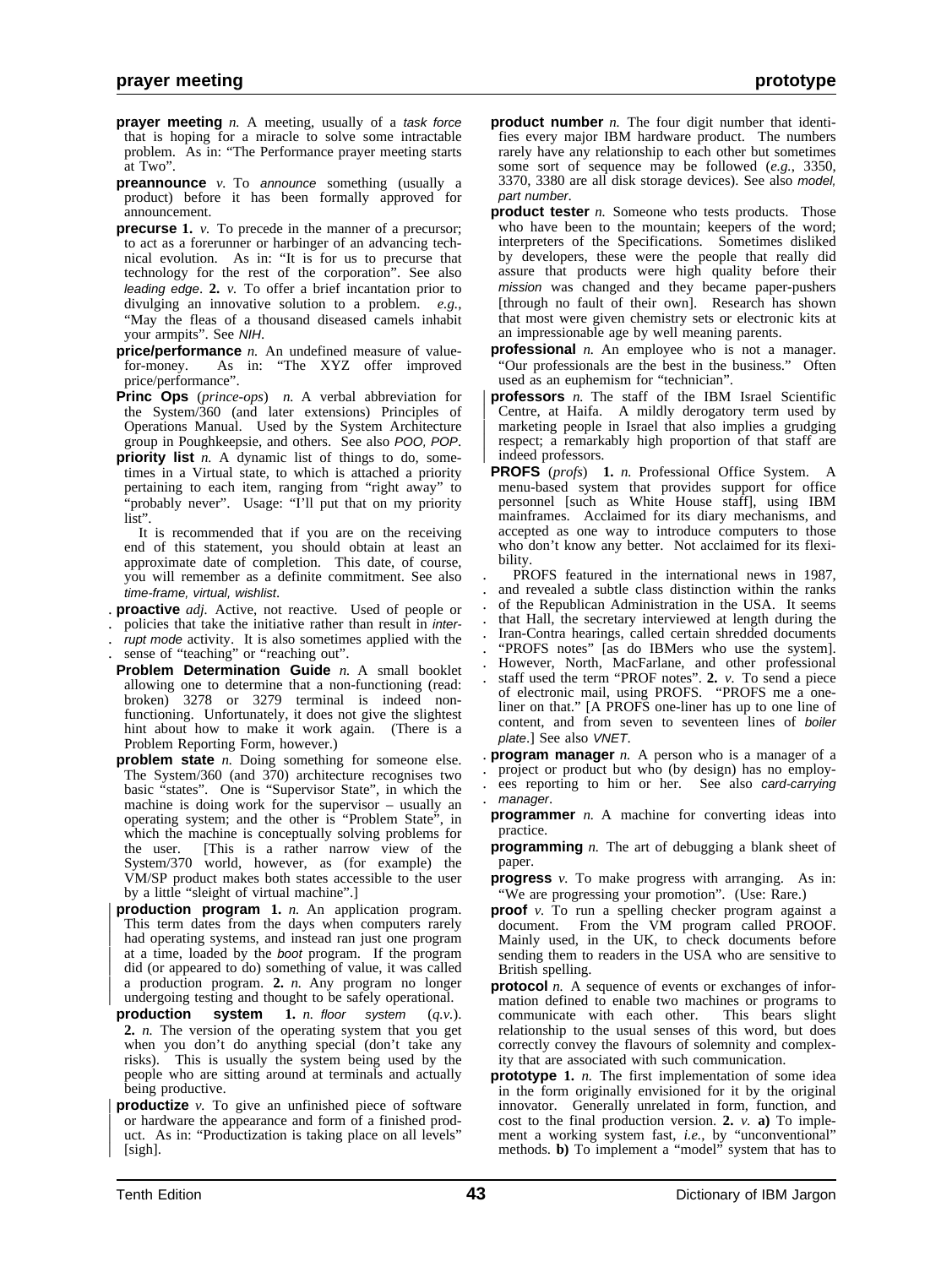be replaced by a "proper" system later [lest anyone realise how simple programming is].

- **PSE** (*pee-ess-eee*) *n.* Preliminary Sales Estimate. A qualified guess at how many units of a product will be sold. Nobody except a forecaster can explain why this is different from a forecast.
- **PTF** *n*. Program Temporary Fix. This is an official IBM temporary fix. The abbreviation is used so often that most people don't know what it stands for. PTFs are permanent fixes in some systems, which has led to the false definition of **permanent temporary fix**.
- **PTM** *n*. Program Trouble Memorandum. The same as an APAR (*q.v.*), but generated internally, before a program is shipped. Also known as **PTR** (Program Trouble Report); both are sometimes used as verbs.
- | **pubs 1.** *n.* The Publications (now "Information Devel opment") department of a Development Laboratory. | **2.** *n.* The publications (manuals, books, and brochures) associated with a hardware or software product. See fix *it in pubs.* **3.**  $n$ . The name of a program that provides a user interface to the ProcessMaster product. "I'm a fulltime PUBS user now!"

**pulse** *n.* A temporary change in the level of a logic signal. It is difficult, nowadays, to observe the very . short pulses in fast computers with ordinary electronic . equipment such as oscilloscopes – the capacitance of the . leads connecting the oscilloscope to the computer will

- . degrade and sometimes destroy the information in the signal being inspected. A story from the not-so-recent
- days of 3033 development is related by an engineer who
- . looked over the shoulder of his colleague and
- . commented "That's a mighty noisy line, Joe". Joe
- . looked up and replied "Them's good bits, Ken". The

. bits were seven nano-seconds wide. A pulse that is in the wrong place (and, usually, is shorter than an intentional one) is known as a glitch  $(q.v.)$ 

- **punch** *v.* To transmit data electronically from one disk pack to another. Often these disk packs can be around the world from one another but just as often can be the exact same one. A VM/370 term, from the use of a virtual card punch to send data from one virtual machine to [the virtual reader of] another. Usage: "Punch me that jargon file".
- **purple wire** *n*. The wire shipped with a feature change to the IBM 1130 and 1800 Systems. Also referred to as **personality wire**. Used and required to tell the software about the hardware installed on a system, and its address. A change here is Most Frightening to the "Sensor based" Customer Engineer. See also yellow wire, blue wire.
- **push iron** *v.* To make a living by selling hardware. Formerly referred to those salespersons who sold only large mainframe computers. Also **pump iron**. See also pig iron.
- **put a stake in the ground** *v.* To stabilize a fluid or confused situation. For example, to provide a focus or leader for a group effort. Also **put a stake in the grid**.

**put in place** *v.* To complete. As in: "Do you have the plan of record put in place yet?"

**puzzle palace** *n.* A building in which the computer room has expanded beyond its original boundaries. Buildings 701, 920, and 921 in Poughkeepsie are prime examples: some aisles dead-end at a printer box-room, and then resume on the other side of the room. This may be adapted from a favoured nickname for the NSA (National Security Agency) in the USA.

- . **qfoic** (*queue-foe-ic*) *v.* To display or update the micro-
- . code configuration on a 43xx computer. This name . comes from the "fast-path" incantation used to access
- the menu for changing UCWs (Unit Control Words).
- **quad** *n*. The character formed of a simple rectangle of lines, used in the APL language for various mysterious purposes. Conjures up memories of glorious University afternoons to many.
- **qualified** *adj.* Of a part (piece of hardware): tested six ways from Monday (*sic*) and approved for use in IBM products. Generally a well known product (such as a TTL "7400" quadruple NAND) whose identity is subsequently disguised behind a twelve-digit IBM part number. Since the original part number is no longer available, the only specifications available are those produced by the Fishkill testing lab – which tend to give no hint of what the part really is.
- **Quality** *n.* A once-popular hot button characterised by the slogan: "do it right the first time" (*q.v.*). A laudable aim, pounced upon with glee by product managers who claim that they do their design right, first time, and that therefore testing with real users is obviously a waste of time. In an extraordinary use of English, an official definition of "quality" defines it as *Conformance to Requirements*. [Not in **this** Dictionary!]

. A 1987 Quality poster put it this way: "Quality: A . place for everything, and everything in it's (*sic*) place".

- **Quality Circle** *n.* A group of people gathered together to celebrate the cause of Quality, and sometimes to bring forth good ideas for increasing the sum of product quality. Said to be the most perfectly formed closed loop of ideas around which a group can travel continually only to to get nowhere that they haven't been before.
- . **quarter 1.** *n.* A three-month portion of a year. The unit . of time used when a "month" is too precise, as in: "We . will announce in 2Q88" [second quarter, 1988]. **half** is . sometimes used, in a similar manner, when plans are . even less definite. **2.** *n.* A quarter of a byte (half a nybble). Also **two bits** – a reference to the old coins which broke apart to make change, the pirate's Pieces of Eight. [This isn't in very common usage, but the incestuous puns may please.]
- **quick and dirty** *adj.* Of software or hardware: produced in a hurry to meet an urgent request or to fix a problem, usually someone else's. One's own solution is usually a prototype (*q.v.*). Also used to imply inferiority, or to defer a simple request from an end user, as in: "I can give you a quick and dirty solution in four weeks [which will do exactly what you want] but a real solution [which will do exactly what I want] will take eight months".
- **quiesce** *v*. To halt after finishing the current task. This term is often used to describe the process of stopping the flow of data across a network link, or to some device such as a printer, so that maintenance of some kind can be done. As in: "We're quiescing the link now; you can have the machine as soon as that last file is through."
- **R&I** *n.* A Read and Initial memorandum. A form of memo circulated with the intention of its being read by an entire department in a timely fashion. The progress of circulation is indicated by the initials of the readers (and sometimes the date when it is read). Generally completes the cycle 2 to 4 months later, if at all, and is therefore an extremely useful way of delaying a decision on a document more or less indefinitely.
- **racheck** (*rack-check*) *n.* The RACF security system's primary macro call to check authorisation of an action; often used as a verb. In technical usage this term is neither good nor bad, and just indicates a place where RACF will check for authority. In common usage, it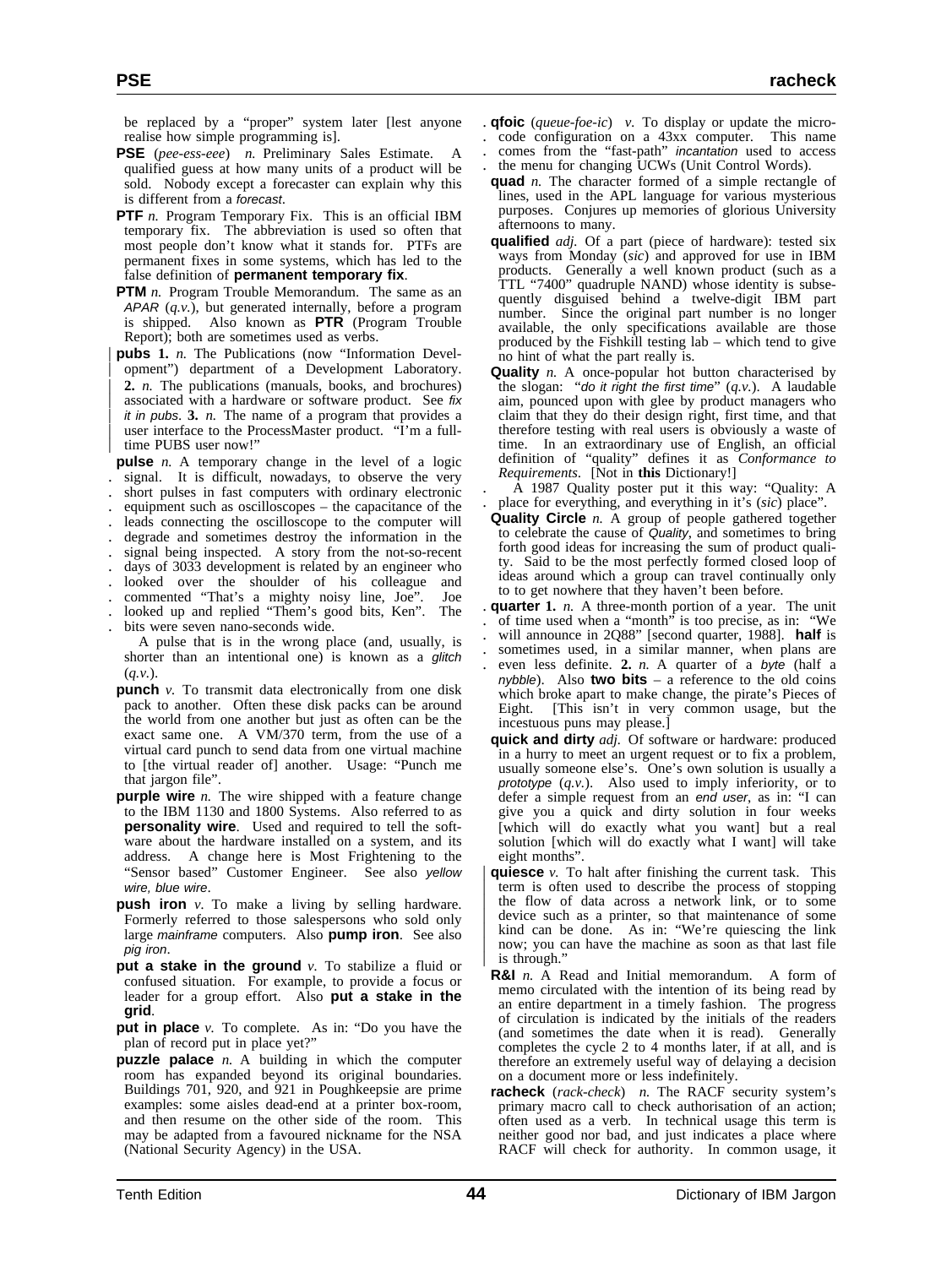means access that (apparently capriciously) is denied; as in: "I could have finished that project last night but I got rachecked so many times I gave up".

- **raft 1.** *n.* A collection of programming ideas, loosely bound together and floated as a suggestion for a new software release. As in: "We are proposing a 15K raft of improvements". In a streamlined development process there can be a close resemblance between the raft and the First Customer Ship (FCS). [Though it may surprise you that **anyone** could confuse a raft and a ship.] 2. *v*. To put forward as a suggestion. "Let's raft" that at the meeting tomorrow." **3.** *n.* Something flat, untidy and of practical use only to its designer.
- | **rainbow book** *n.* Nickname for GH09-0242 *The Nature* | *of Office Systems*, a document, distributed to thousands of customers in 1984-6, that chronicled IBM Canada's experiences in installing Office Systems. So called because of the photograph of a rainbow over the Rocky | Mountains on the otherwise black cover.
- . **raindance** *n.* A complicated sequence of steps (includ-
- . ing some physical activity), required to achieve some
- . goal. It may include a few incantations as well as more
- . tangible actions (such as mounting tapes, flicking . switches, *etc.*).
- . **raised floor** *n.* An area where a large computer installa-
- . tion can be found. Named because the computers stand
- . on a false floor which is elevated some distance above
- . the "real" floor of the building, in order to leave space
- for the boas  $(q, v)$  to prowl. Usage: "We can put that in
- the raised floor", or "Site XXXX will be down Memori-
- . al Day weekend. This will include system YYYY also
- . since it is on the raised floor that will be down."
- **ramp** *v*. To increase. From the A/FE Corporate News Letter, 31 May 1985: Q. "What's the latest update on PC/AT delivery shipments? Are you still encountering supply shortages?" – A. "Demand for the AT has exceeded our expectations, although we are ramping up production of enhanced AT's with additional fixed drive sources". The reader is referred to the Concise Oxford Dictionary for some alternative definitions of "ramp" that may be appropriate in some circumstances.
- **rat belt** *n.* A cable tie. Small cable ties are **mouse belts**.
- **rattle some cages** *v.* To do things, (writing memos, making phone calls, sending VNET messages, *etc.*) that will make someone unhappy. Generally done because they have made you unhappy. "I'm going to rattle some cages and see if I can get this spec changed."
- **RDR** (*reader*) *n.* An abbreviation for reader (*q.v.*). From the VM standard name for the virtual card reader.
- **reach-around** *n.* Communication which does not just go up the management chain or down it, but rather goes up the chain and then returns directly to the original level as a response. Use: extremely rare.
- **read** *v.* To move data from one real or virtual disk pack on your system to another. A VM/370 term, derived from the READCARD command that was used to move virtual cards from the virtual card reader to a virtual disk. Usually the source disk pack (the virtual reader) is owned by the spool system and the destination disk pack is dedicated to a user. Usage: "Please read that new file onto your disk". See also receive.
- **reader** *n.* A temporary place on a disk pack to place data until a user decides exactly what to do with it, or it is destroyed by a cold start. From "virtual card reader". Also used as a place on a disk pack where one user puts data so that another user has a good chance of finding it, and as a system-owned area of space to store data if your private space allocation is not large enough. See also read.
- . **reader eater** *n.* A computer program that automatically . processes the files in a reader. Typically used to . discard unwanted messages and to maintain private copies of forums. It may be coincidence that "reader" . and "eater" rhyme in the speech of many North Ameri- . cans.
- **real estate** *n.* A resource of some kind that is both physical and two-dimensional. Examples: **a)** A small area of land purchased to build facilities for creating things; **b)** A large area of land purchased to build bigger facilities for administering the facilities for creating things; **c)** That area of floor space in a machine room that is just too small for the new machine that you need; **d)** That area of a desktop that is too full of other things to permit the siting of a terminal in a convenient position (see also footprint); **e)** That area of a silicon chip which is too small to permit the incorporation of the function required to make the chip useful.
- . **real IBM** *n.* That portion of IBM which is not part of the . Research Division. Used in the Research Division. See also real life.
- **reality check** *n.* A comparison between an idealistic point of view and a pragmatic point of view. Employed when design groups come up for fresh air (or peer review) when deliberating alternatives for new features. See also sanity check.
- **real life** *n*. The field  $(q, v)$ . Used by people consigned or resigned to working in Headquarters locations, as in "He's probably right, he just came from real life". See also real IBM.
- **real money** *n.* See blue money.
- **real storage 1.** *n.* The main storage in a computer. This term widely replaced "core" when the latter term became out-dated. For example, "This machine has 8 MB real storage", meaning 8 Megabytes of (physical) main storage. **2.** *n.* Hardware (physical) storage in contrast to virtual (imaginary) storage. This term was precise in the days of early System/370 computers, which could only have one processing unit. **3.** *n.* An imaginary representation of the physical storage of a computer. This sense of the term was necessary for the multiprocessing System/370, such as the 158MP and 168MP models. Here there could be more physical storage than (in theory) the processors could address. Increased performance was possible by providing each processor with its own bank of real storage (here called **absolute storage** to minimise or maximise confusion).
- **rearrange deck chairs on the Titanic** *v.* To perform pointless actions; a description for frantic, useless endeavours in the face of an impending disaster. This derives from IBM Canada, where it was applied to measures designed to head off a slipped ship date.
- **receive** *v*. To initiate the movement of a file from the spool system onto a private disk. As in: "When you get the file in your reader, please receive it". Derived from the name of the program used to move the file. See read.
- **recognition event** *n*. A gathering to which employees may be invited as a reward for their achievements. Awards may be presented, or some of the activities may be simply entertaining or not directly productive. Usage: "We proposed holding the Technical Forum at a non-IBM site near the ocean, but rescheduled to Dallas so it wouldn't be construed as a recognition event."
- **recurse** *v*. To recur. Not to be confused with the repeated invocation of a spell or oath. Almost certainly derived from the adjective recursive.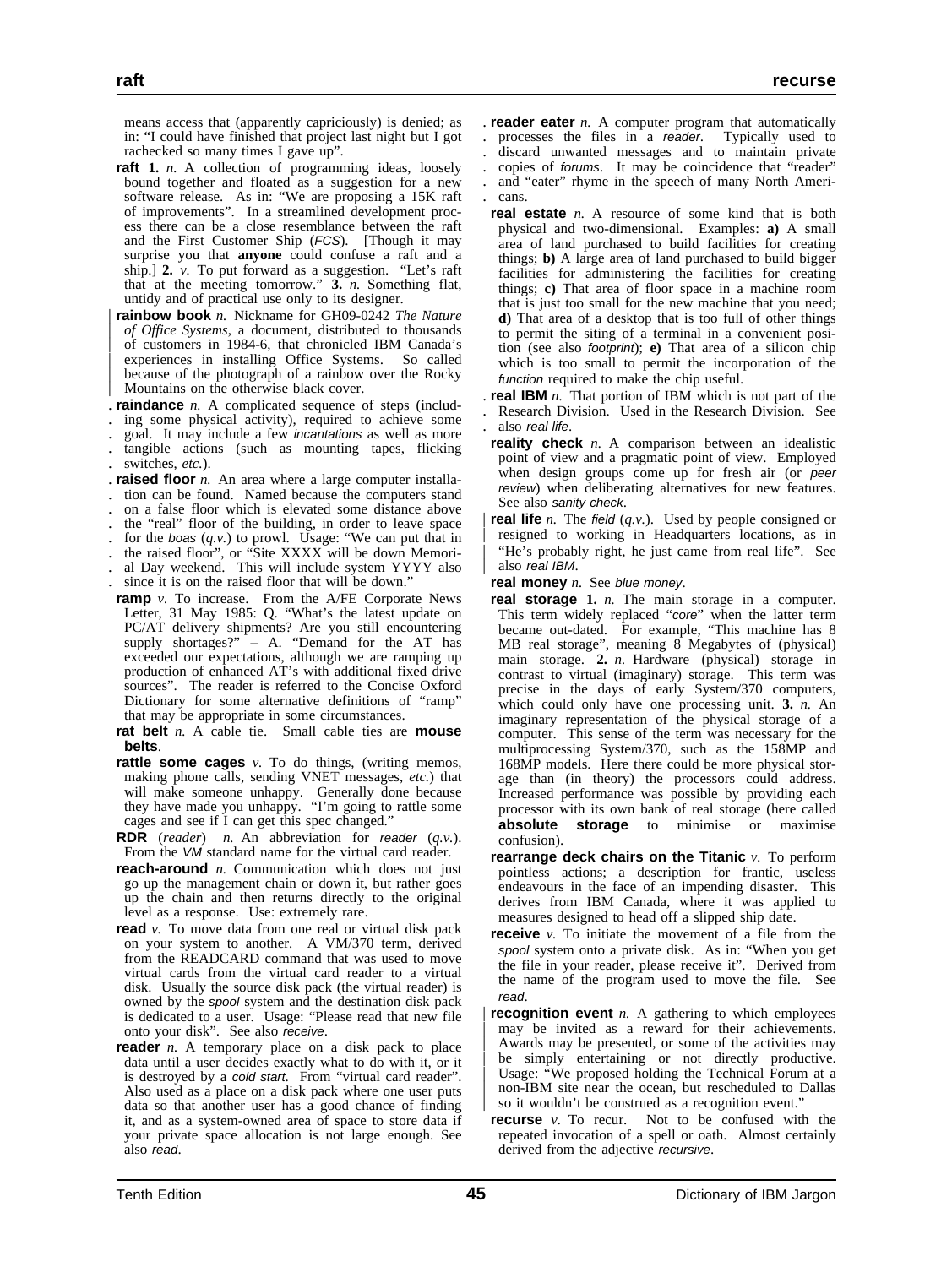**recursive** *adj.* Referring to itself. See recursive.

- **recycle** *v*. To bring a system down and then restart it. Used especially for whole systems ("recycle the 3081"), but also to a sub-system ("JES2 was acting flaky, so I had them recycle it").
- . **redeploy** *n.* A person from an IBM plant, laboratory, or
- . HQ location who has accepted a position in a marketing
- . organisation. As in: "Debbie's a redeploy from
- . Poughkeepsie".
- | **red layer** *n.* Applications software. See layer.
- **red line card** *n.* A logic card not made to normal production standards, so deemed not suitable for use in production machines. Marked with a red line which acts as a warning. See also gold card.
- **reference 1.** *n.* A document that is the ultimate source of information about a piece of software or hardware. To write a good reference is one of the most difficult technical writing tasks. Note that almost by definition a reference is only useful when you already know something about the object in question, and is often almost useless to a new user. Usage: "This document is not a tutorial, it is a reference". **2.** *n.* A cross-reference from one program routine to another. In general, a crossreference from one storage location (address) to another. **3.** *v.* To refer to. The verb formed from "Reference (**2**)". As in: "The allocate routine references HIGHMEM to find out how much storage is available". Also seen in documentation: "You may also want to reference the CMS Command and Macro Reference.'
- . **refresh** *n.* A new copy of a (software) package. Getting
- . a refresh implies that you are installing the whole pack-
- . age again as a precaution against having missed some
- . partial update in the past. A package for which . refreshes will no longer be provided may be considered
- . frozen.
- **Registered IBM Confidential** *adj.* The highest level of confidential information. Printed copies are numbered, and a record is kept of everyone who sees the document. This level of information may not usually be held on computer systems, which makes preparation of such documents a little tricky. It is said that RIC designates information which is **a)** technically useless, but whose perceived value increases with the level of management observing it; or **b)** is useful, but which is now inaccessible because everyone is afraid to have custody of the documents. See also candy-striped.
- **regression bucket** *n.* A set of test cases to run against a product during development to check that things that used to work still do, or to allow the measurement of any change in performance. See also bucket, test bucket.
- **regular employee** *n*. A fully benefited IBM employee. | Once upon a time almost all employees enjoyed all priv ileges; nowadays a third of the workforce in some countries are freelance, employed for a year or two at most.
- **reinvent the wheel** *v*. To do something that has already been done. A derogatory phrase, mainly used to prevent someone from writing a system correctly now that he or she has become familiar, through experience, with what should have been done in the past.
- **release** *n.* The software prepared for shipment to customers. All the code that a development group has produced by some arbitrary date, sometimes regardless of whether it works.
- . **release-to-print** *n.* A declaration, by a document's
- . technical owner, that the material is correct and
- . complete and may be sent to the printer.
- **release x** *n.* (Where *x* is some number larger than that of the current release.) Never-never land. "Well, that's a nice function – we'll put it in Release 6." Cynically implies that no Release  $\vec{6}$  will take place.
- **remap** *n*. A machine whose logic design has been entirely or largely taken from an earlier machine and re-implemented in a newer (usually denser) technology. The 370/148 was a remap of the 370/145, for example.
- **rep 1.** *n.* Short for "Marketing Representative". The rep is IBM's primary contact with the customer. IBM holds the rep responsible for the account, hence the rep has nominal final say on everyone else's contact with the customer. An IBMer in a laboratory, for example, should usually only call a customer with the rep's approval. Unlike an SE (System Engineer), reps are paid on commission and are seldom very technical. **2.** *n.* An incurable (but rich) optimist. **3.** *n.* For systems, the **lead account rep** is the System Architect, designing and assembling a system for the customer from the various boxes and programs found in the Sales Manual. If successful in beating great odds doing this, a rep is rewarded handsomely by both cash and company-sponsored trips. If unsuccessful, he (or she) may just vanish like Carroll's Cheshire Cat, which "disappeared quite slowly, beginning with the end of the tail, and ending with the grin, which remained some time after the rest of it had gone". **4.** *v.* To directly alter the compiled version of a program. Derived from the "REP" (replace) command used in object code card decks (such as system load, SuperZap, and System/360 object code decks). See also code, zap.
- | **repository** *n.* A cavernous storage area where data *may* be found. Programmers in the 1970s spent many adventurous hours searching for the repository; programmers in the 1980s spent even more hours creating a new one.
- **repurpose**  $v$ . To save some equipment from the scrapheap by, for example, reprogramming it to do something useful.
- **requirement 1.** *n.* A feature that must be included in a product as otherwise someone will non-concur. Therefore, the best way to get a new feature into a product is to persuade a third party to describe it as a requirement. Conversely, it is very hard to get anything truly innovative into a product, as (since no one else had thought of it) there can hardly be a requirement for it. **2.** *n.* A function or quality that must be included in a product, as otherwise it will be considered unsaleable to some selection of end users.
- **resource 1.** *n.* Any commodity (usually in a computer system) that may be in short supply (memory, CPU instruction cycles,  $etc.$ ). A singularisation used for A singularisation used for effect, as in: "If we try and run the printer and modem simultaneously, we'll just run out of resource". Use of this word also avoids committing oneself to a statement of which of the (un)available resources will be the limiting factor. Also used as a euphemism for headcount, or | [insultingly] for an individual. **2.** *v.* To allocate, or find, the resources needed for a project. Usage: "How are we | going to resource the follow-on?"
- **RETAIN** *n.* A database and network that contains references to many of the problems found using IBM equipment and software, together with a solution for the problem (if known). This term is an acronym for Remote Technical Assistance Information Network, but is also used as a verb. "Let's RETAIN that one."
- **retread** *n.* A Re-trainee someone who has been trained to do a new job, which is not necessarily his or her vocation. Not a nice term. For example, it may refer to a planner or engineer who has become a programmer after 90 days of programming school.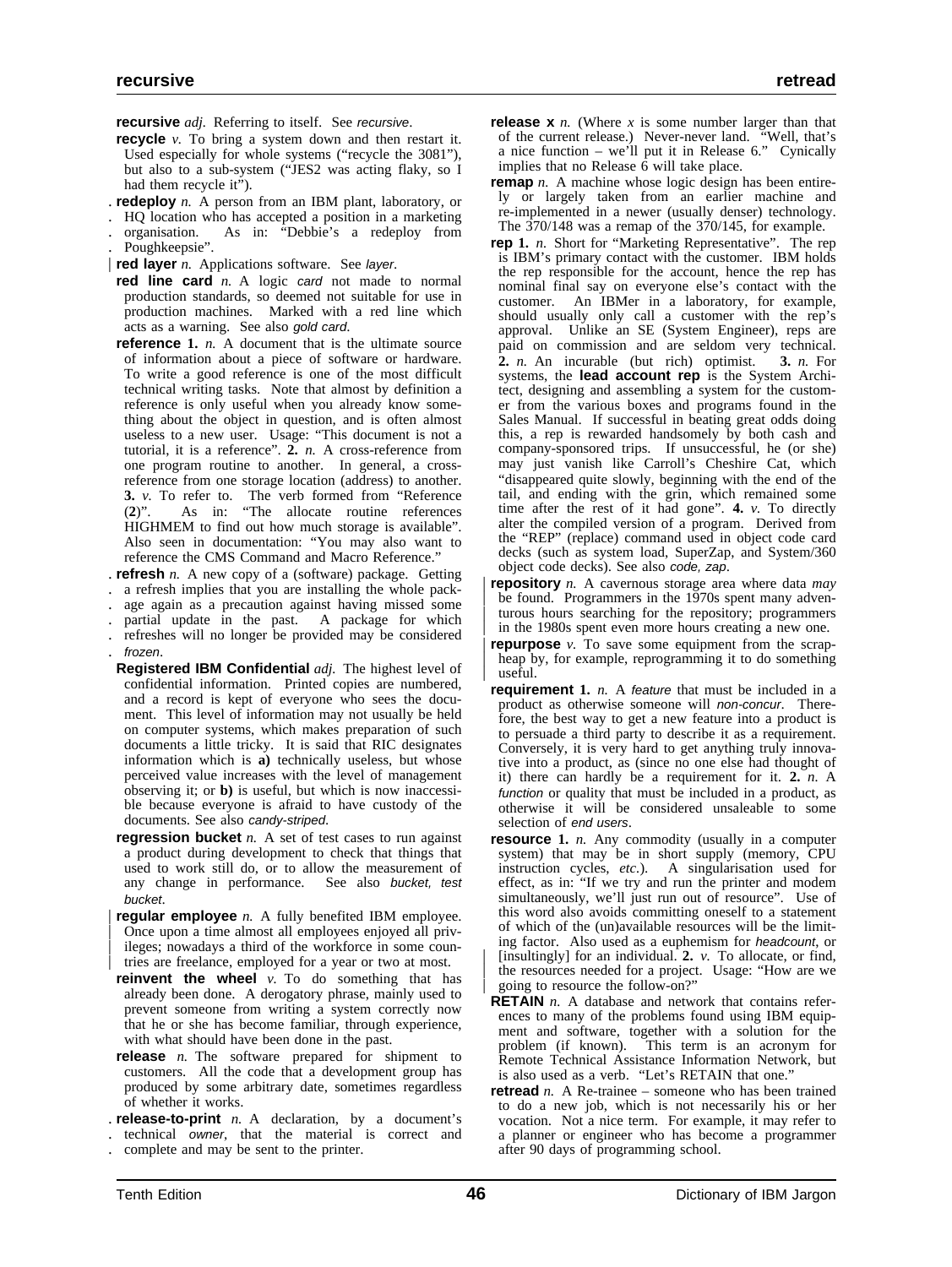- **retrofit 1.** *v.* To add a needed feature to a piece of software or hardware rather later than it should have been added. Usually results in inelegant architecture. **2.** *v.* To merge. A standard procedure in some divisions: laboratories A and B work on a project independently for a time, then each "retrofit" their updates to the other's work performed in the meantime. A sensitive political situation arises when one group's updates must be "retrofitted" because of unexpected changes made to lower-level updates by another group. **3.** *v.* To adapt existing local modifications of a program (usually an operating system) to fit a new release of the program.
- **retro-upgrade 1.** *v.* To apply appropriate correctional and preventive maintenance to a software product (such as a System Control Program) that is significantly outof-date and generally not of the same level for which the maintenance was designed. This takes place when a product that has been functionally stabilized is suddenly seen to have new market potential. **2.** *v.* To change the base source for a new release of a software product (again, usually a System Control Program) from that new release to an older release (for purposes of upward compatibility).
- . **reverse emulate** *v.* To make an IBM computer or
- . terminal behave as though it were the equipment of a
- . competitor. This is considered to be retrograde, akin to . emulating a Volkswagen with a Porsche, hence the
- "reverse" modifier.
- . **reversion** (*ree-version*) *v.* To change the version
- . number. Usually a step following a significant change or enhancement to a product. "Can we reprice without
- . reversioning?"
- . **revisit** (*ree-visit*) *v.* Of a problem or issue: to discuss again. As in: "Well, we aren't going to solve that . today; we'll have to revisit it in the next meeting".
- **revival hour** *n.* A weekly meeting with the purpose of getting Engineering and Programming functions talking to each other. The term is a reference to the essentially "religious" (*i.e.*, superstitious) nature of the discussions that take place during these meetings.
- **Rexxpert** *n.* An expert in the REXX language. A Rexxpert of long standing is known as a **Rexpert**, for historical reasons.
- **RFA** *n.* Request For Announcement. The primary, formal, document that is the core of the *announce* process and product release. RFAs for major announcements may circulate (in various versions) for months before announce, with hundreds of reviewers on the distribution list. At any one time there are thousands of RFAs in circulation.
- | **RISC** *n.* Raleigh International Systems Center. (Now the | International Technical Support Center – Raleigh.) See also RISC technology.
- **RISC technology** (*risk technology*) *n.* Reduced Instruction Set Computer Technology (as used in the IBM RT PC and the RISC System/6000 series). In IBM parlance, this means the 32-bit 801 Minicomputer Architecture devised at the Yorktown Heights location (the T. J. Watson Research Center), building 801. The prototype for this machine used 24-bit wire-wrapped Emitter Coupled Logic, and was therefore a surprising triumph over electrical noise; the integrated circuit version of this architecture is rather more compact, and rather more reliable.
- **RIT date** (*writ-date*) *n.* The moment of commitment to the design of an integrated circuit chip. RIT stands for Release Interface Tape. This "tape" is the collection of information necessary to process and test a chip. It is no longer moved from place to place on a magnetic tape, but is sent electronically.
- **road** *n*. Used in NAD to signify anywhere that "action" takes place. "Where the rubber meets the road". See also sky.
- **rococo** *adj.* Of a program or machine: having many fancy frills and curlicues that add no function. A reference to the highly ornamental style of art prevalent in Europe circa 1730-1780. The word can also imply antiquity, in the sense of "out-of-date". Similar to bells and whistles.
- **ROJ** (*rodge*) *adj.* Retired On the Job. A common designation for petty bureaucrats and others simply marking time. Some of these can actually tell an enquirer the number of days they have before their official retirements. See also IPR, gold-coaster.
- **roll out** *v*. To deliver or announce a product or series of products. As in: "Here's how we'll roll out the mid-| range boxes". Also **rollout** *n.* A delivery schedule or plan. "Can I see the rollout for the P and N series?"
- . **roll your own 1.** *adj.* Non-IBM, *ad hoc*. This term is . often used when referring to a customer's software which was "home grown" but for which there seems to . be an equivalent IBM product. *e.g.*, "This customer | runs a RYO teleprocessing system". **2.** *adj.* Of IBM software: self-tailored. Typically used to describe a system assembled and configured by the customer from a selection of software components offered by IBM.
- **ROLMan** (*rolm-an*) *n.* An employee of the ROLM | company, after it became a division of IBM and before it was sold to Siemens in 1989. An alternative term is **ROLMulan**.
- **round and brown** *n*. Magnetic storage, especially large and fast disks. From the iron oxide colour, and shape, of most magnetic disks [modern high-density disks are no longer brown]. As in: "storing data on the round and | brown". Also known as **rusty memory**.
- **RPQ** *n.* Request for Price Quotation (for an infrequently requested feature, such as upper/lower case, or compatibility with earlier products). The RPQ "route" is taken to get an important modification or enhancement to a product in a shorter time than can be achieved through the formal requirement and release cycle.
- **RTFM** *v.* Read The oFficial Manual. Used, with variations on the third word, to suggest to someone that instead of wasting another's time with questions the manual should be consulted. [It has been pointed out that RTFM is not the most expressive term. The alternate form **RTFB** (where **B** is for Book) is preferred by native speakers of English, since "Manual" is from the French but "Book" is a suitable and short four-letter English word, which better fits the slogan.]
- rubber *n.* See road, sky.
- **rubber bands on wrists** *n*. A sign of an old-timer. Decks of cards were often held together with a rubber band; so essential was this tool for programmers that many kept a few conveniently sized bands constantly available to hand [as it were].
- . **rupt** *n.* An interrupt (*q.v.*).
- **Rusty Bucket** *n.* A group headquarters in Bethesda, Maryland; often shortened to simply **Bucket**. The outer skin of the building is an alloy designed to react with water and standard metropolitan pollutants to "rust pretty" on the surface. Lacking the requisite pollutants, the building just plain rusted.

Its distinctive qualities make it one of the places in the Washington (DC), area for which [it's said] no address is required. You can tell a cab driver that you want to go to the Rusty Bucket and you'll get there. You can mail a letter to the Rusty Bucket, Bethesda, MD and it'll get there.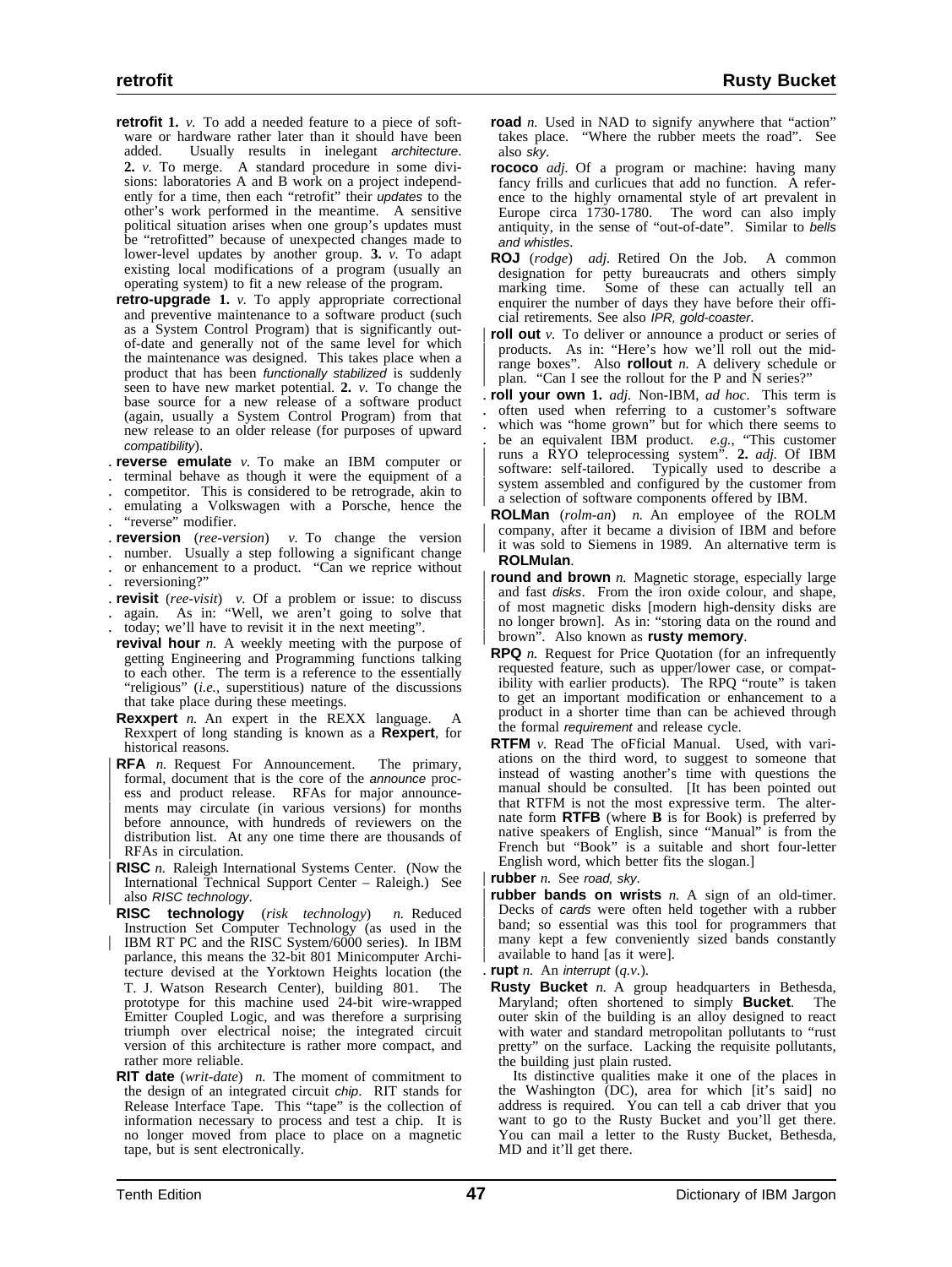**rusty iron** *n*. Out-of-date, hard-to-repair equipment that, when it works, does the job better and cheaper than anything to be found in the current sales manual. (Especially true of non-IBM electrical or mechanical tools.) See also pig iron, tired iron.

| **SAA** (*ess-ay-ay*) *n.* Systems Application Architecture. A collection of interfaces (to users, for programmers, and for communicating with other computers) that most of IBM's major product lines are committed to support. | To be SAA is to be strategic (*q.v.*). "Is it SAA?"

- . **safe** *n.* Any filing cabinet that has a combination lock
- . (instead of a key lock). Also known as an "approved
- . container", such a cabinet may be used for the legal
- . storage of USA Government classified documents.
- **salary plan** *n*. A document rumoured to explain why managers get paid more than technical personnel, and why employees in different countries get paid different amounts for earning the same amount of revenue for the company.
- **Salt Mine** *n.* Hutchinson, Kansas, where many vital records are sent. There are stories of huge underground caverns, whence was mined rock-salt, filled with salty tapes and documents. See also Iron Mountain, Wansdyke.

**Sammy Cobol** *n.* See Susie Cobol.

- **sandbender** *n*. A person directly involved with silicon lithography and the physical design of chips. Not to be confused with logic designers, most of whom (it is said) would not recognise a transistor if they stepped on it with bare feet. [Possibly because it is more painful to step on a 14-pin Dual-In-Line package than on a transistor?]
- **sandbox** 1. *n*. A location or department where the immediate goal is not a product or product support (or where the goal should be a product, but isn't). The **Sandbox Division** is the Research Division. Almost always used in a derogatory sense. See also adtech, fun | & games, trivial. **2.** *n.* The Washington Systems Center experimental laboratory. So described in authoritative | presentations, and reflected in the node name | WSCSNDBX (officially "WSC Systems Networking | Development BoX"). **3.** *v.* To prototype something, to experiment. As in: "I can't tell you if that will work, | now; we'll have to sandbox it". **4.** *v.* To spend time on a project or subject which is of particular interest but is outside your area of responsibility, especially when you had no intention of doing so. As in: "We went in to get approval to repaint the cafeteria, but ended up sandboxing the merits of intelligent workstations for two hours." See also hobby.
- **sandwich file** *n*. A spool file that contains more than | one operating system (logical) file. Such a file provides one method of introducing unwanted or undercover files into a system.
- . **sanity check** *n.* A second, pragmatic, opinion or esti-
- . mate. "Let's recalculate that as a sanity check." Also
- . used in the sense of informal verification, "Are you still . there? Does this address still work?" See also reality
- . check.
- **sardine can** *n*. The small square metallic package used for many IBM chips over the years. Vendor chips usually come in plastic or ceramic packages. Also | **Burlington sardine can**.
- **scaffold** *v*. To provide temporary layers of software either at a higher or at a lower level than a routine to be tested, in order to simulate the normal conditions of use. "You'll have to scaffold that code if you expect us to test it in August."

. **scalarize** *v.* To turn good APL into bad APL (by . removing all vector and matrix operations) for the purpose of translating it to bad FORTRAN [or ADA]. The bad FORTRAN is then manually translated into . (hopefully) good FORTRAN. It is often faster to proto- . type a function in APL, scalarize it, and then translate it . to FORTRAN than it would be to work in FORTRAN . to begin with. With the advent of vector processors this . practice is slowly becoming obsolete.

- **scenario level** *n*. A service [I think]. As in: "This . decision would, in general, also provide your customers with a better scenario level". (Circulated to approxi-. mately 100,000 people by an IBM Director.)
- . **scenario walkthrough** *n.* A meeting in which the . designers of a product outline the expected use of a . product, in the form of various scenarios, and then . describe how the product will behave in each case. See . also inspection.
- **scenic route** *n*. A slow path through an Electronic Network. "Hey, my file hasn't got to VM yet" ... "Which node did you send it through?" ... "K31" ... "Ah! That's the RSCSSNA scenic route".
- **SCIDS** (*skids*) *n.* A 6-hour social occasion, held every night of SHARE and GUIDE meetings, during which customers (sometimes successfully) ply IBMers with alcoholic beverages in plastic cups to try to find out what's coming next. Originally informally known as "Share Committee for Inebriates, Drunkards, and Sots", but now officially stands for "Social Contact and Informal Discussion Sessions" or "SHARE Committee for Informal Discussion Sessions". More familiarly known as the "Society for Cultivation of Indiscretions via Drinking Sessions."
- **Scientific Centre** *n.* A research (not Research) laboratory dedicated to performing computing research of interest to people outside IBM. Projects are justified on their relevance to the non-IBM wider technical community.
- **scope** *v*. To delve into or investigate. "We'll have to scope it before we can come up with a firm answer." This term derives from the abbreviation for Oscilloscope, which used to be the tool of the first line of investigation for any tricky electronic problem.
- **scratch** *v*. To erase or delete. "Please scratch the tape". Scratching is always a deliberate action, rather than an accident. Also used as an adjective "This is a Scratch Tape", which implies that the tape is being used for temporary data and may therefore be scratched after use.
- The term Scratch is involved in one of the finest known examples of error messages. There is a utility used for mounting tapes, called MOUNT. If this command is invoked with the parameters "MOUNT SCRATCH 181 RING" (a request to mount a scratch tape, with a ring to indicate that it may be over-written), the utility will in due course respond with the error message: VLIB09010S 'SCRATCH' MUST BE message: VLIB09010S **SPELLED W/O THE 'A'**.
- **script** *v*. To format a document for printing. SCRIPT is the name of the command used to invoke the most widely used IBM formatter, the Document Composition Facility. "If you script this dictionary onto a page printer you'll save a lot of paper."
- . **seamless** *adj.* Of two or more programs: melded in such a way that the resulting package appears to have been designed as an entity. See also transparent.
- **secretary of task forces** *n.* A person within a laboratory, site, division, or other operating unit who takes on the tasks of keeping interim and final reports for all task forces in his or her domain. A second function is advising leaders (Task Force chairpersons) and providing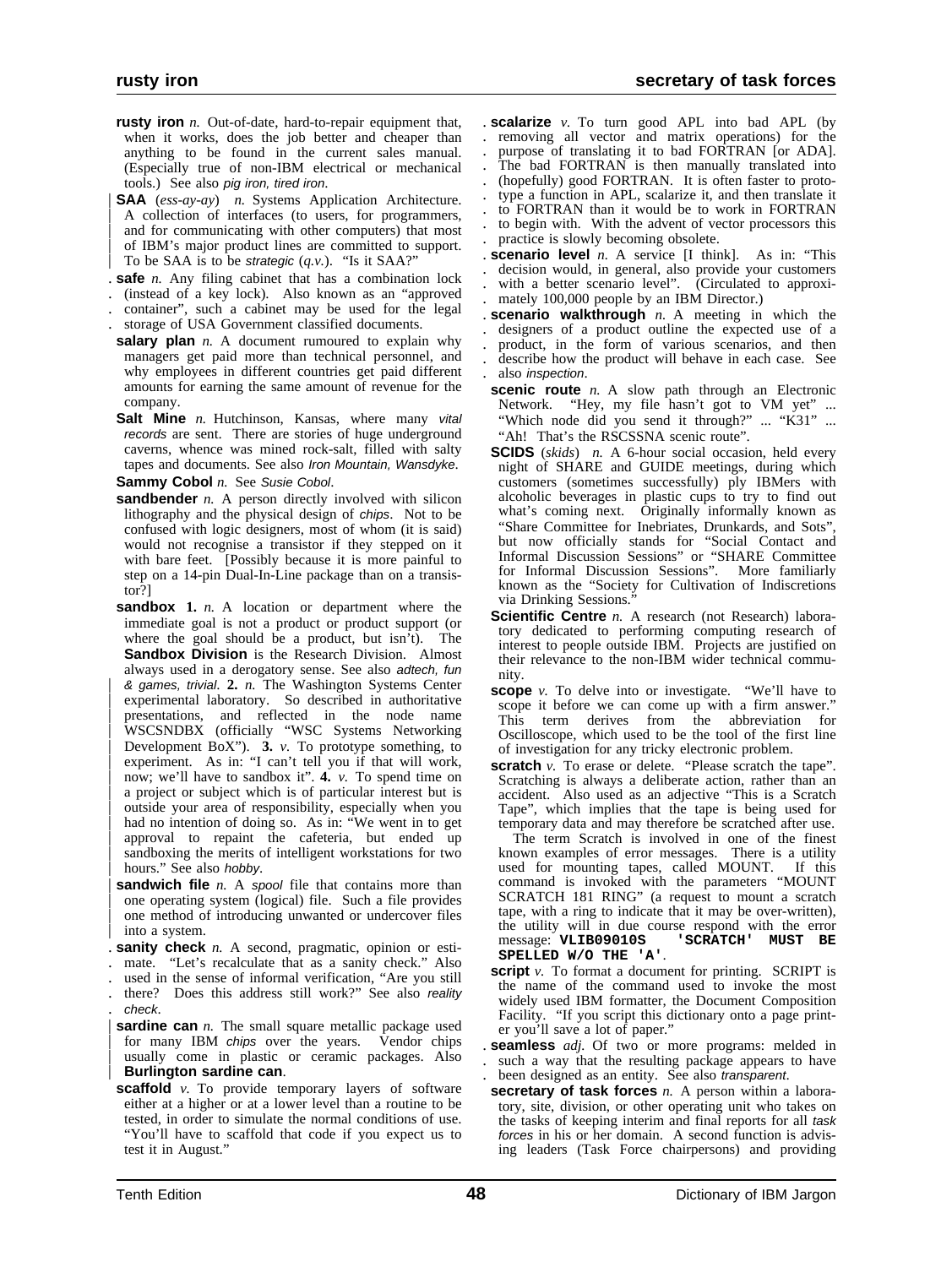minutes about previous Task Forces on similar subjects. If the information thus collected were used by higher management, the Secretary would save many person hours.

- **security** *n*. Any aspect of company operations that protects assets, people, or face. One of IBM's most enduring interests. Fuelled by court-cases and viruses, security became the *hot button* of the 1980s. Nearly all the useful and workable security precautions have long since been in place, so now that it has become a hot button security departments have had to bring in a whole new range of security measures to show that they are doing something. Where physical security is Where physical security is involved, they usually do a good job [though a new concept, that if an IBMer wears two badges he will be twice as secure, is somewhat suspect]. By contrast, the requirements for data processing security seem hastily thrown together and have undeniably affected the ability of IBMers to do their work. The net result, of course, has been dissatisfaction – which used to be unheard of in IBM, and is in fact the only **real** security exposure.
- **send to the world** *v*. To distribute a piece of software electronically, as in: "That's good enough; OK, send it to the world". This really does mean "to the world" – software sent over VNET can reach fifty countries in a matter of hours or even minutes [especially at Christmas-time].

**senior bit** *n*. The most significant bit in a byte.

- **separate** *v.* To let go, persuade to leave, or fire. Usage: "I think it's time he was separated from the business".
- **sequoia** *n*. The unit of measure of a product specification document, that is, the number of exceptionally large trees required to produce the quantity of paper necessary to print the document. In some circles, the size of such a document is held to correlate directly [or inversely] with the quality of the project described therein. See also three-tree report.
- **service 1.** *v.* To handle [an interrupt]. It should be noted that interrupt handlers seldom appear in AI programs. **2.** *v.* To fix bugs in a machine or program. See critical service.
- **service machine** *n.* A userid running under VM (*q.v.*) that instead of being the "desk" of  $a$  human user, is instead just a virtual machine that runs a program with little or no human supervision. The program may carry out simple (though non-trivial) services such as sending diary reminders to users, or it may carry out far more complex tasks such as managing the security, data, or backups for an installation. The service machine is such a powerful concept that many locations run dozens of them, and for much of the time the service machines outnumber the real people using the computer (and sometimes use more resources, too). See also disconnected.
- . **settle down** *v.* Of a new version of a program: to have
- . the most obvious problems fixed. Often, installing a
- . new release of system software uncovers all kinds of
- . problems, and one must wait until the stirred-up system . has settled down before installing new applications.
- **Seven Dwarves** *n*. A term describing the most significant companies in data processing in the USA in the 1960s – other than IBM. Originally the expression "IBM and the Seven Dwarves" described the entire computer industry. The Dwarves were Burroughs, Honeywell, NCR, Univac, RCA, General Electric, and the new upstart, CDC. Since then RCA and GE have . dropped out, while Burroughs and (Sperry)-Univac have . merged to form Unisys, so now there are four. Some . consider DEC to have become sufficiently respectable to
- . constitute a fifth, and Microsoft's chairman has suffi-
- . cient renown for his company to be considered a sixth,

but no present-day seventh comes to mind. Dwarves are at least in principle exempt from the definitions of minicomputer and vector processor since they are deemed to produce "ordinary" computers like IBM. Of course, the term should really be "Seven Dwarflings"? See also Bunch.

- **shadow** *n.* A copy of a conferencing facility (q.v.) disk which is maintained as up-to-date as possible by manual or automatic methods. The distortion between files of the master system and those of the shadow is a counterexample to Einstein's postulate about the constancy of the speed of light on computer networks. See also catcher, master, pitcher.
- **shadow-sitter** *n*. The individual who maintains a shadow (usually on a part-time basis). Shadow-sitters are an expanding breed within IBM and have a folklore all of their own, such as tales of the great IBMPC crash of June '84.

. **sheep dip session** *n.* A sales seminar, usually on a . vague topic such as Computer Integrated Manufacturing,

- . which is intended for a large audience of generally poor
- . prospects. Often planned by staff managers to improve Year-to-date buns on seats performance.
- **ship** 1. *v*. To move a product from a point A to a point B (even if the vehicle or mode of transport would inevitably sink if placed on the surface of an ocean). It is possible to ship items by road, rail, aeroplane or even by electronic networks. 2. *v*. To become available. As in: "This version may never ship externally", or "When does AS/400 ship?" See customer ship, FCS.
- **shop** *n*. The Data Processing section of an Information Service (*IS*). Also commonly used to mean Also commonly used to mean "department", as in IS shop, DP shop, *etc.*
- . **short** *adj.* Of a DASD string: having fewer DASD units
- . than the head of string unit can support. This will usually improve performance, but takes more floor space . and dollars (the controller:DASD ratio is higher than it . could be). See also A-Box, Model A.
- . **short card** *n.* A PC expansion card or adapter that will . fit in one of the two "short" spaces located behind the . diskette drives on some PCs. See also tall card.
- **showstopper 1.** *n.* An unfixed bug of such a serious nature that it is likely to cause a crash. **2.** *n.* An unsurmountable problem that may kill (halt) a project. **3.** *n.* An event that became an unforgettable lowlight of someone's life.[In common usage this word means almost precisely the opposite of the above; a section of a performance that is so good that applause interrupts the show.]
- **shriek** *n*. An exclamation mark (point). This usage is especially popular among APL users. Also sometimes called a **bang**. See also splat.
- **sidecar** *n*. An expansion box for the late PCjr. So named because it came as a unit that attached to the side of the processor box. [The "jr" in PCjr apparently was intended to suggest the title "Junior", and has little to do with television soap operas set in Texas; even so, the cry of "who shot JR?" can often be heard abroad.]
- **side sucker** *n*. A program that uses an intemperate amount of system resource. From the metaphorical: "That application really sucks in the sides of a 4381".
- **silent majority** *n.* end users with an IQ of less than 110. Also called **discretionary users**.
- . **silver bullet 1.** *n.* A memo or phone call from someone with sufficient power to stop a section of the corporation . from proceeding down a wasteful or foolish path. | **2.** *n.* A part of a product plan (or something wishfully thought to be part of a product plan) that will cure all a | customer's ills. An easy, painless, magical, and costless solution to an intractable *opportunity*  $(q.v.)$ . [Mythical]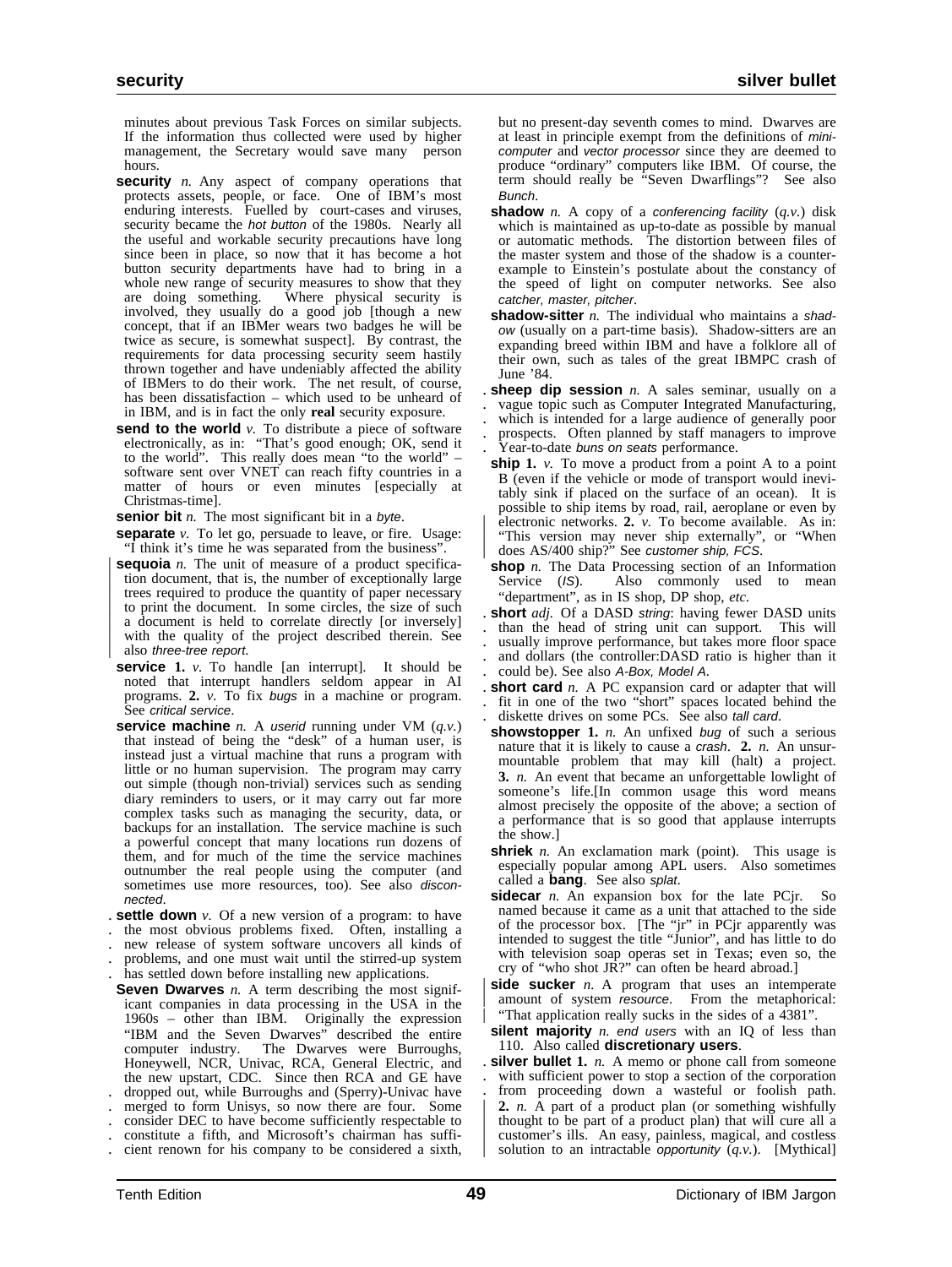- . **3.** *n.* The metallic toggle switch in the centre bay of an
- . orange box. Like a BRS (*q.v.*), it restarts the system.
- **silver fox** *n.* A member of the IBM Quarter Century Club (someone who has been with IBM for 25 years or more), or (less often) any old-timer IBM employee.
- **sit** 1. *v*. To perform one's contractual obligations, to work. As in: "Where do you sit?" Primarily used at manufacturing plants and laboratories to ask a person where his or her office is located. Not used so often in the field since "sit" and "work" are less likely to be synonymous. **2.** *v.* (Of a program) To be placed, be found. "This Xedit macro sits on the Tools disk."
- **six sigma** *adj*. High quality. From statistical theory; | 99.9999998 percent of the area under a normal curve is within plus or minus six standard deviations (usually designated by the greek character *sigma*) from the mean. Allowing a reduction of 1.5 sigma for anticipated variation in the mean over time, one ends up with a 99.99966 percent coverage – approximately  $3.4$  defects per million parts; or 3.4 failures or errors per million | opportunities. Usage: "We're aiming for a six sigma product".
- **skip to channel one** *v*. To go to the top of a new page. This is an instruction, to a computer-controlled printer, that had its origins in the days when printers (such as the model 1403) had their vertical movement stops (tabs) encoded on a wide loop of tough paper called a carriage control tape. The carriage control tape had a number of "channels" that could be selected to allow a variety of forward vertical movements. Channel one was normally reserved for "Top Of Form". Thus, "Skip To Channel One" meant "skip the rest of this page and go on to the next one". [Occasional excitement was had when a carriage control tape, overtensioned, split lengthwise along the drive holes. This meant that the tape would no longer rotate and the selected stop would never be found. The printer would then dutifully spew out the rest of the box of paper at maximum speed.] See also carriage control character.

#### **skunk works**  $n$ . A hobby  $(q.v.)$ .

- **sky** *n*. A place where something is supposed to happen, but never quite seems to. As in: "Where the rubber meets the sky". Used by business personnel to refer to Headquarters locations, and by engineers and programmers to refer to the Research Division. Usage: "Well, now that we have developed the action strategy, let's take it to where the rubber meets the sky and see if they'll approve it." See also road.
- **slash** *n*. The solidus, the oblique character "/". Also **slashslash** – the JCL identifier, as in: "Slashslash deedee splat" (**// DD \***).
- **slide to the right** *n*. An unplanned (though probably anticipated) slip. Derives from the usual representation of a schedule, which starts on the left side of a chart and ends on the right (typically with FCS). Also used as a verb: "If Fred doesn't get his code running this week, we're going to have to slide to the right by two weeks!"
- **slip** *n*. An extension to a schedule deadline. A slip implies that the developer intends to complete the project, but was too aggressive in his schedule. As a rule of thumb, if a schedule slip of one month is announced, the project is likely to be ready after two extra months.
- **slope shoulders** *v.* To refuse to accept responsibility (for a problem). Problems will usually visit a number of people suffering from sloping shoulders before eventually finding someone whose shoulders are square enough (or who is naive enough) to bear the problem.

Oddly, "Square Shoulders" is not a verb in everyday use.

- **slot** *n*. A position (for a person or logic card) to be filled. "I have a slot for a Project Programmer." See also headcount.
- **slugnet** *n. VNET*  $(q, v)$  on a slow day. [Some say on a fast day, and especially in 1988.] See also notwork, nyetwork.
- . **slush** *v.* To prepare a product for an IBM Software . Distribution tape, but with the understanding that it is . not the "final" final version. Slushed precedes frozen in . those products that have had a rocky development cycle. See also cast in concrete, to-PID version.
- . **smoke test** *n.* The first power up of a device. . Originally a term for the very first time that power is . applied to new machine. It now applies to any power . up of a device after internal components have been handled by the person who turns it on; *e.g.*, turning on a . PC after adding an option card, memory, co-processor, . *etc.*
- **SMOP** (*smop*) *n.* Something quite possible, but requiring unavailable resources to achieve. "Why isn't that function available in the program?" – "It's just a Simple Matter Of Programming". (The implication being that, given a few person-centuries, all things are possible.) Also **SMOUP** (*smoop*) , a Simple Matter Of Micro-Programming (if hand-written, using a Greek mu). See also how hard would it be.
- **snail mail** *n*. Archaic postal systems that use paper as the medium for message transmission, rather than electronics or optics.
- **SneakerNet** *n*. A high-bandwidth file transfer procedure between PCs that are not connected electronically. Usually implemented with a bunch of floppies and a good pair of sneakers [soft shoes, worn in the USA]. Also called **CarpetNet**. See also TapeNet.
- **snow** *n*. Random white dots appearing on the PC colour display when a program does brute-force writes in the adapter memory. Contrary to popular belief, this feature was not provided to make compatibility with the 327x green lighting (*q.v.*) possible when writing terminal emulators for the PC.
- **Snow White** *n.* IBM. See Seven Dwarves.
- **soapbox** *n*. The (virtual) thing you take over when appending to a *forum*  $(q, v)$ . According to computer conferencing traditions, you are supposed to make an allusion to it when **a**) your append  $(q, v)$  is mostly personal beliefs with no hard facts, and **b)** runs to more than 30 lines. "Excuse me, while I hoist myself up onto the soapbox."
- **social science number** *n*. A rough estimate or statistic based on an inadequate sample (or a guess), or a number that is an average that does not necessarily predict the figures that will be obtained in practice. A figure that is usually better than nothing, but not necessarily so. Originally used by an Instructor of the Endicott Inspection Process course.
- **softcopy** *adj.* Held on a computer storage device, not printed on paper.
- **software engineer 1.** *n*. A person whose goal it is to construct large, complex programs without actually having to write any code. **2.** *n.* A person who engineers others into writing code.

**software rot** *n.* See bit decay.

**softy** *n*. An affectionate term used by engineers to describe a software expert who knows very little about hardware. Software experts seem to have no affectionate terms for engineers.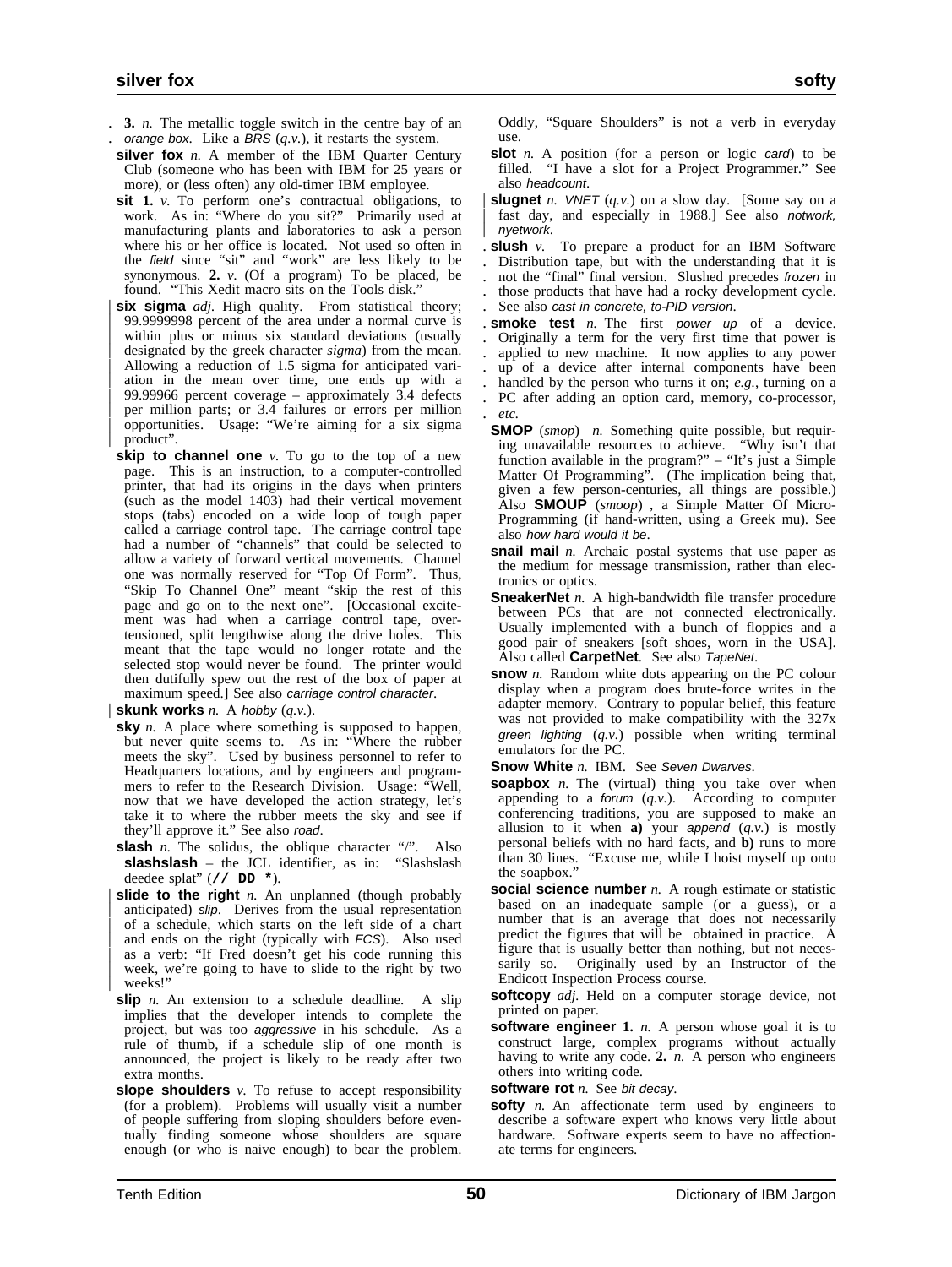solution *v*. To solve. (Probably originally from South Road Labs, Poughkeepsie.) "We must solution this | problem". There may be a subtle distinction here: if a problem has been solved it disappears completely. In contrast, one that has been solutioned may still exist but will have disappeared from formal reports.

. **Some Of Our Best People Are Working On It** *state* ment. "This is a serious problem, which we didn't antic-. ipate."

- **source** *n*. The highest-level (primary source) version of a piece of code. The version that the author or owner will work with when changes or enhancements are made to the program. See also OCO.
- . **SP** *n.* System Product, as in Virtual Machine/System
- . Product (VM/SP). Although there are many different
- . System Products, only VM is known as "SP". As in:
- . "Are you running SP?"
- . **speak** *v.* Of a computer language or software: to be
- . proficient in. In many locations one can see signs on
- . office doors such as "APL spoken here" or, in the case
- . of one CMS bigot at the original Westlake location, "No
- . hablo MVS/TSO".
- **speak to** *v*. To talk about. "Will you speak to these foils, please?" See also talk to.
- **Speak Up!** *n.* An exemplary personnel programme which allows employees to make a genuinely anonymous complaint to any level of management about any IBM-related subject. Replies to Speak Up!s range from a (quite common) positive acceptance of the complaint and resultant change, to a (more common) patronising brush-off which may aggravate the original feeling of dissatisfaction. The programme does, however, provide a mechanism whereby employees can get the autograph of senior members of the Corporation on personal letters to them [except in IBM Israel, where the replies to Speak Up!s are not signed]. See also open door.

**spearcatcher** *n*. A person given the task of facing a hostile audience (of any kind) for the purpose of giving calm, reasonable answers to angry questions.

**special assistant to** *adj.* Idle. A manager for whom no use can be found any longer is made "Special Assistant to" some higher echelon. His activities from then on are completely without consequence. See also staff, ROJ.

- . **special-case** *v.* To allow for a special condition in a
- . program. "We'll have to special-case the zero return
- . code." Special-case can be seen as a subset of dual-path
- $(q, v)$  but the latter implies that either path is equally
- . probable, while a special-cased piece of code might be
- executed only rarely. See also fix.
- . **specify 1.** *n.* An option from a set of options, one of . which must be chosen. (As opposed to one from a set
- . of options, none of which need be chosen.) "The power
- . supply for this model is a specify." **2.** *n.* A specifica-
- tion. "Could you look up the specify for the Model 80
- . and tell me the feature number of the pointing device?" **specs** *n*. The document detailing the specifications for a
- | product. Usage: "If the specs say it should work that | way..." See also specify.
- **speculate on** *v.* To reveal secrets about, to answer honestly. "Q: Why does the IBM PC Documentation refer to an assembler, when there is none announced?" – "A: I'm sorry, but I cannot speculate on that in public".
- **spec-writer** *n*. The person who writes the functional specifications for a product. A product is usually specified in detail before being developed. The **specs** (Specifications) are then formally reviewed in a variety of ways before the product is produced.
- speed, flexibility, and accuracy *n*. An IBM marketing slogan for its mid-20th-Century tabulating machines. | Unfortunately it became over-used, and in some places | evolved into a *double entendre* with a British slang phrase of the period with the same abbreviation. "What did you sell today? - Speed, Flexibility, Accuracy...' | Once this happened, an unsuccessful attempt was made | to re-introduce the slogan as "Speed, Accuracy, and | Flexibility".
- **speeds and feeds** *n.* A Marketing presentation that is technically oriented, in contrast to the typical presenta-This is perhaps a reference to fertiliser descriptions; the presentation is designed to speed the growth of a market place by feeding it with inspiring information. Its first usage in computing, however, was a reference to a presentation that went into details about the printing speeds and paper feeds available with a new printer.
- A more plausible etymology suggests that it comes from analogy with common machining jargon. "Speed" refers to the rotational velocity of a drill or mill bit, and "feed" to the linear velocity with which it moves into (or across) the workpiece. Thus to machine a piece with the proper finish yet in minimum time, one must calculate the proper "speeds and feeds". By analogy one talked about the speeds of a processor family and the feeds  $(e.g.$  cards per minute) of a series of input devices.
- **spindle 1.** *n.* Disk axis, and, by extension, disk unit or disk pack. Systems people tend to speak in term of "spindles" since it used to be the unit of access by the main computer. Using the term "disk drive" can be misleading since some IBM disk drives, like shoes, were sold in pairs. The issue is now further confused, since on the 3370 and 3380 devices, there are two actuators on each spindle; hence two addresses known to the host computer can refer to a single set of spinning magnetic disks (one spindle). 2. *v*. Of a *card*: to wrap around a pin, bobbin, or finger. A violation of the First A violation of the First | Commandment of card care and maintenance: "Do not fold, spindle, or mutilate".
- **spinning chocolate** *n.* Large, high-revenue, magnetic disk storage devices. A marketing term, a reference to the brown colour of magnetic disks (which is due to their being coated with a mixture of materials including ferrous oxide – rust).
- **spin system 1.** *n.* A version of a major control program. The term "Spin" was originally used by OS developers (around 1970) in the form "spin nn" to identify a particular development level of a release *prior* to its  $FC\$ S. Thus "spin 11" might become the  $PID$  release version of, say, MVT release 19. **2.** *n.* The current (released) version of a system. The system that FE are prepared to fix bugs on. (Pre-FCS systems are not spin systems, for this usage.) This sense probably refers to the system that is actually spinning on the active system disk drive. See floor system.
- **splat** *n*. An Asterisk. As in the JCL statement "// DD (pronounced "slashslash deedee splat"). See also Nathan Hale, shriek, slash, star, \*.
- **in sponge mode** *adj.* Intending to listen but not contribute to a discussion. As in: "I'm at this meeting in sponge mode".
- | **spontaneously occurring software generated** | **error** *n.* A bug. From the excuse used by a software contractor to explain the delay in the delivery of a typesetting program.
- **spool 1.** *v.* To move data from one disk pack to another. From the term Spool, meaning to put data in temporary storage while awaiting delivery to its final destination. Usage: "Please spool that new file to me".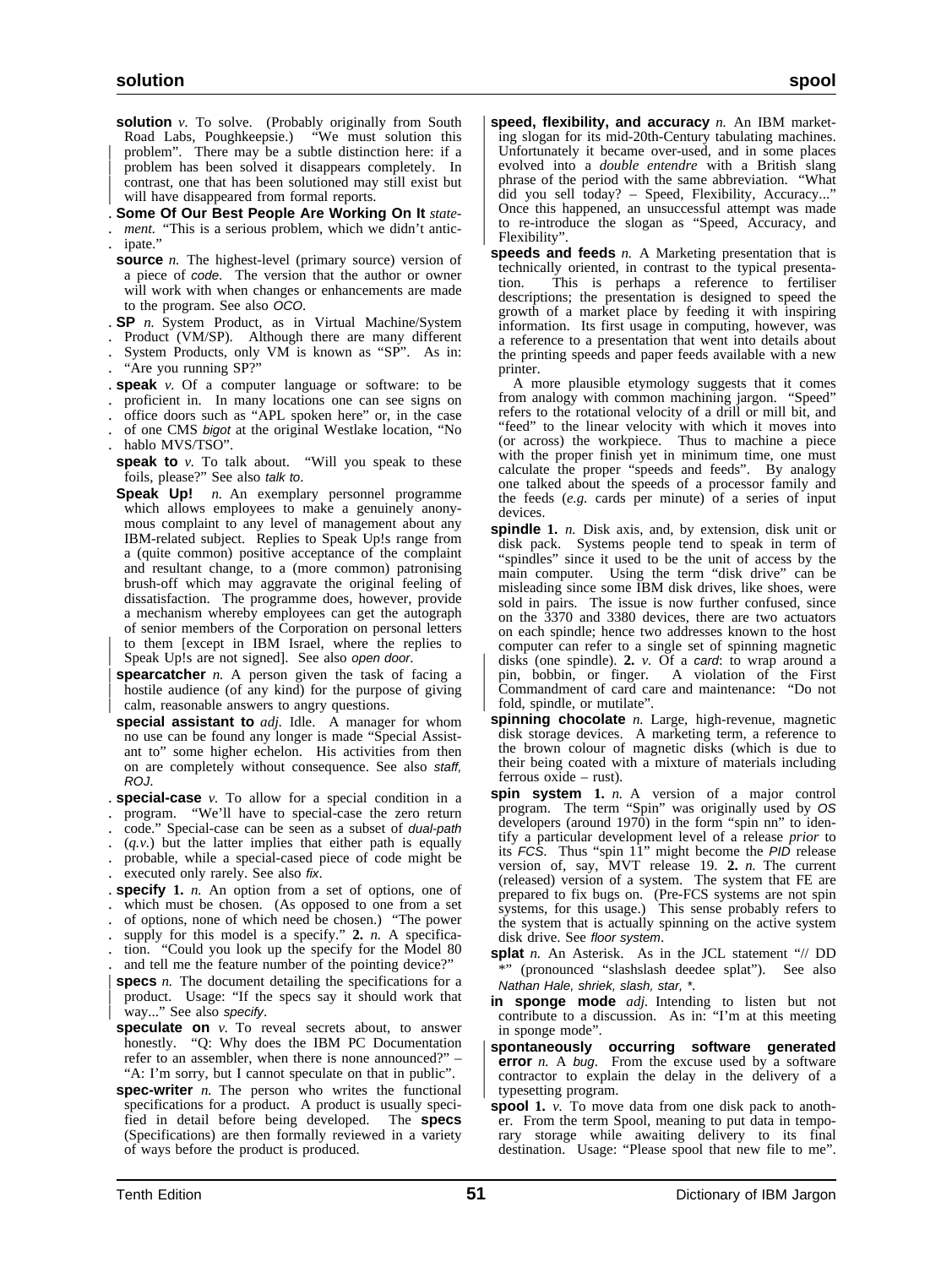See also punch, net. "SPOOL" has become a common verb, but originally was itself an acronym signifying Simultaneous Peripheral Operations On Line. This acronym originated with the 7070 computer, which had a system of interrupts that let one program a peripheral activity (*e.g.*, card-to-tape, tape-to-print, tape-to-card) while a main program was running. **But** there was no monitor in the system, so if (for example) you programmed an application to print out a tape while your program was running, and there was more printing to be done when the job had finished, either you dedicated the mainframe to the print function or you could lose the end of the print-out. Spooling was therefore somewhat ineffective until the advent of the System/360 with the INTRA and INTER job monitors. [Before spooling was "perfected", the usual procedure was to direct all print output to a tape (tape spool?) and then subsequently print it from the tape using a special tapeto-print peripheral.] **2.** *n.* The space occupied by such buffered data. "Did the system crash because spool filled?"

- **Spring Plan** *n.* A plan, adopted in the spring of each year, that describes the long-term activities and business of a location or division. [Now known as the Strategic Plan.] See Fall Plan.
- **squatterize** *v*. To borrow or make use of an item, without removing it from its original location. As in: "If the terminal is not yet set up I will go to John and Sophie in Pascal to squatterize a screen".
- **stack** *n.* Alternative [usually incorrect] name for a queue. This usage probably originated in Cambridge (MA), at the Scientific Center there.
- **staff person** *n*. A person with little responsibility but with an amount of power directly correlated to personal charisma. It is usually very hard to determine how seriously one should deal with a staff person. A staff person is usually supposed to be helping the workers accomplish their jobs but more often is asking about something or asking for something. Staff persons can usually be ignored completely. However, occasionally someone with a great deal of charisma lands in a staff job and carries great weight with higher management (usually yours). This particular breed of "staff" can be difficult to detect, and must be treated with respect.
- **standard IBM keyboard** *n.* A mythical computer input device. The Corporate implementation of the Loch Ness monster. Everybody has heard about it, lots of people talk about it, very few claim to have seen it, and none would want to meet it. A step in its evolution is known as the **converged keyboard**.
- **star** *n*. An asterisk. See \*.
- . **star out** *v.* To comment out lines in files in which . comments are indicated by a leading asterisk (star).
- **statement of direction 1.** *n.* A statement describing a commitment to a comprehensive (*e.g.*, text processing) strategy incorporating all current products. **2.** *n.* A phrase used to cover up the absence of any strategy, or to admit a lack of foresight and planning.
- **steel storage substructure** *n.* A rack. As in the 3480 product presentation (ZV11-6107, Page 9): "The cartridges are held in a removable 20-pack made of polystyrene that fits into a 74-inch high by 20-inch wide steel storage substructure (rack)".
- **straight-wire** *v.* To make a change or connection that is transparent to a user or system. Derived from the electrical engineering term used when a complicated piece of circuitry is replaced by a simple wire.
- **strategic** *adj.* Used to designate a major IBM product, to which IBM is prepared to commit significant resources. A project manager will do *anything* to get his or her product classified "strategic".
- **strategic horizon** *n*. The total period ahead that is being considered for planning purposes. Nominally two years, it is typically two months and becomes two weeks at bad times such as just before the Spring Plan (*q.v.*).
- **strategic plan** *n.* See Spring Plan.
- **strawman**  $n$ . A plan or proposal that is unfinished or not fully thought through; one that is being set up as a target for others to throw spears at or knock down.
- **stress** *v*. To test a piece of hardware or software by increasing the (electronic) load on it beyond that expected in normal use. "Stress testing" is used to test software with the philosophy that a heavy load is more likely to show problems (especially windows) than a light load. See also exercise, exerciser.
- **stretch** *v*. To work overtime. As in: "We'll have to stretch to make that deadline".
- **stretch target** *n*. A goal that probably is impossible. As in: "We're setting stretch targets next year".
- . **string** *n.* A set of peripheral devices, each connected to
- . the next in line, supported by a single control unit. This
- . applies almost exclusively to DASD and tape devices. . See also Model A.
- **sub-system** *n*. Any product which has already been grouped (physically or on paper) with another as a system. Also applied to any IBM product to imply it ought to work in conjunction with some other product; for example, CICS might be described as a "sub-system" in "a VTAM environment".
- **sugar cube 1.** *n.* A small synthetic foam sponge parallelepiped that is used to prevent the movement of the end of a magnetic tape, by being wedged between the sides of the tape reel. Usually black, but brown or white in France. See also *grommet.* 2. *n.* In continental Europe (where sugar cubes are often not cubes): the electronic modules used on circuit cards which have a whitish look due to their metal cases. See also sardine can.
- . **sugg** (*sug*) *n.* A suggestion. A formal response to an . APAR that implies that the the APAR is accepted as a . suggestion and could be implemented one day; it does . not describe a permanent restriction. Introduced in the late 1970s.
- **suggestions programme** *n.* A formal mechanism for submitting suggestions for saving money. Known as a lottery whereby an employee can (by wasting IBM time filling in a form) get cash for ideas which someone else will have to implement. Indeed, sometimes a whole task force can be set up to consider the suggestion.
- **suitably programmed host computer** *n.* A host computer that might be used to support a "box" that provides local computing power. This phrase implies that **a)** No IBM-provided software will do the job, and **b)** the development group making the "box" doesn't know how to write the host support, but someone should be able to work it out.
- **Sunny and Warm Division** *n*. The South-West Marketing Division. (Alternative expansion of the (Alternative expansion of the abbreviation – a geographical truism.) See also Nasty and Cold Division.
- . **sunset** *v.* To withdraw support for a product or a range . of products. Usage: "We'll sunset that range in late . '89". See also functionally stabilized.
- **super** *adj.* Used in the Marketing Divisions (and possibly elsewhere in the company) as a euphemism for "Bull" and its derivatives. "Super" is an excellent "Bull" and its derivatives. example of dialectal and idiolectal variation within IBM. Its meanings vary from "Wonderful" to "Rubbish" via incredible (normal or alternative meaning (*q.v.*)) depend-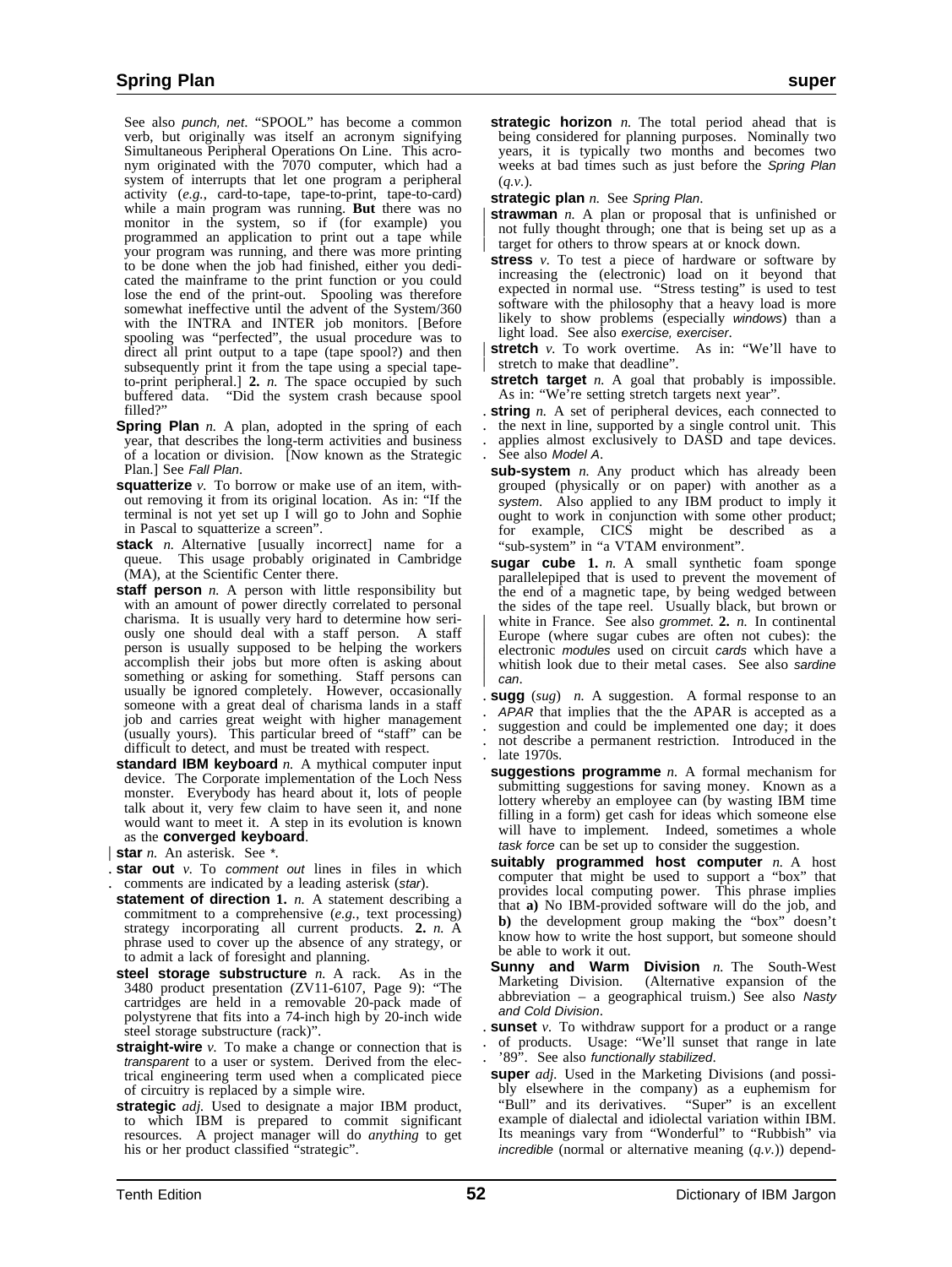ing on cultural sub-group. Alternative terms with probably the same meanings include"Fantastic", "Horse Apples", *etc.*

**supervisor state** *n.* See problem state.

**supplication language** *n.* See command language.

- **surface** *v*. To raise, or bring to someone's attention. "We should surface that issue at the next staff meeting."
- **Susie Cobol** *n.* A programmer straight out of training school who knows everything – except the benefits of comments in (plain) English. Also (fashionable among personkind these days to avoid accusations of being sexist) Sammy Cobol.
- . **SVC13** *v.* To create a dump; to create waste. From the
- identifier of an OS supervisor call (SVC) instruction.
- . SVCs are used to communicate between user address
- . spaces and the system supervisor, including hardware
- . facilities. Each SVC function (load, attach task, *etc.*) . has a specific identifier, 13 being used to terminate a

. failing address space with a dump. See also brain dump.

- . **symbol** *n.* A sequence of characters that forms a
- symbolic code for some other sequence. Originally
- . provided in text formatters so that common phrases or
- . uncommon characters could be represented by a more
- . convenient sequence, symbols are now used in more
- . general communication. By convention (from various . macro processors and languages) symbols start with the
- . **&** character (*q.v.*) hence one might see "&deity"
- . appear in a discussion, with the implication that one
- . should insert the deity of one's choice at this point.
- **SYNTAX ERROR 1.** *n.* An unidentified error. A general message put out by compilers and interpreters when **a)** the error was never expected to occur; or **b)** the programmer got tired of dreaming up new error messages for trivial cases; or **c)** the compiler failed, but it was easy to blame the error on the user. **2.** *n.* An expletive used to cover a speaker's embarrassment after making a gaffe. "Oops! Syntax error!"
- **sysprog** *n*. Systems Programmer. An affectionate term for the systems programmer responsible for a department or small location. This person is expected to be a hardware and software expert, to have infinite patience when dealing with ordering procedures, security requirements, and users, and of course to control enormous computing resources. Usage: "My sysprog always grumbles if I ask for more than 100 Meg of disk storage at a time".
- **system** *n*. A word appended to the description of any group of two or more modules or products which are announced or developed together. The intention is to give an impression that the products result from a careful and unified design process. For example, "3270 Information Display System" may give some people a feeling of assurance that the 3278 keyboard really was carefully designed for use under the VM operating system. See also sub-system.
- **tablature** *n.* The tables in a document. Usually has nothing to do with the true meanings of the word, which include "stone tablet", "musical notation", and "work of art".
- **tailgate** *v.* To go through a badge-controlled access door without using your own badge. This is done either because you were able to catch the door before it closed, or because the person in front of you was nice enough to hold the door open for you. Even if there is no physical door, as in a main lobby, to pass the badge reader without inserting your badge is considered tailgating. A heinous action.
- **take** *n.* A position in a discussion or argument. As in: "My take on this is that it's unimportant".
- **talk to 1.** *v.* To discuss. "I will talk to that detail later". Usually means that the speaker hopes his audience will drop the subject. See also speak to. **2.** *v.* To communicate with another (usually of machines). For example, "These machines talk to each other, but do they understand? Is one talking French and the other listening in German? (While an English-speaking security person eavesdrops?)" See also speak to.
- . **tall card** *n.* A PC expansion card or adapter that will
- only fit in the PC/AT. The PC/AT box, being higher . than earlier varieties, accepts "taller" cards. See also . short card.
- **Tandem Memos** *n.* Something constructive but hard to control; a fresh of breath air (*sic*). "That's another Tandem Memos." A phrase to worry middle management. It refers to the computer-based conference (widely distributed in 1981) in which many technical personnel expressed dissatisfaction with the tools available to them at that time, and also constructively criticised the way products were [are] developed. The memos are required reading for anyone with a serious interest in quality products.
- **tanstaafl** (*tan-stah-fil*) *n.* There Ain't No Such Thing As A Free Lunch. From Robert Heinlein's *The Moon is a Harsh Mistress*. Used to explain pricing policies to a customer – a fashionable way to say "You pays your money and makes your choice". It may also remind the customer that he, in the end, pays for the extended lunches that marketing representatives (from any company) "treat" him to. See also pay for the coffee.
- . **TapeNet** *n.* A very high-bandwidth file transfer proce dure between mainframes that are not connected elec-. tronically (*e.g.*, because of a network failure). Files are . written to tape, taken by courier to the destination system, then re-loaded there. See also SneakerNet.
- **target 1.** *n.* A goal (usually a date) toward which the members of a project work. **2.** *v.* To aim to complete by. "Let's target this decision for November" **3.** *n.* A termination flag (again, usually a date) arbitrarily affixed to the end of a project. See slip.
- **target date** *n*. A date by which a given event must occur. "Let's set a target date" actually means "Let us agree on a date at which, if the event has not yet occurred, we'll start looking for someone or something to blame".
- **task force 1.** *n.* A high-powered group of experts appointed to solve some problem of pressing urgency. [Official Definition.] **2.** *n.* A useful place for management to hide people who have nothing better to do than natter on about things. **[Note:** It is said that task forces have occasionally produced (useful) results. There have occasionally produced (useful) results. exists little evidence to support this hypothesis.] **3.** *n.* A group of friends and one or two experts gathered to again affirm the predefined conclusions of the leader. The gathering can be convivial fun or a crashing bore. The activity may benefit the leader's CYA position. See also secretary of task forces.
- . **TAT** (*tat*) *v.* To test the Turn-Around Time of a confer encing facility. This is done by sending an append to a . test forum (usually called TESTER) on the master and . seeing when it is echoed back to the local shadow. This . can help one determine whether shadow inactivity is due . to an idle master or to a broken network link.
- . **tattooed** *adj.* Of an IBMer: die-hard. According to . folklore, long-term IBMers have their IBM badge . tattooed on their chests.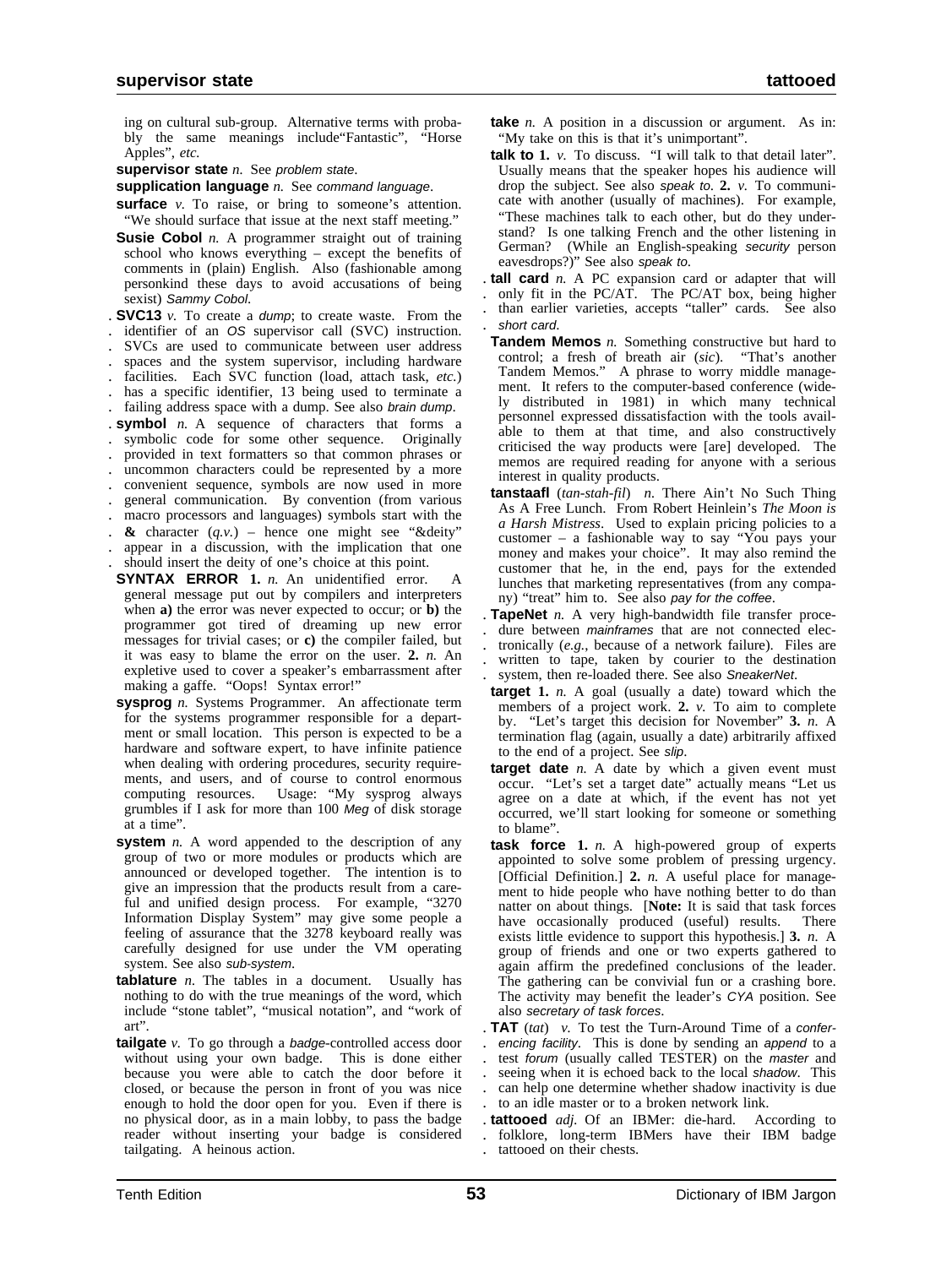- **technical vitality** *n.* Visible use of leading-edge (advanced) technology. This is interpreted in some development labs as "using recent vendor technology". This phrase is also used at a lower level as an excuse to hire new personnel or order new machines. "Manager of Technical Vitality" can be a penalty box assignment.
- **technology** *n.* Some particular flavour of silicon manufacturing process. "We can't put the whole channel on one chip until we go to the next technology."
- **TechRef** *n.* The IBM PC Technical Reference Manual (TRM). The TechRef is the only PC documentation that will be read by self-proclaimed "real" PC programmers.

**temporary assignment** *n.* permanent move. (*q.v.*)

- **temporary building** *n.* A prefabricated building intended as temporary office space. Temporary intended as temporary office space. buildings usually have a life span that far exceeds that of more permanent structures. This is an international constant in IBM – some of Hursley's 5-year temporary buildings are still standing after 18 years. See temporary assignment, module.
- **tenant** *n.* A person that works at a location, but not for the division that runs the location. Often treated as a "second-class" citizen in any consideration of space, services, or resource.
- . **tent card** *n.* A rectangular card, folded down the middle
- . lengthwise, on which a name is written to identify a . participant in a meeting.
- . **terminal** *n.* A device (usually consisting of a display
- . screen, keyboard, and other hardware) that is at the end
- . of the chain of hardware, systems, and interfaces
- . between a program and its user. The term is generic;
- many terminals nowadays are simply PC's running
- . **terminal emulation** software (which may be all that . they run). The term is best avoided by salespeople
- . working in the medical sector.
- **terminate** *v.* To release someone from IBM employment. This deadly verb is used to describe the action of losing an employee. "He [his employment] will be terminated." Rumour has it that (ex-) employees do survive this process, if not from the point of view of IBM. Interestingly, even loyal employees are terminated should they happen to transfer between IBM companies.
- **test 1.** *v.* In a good development laboratory, to allow real users to use a product for a significant amount of time before announcement. **2.** *v.* In a bad development laboratory, to get a few bored or unmotivated people to try one or two of the things mentioned in the product specification. That is, to try the things the developers had already considered.
- **test bucket** *n*. A set of test cases to run against a product during development to check that it performs basic functions correctly. "You must run the test bucket against all code changes." This term implies (always incorrectly) that the set of test cases is complete and provides a full functional verification of the product, encompassing all possible combinations of input, output, timings, and error conditions. See also bucket, regression bucket.
- **text 1.** *n.* Executable code, usually with addresses unresolved (known sometimes as **object code**). "The compiler produces one text deck for each source file". **2.** *n.* Textual (documental) material. Data which are in ordinary ASCII or EBCDIC representation. "Those are text files, you can review them using the editor".
- . **thank you** *n.* "End of message." Used by many comput-
- . er centres as a secular alternative to *Amen*: "All
- . systems will be going down in one minute. Thank . you."

**thesis** *n.* See paren.

**THINK** (*ponder*) **1.** *v.* Think. Perhaps the most famous IBM slogan. This was originally used by the first Mr. Watson, around 1900, to convey the idea of complete staff work. That is, given a problem or a challenge, time should be taken to reason the problem through and cover all involved aspects carefully, and to consider all repercussions and (of course) all financial considerations. This is not unlike the more recent "Make Sure" and do it right the first time (*q.v.*) slogans now used within the Quality Program.

"Think" is also the name of the in-house magazine distributed to all IBM employees in the USA (but considered too syrupy for the more cosmopolitan tastes in the other half of IBM). **2.** *n.* (Meaning unknown.) A well-established IBM acronym which is so wellestablished that no one can remember what it originally meant. Said to exemplify an ideal that cannot be achieved.

- **think small** *v*. To reduce problems to a series of smaller problems. A hardware or software test strategy; the technique being to exercise the most primitive functions first to prove to yourself that they work, before trying the more complex (and presumably failing) tasks. When people forget this basic strategy, they are gently reminded to "think small".
- **thin-slicing baloney** *n.* Hair splitting, but starting from an indefensible and absurd position.
- . **thought** *v.* The slogan of the IBM retirees club in . Auckland, New Zealand. See THINK.
- **thrash** *v.* To think very hard but not accomplish much. "John needs some help on this problem – he's thrashing." Refers to the computer malaise in which the system uses more time organising the resources available than it gives to the users.
- **three-handed keyboard** *n.* A 3278 or 3279 keyboard with the APL feature.
- **three-tree report** *n.* A very large, fat, report printed on a 3800 or other fast computer printer. Variants include Five-Tree and Seven-Tree Reports. See also kill a tree, sequoia.
- **through** *v.* To pass on to, or work through. As in: "I do not wish to through activities to another group which may create user dissatisfaction by decreasing support level".
- **throughput** *n*. Any measure of the processing power of a computer, in terms of the number of pieces of work in some unit of time. "The new model has twice the throughput of the old." See also MIPS.
- **TIE system** *n.* Technical Information Exchange system. A computerised Bulletin Board system, as might be operated by a PC Club. Since the essence of such a system is the public exchange of information by the subscribers, and since posting information on (or to) anything called a "bulletin board" is a management prerogative, a different name had to be found.

**time delay** *n.* Delay. [What other kind of delay is | there?]

**time-frame, timeframe** *n.* A range of dates during which an event will occur. When used in a question, its intent is to elicit a target date (*q.v.*) without seeming to be too aggressive, as in: "What sort of time-frame are we talking about?" Can also be used in a response: "We're looking at a July time-frame for completion". An important usage note: the date when used in a response always means the earliest possible date to the questioner (1 July, in the example above) and the latest date to the responder (31 July).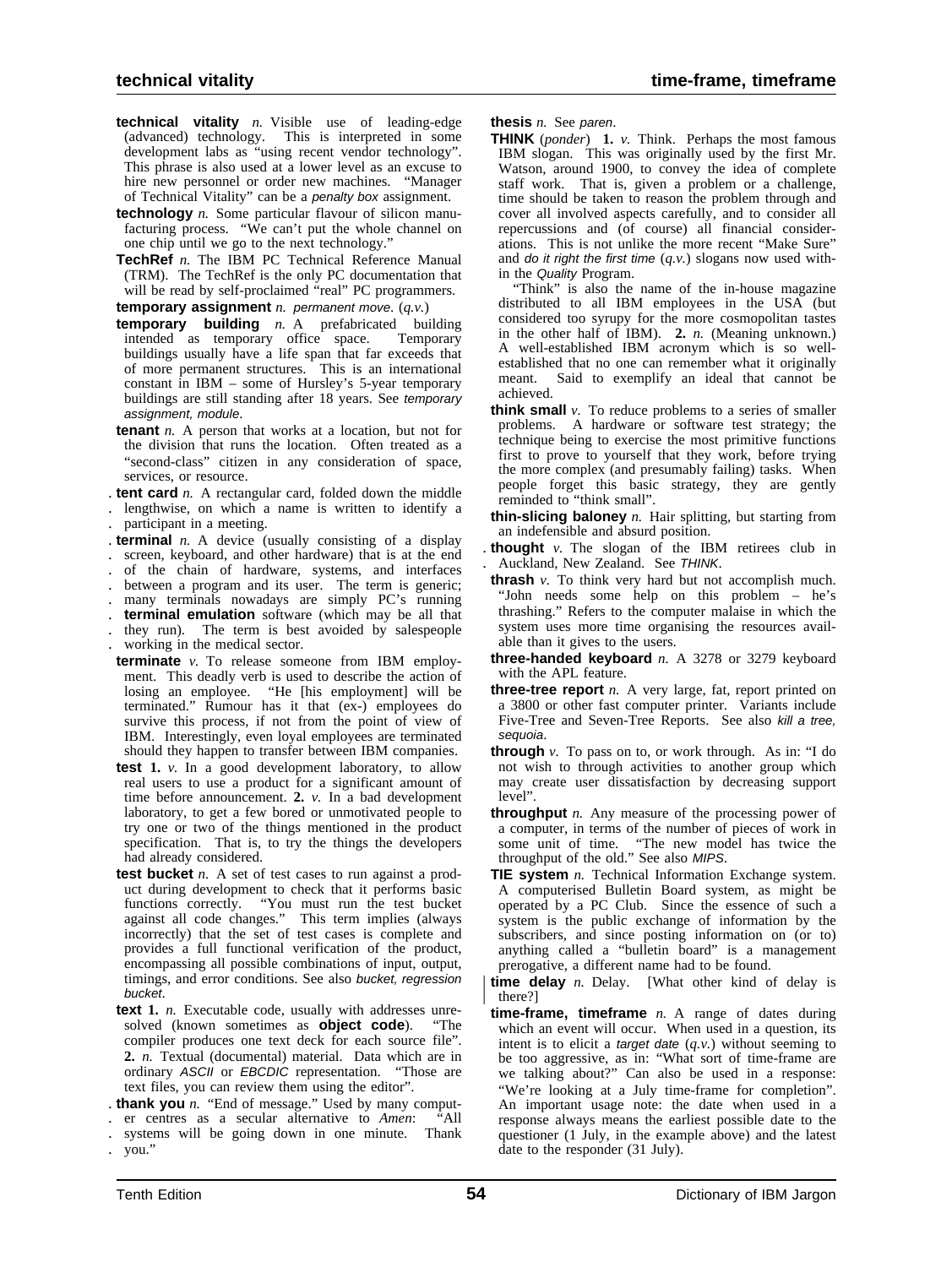**TIME/LIFE** *n.* The legendary (defunct since 1975) New York Programming Center, formerly in the TIME & LIFE Building on 6th Avenue, near the Rockefeller Center, in New York City. For many years it was the home of System/360 and System/370 Languages, Sorts and Utilities. Its programmers are now primarily in Kingston, Palo Alto, and Santa Teresa (or retired).

. **time-stamp, timestamp 1.** *n.* An annotation to either

. paper documents or electronic data that indicates the

time and/or date of some (often undefined) happening. The accuracy of a time-stamp seems to be directly

. proportional to the obscurity of the units in which it is

- . expressed. For example, the date on a buck slip is often
- . unrelated to the document to which it is attached, even
- . though it is almost always written in an easily under-
- . stood form. On the other hand, MVS allows one to
- . determine a time of day as a count of 26.04166 micro-
- . second timer units since midnight, and provides the . difference between local time and Greenwich Mean
- . Time in units of 1.048576 seconds. **2.** *v.* To mark with
- . a time-stamp.
- **tip of the ice cube** *n.* The visible part of something very small and insignificant. "That task force report is just the tip of the ice cube".
- **tired iron** *n.* Data processing equipment that is perfectly functional (because most of the bugs have been fixed) but has been superseded by a new line of devices.
- **TLA** *n*. Three Letter Abbreviation. A four-letter abbreviation is, of course, an **XTLA** (eXtended Three Letter Abbreviation). See also acronym.
- **TNL 1.** *n.* Technical Newsletter. Replacement pages containing miscellaneous technical changes to an existing IBM manual, often published between editions or releases. Considered to be synonymous with the phrase, "We forgot to tell you about this," or "This is how it really works". The TNL's binding, size, and three-ring binder holes must be just slightly different from those of the base manual. **2.** *v.* To publish or issue a technical newsletter. As in: "We can always TNL it later". See also fix it in pubs.
- **-to** *suffix.* Used to make an ungrammatical sentence slightly more or less grammatical, according to the whim of the user. This can be used with almost any verb, as in: "We can't exit Phase 0 without an agreed-to IBP".
- **toeprint** *n.* A footprint (*q.v.*) of especially small size.
- **token** *n.* An 8-character alphanumeric operand. This size was chosen because it just happened to fit the size of one of the System/360 atomic units of storage (the doubleword). Some operating systems and programs used to (and often still do) insist on parsing all input and truncating any words longer than 8 characters. [Especially annoying to those with 9-letter surnames.] See also how hard would it be.
- **token ring** *n.* A local area network architecture in which computers are connected to a ring of wires or fibres around which messages (authorised by a token – rather like a relay baton) are passed; a possible physical layer for SNA or OSI. Not to be confused with the Tolkien Ring, although the purposes are similar: "One ring to rule them all, One ring to find them, One ring to bring them all and in the darkness bind them, In a LAN with more nodes where the stations lie."
- . **tolerant** *adj.* Of a program: able to tolerate a certain system environment without crashing. By implication
- . the program will run, but may have limitations or may
- . not be able to take full advantage of the environment.
- . "Yes, it'll run under XA, in toleration mode."
- **TOOLS disk** *n.* A disk of shared data (especially of | programs or computer conferences) that is maintained | automatically by the TOOLS and TOOLSRUN | programs. TOOLS was created in 1981, and now main- | tains tens of thousands of disks of data in IBM, mostly shared and copied across *VNET* (*q.v.*).
- . **toolsmith** *n.* One whose delight is the creation of tools. . "Tool" here refers to any program (software) that helps . people – preferably many people – do what they want to . do as easily and as pleasantly as possible.
- **to-PID version** (phonetic beheading of *stupid*) **1.** *n.* A version of a software product made available to internal users by the development group, which is supposedly a copy of the distribution tape prepared and shipped to PID (*q.v.*). This is rarely the same as the tape sent to customers, since developers often send more than one tape to PID at different times. See also golden diskette. **2.** *n.* An unreadable tape. This usage refers to the practice (pioneered, it is said, by CPD Raleigh) of sending an unreadable tape to PID when the software isn't ready yet. By the time PID discovers the "mistake", the real version will be ready (or so it is hoped).
- **topside** *n.* The higher management echelons of a project or group. "To go in topside with a problem" means to attack the problem from top management downwards.
- . **tortoise-and-hare problem** *n.* The problem that arises . when a recent version of a file (or an update) sent over . the network overtakes an older version of the same file, . due to difference in size or network routing. This, . unless precautions are taken, usually results in a back level version for the recipient (often a service machine or conferencing facility). The same problem can affect . users directly when pieces of electronic mail arrive in . the wrong order – sometimes leading to costly errors.
- **touch base with** *v*. To talk about something to someone who would expect to be informed. Usage: "I shall go touch base with management about that problem". This term is understood to be a loan word from the language associated with a tribal ritual called "baseball".
- **tourist information** *n.* Additional interesting but irrelevant information given in a presentation. For example: "Status: Customer running with no problems. TSO response time 11 minutes. Transaction rate 11.1397 per second". The second and third sentences are tourist information if the subject of the presentation is system availability. This is probably derived from tourist guide books or maps that not only provide information about getting from place to place, but also give a collection of other information about each place.
- **tower** *n*. An extension to a library, or suite, of programs that is built upon a previously available lower level . "base" or "platform" of programs. This type of exten- . sion is in contrast to extensions made by modifying the base, and often leads to structurally sound systems -. provided the base is stable enough. The term is used . most often by those for whom it is a novel idea. See . also application tower.
- **Tower C, Tour C** *n*. The cafe/bar opposite the entrances of Towers A and B of the European Headquarters in Paris. Usage: "Confidential matters will not be discussed at Tower C". It is reported that, when it first | opened, Tower C did very poor business in the early evening until curtains were installed so that homeward-| bound executives couldn't see who was inside.
- **toy 1.** *n.* A program that can be readily understood. **2.** *n.* A project in which the writing of the code is a significant part of the effort. In a "real" project, coding is a negligible portion of the costs. **3.** *adj.* Of a tool: great for teaching but lacking the basic facilities needed for doing real work. The classic example in computer languages is Pascal. See also Mickey Mouse.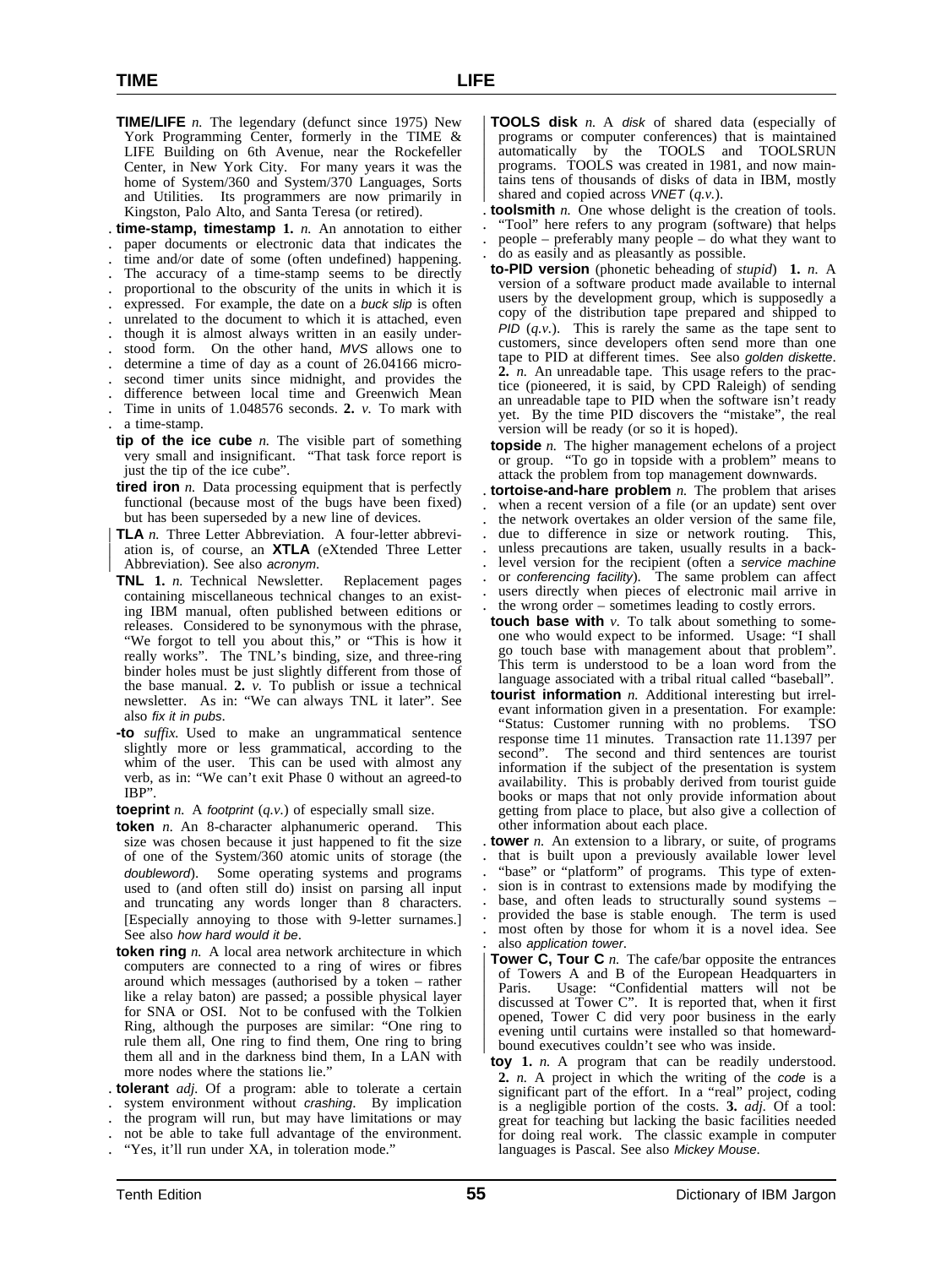- . **tradeoff document** *n.* A paper describing the pros,
- . cons, and assumptions that were used in arriving at a
- . decision. Usually written after the fact, and therefore "a . list of reasons why we did what we did and why we
- didn't do what we didn't do".
- **trailing-edge** *adj.* Slow to change (*cf.* leading-edge). Used in marketing to denote an account who are not interested in SNA, MVS, PROFS, *etc.* Usage: "XYZ are a real trailing edge account". (Note that "account" describes people in this usage, hence the plural is correct.)
- **translucent 1.** *adj.* Of a change: claimed to affect a user or system **very** slightly. Used when a claim of transparency (*q.v.*) is obviously untenable. **2.** *adj.* Of a change: requiring a huge effort to accommodate.
- **transparent 1.** *adj.* Of a change: claimed to have no adverse effects on a user or system. Used when talking to *change control* to clinch an argument. "But it's trans-<br>parent!" Sadly, transparency seems a relative thing Sadly, transparency seems a relative thing [relatively rare] – after all, if truly transparent, why make the change? See also seamless. **2.** *v.* **to go transparent.** To avoid responsibility for something by providing no solid place on which blame can be rested. As in: "When they found out that a GPD person caused the problem, they went transparent on it".
- **trap D**  $\nu$ . Of a program running under the OS/2 operating system: to crash. From the identifier, the number 13 in hexadecimal, of the interrupt (and its handler, or trap) raised when a program tries to access a resource, such as storage, which it does not own. Usage: "Whenever I run your program from diskette it trap Ds".
- . **trawl** *v.* To find out, by sending out large numbers of . automatic requests, what information is available from newly set-up service machines; to look for new service
- . machines.
- **trick 1.** *n.* A piece of code, or a programming algorithm, that cannot be understood by a newly trained programmer. The term is used during programming phase reviews: "The use of the translate function to reverse the string is a neat trick, but it can be made clearer and more understandable by the use of a DO loop". **2.** *n.* On an engineering model, a quick design change made to *flatten* a *bug*. If good, it will eventually go into the official design. If bad (the bug is still there, or another bug appears) then another trick will be tried.
- **trickological** *adj.* Written more to glorify the tricks than to get the function performed. A trickological program of the highest order can be comprehended only by its author. It is especially easy (indeed, almost trivial) to write one of these in APL. Perhaps a pun on "trichological" [referring to the study of hair or hairiness]?
- **tri-lead** *n.* A wire that consists of a central conductor with an earth (ground) wire each side. Effective as a signal carrier, but the contacts have been known to be less than ideal – so it is just as well that the number of wires in central processors is actually going down with complexity, rather than increasing. If the bad connection happened to be the ground wire (which was only connected to ground at one end) then the resulting floating conductor acted as a marvellous antenna; the noise it picked up was then efficiently coupled to the signal wires.
- **tri-lead trichinosis** *n.* A condition in which the silver signal (centre) conductor of a Tri-lead causes a shortcircuit between that conductor and one or both of the adjacent ground conductors due to chemical migration. Nothing to do with the worm infestation resulting from the eating of infected and insufficiently cooked pork, and in no way a religious statement.
- **trivial 1.** *adj.* Possible. Used to convey the impression that the speaker is an expert in a subject and that the method of solution should be immediately obvious to everyone else in the room. Normally used when no one in the room (including the speaker) can think of a . solution. **2.** *adj.* Of passwords: predictable. As in: . "Your husband's name is a trivial password". **3.** *adj.* Easy. This usage implies that if the speaker had the responsibility of carrying out the task, it would be done in a matter of minutes. But, alas, it is someone else's job. **4.** *adj.* **non-trivial**. Too long, or simply uninteresting, so that the speaker does not really want to do it. "That's a non-trivial change".
- **Trouble Came Back, TCB** *n.* A problem that has failed to succumb to its solution. This colloquialism is used by maintenance people to describe an intermittent or difficult-to-reproduce problem which has failed to respond to neglect. See no problem found, go away.
- **true blue** *adj.* Of a customer account: using only IBM equipment. See also all-blue.
- . **tube 1.** *n.* A display screen. **2.** *v.* To send for display. . "Can you tube me that ADMGDF file?"
- **tube-jockey** *n.* A person who spends all of his or her working time (that is, time not spent at a coffee machine) pushing buttons on a keyboard without any noticeable results. This is the modern version of "a paper-pusher". The most visible kind spend all day appending to non-technical forums, and can be recognised by their compulsion to sign every append with self-bestowed titles showing how clever they are.
- **Tuesday** *n*. The Day of the Announcement. For various reasons, most (if not all) IBM Domestic products are announced on a Tuesday. [It is said that this originally came to pass because T. J. Watson went sailing at weekends, and could not be sure of returning on a Monday if winds should fail him.] The major exception to this rule occurs when April Fool's Day is a Tuesday (as in 1986), in which case announcements are delayed until the Wednesday – 2nd April.
- **turbo** *adj.* Of a revised program: better, faster, and bigger. This term is a spin-off from the automobile industry, though of course before it can be used in a computing environment it has to be acronymised. The most interesting acronym so far is TURBO: The Ultimate Really Better Overall. This was used to describe a non-strategic project at Yorktown that aimed to develop an improved CMS.
- **tweak** *v.* To change in a small way, to tune. May be applied to software or to hardware. See also one-line fix.
- **twenty-pounder** *n.* A particularly brassy form of wingtipped shoe. As in: "There he was, all dressed out in his power suit and twenty-pounders".
- **twin-tail** *n.* A method for connecting an IBM communications controller to two different computers so that they share access to a common communications network, or to connect two BSC lines to work like a single fullduplex line. Carries all the usual human problems and implications of trying to serve two masters. (From the electronics term for a balanced two-transistor – often FET – amplifier, "twin-tailed pair".)
- **type one** *adj.* Of software: fully supported, as for System Products. This term refers to one of the old IBM software service agreement levels of support. The term has come to mean "high quality" software, though (since much of it is very old) it is not necessarily up to today's standards. [This author has campaigned for some time for "Type Zero" code – software that is guaranteed correct and reliable.] See also home-grown.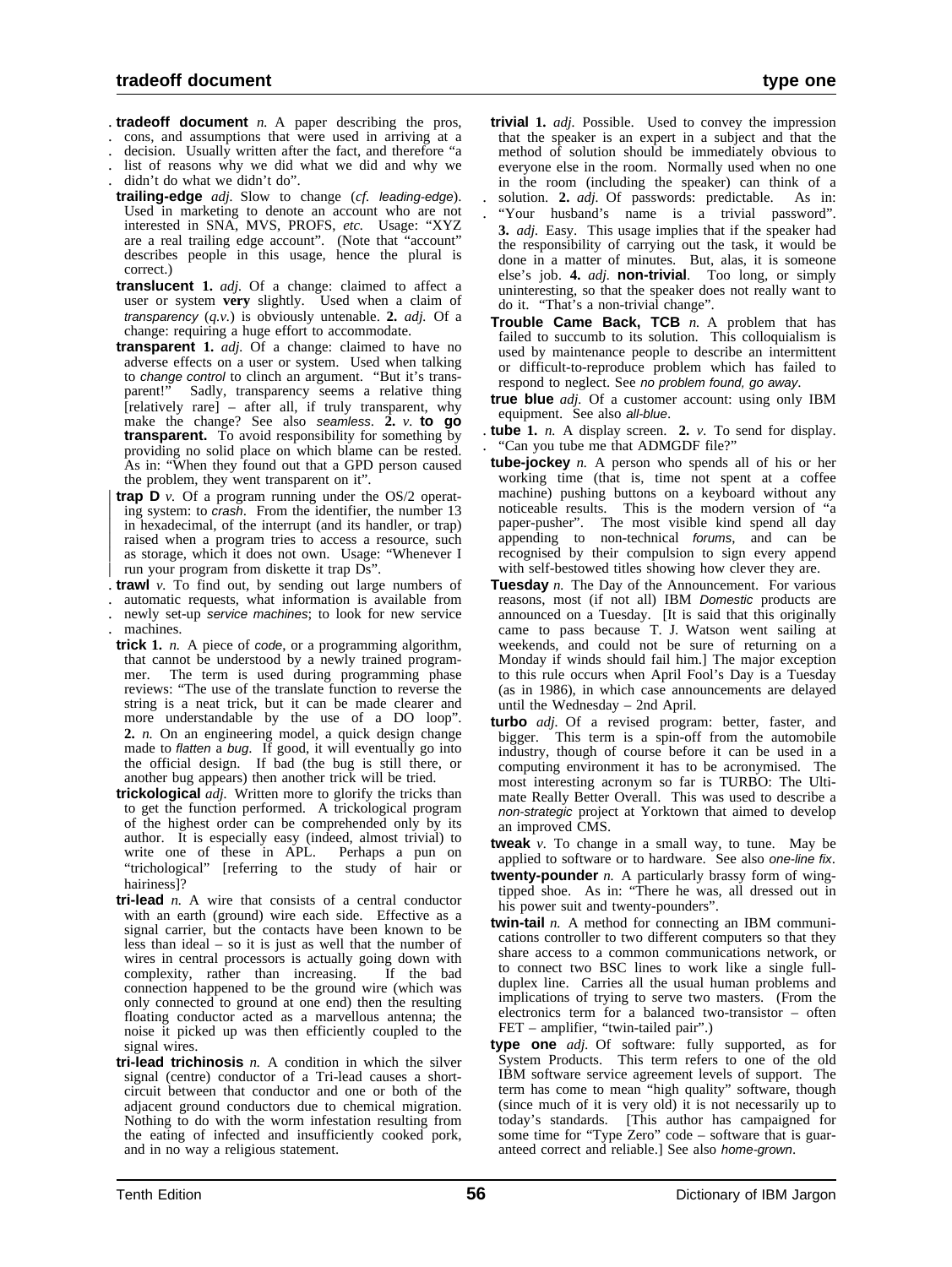**Tyranosaure** *n.* REXX, when used in France.

- **T3** *n.* Teach The Teachers time. The beginning of the spreading of the marketing information for a product which typically occurs about a week before a product's announcement.
- . **UKUS** (*yuke-us, you-kay-you-ess*) *adj.* Of syntax, . pronunciation, punctuation, or spelling: differing
- between UK and US (British and American) English.
- . Usage: "That flavour of 'flavor' is ukus."
- **umbrella PTF**  $n$ . A PTF  $(q, v)$  that contains fixes to several (related and inter-dependent) products. Almost always a nightmare for users, because the complexity of the change means that human error will prevail, something will get overlooked, and something will break after the PTF has been applied.
- **uncork 1.** *v*. To bring a problem to public view. As in: | "Who uncorked that mess?" **2.** *v.* To lose one's temper. As in: "He really uncorked when he found out what it was going to cost." See also come out of the bottle.
- . **undercover micro** *n.* A microprocessor whose presence
- . is neither documented nor obvious to the user of the
- . hardware in which it is contained.
- **unit** *n.* By U.S. law, something that can be purchased separately. Note that for this reason, IBM (and other computer manufacturers) no longer make CPUs (Central Processing Units), but CPs (Central Processors).
- **up** *adj.* Working normally. The opposite of down (*q.v.*). "Is the system up yet?"
- **update** *n.* A change to a piece of software or hardware made in order to enhance its capabilities or to correct a problem. Often refers to a particular portion of software (the delta) that can be merged automatically with the source of a program (if you have it) to form a new, updated, version. "Can you send me the update that lets it work with RSCS Version 2?" See also OCO.
- **UP-genned** (*you-pee-genned*) *adj.* Of a system: generated to use only one processor of a multi-processor hardware complex. Often a "trick" that simplifies the work of the sysprog, who then hopes that no one notices that the system is not running as fast as it might do. [Usually applied to avoid software that simply does not work on multi-processors.] Also used to describe a person who can only deal with a single problem at a time.
- . **uplevel** *v.* To install a more recent version of a program
- . (not necessarily the most up-to-date). "When are you . planning to uplevel RSCS?"
- **uplift** *n*. An increment. Commonly used in pricing discussions. It has nothing to do with emotional or moral effects. Usage: "If we vendorize that unit, what will be the uplift on the price tag?"
- . **user** *n.* One who uses (rather than creates) a product.
- **user-cuddly** *adj.* Of software or documentation: especially user-friendly. [This phrase was first heard from a customer at the SHARE conference in March 1984, describing the VM REXX interpreter.]
- **user error 1.** *n.* Documentation error. **2.** *n.* Poor | design. **3.** *n. (rare)* A mistake made by a user. As used in the MVS/XA System Programming Library: | "Because user errors often produce unpredictable results, the user should try to avoid them.
- **user exit** *n.* A published external *interface* that allows access to the internals of a piece of software.
- **user-friendly 1.** *adj.* Of a program: usable by someone who is not a computer expert. A program that was used by more than twenty people (whose comments were acted upon) before being distributed. **2.** *n.* Of hardware or software: not easy to use, but needing to be sold. See also user-cuddly, user-hostile.
- . **user-hostile** *adj.* Of a program: actively unpleasant to . the user; not user-friendly. Often due to the use of ill- . chosen words for messages, as when the user mistypes a . command, and the program responds, brusquely, . "**Illegal Command**" [Go Directly To Jail].
- **userid** (*you-zer-eye-dee*) **1.** *n.* "*nom de terminal*". **2.** *n.* A nickname that identifies a person (user) to a computer system or to other users. It is most understandable if selected by the user (and in this case may even be related to the name of the user). If selected by a program written by someone with a tiny mind, it is likely to be cryptic (KR39232E, 86612345). A strange rule was used in the La Gaude laboratory until recently; one could have any userid one wanted so long as it began with the letter "L". Yorktown Research once had a more involved rule: you could have any userid you liked, provided it was no more than seven letters, and did not begin with the letters "IBM" (or any other string that already existed as a userid). [History can cause . strange anomalies: "IBMPC" was allowed, "IBMVM" was not.] See also nodeid, vnetid.
- **user orientation** *n.* A term for the kind of manual now described as user friendly. This was first used in 1968 at a meeting of hardware publications managers, when it was stated that the greatest need was for publications developers to understand who the readers were and why they were readers. It took fifteen years for this truth to be widely appreciated and applied.
- **utility** *n*. A program that provides a general service that
- . may have a variety of uses. For example, sorting and
- . printing programs are often called utilities. The name . implies a lack of novelty, and describes a "bread-and butter" program. See also facility.
- **value add** *n*. An improvement in function or performance. "What's the value add in release 3?" See added value.
- **vanilla** *adj.* Of standard flavour, *e.g.*, as shipped to customers. As in: "You mean it's possible to run vanilla CP?" See also chocolate, mocha, flavour, and PID.
- **vaporware** *n.* Hardware or software that is announced [not by IBM!] for availability at a later date, but never materializes. In the case of PC-related products, this is often because the announcing company itself has vaporized.
- **vary** *v*. To change a device from online to offline, or vice | versa, usually while the computer it is attached to continues to operate. From the OS command VARY, still available on VM and MVS systems. As in: "We'll vary that CPU on and see if we can come up MP".
- . **Vector Feature, Vector Facility** *n.* An optional vector processor that can be added to an IBM 3090 mainframe. The Vector Feature, developed at the Poughkeepsie Laboratory, is remarkable for being a major hardware product that was developed entirely "on the sly"  $-$  so much so that it's said that not even IBM's competitors knew about it. See hobby.
- **vector processor** *n.* Any machine with a non-370 compatible architecture that runs at a speed of over 3 MIPS. There is an implicit slight here that it is not a real "commercial" machine, since vector processors typically are used for scientific applications. Presumably (so it is thought) when a "vector processor" is given a commercial job stream, it will not run any faster than the fastest 370. [Attitudes to vector processors have changed dramatically since the announcement of the 3090 Vector product in 1985.] See minicomputer.
- **vehicle** *n*. An indirect means to achieve some result (usually in the marketplace). "We will focus on the F machines as the key vehicle for the new user interface."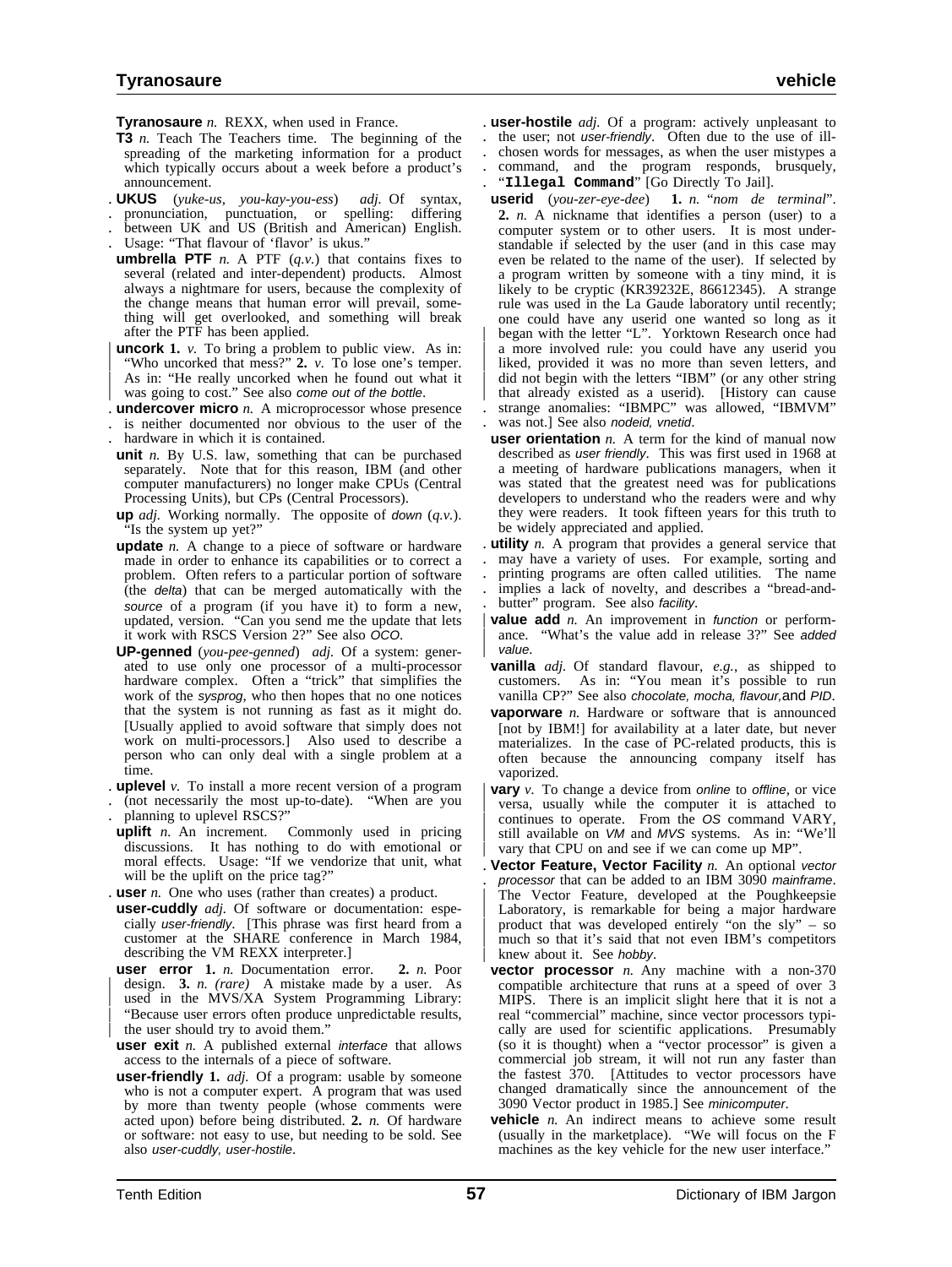- **vendor** 1. *n*. A company that either supplies a product or service to IBM, or supplies something to IBM customers. See also OEM. **2.** *v.* To release headcount (to comply with cuts or to supply a new project) by employing contract labour to carry out maintenance and/or development on a project. Despite the observation that even more people (including contractor personnel) are now involved with the project (since IBM must still perform planning and contract supervision) this is viewed as a wise use of resources.
- **vendorable** *adj.* Allowed to be vended out. Usually heard as "Not Vendorable".
- **vendorize** *v*. To hire a sub-contractor (*vendor*) to do something that was previously done in-house. vendorized product is one that was originally built by IBM but is now largely assembled by a sub-contractor.
- **vendor technology** *n.* Semiconductor technology produced outside IBM. The implication is that any variety of technology can be produced by IBM, but "out there" they can raise only one type. Vendor Technology Logic (VTL) was synonymous with TTL (Transistor-Transistor Logic, never manufactured by IBM) in the 1970s.
- **vend out** *v*. To contract production of some item to an outside vendor. A favourite way to avoid security restrictions – quite recently the contract for making the foils for a presentation to the Corporate Management Committee to summarise the IBM corporate five-year plan was vended out.
- **verb** *n.* Any word (*i.e.*, any noun may be misused as a verb). "There is no noun in the American language that cannot be verbed".
- **verbiage** (*ver-bij, ver-bedge*) *n.* A term used to refer to any kind of documentation. The similarity of this word to "garbage" does not seem accidental, and the word is often misspelt as "Verbage". The use of this term has the effect of belittling the documentation, either because one wants to under-emphasise its importance, as in "I have the design flowchart all done. All I have to do is add the verbiage", or because the documentation is wordy, as in: "That user's manual sure has a lot of verbiage in it", or because the reader is too "busy" to be bothered to read it.
- . **vertical** *adj.* Specialised (rather than broad-based, or
- . horizontal). As in: "...some of the more specialised micro dealers are starting to find themselves up a pretty
- tight vertical niche."
- **via** *n*. A pathway from one face of a printed circuit card (or layer in a chip) to the other. Originally always described the plated-through holes in IBM multi-layer printed circuit cards (a scarce resource), but now more loosely applied to hardware mechanisms for taking a short-cut from one place to another, or to any construction method that can take advantage of vias.
- **vibration tested** *adj.* Having survived careless or deliberate mechanical abuse, such as being dropped or kicked. [Such treatment cures faults in equipment almost as often as it causes them.]
- **virgin** *adj.* Of a program: unmodified (*e.g.*, as received from  $PID$ ). It is interesting to note that the first modification to such code is usually that which is the most desired. Also used to describe a silicon wafer before the first etching to place transistors or other components on it; a tape or paper before first impression; *etc.* See also vanilla.
- **virtual** *adj.* A term used to indicate that things are not what they seem to be. Generally means that you can see it, but it is not really there. As in **virtual disk**, **virtual memory**. (As opposed to something that is transparent: "It's really there, but you can't see it".)
- **virtual Friday** *n.* The Wednesday or Thursday before a long weekend in the USA for which the Thursday or Friday (respectively) is a holiday. Usage: "Don't hold that meeting tomorrow afternoon – it's a virtual Friday".
- **virtualize** *v.* Under *VM*, to simulate a resource for a virtual machine. "VM/XA SP virtualizes central "VM/XA SP virtualizes central | processors and central storage but not expanded | storage." In other words, VM/XA SP can simulate processors and central storage for an operating system running under it, but cannot simulate expanded storage.
- **virtual machine** *n.* See VM.
- **visibility** *n.* Kudos, importance. A project that has "visibility" is much in the eye of others. This makes it high (political) risk; the workers involved may find themselves showered with awards – or may find themselves the scapegoats for others.
- **visionary** *n.* Someone who reads the outside literature.
- **visual footprint** *n.* The apparent size of a piece of computer equipment – such as a terminal – as perceived by a user. For example, many televisions have acres of wasted space each side of the screen; others, with a smaller visual footprint, generally look more elegant.
- **vital records** *n*. Records which are supposed to allow a project to restart with minimal loss in the event of disaster. As they are usually three to six months out of date, and often suffering from inconsistency, it is just as well that they have never really been needed.
- **VM** *n.* Virtual Machine. Used universally within IBM to refer to the VM/370 Operating System, now known as VM/SP (Virtual Machine System Product). VM is the most general IBM operating system for the System/370, since it alone allows all the other operating systems to be run under it (including itself). It is the operating system of choice within IBM for almost all development work, since its single-user Conversational Monitor System (CMS) is faster and more adaptable than the alternatives. See also SP.
- **VMITE** (*vee-might*) *n.* VM Internal Technical Exchange. A gathering of many of the IBM VM System Program mers, held for ten years in or near San Jose. With the steadily increasing number of VM systems, this meeting maintained its vitality in a way unusual for this kind of regular conference from its first meeting in 1978 until it was superseded by the CCITE (*q.v.*) in 1989. The meeting was originally organized and hosted by Ray | Holland, then of the General Products Division VM System Support group at the Santa Teresa Lab. It was first held at the San Jose Research Laboratory, then later at the San Jose Convention Center, and finally at the | Almaden Research Center.
- **VMNews** (*vee-em-news*) *v.* To submit an item to the VM Newsletter. The VM Newsletter, edited by Peter Capek, ran for 50 editions in the late 1970s and early 1980s and was certainly the most useful communication newsletter within IBM, its usefulness only later being eclipsed by the growth of conferencing systems. Therefore to VMNews a piece of information is to ensure its wide distribution. A different meaning sometimes A different meaning sometimes occurs to the select group of enthusiasts who submitted items to the 51st edition.
- **VMR** *v.* To reject. From Very Much Regret, the wording used in the standard rejection letter for PC Software Submissions "I think we should VMR this one".
- . **VMSHARE** *n.* A conferencing system used by the VM . project of the SHARE organisation (a user's group of IBM customers). A copy of the conference is provided . by SHARE for IBM use; there is also a later PCSHARE . conference.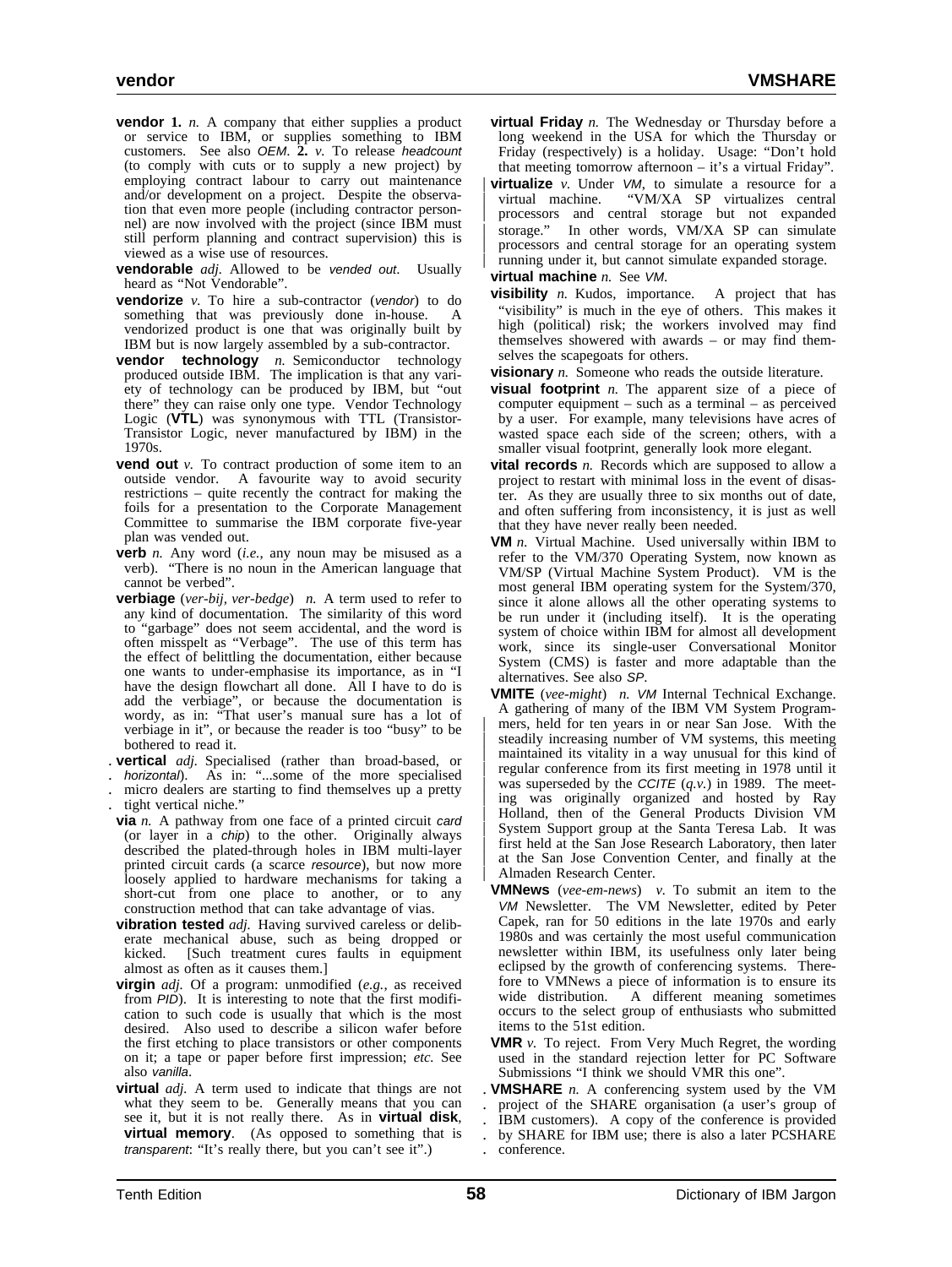- **VNET** (*vee-net*) *v.* To send by computer network (as opposed to tape or mail). "I'll VNET you the files tomorrow". The verb derives from the name of the original IBM communication network set up within IBM during the 1970s, and now linking over 2600 computers. The V, incidentally, means nothing – the name was chosen to resemble the other familiar acronyms of the time (VSAM, VTAM, and so on). VNET is sometimes described as "a communication network for Service Machines, which humans are sometimes able to use". See also net.
- **vnetid** (*vee-net-eye-dee*) *n.* The network address of a computer user or service machine. It is usually the combination of an untypeable nodeid (*q.v.*) with a cryptic userid (*q.v.*). This often makes the identity of the originator of a message very difficult to determine if no real name is included in the message. How is one to guess that XES7208C at GYSVMHD1 is good ol' Kurt in Heidelberg? Sometimes the only way to answer is to begin with "Dear XES7208C at GYSVMHD1..".
- **wait state** *n*. A period during which a processor is idle, for example, waiting for input, output, or memory activity to complete. Rare in modern multitasking systems, but common on workstations and personal computers | even today. System/360s had a **wait light** which indi cated that the processor was in wait state; it's said that some engineers replaced this with a burnt-out bulb to avoid drawing attention to this implied inefficiency.
- **walk around the block** *v*. To convince someone to do something by repeated requests and explanations, sometimes by higher and higher levels of management. "He didn't want to take the assignment, but we walked around the block a few times and he saw the light".
- walk in the woods *n*. A time spent out of general circulation or out of power. As in: "The product was a disaster, so they sent him for a walk in the woods". [Hoping, perhaps, that the lions would get him?] See penalty box, lion food.
- walk up and use *adj*. Of a software application, or a combination of hardware and software: ready to use immediately. "You plug the display, keyboard, and | printer into the system unit and you have a walk up and use desktop publishing system."
- **wall follower** *n.* A simpleton, or one who goes by the book. "Joe is a real wall-follower." An early robotbuilding contest which involved running a maze was won by a mechanism which only sensed and followed the right-hand wall. It was called Harvey Wallbanger. Robots that tried to learn as they traversed the maze did not do as well.
- **Wansdyke** *n.* Mysterious caverns in England, "somewhere" near the ancient Saxon earthwork known as Wansdyke, where vital records are stored. UK equivalent of Iron Mountain, Salt Mine.
- . **warm body** *n.* A real person (usually a programmer or
- . engineer). A manager's empire is measured by the
- . headcount allocated to him or her, but the headcount is
- . not necessarily filled. Usage: "How many warm bodies will you have by April?"
- **warm fuzzies 1.** *n.* The kind of feeling it is alleged that you get when you think you are proceeding in the right direction, or when you are being treated well by your manager. This state of mind is usually of short duration, and is succeeded by cold pricklies (*q.v.*). | **2.** *n.* Messages produced by a program to indicate that it is alive and well but is likely to take some time to finish its processing.
- **war room 1.** *n.* The nerve centre of the operation to control the development or maintenance of certain products. A room in or near to a development project, filled with displays, telephones, specifications, wiring diagrams, microcode listings, and the like. The purpose is to employ the cream of the crop of engineers associated with a project to "make war" on failing machines. Almost any solution can be used, but the best ones can be translated immediately into ECs (Engineering Changes). The modern term for such a place, "Support Center", somehow does not have the same aura (or success).
- When Big OS was first released (circa 1965) a room was dedicated in building 705, Poughkeepsie, to provide immediate assistance to users. This room was designated the "World-wide APAR Response Room" – a name inevitably shortened to "war room". It was probably the first so named. **2.** *n.* A room set aside in a marketing (sales) location for intensive planning, predicting, and point tallying at crucial times in the year. The room looks like a battlefield, since the walls, tables, and floor are generally covered with flipchart paper full of numbers and words, presenting the expected customer installs and the resulting points (until the end of the war).
- **water** *n*. Orders for equipment which the customer does not intend to accept. "The first-day orders set a new record, but they must be at least a third water". Major causes include: place-holding orders while the customer tries to figure out what has been announced; dropout due to multi-year delivery schedules; and Christmas presents to deserving salesmen.
- **watercool**  $v$ . Usually of a computer: to cool, using chilled water.
- **water-cooled engineer** *n*. A service engineer who refuses to work on machinery that is not water-cooled. "If it isn't water-cooled, it's a terminal!" (Only large processors are water-cooled.)

. **water MIPS** *n.* Processing power that is provided by

- large water-cooled computers such as 3090s. As in:
- . "Longer term, we see all computing power being deliv-
- . ered by water MIPS or desk MIPS". See also desk . MIPS, MIPS.
- **Watson Freeway** *n*. The sections of Interstates 684 and 287 which connect Corporate HQ (Armonk) with NCD HQ (1133, see below) via Harrison.
- **Watson's Law** *n.* The reliability of machinery is inversely proportional to the number and significance of any persons watching it. (This well-known rule applies to **all** demonstrations of new equipment, software, *etc.*)
- **wave a dead chicken** *v.* To offer a forlorn hope; a burnt offering or witchcraft. As in: "I'll just wave a dead chicken over the dump", which means "I'll give it a go, but don't expect too much".
- | **we agree** *response.* "No, we haven't done that yet, and we wish we'd thought of it ourselves." (Response to questions of the form: "Shouldn't you return the misdirected mail to the sender, instead of just throwing it away?")
- **weenie** *n*. The ";" (semi-colon) character on a keyboard. "To get back to the first screen, type in a 2 comma 7 weenie and hit ENTER".
- **wet** *adj.* Of a mainframe: cooled by chilled water. This describes water-cooled computers such as the 308x and 309x ranges. Mainly used in the locution "wet box".
- . **whim of record**  $n$ . A plan of record  $(q, v)$  that changes . weekly (or more frequently).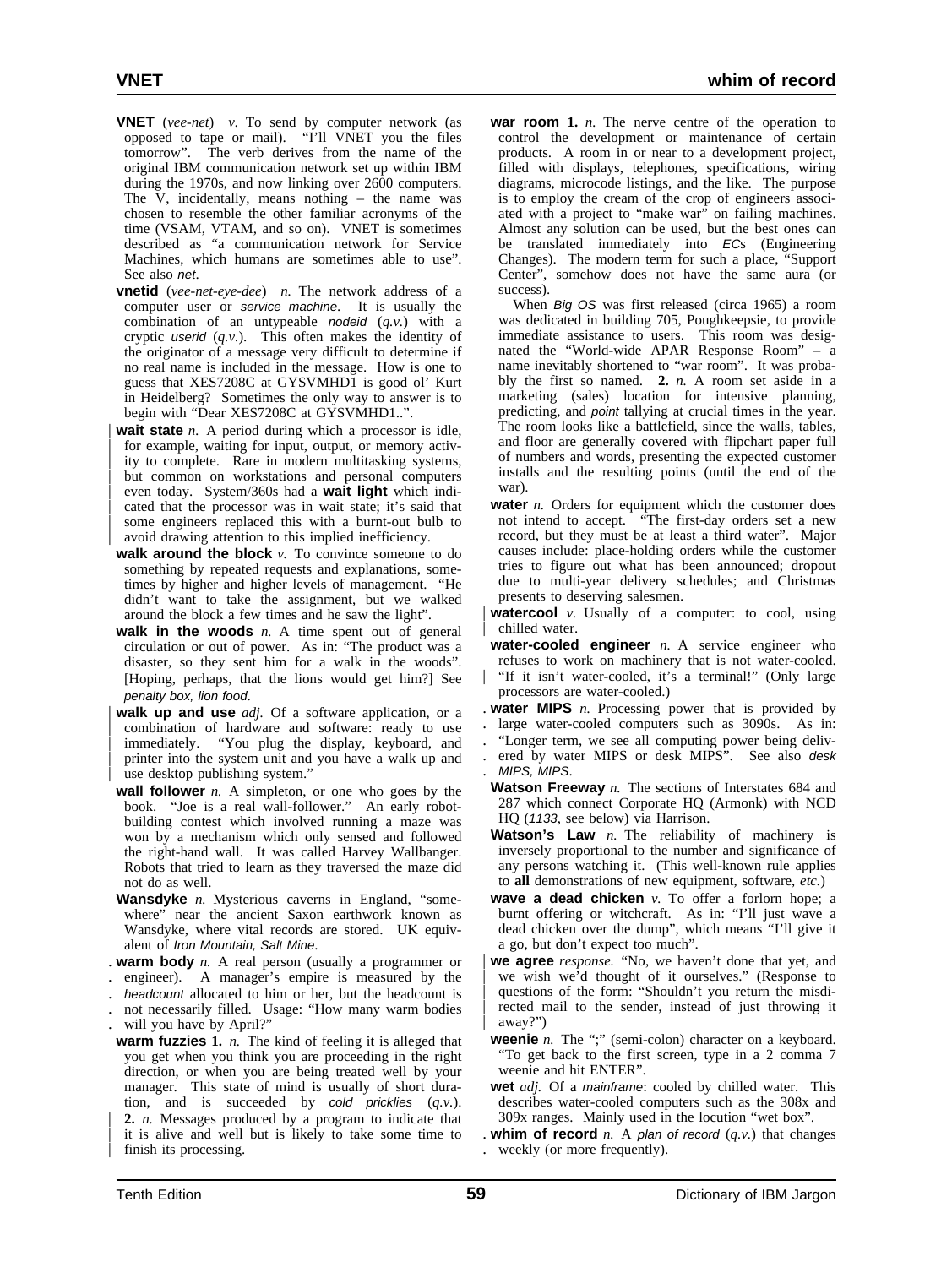- **white socks type** *n.* Anyone in CSD or FED, divisions now amalgamated to form the NSD (National Service Division [A name unlikely to catch on in the UK, where National Service used to be the euphemism for military conscription]). IBM engineers traditionally wore white socks under dark suits, and it is said that some still do. "Anyone for tennis?"
- **WIBNI** (*wib-knee*) *n.* Acronym for "Wouldn't It Be Nice If", usually used to refer to useful but difficult-to-<br>implement additions to software systems. "I have a implement additions to software systems. WIBNI for the zorch function."
- wild duck *n*. A creative technical person who does unconventional things, or at least does things in an unconventional way. Implies respect, and an acknowledgement that many of that person's ideas turn out to be valuable. It is said that IBM does not mind having a few wild ducks around – so long as they fly in formation.

This term was created by T. J. Watson Jr., who told a story (by the philosopher Kirkegaard) about a flock of wild ducks that landed near a farm. Some got fed by the farmer and stayed, and either died of obesity or got eaten. The truly wild ones flew away – and survived.

- **Winchester disk** *n.* A hard (rather than floppy) disk whose head rests upon the surface of the disk when stationary. The name "Winchester" was first used as the code name for a disk storage device being developed at the IBM San Jose engineering laboratories around 1973, and has since become the industry generic term for that disk technology. The rationale for the name was the original size of the twin storage modules, which were 30 Megabytes each, matching by analogy (30+30) the cartridge used in a Winchester 30-30 rifle. (In this case the first 30 refers to the calibre of the rifle, and the second to the grains [weight] of powder used in the cartridge.) The Winchester was the first device whose read/write head could actually rest upon the surface of the disk without disastrous consequences. The head the disk without disastrous consequences. assembly mass was reduced from 300 grams for the 3330 disk to a feathery 18 grams, thus successfully fulfilling the original aim of eliminating the costly headunloading mechanism. The direct cost of the head dropped by a factor of four as a consequence of this. The capacity of the disk that was actually released as the 3340 later grew to 35 and 70M, but the name stuck. . The name became public during a court case that debated an attempt to misappropriate the technology. . The term "Winchester" was a convenient handle for . describing the intellectual property, and came up regu-
- . larly in the court and in the reports of journalists cover- . ing the trial.
- **window** 1. *n*. A timing problem due to a logical error. An unlikely set of circumstances which were not allowed for, although probably understood. Usually the amount of code required to "close the window" is inversely proportional to the size of the window opening. Murphy's Law normally prevails, so the problem caused by the window will not appear until after FCS – by which time the person who left the window open is nowhere in sight. **2.** *n.* A portion of a display screen. It can also be used as a verb to mean the process of defining the windows on a screen. "Who did the windowing on this panel?" **3.** *n.* An Early Retirement opportunity. An occasional chance to retire early on favourable terms. There was one such window at the Owego location a few years ago, and many people took advantage of it. Everyone there ['tis said] who is even close to retirement kept wondering (aloud) when the next window would be. Their prayers were answered in 1986.

**window-dressing 1.** *n*. Something put in a business | case (*q.v.*) to make it look better or even good. **2.** *n.* A "graphical" or "window" interface added to an otherwise deficient program to make it appear more attractive.

**winged comments**  $n$ . Comments set on the same line . as a program statement and which (in the ideal case) . only refer to that one statement. If statements are kept . short and the winged comments are descriptive then such commentary can considerably enhance the quality . of the code.

- wing it *v*. Just go and do it any old way [does not imply any skill in improvisation]. "In this location, we design the hardware, software, and microcode for a project. When no one can figure out why it doesn't function, we then spend a few months writing specifications of what was thought to be developed." When the final result is apparent, it is always discovered that the result of winging-it is not what was intended.
- **wing-tipped warrior** *n.* An experienced and proficient IBM Marketing Representative. A Wing-Tip is a style of dress shoe that has a "wing like" pattern of dots punched in the leather on the toes. See also rep, power suit.
- **wingtips** *n.* Official IBMdom. As in: "Yes, Mr. Customer, if this system fails, we'll Darken The Sky With Wingtips". See also help.
- **winnie** *n.* A small format (usually 5.25 inch) hard disk. This is a diminutive for Winchester (*q.v.*) and [I think] has no connection with the noise often made by the disk.
- . **wishlet** *n.* A small wish, more practical than a WIBNI.
- wishlist *n.* A list of WIBNIs and Nice To Haves for a program or other tool. When "prioritized", this may become a *priority list*  $(q.v.)$ ; but in general the future of the items on the list is very variable, and depends largely on how much spare time the author gets from IBM, family, *etc.* in order to implement items on the Wishlist.
- . **woodshed** *n.* A figurative [virtual?] place where a . person is taken for admonition. A place of temporary residence, unlike a *penalty box*. As in: "John Akers took his managers to the woodshed after seeing the Fortune magazine article on Most Admired article on . Corporations". In North America in olden days, the . woodshed was far enough from the house that children . could be disciplined there without unduly disturbing the . rest of the family.
- **woof and whinny** *n.* A high level and perhaps rather theatrical "show and tell" with a lot of yelling and screaming. See dog and pony show.
- . **wordsmith** *v.* To create or edit a memo, letter, or other . document with a word processor or editing program, usually with a view to improving it or making it more . acceptable to others; to fiddle with the words in a docu- . ment. As in: "I have to wordsmith that memo before I send it to anyone".
- **work-around 1.** *n.* A technique suggested by an engineering or programming department for getting around a major blunder until a more permanent repair can be made. "We are aware that the real-time clock will give ambiguous date/time readings at midnight. If you MUST run your on-line applications 24 hours a day, you should instruct your machine operators to put the machine in STOP for the minute or so around midnight. This work-around will have to be employed until 1992, when we plan to release a new feature that corrects this minor imperfection". **2.** *n.* A design change installed in a machine under test. The work-around is usually to allow continued testing by the bypassing of a failing function. The bypassed functions must be fixed (all work-arounds removed) before the machine design can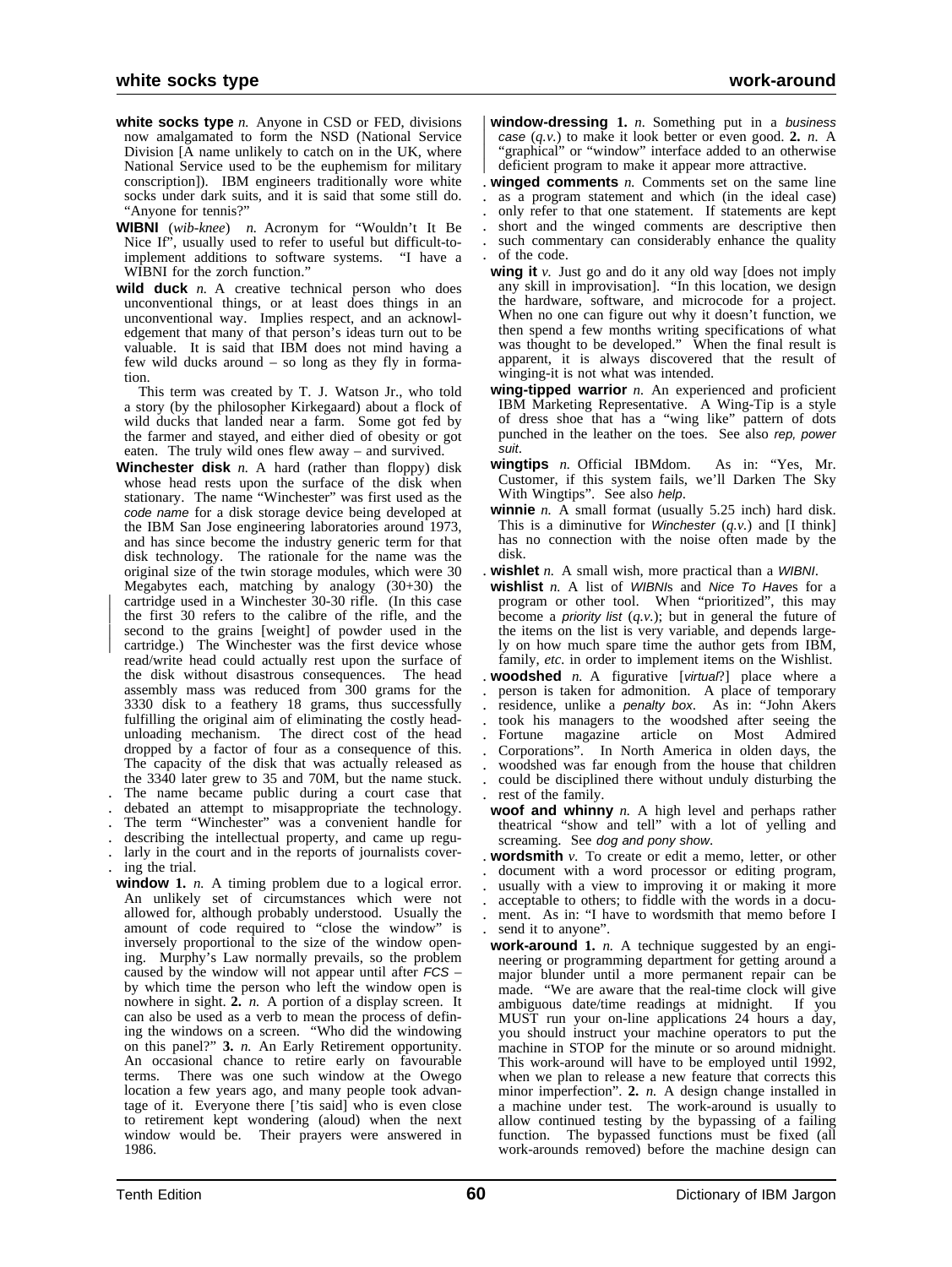be accepted. [This technique can also be applied while debugging programs.]

- **working as designed** *adj.* Of a program or piece of hardware: not working as a user wants, but nevertheless working as specified. Used as a reason for not accepting a criticism or suggestion.
- . **write-only** *adj.* Of program code: unreadable, . unfathomable. Used in a derogatory way to refer to
- . others' coding practices, especially when used to refer to
- . APL: "Since his APL code is write-only we'll have to
- . find some other way to communicate with the software
- . folk." The term is also used affectionately between . APLers: "I understand your routine perfectly. This
- proves once again that APL is not write-only..."
- 
- . **wrt** *preposition.* With Respect To. Also used (with . confusion) as an abbreviation for "write" . See also btw.
- **WYSIWYG** (*wizzy-wig*) **1.** *adj.* What You See Is What You Get. Applied to a text, graphics, or image editor that tries to show on the screen exactly what will appear on the printed page. WYSIWYG technology is rather crude at present, prompting the comment "What You See Is **All** You Get", but it seems that this kind of . display is appropriate for certain applications. [This
- . term was first used in IBM by the 5520 and text archi-
- . tecture designers, in 1977-78.] Also **WYSLN** (*wizz-lin*) – What You See Looks Natural. **2.** *adj.* Of a display panel: having no help. "All of our interactive functions have been rewritten using WYSIWYG panels." See also user-friendly.
- | **XA** *n.* Extended Architecture. The extension of the | System/370 architecture from 24-bit addressing (allow ing access to 16 Megabytes of storage) to 31-bit addressing (allowing access to 128 times as much).
- . **yabafu** *n.* An append that is empty or contains only boil- . er plate text. Originally (1986) meant "Yet Another
- . Blank Append From Uithone", referring to numerous
- . empty appends from that nodeid which plagued confer-
- . ences and which were caused by user interface problems . in some Uithone-specific exec. Can also describe any
- major publication blunder (such as the XT/286 adver-
- . tisement in the Daily Telegraph of 29 December 1986
- which featured a [then absurd] 20 Meg slimline . *diskette*).
- **yearend** *n*. A time, strictly speaking in December, of intense workload (and paranoia) in sales and marketing areas. This is the period when salespeople strive to meet their targets and everyone else tries to keep out of | their way. The exact "date" of yearend is around Janu ary 7th, depending on flexibility of local systems and the deadlines set by headquarters locations.

**yellow brick road** *n.* Route 9, Poughkeepsie. The road on which you travel to see the Wizard of OZ. See OS.

- | **yellow layer** *n.* Communications software. See layer.
- **yellow wire 1.** *n.* A hardware fix. Products whose connections were mainly printed-circuits had fixes and overflows manually connected using yellow wires. The reliability of a product is inversely proportional to the number of vellow wires  $2 \times r$  To wire-wrap number of yellow wires. 2. *v*. To wire-wrap. course they had trouble building the 801 prototype using  $ECL - it$  was yellow-wired!" A piece of hardware that is built entirely manually may be connected by wires coated in a yellow plastic, connecting components by wrapping the copper wire around their projecting parts. This technique for prototyping was superseded by meltable-insulation wiring, around 1977. See also blue wire, purple wire.
- . **Yorkthorne** *n.* The Hawthorne extension of the . T. J. Watson Research Laboratory at Yorktown
- . Heights, NY.
- **Yorktownism** *n.* An incantation (*q.v.*) that works only on the Yorktown version of a standard operating system. Yorktown is infamous for running the most adulterated VM systems in the company – as many toolsmiths there have discovered when they tried to let others use their work.
- | **yo-yo** *v.* To repeatedly crash and be restarted; to go up and down many times. As in: "TOROLAB6 has been yo-yoing all day today".
- **zap** 1. *v*. To alter the machine code of a program by storing directly into main storage, or by running a program (known as SuperZap) to have a similar effect on the disk-resident copy of a program. This practice started in the days when a proper change to program source followed by reassembly was a task measured in hours. Now a term for shoddy, incomplete work which is likely to cause trouble in future because the running version of a program no longer agrees with its source – a situation that inevitably leads to problems. "We'll just zap it for now and hope tomorrow never comes". Nowadays zapping is a dying art, and can itself take hours, but it may well see a renaissance as OCO becomes wide-spread. See also patch. **2.** *v.* To use a "Zapper" to discharge static electricity near various sensitive parts of a computer. This test determines whether the machine will survive a visit in the dry winter-time by an active young woman wearing a silk blouse, silk slip, and wool skirt.
- **Z-Block** (*zed-block*) *n.* The first temporary building in Hursley, there before IBM moved in, which was used by Supermarine for Spitfire (a World War II fighter aircraft) design. The legendary birthplace of the Hursley Programming Centre. Now describes the 2nd floor West Wing of D-Block, home of the new CICS design technology (which uses **Z-notation**).
- . **zero-content** *adj.* Of a document or presentation: . containing no useful information. (Though probably . very wordy and beautifully illustrated.) See content.
- **zipperhead 1.** *n.* One who has a closed mind. Said to be most frequently used in Development Laboratories, especially those with a high average age of employee. **2.** *n.* beamer (*q.v.*).
- . **zoo** *n.* The VM Systems Programming department (*circa* . 1978) in Toronto, Canada (now called VM Software . Services). The nickname arose because many people in . the department collected stuffed animals; in time it . became pervasive – software tools designed and written . by the Zoo were distributed widely, and there are few . VM systems in IBM without at least one module that . includes the epithet "*Property of the Zoo*". These modules have the prefix EMS (DMS, which belonged to . CMS, with the D changed to E for "Extension").

. Students of British broadcasting will recognise the . relevance of the Monty Python sketch that ends "and . now it's time for the penguin on top of your television set to explode".

**&** (*ampersand*) **1.** *n.* A character used in many IBM macro and command languages in order to distinguish data from keywords. This helps to make them hard to read and to type, and so adds to the mystique surrounding programmers that use such languages. Sometimes used doubled, for double confusion. See command . language. **2.** *adj.* Fluid in name. When the name of a . project or future product is (or is likely to be) changed many times, the authors of its documentation will often use a variable symbol to represent the name that is likely . to be changed. In the standard IBM documentation language, SCRIPT, such symbols are identified by a . leading ampersand. This usage carries forward into . speech, where one speaks of the "ampersand xyz"